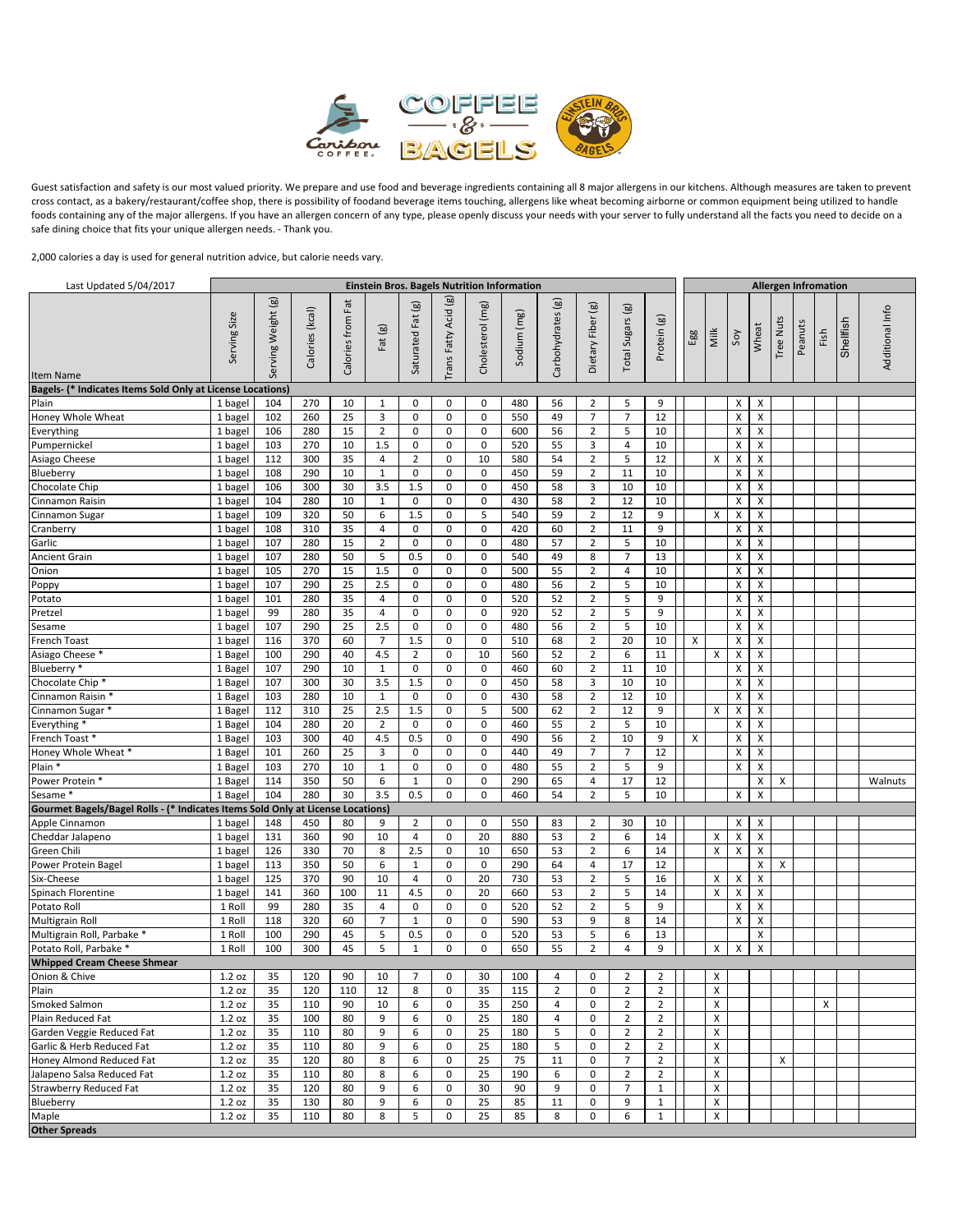| <b>Real Butter</b>                                                                                         | .5 oz             | 14  | 100 | 100         | 11             | $\overline{7}$ | 0            | 30          | 90          | 0              | 0              | 0              | 0              |   | Χ                       |                    |                           |   |   |   |         |
|------------------------------------------------------------------------------------------------------------|-------------------|-----|-----|-------------|----------------|----------------|--------------|-------------|-------------|----------------|----------------|----------------|----------------|---|-------------------------|--------------------|---------------------------|---|---|---|---------|
| <b>Honey Butter</b>                                                                                        | 1.0 <sub>oz</sub> | 28  | 160 | 140         | 15             | 10             | 0.5          | 40          | 120         | 8              | 0              | $\overline{7}$ | $\mathbf 0$    |   | X                       |                    |                           |   |   |   |         |
| Honey                                                                                                      | 1.0 <sub>oz</sub> | 28  | 90  | 0           | 0              | $\mathbf 0$    | 0            | $\mathbf 0$ | $\mathbf 0$ | 23             | 0              | 22             | $\mathbf 0$    |   |                         |                    |                           |   |   |   |         |
| Natural Strawberry Jelly                                                                                   | 1.0 <sub>oz</sub> | 28  | 70  | $\mathbf 0$ | $\pmb{0}$      | $\mathbf 0$    | $\mathbf 0$  | $\mathbf 0$ | $\pmb{0}$   | 18             | 0              | 16             | $\mathbf 0$    |   |                         |                    |                           |   |   |   |         |
| Natural Peanut Butter                                                                                      | 1.5 oz            | 42  | 240 | 180         | 20             | 3.5            | 0            | 0           | 105         | 11             | 3              | 4              | 9              |   |                         | х                  |                           |   | X |   |         |
| Nutella                                                                                                    | 1.5 oz            | 43  | 230 | 120         | 13             | 4.5            | 0            | $\mathbf 0$ | 15          | 24             | $\mathbf{1}$   | 24             | 3              |   | X                       | X                  |                           | x |   |   |         |
| Hummus                                                                                                     | 1.5 oz            | 43  | 70  | 60          | 6              | $\mathbf 0$    | 0            | $\pmb{0}$   | 200         | 9              | 3              | $\mathbf{1}$   | 3              |   |                         |                    |                           |   |   |   |         |
| Egg                                                                                                        |                   |     |     |             |                |                |              |             |             |                |                |                |                |   |                         |                    |                           |   |   |   |         |
| 1 Fresh Cracked Egg                                                                                        | 1 Egg             | 46  | 80  | 50          | 6              | 2              | 0            | 190         | 140         | 1              | $\mathbf 0$    | 0              | 6              | x | х                       |                    |                           |   |   |   |         |
| 2 Fresh Cracked Eggs                                                                                       | 2 Egg             | 92  | 160 | 100         | 11             | $\overline{4}$ | 0            | 375         | 280         | $\mathbf 1$    | 0              | $\mathbf{1}$   | 13             | X | X                       |                    |                           |   |   |   |         |
| Fried Egg Patty *                                                                                          | 1 Egg             | 43  | 90  | 70          | $\overline{7}$ | 1.5            | 0            | 110         | 110         | $\mathbf{1}$   | 0              | 0              | 5              | Χ |                         | х                  |                           |   |   |   |         |
| 1 Egg White                                                                                                | 1 Egg             | 57  | 30  | 0           | 0              | 0              | $\mathbf 0$  | $\mathbf 0$ | 160         | $\mathbf{1}$   | 0              | 0              | 6              | X |                         |                    |                           |   |   |   |         |
| 2 Egg Whites                                                                                               | 2 Egg             | 114 | 60  | 0           | 0              | 0              | 0            | $\pmb{0}$   | 320         | 1              | 0              | 0              | 12             | x |                         |                    |                           |   |   |   |         |
| <b>Cheese</b>                                                                                              |                   |     |     |             |                |                |              |             |             |                |                |                |                |   |                         |                    |                           |   |   |   |         |
| Cheddar 1 Slice                                                                                            | .7 oz             | 19  | 80  | 60          | 6              | 4              | 0            | 20          | 120         | 0              | 0              | 0              | 5              |   | х                       |                    |                           |   |   |   |         |
| Mozzarella 1 Slice                                                                                         | .5 oz             | 14  | 40  | 25          | 3              | $\overline{2}$ | $\mathbf 0$  | 10          | 100         | 0              | $\overline{2}$ | 0              | 3              |   | X                       |                    |                           |   |   |   |         |
| Pepper Jack 1 Slice                                                                                        | .5 oz             | 14  | 50  | 40          | 4.5            | 3              | $\mathbf 0$  | 10          | 125         | 0              | $\mathbf 0$    | 0              | 3              |   | Χ                       |                    |                           |   |   |   |         |
| Swiss 1 Slice                                                                                              | .5 oz             | 14  | 50  | 40          | 4.5            | 3              | 0            | 15          | 65          | 0              | 0              | 0              | 4              |   | x                       |                    |                           |   |   |   |         |
| <b>Meat</b>                                                                                                |                   |     |     |             |                |                |              |             |             |                |                |                |                |   |                         |                    |                           |   |   |   |         |
| Bacon 1 Serving                                                                                            | .6 oz             | 16  | 80  | 45          | 5              | 2              | 0            | 20          | 380         | 0              | 0              | 1              | 7              |   |                         |                    |                           |   |   |   |         |
| Chicken Breast                                                                                             | 3.0 <sub>oz</sub> | 85  | 120 | 25          | 2.5            | $\mathbf{1}$   | $\mathbf 0$  | 60          | 200         | $\overline{2}$ | $\mathbf 0$    | $\mathbf{1}$   | 22             |   |                         |                    |                           |   |   |   |         |
|                                                                                                            | 1.9 oz            | 54  | 210 | 170         | 19             | $\overline{7}$ | $\mathbf 0$  | 40          | 320         | $\mathbf{1}$   | $\mathbf 0$    | 0              | 8              |   |                         |                    |                           |   |   |   |         |
| Chorizo Patty<br><b>Ham Breakfast Portion</b>                                                              | 1.5 oz            | 43  | 45  | 10          | $\mathbf{1}$   | 0              | $\mathbf 0$  | 25          | 540         | $\mathbf{1}$   | $\mathbf 0$    | $\mathbf{1}$   | 8              |   |                         |                    |                           |   |   |   |         |
|                                                                                                            | 3.0 <sub>oz</sub> | 85  | 90  | 20          | 2.5            | $\mathbf{1}$   | $\mathbf 0$  | 50          | 1090        | $\mathbf 2$    | $\mathbf 0$    | $\mathbf{1}$   | 17             |   |                         |                    |                           |   |   |   |         |
| Ham Lunch Portion                                                                                          |                   |     |     |             |                |                | $\mathbf 0$  |             |             |                | $\mathbf 0$    |                |                |   |                         |                    |                           |   |   |   |         |
| <b>Turkey Lunch Portion</b>                                                                                | 3.0 oz            | 85  | 80  | 5           | $\mathbf{1}$   | 0              |              | 40          | 590         | $\overline{2}$ |                | 0              | 0              |   |                         |                    |                           |   |   |   |         |
| <b>Turkey Patty</b>                                                                                        | 1.4 oz            | 40  | 70  | 35          | $\overline{4}$ | $1\,$          | $\mathbf 0$  | 30          | 180         | $\mathbf{1}$   | $\mathbf 0$    | $1\,$          | 8              |   |                         |                    |                           |   |   |   |         |
| <b>Sauces</b>                                                                                              |                   |     |     |             |                |                |              |             |             |                |                |                |                |   |                         |                    |                           |   |   |   |         |
| <b>Basil Pesto</b>                                                                                         | 1.0 <sub>oz</sub> | 28  | 110 | 100         | 12             | 1.5            | 0            | 5           | 140         | 1              | 0              | 0              | 2              |   | х                       |                    |                           |   |   |   |         |
| <b>Roasted Tomato Spread</b>                                                                               | 1.0 <sub>oz</sub> | 28  | 150 | 140         | 16             | 2.5            | 0            | 10          | 230         | $\overline{2}$ | $\mathbf 0$    | $\mathbf{1}$   | $\mathbf 0$    | Χ | X                       | X                  |                           |   |   |   |         |
| <b>Tomatillo Salsa</b>                                                                                     | 1.0 <sub>oz</sub> | 28  | 15  | 10          | $\mathbf{1}$   | $\mathbf 0$    | 0            | $\pmb{0}$   | 210         | $\overline{2}$ | $\mathbf{1}$   | $\mathbf{1}$   | $\mathbf 0$    |   |                         |                    |                           |   |   |   |         |
| Bagel Toppers, mix or match any two                                                                        |                   |     |     |             |                |                |              |             |             |                |                |                |                |   |                         |                    |                           |   |   |   |         |
| The Herbivore, Full                                                                                        | 8.3 oz            | 236 | 390 | 90          | 10             | 6              | 0            | 25          | 660         | 63             | 3              | 9              | 13             |   | Χ                       | х                  | X                         |   |   |   |         |
| The Herbivore, 1/2                                                                                         | 4.1 oz            | 115 | 190 | 45          | 5              | 3              | $\mathbf 0$  | 15          | 330         | 31             | $\mathbf{1}$   | $\overline{4}$ | 6              |   | X                       | X                  | X                         |   |   |   |         |
| Nutty Monkey, Full                                                                                         | 7.4 oz            | 210 | 590 | 170         | 19             | 5              | $\mathbf 0$  | 0           | 480         | 93             | 5              | 37             | 14             |   | X                       | X                  | x                         | Х |   |   | Almonds |
| Nutty Monkey, 1/2                                                                                          | 3.7 oz            | 105 | 290 | 80          | 9              | 2.5            | $\mathbf 0$  | 0           | 240         | 47             | 3              | 18             | $\overline{7}$ |   | X                       | X                  | x                         | Х |   |   | Almonds |
| Spicy Devil, Full                                                                                          | 6.4 oz            | 181 | 450 | 130         | 15             | 8              | $\mathbf 0$  | 45          | 1510        | 61             | 3              | 8              | 17             |   | Χ                       | X                  | X                         |   |   |   |         |
| Spicy Devil, 1/2                                                                                           | 3.2 oz            | 91  | 230 | 70          | $\overline{7}$ | $\overline{4}$ | $\mathbf 0$  | 20          | 750         | 31             | $\mathbf{1}$   | $\overline{4}$ | 9              |   | X                       | X                  | X                         |   |   |   |         |
|                                                                                                            |                   |     |     |             |                |                |              |             |             |                |                |                |                |   |                         |                    |                           |   |   |   |         |
| <b>Egg Sandwiches</b>                                                                                      |                   |     |     |             |                |                |              |             |             |                |                |                |                |   |                         |                    |                           |   |   |   |         |
| <b>Bacon and Cheddar</b>                                                                                   | 6.4 oz            | 182 | 490 | 160         | 18             | 8              | 0            | 225         | 1110        | 55             | $\overline{2}$ | 6              | 27             | X | х                       | х                  | X                         |   |   |   |         |
| <b>Cheddar Cheese</b>                                                                                      | 6.0 oz            | 169 | 420 | 110         | 13             | 6              | 0            | 205         | 740         | 57             | $\overline{2}$ | 6              | 20             | X | x                       | X                  | X                         |   |   |   |         |
| Ham and Swiss                                                                                              | 7.3 oz            | 207 | 450 | 110         | 12             | 6              | 0            | 225         | 1230        | 57             | $\overline{2}$ | 6              | 28             | X | Χ                       | х                  | Χ                         |   |   |   |         |
| Turkey Sausage and Cheddar                                                                                 | 7.3 oz            | 206 | 490 | 150         | 17             | $\overline{7}$ | $\mathbf 0$  | 235         | 910         | 56             | $\overline{2}$ | $\overline{7}$ | 28             | X | Χ                       | X                  | X                         |   |   |   |         |
| Garden Egg White and Ham                                                                                   | 9.1 oz            | 258 | 380 | 100         | 11             | $\overline{4}$ | $\mathbf 0$  | 40          | 1210        | 45             | $\overline{2}$ | 6              | 25             | X | X                       | X                  | X                         |   |   |   |         |
| Asparagus Mushroom and Swiss                                                                               | 7.6 oz            | 216 | 390 | 160         | 18             | 6              | $\mathbf 0$  | 30          | 950         | 39             | 6              | $\overline{7}$ | 21             | X | X                       | х                  | X                         |   |   |   |         |
| French Toast                                                                                               | 8.2 oz            | 233 | 720 | 290         | 32             | 15             | 1            | 250         | 1230        | 78             | $\overline{2}$ | 27             | 28             | X | X                       | х                  | $\boldsymbol{\mathsf{x}}$ |   |   |   |         |
| Santa Fe                                                                                                   | 8.6 oz            | 244 | 560 | 200         | 22             | 11             | 0.5          | 250         | 1250        | 60             | $\overline{2}$ | 8              | 30             | X | X                       | х                  | Χ                         |   |   |   |         |
| Bacon and Spinach                                                                                          | 8.6 oz            | 245 | 720 | 380         | 42             | 14             | 1            | 255         | 1480        | 56             | $\overline{2}$ | 8              | 31             | X | x                       | х                  | X                         |   |   |   |         |
| Spinach Mushroom and Swiss                                                                                 | 7.8 oz            | 221 | 460 | 150         | 16             | 8              | 0.5          | 215         | 840         | 59             | 3              | 6              | 22             | X | x                       | X                  | Χ                         |   |   |   |         |
|                                                                                                            | 7.2 oz            | 203 | 440 | 170         | 19             | 9              | $\mathbf 0$  | 240         | 970         | 44             | $\overline{2}$ | 6              | 25             |   |                         |                    |                           |   |   |   |         |
| Southwest Egg White Thintastic                                                                             |                   |     |     |             |                |                |              |             |             |                |                |                |                | X | X                       | X                  | X                         |   |   |   |         |
| Chorizo Sunrise                                                                                            | 10.1 oz           | 287 | 790 | 430         | 47             | 18             | 0.5          | 265         | 1330        | 60             | 4              | 7              | 32             | x | $\overline{\mathbf{x}}$ | $\pmb{\mathsf{X}}$ | $\pmb{\mathsf{X}}$        |   |   |   |         |
| Farmhouse                                                                                                  | 9.4 oz            | 268 | 730 | 310         | 34             | 16             | $\mathbf{1}$ | 285         | 1990        | 64             | 3              | 8              | 41             | X | $\pmb{\times}$          | X                  | X                         |   |   |   |         |
| Egg Sandwiches License Locations (* Indicates Items Sold Only at Licence Locations)<br>Bacon and Cheddar * |                   | 180 | 510 | 180         |                | 8              | 0            |             |             | 56             | 2              |                | 25             | х | x                       | х                  | X                         |   |   |   |         |
|                                                                                                            | 6.3 oz            |     |     |             | 20             |                |              | 150         | 1090        |                |                | 6              |                |   |                         |                    |                           |   |   |   |         |
| Asparagus Mushroom and swiss *                                                                             | 7.6 oz            | 216 | 390 | 160         | 18             | 6              | 0            | 30          | 950         | 39             | 6              | $\overline{7}$ | 21             | Χ | X                       | X                  | X                         |   |   |   |         |
| Cheddar Cheese*                                                                                            | 5.8 oz            | 164 | 430 | 130         | 15             | 6              | 0<br>0       | 130         | 710         | 56             | $\overline{2}$ | 5              | 19             | X | X                       | X                  | X                         |   |   |   |         |
| Chorizo Sunrise *                                                                                          | 9.0 oz            | 254 | 720 | 370         | 41             | 15             |              | 175         | 1100        | 61             | 4              | 6              | 26             | x | X                       | X                  | Χ                         |   |   |   |         |
| Farmhouse *                                                                                                | 8.4 oz            | 237 | 600 | 220         | 25             | 10             | 0            | 185         | 1690        | 59             | $\overline{2}$ | 7              | 35             | x | X                       | X                  | X                         |   |   |   |         |
| French Toast *                                                                                             | 7.6 oz            | 216 | 660 | 290         | 32             | 13             | 0.5          | 175         | 1190        | 65             | $\overline{2}$ | 17             | 27             | X | X                       | X                  | X                         |   |   |   |         |
| Garden Egg White and Ham *                                                                                 | 8.8 oz            | 251 | 350 | 80          | 9              | 3              | $\mathbf 0$  | 35          | 1180        | 45             | $\overline{2}$ | 6              | 24             | X | X                       | X                  | X                         |   |   |   |         |
| Ham and Swiss *                                                                                            | 7.1 oz            | 202 | 460 | 130         | 14             | 5              | 0            | 150         | 1200        | 57             | $\overline{2}$ | 6              | 27             | X | X                       | X                  | Χ                         |   |   |   |         |
| Turkey Sausage and Cheddar *                                                                               | 7.2 oz            | 204 | 500 | 170         | 19             | $\overline{7}$ | 0            | 160         | 890         | 57             | $\overline{2}$ | 6              | 27             | x | X                       | X                  | X                         |   |   |   |         |
| Spinach Mushroom and Swiss *                                                                               | 7.6 oz            | 216 | 470 | 160         | 18             | 8              | 0            | 140         | 800         | 58             | 3              | 6              | 20             | X | X                       | X                  | X                         |   |   |   |         |
| Santa Fe*                                                                                                  | 10.3 oz           | 293 | 710 | 350         | 39             | 16             | 0.5          | 290         | 1590        | 60             | $\overline{7}$ | 3              | 32             | X | X                       | X                  | X                         |   |   |   |         |
| <b>Sandwiches</b>                                                                                          |                   |     |     |             |                |                |              |             |             |                |                |                |                |   |                         |                    |                           |   |   |   |         |
| Nova Lox                                                                                                   | 8.7 oz            | 248 | 480 | 150         | 17             | 9              | 0            | 50          | 1300        | 60             | $\overline{2}$ | 9              | 22             |   | x                       | х                  | х                         |   |   | X | Salmon  |
| Ham and Swiss                                                                                              | 10.3 oz           | 292 | 560 | 210         | 23             | 6              | $\mathbf 0$  | 70          | 1910        | 60             | 3              | 8              | 31             | x | X                       | X                  | X                         |   |   |   |         |
| <b>Tasty Turkey</b>                                                                                        | 11.7 oz           | 332 | 510 | 130         | 15             | 9              | 0            | 80          | 1290        | 64             | 3              | 9              | 15             |   | X                       | X                  | X                         |   |   |   |         |
| Turkey Bacon and Avocado                                                                                   | 11.0 oz           | 313 | 660 | 280         | 31             | 5              | $\mathbf 0$  | 65          | 1730        | 60             | $\overline{4}$ | 9              | 17             | x | X                       | Х                  | X                         |   |   |   |         |
| Harvest Chicken Salad                                                                                      | 10.5 oz           | 297 | 590 | 220         | 25             | 3.5            | 0            | 55          | 820         | 64             | 11             | 15             | 33             | X |                         | X                  | Х                         | Χ |   |   | Almonds |
| Hummus Veg Out                                                                                             | 10.4 oz           | 294 | 440 | 140         | 15             | 4              | 0            | 15          | 860         | 66             | 12             | 12             | 19             |   | X                       | X                  | Χ                         |   |   |   |         |
| Turkey and Cheddar                                                                                         | 10.5 oz           | 297 | 570 | 210         | 23             | 6              | 0            | 65          | 1470        | 60             | 3              | $\overline{7}$ | 15             | X | X                       | X                  | X                         |   |   |   |         |
| Chicken Pesto                                                                                              | 10.5 oz           | 297 | 660 | 270         | 30             | $\overline{7}$ | 0            | 85          | 1220        | 58             | 6              | $\overline{7}$ | 42             |   | X                       | Х                  | X                         |   |   |   |         |
| Tuna Salad                                                                                                 | 5.0 oz            | 141 | 340 | 240         | 27             | 4              | $\mathbf 0$  | 50          | 340         | $\overline{2}$ | 0              | $\mathbf{1}$   | 22             | X |                         | X                  | X                         |   |   | х | Tuna    |
| Green Chile Club<br>Lunch Sandwiches License Locations (* Indicates Items Sold Only at Licence Locations)  | 11.3 oz           | 322 | 660 | 280         | 31             | 9              | $\mathbf 0$  | 90          | 1800        | 58             | 3              | 8              | 24             | X | X                       | X                  | X                         |   |   |   |         |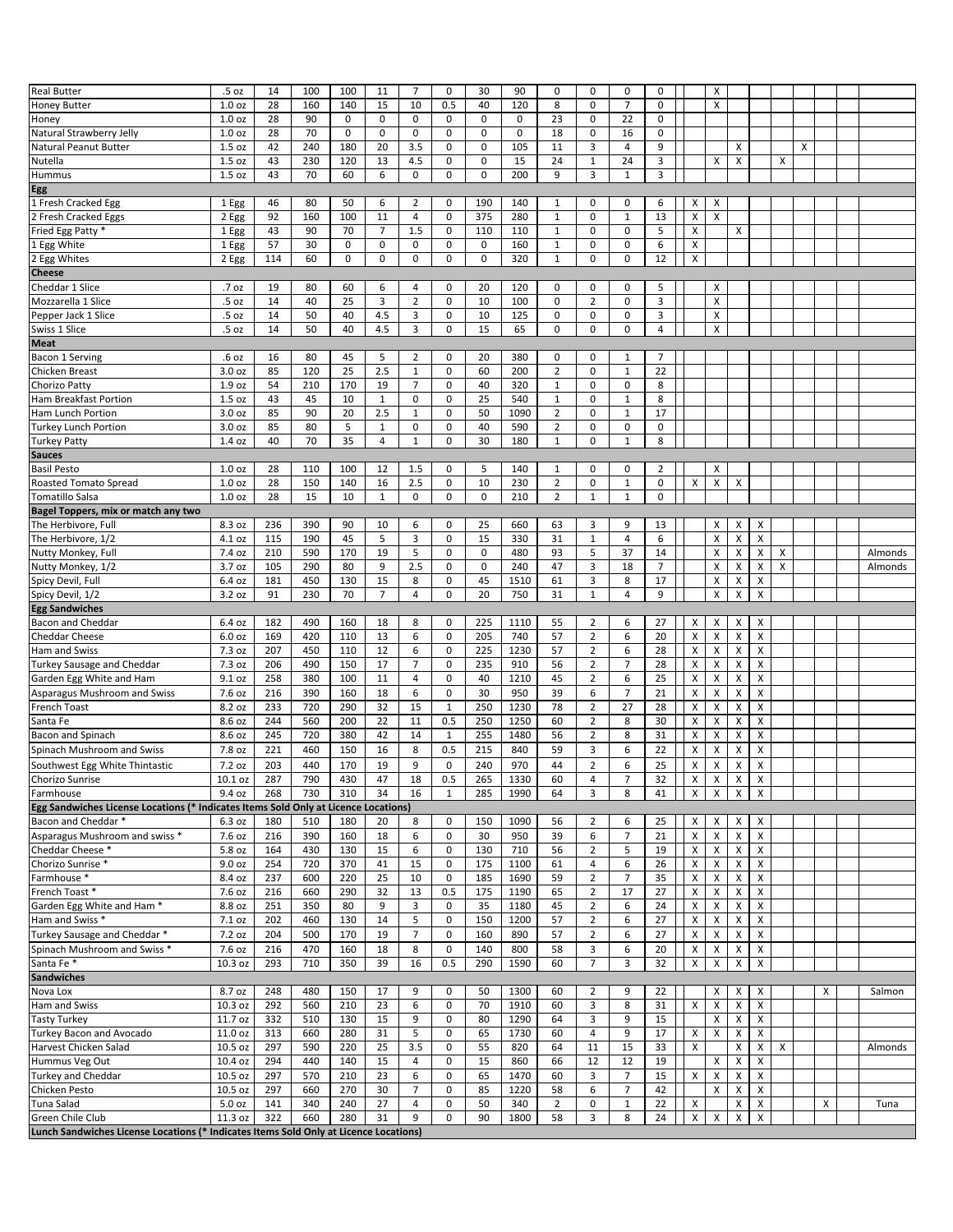| Ham and Swiss <sup>*</sup>                                  | 10.3 oz | 293 | 570 | 210 | 24  | 6                       | 0           | 70          | 1910 | 60 | 6              | 9              | 35             | X | X            | X                         | X            |                           |   |           |
|-------------------------------------------------------------|---------|-----|-----|-----|-----|-------------------------|-------------|-------------|------|----|----------------|----------------|----------------|---|--------------|---------------------------|--------------|---------------------------|---|-----------|
| Harvest Chicken Salad *                                     | 9.5 oz  | 269 | 560 | 200 | 23  | 3.5                     | $\mathbf 0$ | 55          | 750  | 62 | $\overline{7}$ | 13             | 31             | x | X            | $\times$                  | X            | X                         |   | Almonds   |
| Tuna Salad *                                                | 9.5 oz  | 269 | 570 | 240 | 27  | 3.5                     | $\mathbf 0$ | 40          | 800  | 55 | 6              | 8              | 31             | X |              | $\times$                  | X            |                           | X | Tuna      |
| Turkey and Cheddar *                                        | 10.5 oz | 297 | 580 | 220 | 24  | 6                       | $\Omega$    | 65          | 1470 | 60 | 6              | 8              | 18             | X | X            | $\boldsymbol{\mathsf{x}}$ | X            |                           |   |           |
| Chicken Pesto *                                             | 10.0 oz | 283 | 620 | 220 | 25  | $\overline{7}$          | $\Omega$    | 80          | 1280 | 60 | 6              | 6              | 41             |   | X            | $\boldsymbol{\mathsf{X}}$ | X            |                           |   |           |
| Hummus Veg Out *                                            | 9.2 oz  | 261 | 400 | 120 | 13  | 3.5                     | $\Omega$    | 15          | 790  | 64 | 8              | 11             | 17             |   | X            |                           | $\mathsf{x}$ |                           |   |           |
| Nova Lox <sup>*</sup>                                       | 8.7 oz  | 248 | 490 | 150 | 17  | 9                       | $\Omega$    | 50          | 1280 | 61 | $\overline{2}$ | 9              | 23             | X |              | $\times$                  | X            | X                         | X | Tuna      |
| Tasty Turkey *                                              | 11.3 oz | 320 | 500 | 140 | 16  | 9                       | $\Omega$    | 80          | 1270 | 61 | $\overline{3}$ | 9              | 14             |   | X            | $\boldsymbol{\mathsf{x}}$ | X            |                           |   |           |
| Tostini BBQ Chicken *                                       | 8.6 oz  | 243 | 540 | 120 | 13  | 5                       | $\mathbf 0$ | 80          | 1200 | 66 | 6              | 13             | 38             |   | X            | $\boldsymbol{\mathsf{x}}$ | X            |                           |   |           |
| Tostini Buffalo Chicken and Bacon *                         | 9.4 oz  | 266 | 630 | 210 | 23  | 8                       | $\mathbf 0$ | 100         | 1980 | 58 | 6              | 6              | 45             | X | X            | $\boldsymbol{\mathsf{x}}$ | X            |                           |   |           |
| Tostini Roasted Veggie *                                    | 9.0 oz  | 254 | 510 | 190 | 21  | 11                      | $\Omega$    | 45          | 1260 | 62 | 8              | $\overline{7}$ | 20             |   | X            | $\times$                  | X            |                           |   |           |
| Tostini Turkey Club *                                       | 11.0 oz | 313 | 690 | 290 | 33  | 9                       | $\mathbf 0$ | 85          | 2070 | 60 | $\overline{7}$ | $\overline{7}$ | 23             | X | X            | X                         | X            |                           |   |           |
| Turkey Bacon and Avocado*                                   | 11.1 oz | 315 | 630 | 270 | 30  | 5                       | $\Omega$    | 65          | 1640 | 57 | 9              | 11             | 20             | X | X            | $\boldsymbol{\mathsf{x}}$ | X            |                           |   |           |
| <b>Sides</b>                                                |         |     |     |     |     |                         |             |             |      |    |                |                |                |   |              |                           |              |                           |   |           |
| Redskin Potato Salad                                        | 4.0 oz  | 113 | 220 | 140 | 15  | 2.5                     | I٥          | 10          | 490  | 17 | 2              | 1              | $\overline{2}$ | X |              | X                         |              |                           |   |           |
| Fruit Cup                                                   | 6.0 oz  | 170 | 80  | lo. | I٥  | 0                       | I٥          | l0.         | 10   | 19 | $\overline{2}$ | 15             | $\mathbf{1}$   |   |              |                           |              |                           |   |           |
| Fruit Side                                                  | 4.0 oz  | 113 | 50  | Iо  | Iо  | 0                       | I٥          | l0          | 10   | 13 | $\mathbf{1}$   | 11             | $\mathbf{1}$   |   |              |                           |              |                           |   |           |
| Greek Yogurt Parfait w Fruit                                | 7.0 oz  | 198 | 210 | 25  | 2.5 | 0                       | lo          | ١o          | 75   | 36 | 3              | 24             | 12             |   | X            |                           | X            | X                         |   |           |
| <b>EBB Barbeque Kettle Chips</b>                            | 1.2 oz  | 35  | 180 | 80  | 9   | 1                       | lo          | ln.         | 250  | 22 | $\overline{2}$ | 0              | $\overline{2}$ |   |              |                           |              |                           |   |           |
| <b>EBB Original Kettle Chips</b>                            | 1.2 oz  | 35  | 180 | 90  | 10  | $\mathbf{1}$            | lo          | l0          | 170  | 21 | $\overline{2}$ | $\Omega$       | $\overline{2}$ |   |              |                           |              |                           |   |           |
| <b>EBB Jalapeno Kettle Chips</b>                            | 1.2 oz  | 35  | 180 | 80  | 9   | 1                       | I٥          | l0.         | 250  | 22 | $\overline{2}$ | $\Omega$       | $\overline{2}$ |   |              |                           |              |                           |   |           |
| Sweets - (* Indicates Items Sold Only at License Locations) |         |     |     |     |     |                         |             |             |      |    |                |                |                |   |              |                           |              |                           |   |           |
| Cookie, Heavenly Chocolate Chip                             | 3.5 oz  | 99  | 460 | 220 | 24  | 13                      | $\Omega$    | 65          | 290  | 58 | $\overline{2}$ | 33             | 5              | X | X            | X                         | X            |                           |   |           |
| Cookie, Chocolate Lava                                      | 2.5 oz  | 72  | 310 | 130 | 15  | 8                       | $\mathbf 0$ | 60          | 60   | 46 | $\mathbf{1}$   | 39             | 4              | x | X            | $\boldsymbol{\mathsf{X}}$ | X            |                           |   |           |
| Cookie. Snickerdoodle                                       | 3.0 oz  | 85  | 420 | 180 | 20  | 9                       | $\mathbf 0$ | $\mathbf 0$ | 310  | 59 | $\mathbf{1}$   | 37             | $\overline{4}$ | X | X            | $\boldsymbol{\mathsf{x}}$ | X            |                           |   |           |
| Muffin, Blueberry                                           | 4.5 oz  | 127 | 420 | 180 | 20  | $\overline{\mathbf{A}}$ | $\Omega$    | 80          | 440  | 57 | $\mathbf{1}$   | 32             | 6              | X | X            | $\boldsymbol{\mathsf{X}}$ | X            |                           |   |           |
| Muffin, Cinnamon Chip                                       | 4.7 oz  | 134 | 500 | 200 | 23  | 6                       | $\Omega$    | 80          | 420  | 70 | $\mathbf{1}$   | 47             | 6              | X | X            | $\boldsymbol{\mathsf{x}}$ | X            |                           |   |           |
| Pastry, Cherry                                              | 5.1 oz  | 145 | 380 | 120 | 14  | 8                       | $\Omega$    | 45          | 290  | 60 | $\overline{3}$ | 28             | 6              | X | $\mathsf{x}$ |                           | $\mathsf{x}$ |                           |   |           |
| Pastry, Cinnamon Walnut Strudel                             | 6.0 oz  | 170 | 640 | 320 | 35  | 11                      | $\mathbf 0$ | 30          | 500  | 71 | $\overline{4}$ | 32             | 10             | X | X            | $\boldsymbol{\mathsf{x}}$ | X            | X                         |   | Walnuts   |
| Pastry, Chocolate Hazelnut                                  | 1.2 oz  | 33  | 140 | 120 | 60  | 2.5                     | $\Omega$    | $\mathbf 0$ | 64   | 17 | $\mathbf{1}$   | 10             | 1              |   | X            | $\boldsymbol{\mathsf{x}}$ | X            | $\boldsymbol{\mathsf{x}}$ |   | Hazelnuts |
| Chocolate Chip Coffee Cake                                  | 4.1 oz  | 115 | 550 | 230 | 25  | 10                      | $\mathbf 0$ | 5           | 190  | 81 | $\mathbf{1}$   | 34             | 4              | X | X            | X                         | X            |                           |   |           |
| Lemon Poppy Seed Bread                                      | 4.1 oz  | 116 | 370 | 140 | 16  | 5                       | $\Omega$    | 90          | 350  | 52 | $\mathbf{1}$   | 29             | 5              | X | X            | $\boldsymbol{\mathsf{X}}$ | X            |                           |   |           |
| Mini Cinnamon Twist *                                       | 3.1 oz  | 88  | 360 | 140 | 16  | 6                       | $\mathbf 0$ | $\mathbf 0$ | 250  | 50 | $\overline{2}$ | 24             | $\overline{4}$ |   |              | $\times$                  | X            |                           |   |           |
| Cinnamon Twist*                                             | 3.1 oz  | 88  | 360 | 140 | 16  | 6                       | $\Omega$    | $\Omega$    | 250  | 50 | $\overline{2}$ | 24             | 4              |   |              | X                         | X            |                           |   |           |
| Mini Heavenly Chocolate Chip Cookies                        |         |     |     |     |     |                         |             |             |      |    |                |                |                |   |              |                           |              |                           |   |           |
|                                                             | 5.3 oz  | 149 | 690 | 330 | 37  | 19                      | 0.5         | 95          | 430  | 87 | 3              | 50             | 8              | X | Х            | $\boldsymbol{\mathsf{X}}$ | X            |                           |   |           |
| Chewy Marshmallow Bar *                                     | 2.1 oz  | 60  | 250 | 45  | 5   | $\overline{3}$          | $\mathbf 0$ | 15          | 240  | 49 | $\Omega$       | 26             | $\overline{2}$ |   | X            |                           |              |                           |   |           |
| Scone, Caramel Toffee                                       | 4.5 oz  | 128 | 490 | 180 | 20  | 12                      | $\mathbf 0$ | 75          | 330  | 68 | $\overline{2}$ | 26             | 10             | x | Χ            | X                         | X            |                           |   |           |
| Scone, Wild Blueberry                                       | 4.5 oz  | 128 | 460 | 170 | 19  | 11                      | $\Omega$    | 75          | 360  | 62 | $\overline{2}$ | 18             | 10             | X | X            |                           | X            |                           |   |           |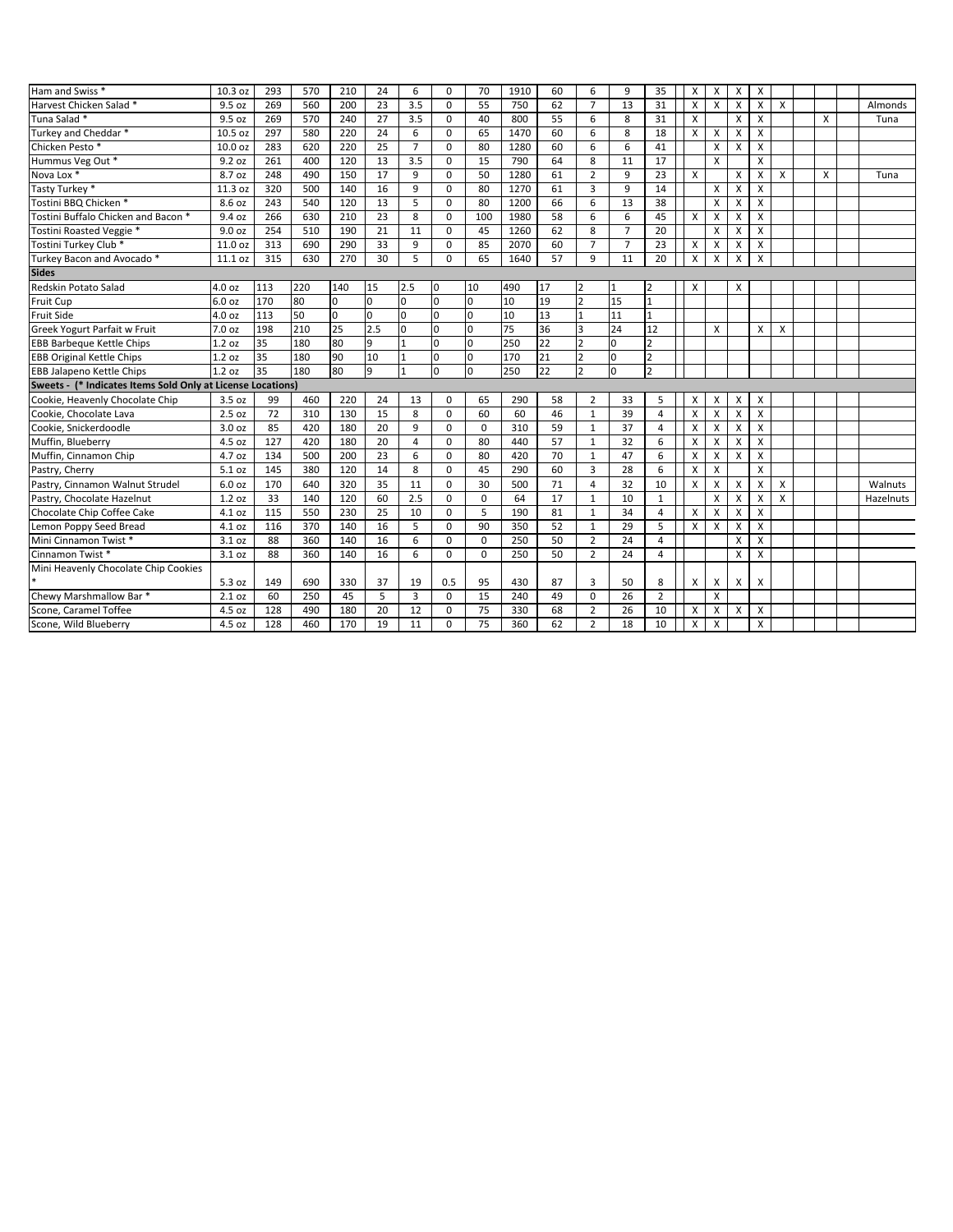

Guest satisfaction and safety is our most valued priority. We prepare and use food and beverage ingredients containing all 8 major allergens in our kitchens. Although measures are taken to prevent cross contact, as a baker

| Last Updated: 5/04/17                                            |                        |                              |                                      |                       |                 |                                   |                                                  |                                  |                            |                                         |                                  |                    |                            |                              |                            |                |         |                   |                              |                   |                              |     |                           |      |                                       |           |        |                 |       |
|------------------------------------------------------------------|------------------------|------------------------------|--------------------------------------|-----------------------|-----------------|-----------------------------------|--------------------------------------------------|----------------------------------|----------------------------|-----------------------------------------|----------------------------------|--------------------|----------------------------|------------------------------|----------------------------|----------------|---------|-------------------|------------------------------|-------------------|------------------------------|-----|---------------------------|------|---------------------------------------|-----------|--------|-----------------|-------|
|                                                                  | Serving                | Chocolate Opt                | Milk Option                          | Weight (g)<br>Serving | Calories (kcal) | (kcal)<br>Fat<br>from<br>Calories | <b>Caribou Coffee Nutrition Information</b><br>ම | Saturated Fat (g)                | ම<br>Trans Fat             | (mg)<br>Cholesterol                     | Protein (g)                      | ම<br>Carbohydrates | (mg)<br>Sodium             | $\Xi$<br><b>Total Sugars</b> | ම<br>Dietary Fiber         |                | Default | ncludes with whip | whip<br>ncludes with non-fat | Default with whip | whip<br>Default with non-fat | Egg | Milk                      | Fish | <b>Allergen Infromation</b><br>Peanut | Shellfish | Soy    | <b>Tree Nut</b> | Wheat |
| Item Name                                                        |                        |                              |                                      |                       |                 |                                   | $\ddot{\vec{e}}$                                 |                                  |                            |                                         |                                  |                    |                            |                              |                            | ĞĦ             |         |                   |                              |                   |                              |     |                           |      |                                       |           |        |                 |       |
| Coffee of the Day                                                | 12 fl oz               | no chocolate                 | no milk                              | 340                   | 5               | $\overline{0}$                    | $\mathbf 0$                                      | $\Omega$                         | $^{\circ}$                 | $\Omega$                                | $\overline{0}$                   |                    | 5                          | 0                            | 0                          | 230 N          |         | l۷                |                              | N.                | N                            |     |                           |      |                                       |           |        |                 |       |
| Coffee of the Day                                                | 16 fl oz               | no chocolate                 | no milk                              | 454                   | 5               | $\mathbf{0}$                      | $\mathbf 0$                                      | $\overline{0}$                   | O                          | $\Omega$                                | $\mathbf{1}$                     |                    | 10<br>$\Omega$             | $\mathbf 0$                  | $\Omega$                   | 305 Y          | l۷      |                   |                              | M)                | N                            |     |                           |      |                                       |           |        |                 |       |
| Coffee of the Day                                                | 20 fl oz               | no chocolate                 | no milk                              | 567                   | 5               | $\overline{0}$                    | $\mathbf 0$                                      | $\overline{0}$                   | $\mathbf 0$                | $\overline{0}$                          | $\mathbf{1}$                     |                    | 10<br>$\Omega$             | 0                            | $\Omega$                   | 385 N          |         | l۷                |                              | N.                | N                            |     |                           |      |                                       |           |        |                 |       |
| Coffee of the Day<br>Coffee of the Day                           | 12 fl oz<br>16 fl oz   | no chocolate<br>no chocolate | with skim<br>with skim               | 349<br>467            | 45<br>70        | $\mathbf{0}$<br>$5 \frac{1}{2}$   | $\mathbf 0$<br>$\mathbf 0$                       | $\overline{0}$<br>$\Omega$       | 0<br>0                     | $\Omega$<br>5 <sub>5</sub>              | $\overline{4}$<br>$\overline{7}$ |                    | 70<br>6<br>100<br>q        | $6 \mid$<br>9                | 0 <br>$\Omega$             | 155 N<br>190 N |         | I٢<br>IY          |                              | İΝ.<br>M          | N<br>Ν                       |     | X<br>х                    |      |                                       |           |        |                 |       |
| Coffee of the Day                                                | 20 fl oz               | no chocolate                 | with skim                            | 585                   | 90              | 5                                 | 0.5                                              | $\mathbf 0$                      |                            | 5 <sup>1</sup>                          | $\overline{9}$                   |                    | 135<br>12                  | 12                           | $\mathbf 0$                | 230 N          |         | l٢                |                              | M)                | N                            |     | Х                         |      |                                       |           |        |                 |       |
| Coffee of the Day                                                | 12 fl oz               | no chocolate                 | with 2% milk                         | 349                   | 60              | 20                                | 2.5                                              | $1.5$                            | $\mathbf 0$                | 10                                      | $\overline{a}$                   |                    | 55<br>6                    | $6 \mid$                     | 0                          | 155 N          |         | l٢                |                              | M.                | N                            |     | Х                         |      |                                       |           |        |                 |       |
| Coffee of the Day                                                | 16 fl oz               | no chocolate                 | with 2% milk                         | 467                   | 90              | 35                                | 3.5                                              | 2.5                              | 0                          | 15                                      | $6 \overline{6}$                 |                    | 80<br>9                    | 9                            | 0                          | 190 N          |         | I٢                |                              | M                 | N                            |     | Х                         |      |                                       |           |        |                 |       |
| Coffee of the Day                                                | 20 fl oz               | no chocolate                 | with 2% milk                         | 584                   | 130             | 45                                | 5                                                | 3                                | 0                          | 20                                      | 8                                |                    | 11<br>105                  | 11                           | $\Omega$                   | 230 N          | l۷      |                   |                              | N.                | N                            |     | Х                         |      |                                       |           |        |                 |       |
| Coffee of the Day<br>Coffee of the Day                           | $12$ fl oz<br>16 fl oz | no chocolate<br>no chocolate | with soy milk<br>with soy milk       | 351<br>470            | 50<br>80        | 15<br>25                          | $\overline{2}$<br>2.5                            | $\Omega$<br>$\Omega$             | $\mathbf 0$<br>0           | $\Omega$<br>$\Omega$                    | $\overline{a}$<br>6              |                    | 5<br>-5<br>8<br>110        | 4<br>$\overline{7}$          | $\vert$ 1<br>$1\vert$      | 155 N<br>190 N |         | l۷<br>IY          | l٢                           | M.<br>M           | N<br>N                       |     |                           |      |                                       |           | x<br>х |                 |       |
| Coffee of the Day                                                | 20 fl oz               | no chocolate                 | with soy milk                        | 588                   | 100             | 30                                | 3.5                                              | $\overline{0}$                   | O                          | $\mathbf 0$                             |                                  |                    | 11<br>150                  | 9                            | $\mathbf{1}$               | 230 N          | l۷      |                   |                              | N.                | N                            |     |                           |      |                                       |           | X      |                 |       |
| Coffee of the Day                                                | 12 fl oz               | no chocolate                 | with almond milk                     | 369                   | 40              | 15                                | $\overline{2}$                                   | $\overline{0}$                   | $\mathbf 0$                | $\overline{0}$                          | $\mathbf{1}$                     |                    | 105                        | 4                            | $\vert$ 1                  | 155 N          |         | l۷                |                              | M.                | N                            |     |                           |      |                                       |           |        | X               |       |
| Coffee of the Day                                                | 16 fl oz               | no chocolate                 | with almond milk                     | 497                   | 60              | 25                                | 2.5                                              | $\Omega$                         | 0                          | $\Omega$                                | $\mathbf{1}$                     |                    | 160<br>8                   | 6                            | 1                          | 190 N          |         | l۷                |                              | M.                | N                            |     |                           |      |                                       |           |        | x               |       |
| Coffee of the Day                                                | 20 fl oz               | no chocolate                 | with almond milk                     | 624                   | 80              | 30                                | 3.5                                              | $\overline{0}$                   | 0                          | $\mathbf 0$                             | $\mathbf{1}$                     |                    | 10<br>210                  | 8                            | 1                          | 230 N          |         | l٢                |                              | N.                | N                            |     |                           |      |                                       |           |        | X               |       |
| Depth Charge                                                     | 12 fl oz               | no chocolate                 | no milk                              | 337                   | 5               | $\overline{0}$                    | $\mathbf 0$                                      | $\Omega$                         | $\mathbf 0$                | $\overline{0}$                          | $\mathbf{1}$                     |                    | 10<br>$\Omega$<br>$\Omega$ | 0 <br>$\mathbf 0$            | 0                          | 290 N          |         | l۷                | l٧                           | N.                | N                            |     |                           |      |                                       |           |        |                 |       |
| Depth Charge<br>Depth Charge                                     | 16 fl oz<br>20 fl oz   | no chocolate<br>no chocolate | no milk<br>no milk                   | 450<br>563            | 5<br>5          | $\overline{0}$<br>$\circ$         | 0 <br>$\mathbf 0$                                | $\Omega$<br>$\overline{0}$       | 0<br>O                     | $\Omega$<br>$\overline{0}$              | $\mathbf{1}$<br>$\mathbf{1}$     |                    | 15<br>15                   | 0                            | 0 <br>$\mathbf 0$          | 370 Y<br>445 N |         | I٢<br>I۷          |                              | İΝ.<br>M.         | N<br>N                       |     |                           |      |                                       |           |        |                 |       |
| Cold Press Iced Coffee                                           | 16 fl oz               | no chocolate                 | no milk                              | 402                   | 5               | $\circ$                           | $\mathbf 0$                                      | $\overline{0}$                   | $\mathbf 0$                | $\overline{0}$                          | $\overline{0}$                   |                    | $\Omega$<br>5              | 0                            | 0                          | 190 N          |         | I٢                |                              | M)                | N                            |     |                           |      |                                       |           |        |                 |       |
| Cold Press Iced Coffee                                           | 20 fl oz               | no chocolate                 | no milk                              | 488                   | 5               | $\overline{0}$                    | 0                                                | $\Omega$                         | 0                          | $\Omega$                                | $\overline{0}$                   |                    | $\Omega$<br>-5             | $\mathbf 0$                  | 0                          | 230 Y          |         | I٢                | l٧                           | M.                | N                            |     |                           |      |                                       |           |        |                 |       |
| Cold Press Iced Coffee                                           | 24 fl oz               | no chocolate                 | no milk                              | 575                   |                 | $\overline{0}$                    | $\mathbf 0$                                      | $\overline{0}$                   | $\mathbf 0$                | $\overline{0}$                          | $\mathbf 0$                      |                    | 10<br>$\Omega$             | 0                            | 0                          | 270 N          |         | I۷                |                              | N.                | N                            |     |                           |      |                                       |           |        |                 |       |
| <b>Original Crafted Press</b>                                    | 16 fl oz               | no chocolate                 | no milk                              | 351                   | 50              | 25                                | 3                                                | $1.5$                            | $\mathbf 0$                | 10                                      | $\mathbf{1}$                     |                    | 85<br>5                    | 5                            | 0                          | 135 N          | l٢      |                   |                              | N.                | N                            |     | X                         |      |                                       |           |        |                 |       |
| <b>Original Crafted Press</b><br><b>Original Crafted Press</b>   | 20 fl oz<br>24 fl oz   | no chocolate<br>no chocolate | no milk<br>no milk                   | 444<br>536            | 100<br>150      | 50<br>80                          | $6 \mid$<br>9                                    | 3.5<br>5                         | $\Omega$<br>O              | 25<br>35                                | $\overline{2}$<br>$\overline{3}$ |                    | 170<br>9<br>250<br>14      | 9<br>14                      | 0 <br> 0                   | 155 Y<br>170 N |         | I٢<br>l٢          | l٧                           | M.<br>İΝ.         | N<br>N                       |     | X<br>Х                    |      |                                       |           |        |                 |       |
| <b>Caramel Crafted Press</b>                                     | 16 fl oz               | no chocolate                 | no milk                              | 355                   | 100             | 35                                | 4                                                | 2.5                              | 0                          | 15                                      | $\mathbf{1}$                     |                    | 15<br>130                  | 13                           | 0                          | 125 N          | l٢      |                   |                              | M)                | Ν                            |     | Х                         |      |                                       |           | х      |                 |       |
| <b>Caramel Crafted Press</b>                                     | 20 fl oz               | no chocolate                 | no milk                              | 447                   | 150             | 60                                | 7                                                | $\overline{4}$                   | 0                          | 30                                      | 2                                |                    | 20<br>210                  | 18                           | 0                          | 145 Y          |         | Y.                | l٧                           | M.                | N                            |     | Х                         |      |                                       |           | х      |                 |       |
| <b>Caramel Crafted Press</b>                                     | 24 fl oz               | no chocolate                 | no milk                              | 541                   | 230             | 90                                | 10                                               | 6                                | 0                          | 40                                      | $\overline{\mathbf{3}}$          |                    | 30<br>320                  | 27                           | 0                          | 160 N          | l۷      |                   |                              | M                 | N                            |     | X                         |      |                                       |           | X      |                 |       |
| <b>Chocolate Crafted Press</b>                                   | 16 fl oz               | dark                         | no milk                              | 359                   | 100             | 30                                | 3.5                                              | $\overline{2}$                   | $^{\circ}$                 | 10                                      | 2                                |                    | 95<br>16                   | 14                           | 1                          | 125 N          | I٢      |                   |                              | M                 | Ν                            |     | X                         |      |                                       |           |        |                 |       |
| <b>Chocolate Crafted Press</b>                                   | 20 fl oz               | dark                         | no milk                              | 451                   | 150             | 60                                | $6 \mid$<br>9                                    | 3.5<br>5                         | 0<br>O                     | 25                                      | 2<br>$\overline{4}$              |                    | 20<br>180                  | 19                           | 1                          | 145 Y          |         | I٢<br>I۷          | l٧                           | İΝ.               | N<br>N                       |     | X                         |      |                                       |           |        |                 |       |
| <b>Chocolate Crafted Press</b><br><b>Chocolate Crafted Press</b> | 24 fl oz<br>16 fl oz   | dark<br>milk                 | no milk<br>no milk                   | 547<br>359            | 220<br>120      | 80<br>45                          | 5                                                | 2.5                              | O                          | 35<br>15                                | 3                                |                    | 31<br>260<br>110<br>15     | 28<br>15                     | $\overline{2}$<br> 0       | 160 N<br>125 N |         | I٢                |                              | M <br>M)          | N                            |     | X<br>Х                    |      |                                       |           |        |                 |       |
| <b>Chocolate Crafted Press</b>                                   | 20 fl oz               | milk                         | no milk                              | 451                   | 170             | 70                                | 8 <sup>1</sup>                                   | $\overline{4}$                   | $\mathbf 0$                | 30                                      | $\overline{4}$                   |                    | 20<br>190                  | 19                           | 0                          | 145 Y          |         | l٢                |                              | M.                | N                            |     | X                         |      |                                       |           |        |                 |       |
| <b>Chocolate Crafted Press</b>                                   | 24 fl oz               | milk                         | no milk                              | 547                   | 250             | 100                               | 11                                               | 6                                | 0                          | 45                                      | 5                                |                    | 30<br>280                  | 29                           | 0                          | 160 N          |         | I٢                |                              | M                 | N                            |     | х                         |      |                                       |           |        |                 |       |
| <b>Chocolate Crafted Press</b>                                   | 16 fl oz               | white                        | no milk                              | 359                   | 110             | 35                                | 4                                                | $\overline{2}$                   | 0                          | 10                                      | $\overline{2}$                   |                    | 16<br>105                  | 16                           | 0                          | $125$ N        |         | IY                |                              | M)                | Ν                            |     | X                         |      |                                       |           |        |                 |       |
| <b>Chocolate Crafted Press</b>                                   | 20 fl oz               | white                        | no milk                              | 451                   | 160             | 60                                | 7<br>10                                          | $\overline{4}$<br>6              | $\Omega$<br>O              | 25<br>35                                | $\overline{3}$<br>$\overline{4}$ |                    | 20<br>190                  | 20<br>31                     | 0                          | 145 Y          |         | l٢<br>I٢          |                              | M.                | N<br>Ν                       |     | X                         |      |                                       |           |        |                 |       |
| <b>Chocolate Crafted Press</b><br>Vanilla Crafted Press          | 24 fl oz<br>16 fl oz   | white<br>no chocolate        | no milk<br>no milk                   | 547<br>354            | 240<br>80       | 90<br>25                          | 3                                                | 1.5                              | O                          | 10                                      | 1                                |                    | 31<br>280<br>11<br>85      | 11                           | 0 <br> 0                   | 160 N<br>130 N |         | I٢                |                              | M <br>M)          | Ν                            |     | х<br>Х                    |      |                                       |           |        |                 |       |
| <b>Vanilla Crafted Press</b>                                     | 20 fl oz               | no chocolate                 | no milk                              | 446                   | 130             | 50                                | 6                                                | 3.5                              | $\Omega$                   | 25                                      | $\overline{2}$                   |                    | 16<br>170                  | 16                           | 0                          | 150 Y          |         | l٢                |                              | M.                | N                            |     | X                         |      |                                       |           |        |                 |       |
| <b>Vanilla Crafted Press</b>                                     | 24 fl oz               | no chocolate                 | no milk                              | 539                   | 190             | 80                                | 9                                                | 5                                | $^{\circ}$                 | 35                                      | $\overline{\mathbf{3}}$          |                    | 23<br>250                  | 23                           | 0                          | $165$ N        |         | I٢                |                              | M.                | N                            |     | X                         |      |                                       |           |        |                 |       |
| Latte                                                            | 12 fl oz               | no chocolate                 | with skim                            | 323                   | 90              | $5 \frac{1}{2}$                   | 0.5                                              | $\Omega$                         | $^{\circ}$                 | 5 <sub>5</sub>                          | $\overline{9}$                   |                    | 12<br>140                  | 12                           | 0                          | 180 N          |         | IY                |                              | M)                | Ν                            |     | х                         |      |                                       |           |        |                 |       |
| Latte                                                            | 16 fl oz               | no chocolate                 | with skim                            | 445                   | 130             | 5                                 | $1\vert$                                         | $\mathbf 0$                      | $\Omega$                   | 5 <sub>l</sub>                          | 14                               |                    | 18<br>200                  | 18                           | 0                          | 180 N          |         | l۷                |                              | M.                | N                            |     | X                         |      |                                       |           |        |                 |       |
| Latte<br>atte                                                    | 20 fl oz<br>12 fl oz   | no chocolate<br>no chocolate | with skim<br>with 2% milk            | 545<br>322            | 150<br>120      | 10<br>45                          | 1<br>5                                           | 0.5                              | 0<br>O                     | 10<br>20                                | 16<br>9                          |                    | 240<br>21<br>11<br>110     | 21<br>11                     | 0 <br> 0                   | 270 N<br>180 N |         | I۷<br>I٢          |                              | İΝ.<br>١N         | N<br>Ν                       |     | Х<br>Х                    |      |                                       |           |        |                 |       |
| Latte                                                            | 16 fl oz               | no chocolate                 | with 2% milk                         | 444                   | 180             | 70                                | 7                                                | 4.5                              | $\Omega$                   | 30                                      | 13                               |                    | 17<br>160                  | 17                           | 0                          | 180 Y          |         | l٢                |                              | N.                | N                            |     | X                         |      |                                       |           |        |                 |       |
| Latte                                                            | 20 fl oz               | no chocolate                 | with 2% milk                         | 544                   | 220             | 80                                | 9                                                | 5                                | $^{\circ}$                 | 35                                      | 16                               |                    | 20<br>190                  | 20                           | 0                          | 270 N          |         | I٢                |                              | İN.               | N                            |     | X                         |      |                                       |           |        |                 |       |
| .atte                                                            | 12 fl oz               | no chocolate                 | with soy milk                        | 326                   | 100             | 35                                | 3.5                                              | 0.5                              | 0                          | $\Omega$                                | 8                                |                    | 150<br>11                  | 9                            | 1                          | 180 N          |         | I٢                |                              | M.                | Ν                            |     |                           |      |                                       |           | х      |                 |       |
| Latte                                                            | $16f$ loz              | no chocolate                 | with soy milk                        | 450                   | 150             | 50                                | 5                                                |                                  | $\mathbf 0$                | $\Omega$                                | 12                               |                    | 17<br>220                  | 14                           | $\overline{2}$             | 180 N          |         | l۷                |                              | M.                | N                            |     |                           |      |                                       |           | х      |                 |       |
| Latte                                                            | 20 fl oz               | no chocolate                 | with soy milk                        | 551                   | 180             | 60                                | 6                                                | $\mathbf{1}$                     | O                          | $\overline{0}$                          | 14                               |                    | 260<br>19                  | 16                           | $\overline{2}$             | 270 N          |         | I٢                |                              | M.                | N<br>N                       |     |                           |      |                                       |           | X      |                 |       |
| .atte<br>Latte                                                   | 12 fl oz<br>16 fl oz   | no chocolate<br>no chocolate | with almond milk<br>with almond milk | 362<br>504            | 80<br>120       | 35<br>50                          | 3.5<br>5                                         | $\Omega$<br>$\overline{0}$       | O<br>$\mathbf 0$           | $\Omega$<br>$\overline{0}$              | $\overline{2}$<br>3              |                    | 210<br>10<br>15<br>310     | 8<br>12                      | $1\vert$<br>$\overline{2}$ | 180 N<br>180 N |         | I٢<br>I۷          |                              | ١N<br>M,          | N                            |     |                           |      |                                       |           |        | X<br>X          |       |
| Latte                                                            | 20 fl oz               | no chocolate                 | with almond milk                     | 614                   | 140             | 60                                | 6                                                | $\overline{0}$                   | 0                          | $\overline{0}$                          | $\overline{\mathbf{3}}$          |                    | 17<br>370                  | 14                           | 2                          | 270 N          |         | I٢                | l۷                           | İN.               | N.                           |     |                           |      |                                       |           |        | x               |       |
| <b>Iced Latte</b>                                                | 16 fl oz               | no chocolate                 | with skim                            | 349                   | 60              | 5 <sup>1</sup>                    | 0                                                | $\overline{0}$                   | $\Omega$                   | 5 <sup>1</sup>                          | 6                                |                    | 90                         | 7                            | 0                          | 180 N          |         | IY.               | ١Y                           | M.                | N.                           |     | Х                         |      |                                       |           |        |                 |       |
| Iced Latte                                                       | 20 fl oz               | no chocolate                 | with skim                            | 433                   | 60              | 5 <sup>1</sup>                    | 0.5                                              | 0                                | 0                          | 5 <sup>1</sup>                          |                                  |                    | 105                        | 8                            | $\Omega$                   | 270 N          | l۷      |                   |                              | N.                | N                            |     | X                         |      |                                       |           |        |                 |       |
| Iced Latte                                                       | 24 fl oz               | no chocolate                 | with skim                            | 517                   | 70              | 5 <sub>l</sub>                    | 0.5                                              | $\overline{0}$                   | 0                          | 5 <sub>5</sub>                          | 8                                |                    | 115                        | 9                            | 0                          | 360 N          |         | I٢                |                              | İN.               | N                            |     | X                         |      |                                       |           |        |                 |       |
| Iced Latte<br>Iced Latte                                         | 16 fl oz<br>20 fl oz   | no chocolate<br>no chocolate | with 2% milk<br>with 2% milk         | 349<br>433            | 80<br>90        | 30<br>30                          | $\overline{\mathbf{3}}$<br>3.5                   | $\overline{2}$<br>$\overline{2}$ | 0<br>$\mathbf 0$           | 10<br>15                                | 6<br>$\overline{7}$              |                    | 75<br>85<br>8              | $\overline{7}$<br>8          | 0 <br> 0                   | 180 N<br>270 Y |         | Y.<br>I۷          | l٧                           | M)<br>N.          | N<br>N                       |     | X<br>$\pmb{\chi}$         |      |                                       |           |        |                 |       |
| Iced Latte                                                       | 24 fl oz               | no chocolate                 | with 2% milk                         | 516                   | 90              | 35                                | 4                                                | 2.5                              | $\Omega$                   | 15                                      | 8                                |                    | 95<br>9                    | 9                            | 0                          | 360 N          |         | I٢                |                              | M.                | N                            |     | $\pmb{\times}$            |      |                                       |           |        |                 |       |
| Iced Latte                                                       | 16 fl oz               | no chocolate                 | with soy milk                        | 351                   | 60              | 20                                | 2.5                                              | $\Omega$                         | 0                          | $\Omega$                                | 5                                |                    | 100                        | 6                            | $1\vert$                   | 180 N          |         | Y.                |                              | M)                | N                            |     |                           |      |                                       |           | х      |                 |       |
| Iced Latte                                                       | 20 fl oz               | no chocolate                 | with soy milk                        | 435                   | 70              | 25                                | 2.5                                              | $\overline{0}$                   | $\mathbf 0$                | $\mathbf 0$                             | 6                                |                    | 110                        | 6                            | $\vert$ 1                  | 270 N          |         | I۷                |                              | N.                | N                            |     |                           |      |                                       |           | X      |                 |       |
| Iced Latte                                                       | 24 fl oz               | no chocolate                 | with soy milk                        | 519                   | 80              | 25                                | $\overline{\mathbf{3}}$                          | 0                                | $\mathbf 0$                | $\overline{0}$                          | $\overline{7}$                   |                    | 125                        | 7                            | 1                          | 360 N          |         | I٢                |                              | İN.               | N                            |     |                           |      |                                       |           | X      |                 |       |
| Iced Latte<br>Iced Latte                                         | 16 fl oz<br>20 fl oz   | no chocolate<br>no chocolate | with almond milk<br>with almond milk | 374<br>460            | 50<br>60        | 20<br>25                          | 2.5<br>2.5                                       | $\Omega$<br>$\overline{0}$       | 0<br>$\pmb{0}$             | $\overline{0}$<br>$\overline{0}$        | 2<br>$\overline{2}$              |                    | 135<br>6<br>150            | $\vert$<br>5                 | $1\vert$<br>1              | 180 N<br>270 N |         | Y.<br>I٢          | l٢<br>l٧                     | N<br>N.           | N<br>N                       |     |                           |      |                                       |           |        | х<br>Χ          |       |
| Iced Latte                                                       | 24 fl oz               | no chocolate                 | with almond milk                     | 546                   | 60              | 25                                | 3                                                | $\overline{0}$                   | $\mathbf 0$                | $\overline{0}$                          | $\overline{\mathbf{3}}$          |                    | 170<br>8                   | 6                            | 1                          | 360 N          |         | I٢                |                              | N.                | N                            |     |                           |      |                                       |           |        | X               |       |
| Northern Lite Latte                                              | 12 fl oz               | no chocolate                 | with skim                            | 346                   | 90              | 5                                 | 0.5                                              | $\Omega$                         | $\mathbf 0$                | 5 <sub>l</sub>                          | 9                                |                    | 12<br>150                  | 12                           | 0                          | 180 N          |         | N.                | İΝ.                          | İΝ.               | N                            |     | X                         |      |                                       |           |        |                 |       |
| Northern Lite Latte                                              | 16 fl oz               | no chocolate                 | with skim                            | 477                   | 130             | 5                                 | $1\vert$                                         | $\overline{0}$                   | $\mathbf 0$                | 5                                       | 14                               |                    | 18<br>210                  | 18                           | 0                          | 180 Y          |         | M.                | ļм                           | N.                | N                            |     | Х                         |      |                                       |           |        |                 |       |
| Northern Lite Latte                                              | 20 fl oz               | no chocolate                 | with skim                            | 585                   | 150             | 10                                | 1                                                | 0.5                              | $\pmb{0}$                  | 10                                      | 16                               |                    | 21<br>250                  | 21                           | 0                          | 270 N          |         | N.                | ļм                           | N.                | N                            |     | X                         |      |                                       |           |        |                 |       |
| Iced Northern Lite Latte                                         | 16 fl oz               | no chocolate                 | with skim                            | 350                   | 45              | 5<br>$5\overline{a}$              | $\mathbf 0$<br>$\mathbf 0$                       | $\Omega$                         | $\mathbf 0$<br>$\mathbf 0$ | $\mathbf{0}$<br>$\overline{\mathbf{5}}$ | 5                                |                    | 85<br>6                    | 6                            | 0                          | 180 N          |         | N.                | IN.                          | M,                | N<br>N                       |     | X                         |      |                                       |           |        |                 |       |
| Iced Northern Lite Latte<br>Iced Northern Lite Latte             | $20$ fl oz<br>24 fl oz | no chocolate<br>no chocolate | with skim<br>with skim               | 434<br>518            | 50<br>50        | 5 <sub>l</sub>                    | 0.5                                              | $\overline{0}$<br> 0             | $\pmb{0}$                  | $\mathbf{5}$                            | $\sqrt{6}$<br>$\overline{7}$     |                    | 100<br>110<br>7            | 6<br>$\overline{7}$          | 0 <br> 0                   | 270Y<br>360 N  |         | M.<br>M.          | ļм<br>ļм                     | M)<br>N.          | N                            |     | $\pmb{\times}$<br>X       |      |                                       |           |        |                 |       |
| Mocha                                                            | 12 fl oz               | dark                         | with skim                            | 236                   | 210             | 100                               | 11                                               | $\overline{7}$                   | $\mathbf 0$                | 5 <sub>l</sub>                          | 7                                |                    | 28<br>75                   | 22                           | 3                          | 220 N          |         | İ٢.               | I٢                           | I٢                | N                            |     | $\boldsymbol{\mathsf{x}}$ |      |                                       |           | Χ      |                 |       |
| Mocha                                                            | $16f$ l oz             | dark                         | with skim                            | 323                   | 320             | 150                               | 17                                               | 10                               | $\mathbf 0$                | 10                                      | 11                               |                    | 43<br>110                  | 34                           | 5                          | 240 N          |         | I۷                | l٧                           | l۷                | Ν                            |     | Х                         |      |                                       |           | X      |                 |       |
| Mocha                                                            | 20 fl oz               | dark                         | with skim                            | 418                   | 420             | 200                               | 22                                               | 14                               | $\mathbf 0$                | 10                                      | 14                               |                    | 55<br>135                  | 44                           | 6                          | 350 N          |         | I٢                |                              | l٢                | N                            |     | х                         |      |                                       |           | X      |                 |       |
| Mocha                                                            | 12 fl oz               | milk                         | with skim                            | 237                   | 230             | 100                               | 11                                               | 7                                | $\Omega$                   | 10                                      | 8                                |                    | 29<br>105                  | 27                           |                            | 1 190 N        |         | IY.               | ١Y                           | I٢                | N.                           |     | $\boldsymbol{\mathsf{x}}$ |      |                                       |           | x      |                 |       |
| Mocha                                                            | 16 fl oz               | milk                         | with skim                            | 324                   | 350             | 150                               | 16                                               | 10                               | 0                          | 15                                      | 12                               |                    | 43<br>150                  | 41                           | 1                          | 195 N          |         | I٢                | İ٢                           | l۷                | N                            |     | X                         |      |                                       |           | X      |                 |       |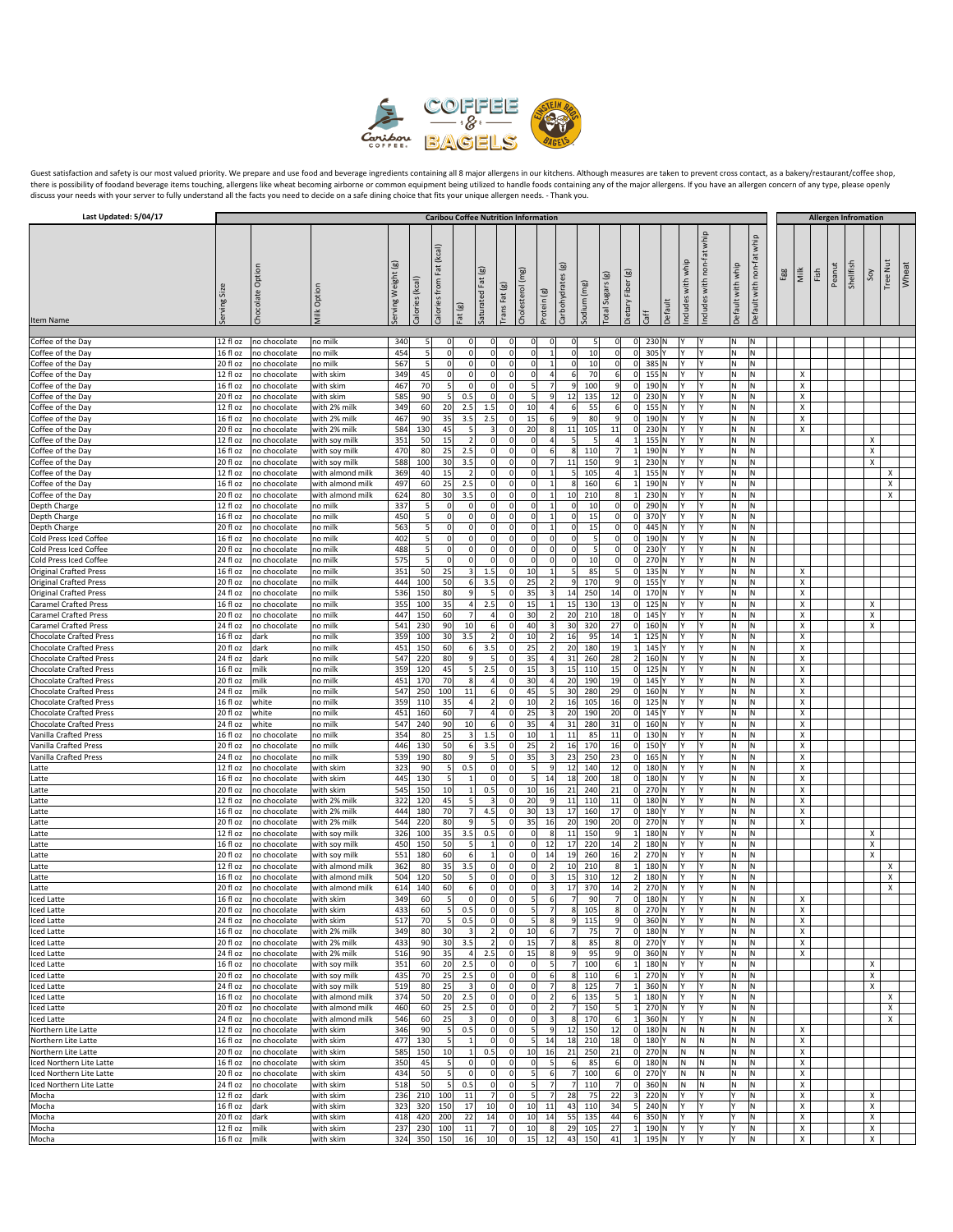|                          | 20 fl oz              | milk         |                  | 420 | 460 | 200        | 22             |                         | $\mathbf 0$    | 15             | 15                      | 56             | 190 | 54             | 1              | 290 N       |           |    | Ν |                           | X |                |
|--------------------------|-----------------------|--------------|------------------|-----|-----|------------|----------------|-------------------------|----------------|----------------|-------------------------|----------------|-----|----------------|----------------|-------------|-----------|----|---|---------------------------|---|----------------|
| Mocha                    |                       |              | with skim        |     |     |            |                | 14                      |                |                |                         |                |     |                |                |             |           |    |   | х                         |   |                |
| Mocha                    | 12 fl oz              | white        | with skim        | 234 | 220 | 90         | 10             | 6                       | $\Omega$       | 5 <sub>l</sub> |                         | 27             | 105 | 27             | 0              | 185 N       |           |    | Ν | X                         | х |                |
| Mocha                    | 16 fl oz              | white        | with skim        | 320 | 330 | 130        | 15             | $\overline{9}$          | $\overline{0}$ | 10             | 10                      | 42             | 160 | 42             | 0              | 185 N       |           |    | N | X                         | х |                |
| Mocha                    | 20 fl oz              | white        | with skim        | 414 | 440 | 170        | 19             | 12                      | $\Omega$       | 15             | 13                      | 54             | 200 | 54             | 0              | 275 N       |           |    | N | х                         | X |                |
| Mocha                    | 12 fl oz              | dark         | with 2% milk     | 236 | 230 | 120        | 13             | 8                       | $\Omega$       | 10             |                         | 28             | 60  | 22             | $\vert$ 3      | 220 N       |           |    | N | X                         | х |                |
| Mocha                    | 16 fl oz              | dark         | with 2% milk     | 322 | 350 | 180        | 20             | 13                      | 0              | 20             | 11                      | 42             | 90  | 33             | 5 <sup>1</sup> | 240 N       |           |    | Ν | х                         | х |                |
| Mocha                    | 20 fl oz              | dark         | with 2% milk     | 417 | 450 | 240        | 26             | 17                      | $\Omega$       | 25             | 13                      | 55             | 110 | 43             | 6              | 350 N       |           |    | И | х                         | X |                |
|                          |                       |              |                  |     |     |            |                |                         |                |                |                         |                |     |                |                |             |           |    |   |                           |   |                |
| Mocha                    | 12 fl oz              | milk         | with 2% milk     | 237 | 250 | 120        | 13             | $\boldsymbol{8}$        | $\Omega$       | 15             | 8                       | 28             | 90  | 27             | 1              | 190 N       |           |    | N | X                         | X |                |
| Mocha                    | 16 fl oz              | milk         | with 2% milk     | 324 | 380 | 180        | 20             | 13                      | $\overline{0}$ | 25             | 11                      | 43             | 130 | 41             | $1\vert$       | 195 Y       |           |    | Ν | х                         | х |                |
| Mocha                    | 20 fl oz              | milk         | with 2% milk     | 419 | 500 | 230        | 26             | 16                      | $\Omega$       | 30             | 14                      | 56             | 170 | 53             | $1\vert$       | 290 N       |           |    | И | х                         | X |                |
| Mocha                    | 12 fl oz              | white        | with 2% milk     | 233 | 240 | 110        | 12             | $\overline{7}$          | $\Omega$       | 15             |                         | 27             | 90  | 27             | 0              | 185 N       |           |    | N | X                         | х |                |
| Mocha                    | 16 fl oz              | white        | with 2% milk     | 319 | 360 | 160        | 18             | 11                      | $^{\circ}$     | 20             | 10                      | 41             | 135 | 41             | 0              | 185 N       |           |    | N | X                         | x |                |
| Mocha                    | 20 fl oz              | white        | with 2% milk     | 413 | 470 | 210        | 23             | 15                      | $^{\circ}$     | 25             | 13                      | 54             | 170 | 54             |                | $0$ 275 N   |           |    | N | х                         | x |                |
|                          |                       |              |                  |     |     |            |                |                         |                |                |                         |                |     |                |                |             |           |    |   |                           |   |                |
| Mocha                    | $\overline{12}$ fl oz | dark         | with soy mill    | 238 | 220 | 110        | 13             | 7                       | $\Omega$       | $5 \times$     |                         | 28             | 80  | 21             | 4              | 220 N       |           |    | N | X                         | X |                |
| Mocha                    | 16 fl oz              | dark         | with soy milk    | 326 | 330 | 170        | 19             | 11                      | $\Omega$       | 5              | 10                      | 42             | 120 | 32             | 5 <sup>1</sup> | 240 N       |           |    | N | X                         | x |                |
| Mocha                    | 20 fl oz              | dark         | with soy milk    | 421 | 430 | 230        | 25             | 14                      | $\Omega$       | 5 <sub>l</sub> | 12                      | 55             | 150 | 41             | 7              | 350 N       |           |    | Ν | х                         | х |                |
| Mocha                    | $\overline{12}$ fl oz | milk         | with soy milk    | 239 | 240 | 110        | 12             | $\overline{7}$          | $\Omega$       | 5 <sub>l</sub> |                         | 28             | 110 | 26             | $\mathbf{1}$   | 190 N       |           |    | N | X                         | X |                |
| Mocha                    | 16 fl oz              | milk         | with soy milk    | 327 | 360 | 170        | 19             | 10                      | $^{\circ}$     | 10             | 10                      | 42             | 160 | 39             | 2              | 195 N       |           |    | N | X                         | x |                |
|                          |                       |              |                  |     |     |            |                |                         |                |                |                         |                |     |                |                |             |           |    |   |                           |   |                |
| Mocha                    | 20 fl oz              | milk         | with soy mill    | 423 | 480 | 220        | 25             | 14                      | 0              | 10             | 13                      | 56             | 200 | 51             | 2              | 290 N       |           |    | Ν | x                         | х |                |
| Mocha                    | 12 fl oz              | white        | with soy milk    | 235 | 230 | 100        | 11             | 6                       | $\mathbf 0$    | 5 <sub>l</sub> | 6                       | 27             | 110 | 26             | 1              | 185 N       |           |    | N | X                         | x |                |
| Mocha                    | 16 fl oz              | white        | with soy milk    | 322 | 350 | 150        | 17             | $\overline{9}$          | $\Omega$       | 5 <sup>1</sup> | 9                       | 41             | 170 | 39             | $1\vert$       | 185 N       |           |    | N | X                         | x |                |
| Mocha                    | 20 fl oz              | white        | with soy milk    | 416 | 450 | 200        | 22             | 12                      | $\Omega$       | 10             | 12                      | 53             | 210 | 52             | $1\vert$       | 275 N       |           |    | И | х                         | х |                |
|                          | 12 fl oz              |              |                  | 256 | 210 | 110        | 13             | 7                       | $\Omega$       | 5 <sub>5</sub> |                         | 27             | 110 | 20             | 4              | 220 N       |           |    | N | X                         | x | х              |
| Mocha                    |                       | dark         | with almond milk |     |     |            |                |                         |                |                |                         |                |     |                |                |             |           |    |   |                           |   |                |
| Mocha                    | 16 fl oz              | dark         | with almond milk | 354 | 320 | 170        | 19             | 10 <sup>1</sup>         | $^{\circ}$     | $\mathsf{S}$   |                         | 4 <sup>1</sup> | 170 | 31             | $\mathsf{5}$   | 240 N       |           |    | N | X                         | X | X              |
| Mocha                    | 20 fl oz              | dark         | with almond milk | 455 | 410 | 230        | 25             | 14                      | $\Omega$       | 5 <sub>l</sub> |                         | 54             | 210 | 40             | 7              | 350 N       |           |    | И | x                         | х | х              |
| Mocha                    | 12 fl oz              | milk         | with almond mill | 257 | 230 | 110        | 12             | 7                       | $^{\circ}$     | 5 <sup>1</sup> | 4                       | 28             | 140 | 25             | 1              | 190 N       |           |    | N | X                         | Χ | $\pmb{\times}$ |
| Mocha                    | 16 fl oz              | milk         | with almond milk | 355 | 350 | 170        | 19             | 10                      | $\Omega$       | 10             | 6                       | 42             | 210 | 38             | 2              | 195 N       |           |    | N | X                         | X | х              |
|                          |                       |              |                  |     |     |            |                |                         |                |                |                         |                |     |                |                |             |           |    |   |                           |   |                |
| Mocha                    | 20 fl oz              | milk         | with almond milk | 457 | 460 | 220        | 25             | 13                      | $^{\circ}$     | 10             | 8                       | 55             | 260 | 50             | 2              | 290 N       |           |    | Ν | х                         | х | х              |
| Mocha                    | 12 fl oz              | white        | with almond milk | 253 | 220 | 100        | $11\,$         | $6 \mid$                |                | 5              |                         | 27             | 140 | 26             | $\mathbf{1}$   | 185 N       |           |    | N | х                         | X | X              |
| Mocha                    | 16 fl oz              | white        | with almond milk | 350 | 330 | 150        | 17             | $\overline{9}$          | $\Omega$       | 5 <sup>1</sup> |                         | 40             | 210 | 39             | $\vert$ 1      | 185 N       |           |    | N | X                         | X | X              |
| Mocha                    | 20 fl oz              | white        | with almond milk | 450 | 430 | 200        | 22             | 12                      | 0              | 10             | 6                       | 52             | 270 | 51             |                | $1$ 275 N   |           |    | Ν | х                         | х | х              |
|                          |                       |              |                  |     |     |            | $\overline{2}$ | $\mathbf{1}$            |                |                |                         |                |     |                |                |             |           | N  |   |                           |   |                |
| ced Mocha                | 16 fl oz              | dark         | with skim        | 369 | 190 | 20         |                |                         | $^{\circ}$     | $\Omega$       | 6                       | 38             | 95  | 33             | $\vert$ 3      | 180 N       |           |    | N | X                         |   |                |
| ced Mocha                | 20 fl oz              | dark         | with skim        | 459 | 240 | 25         | 2.5            | 1.5                     | $\Omega$       | $\Omega$       | 8                       | 49             | 110 | 43             | 4              | 270 N       |           | N  | N | X                         |   |                |
| ced Mocha                | 24 fl oz              | dark         | with skim        | 549 | 290 | 30         | $\vert$ 3      | 1.5                     | $^{\circ}$     | $\Omega$       | 9                       | 60             | 120 | 52             | 5 <sup>1</sup> | 360 N       |           | ΙN | Ν | х                         |   |                |
| ced Mocha                | 16 fl oz              | milk         | with skim        | 369 | 240 | 50         | 6              | 2.5                     |                | 20             | 10                      | 37             | 135 | 35             | 0              | 180 N       |           | N  | N | X                         |   |                |
|                          |                       | milk         |                  |     |     | 70         | 8 <sup>1</sup> |                         | $\Omega$       |                | 12                      |                |     |                | 0              |             |           | N  | N |                           |   |                |
| ced Mocha                | 20 fl oz              |              | with skim        | 459 | 300 |            |                | 3.5                     |                | 25             |                         | 47             | 160 | 45             |                | 270 N       |           |    |   | X                         |   |                |
| ced Mocha                | 24 fl oz              | milk         | with skim        | 549 | 370 | 90         | 10             | 4.5                     | $\mathbf 0$    | 30             | 14                      | 58             | 190 | 55             | 0              | 360 N       |           | M  | Ν | X                         |   |                |
| ced Mocha                | 16 fl oz              | white        | with skim        | 369 | 220 | 35         | 3.5            | $\overline{2}$          | $^{\circ}$     | $\overline{0}$ | 8                       | 38             | 125 | 38             | 0              | 180 N       |           | N  | N | X                         |   |                |
| ced Mocha                | 20 fl oz              | white        | with skim        | 459 | 280 | 45         | 5              | 2.5                     | $\mathbf 0$    | $\overline{0}$ | 10                      | 49             | 150 | 49             | 0              | 270 N       |           | N  | N | X                         |   |                |
|                          |                       |              |                  |     |     |            |                |                         |                |                |                         |                |     |                |                |             |           |    |   |                           |   |                |
| ced Mocha                | 24 fl oz              | white        | with skim        | 549 | 340 | 50         | $6 \mid$       | $\overline{\mathbf{3}}$ | $\Omega$       | $\Omega$       | 11                      | 60             | 180 | 60             | 0              | 360 N       |           | M  | Ν | X                         |   |                |
| ced Mocha                | 16 fl oz              | dark         | with 2% milk     | 368 | 200 | 35         | 4              | 2.5                     | $^{\circ}$     | 10             | 6                       | 38             | 80  | 33             | $\vert$ 3      | 180 N       |           | ΙN | N | х                         |   |                |
| ced Mocha                | 20 fl oz              | dark         | with 2% milk     | 459 | 260 | 40         | 4.5            | 2.5                     | $\Omega$       | 10             |                         | 49             | 95  | 42             | 4              | 270 N       |           | N  | N | X                         |   |                |
| ced Mocha                | 24 fl oz              | dark         | with 2% milk     | 549 | 310 | 45         | 5              | $\vert$ 3               | $^{\circ}$     | 10             | 9                       | 60             | 110 | 52             | 5 <sup>1</sup> | 360 N       |           | M  | N | X                         |   |                |
|                          |                       |              |                  |     |     |            |                |                         |                |                |                         |                |     |                |                |             |           |    |   |                           |   |                |
| ced Mocha                | 16 fl oz              | milk         | with 2% milk     | 368 | 250 | 70         | 8              | $\vert$                 | $^{\circ}$     | 25             | 10                      | 36             | 120 | 35             | 0              | 180 N       |           | ΙN | N | X                         |   |                |
| ced Mocha                | 20 fl oz              | milk         | with 2% milk     | 459 | 320 | 90         | 10             | 5                       | $^{\circ}$     | 30             | 12                      | 47             | 150 | 45             | 0              | 270 Y       |           | N  | N | X                         |   |                |
| ced Mocha                | 24 fl oz              | milk         | with 2% milk     | 549 | 390 | 110        | 12             | 6                       | $\Omega$       | 35             | 14                      | 57             | 180 | 55             | 0              | 360 N       | l۷        | M  | Ν | X                         |   |                |
| ced Mocha                | 16 fl oz              | white        | with 2% milk     | 368 | 240 | 50         | 6              | $\overline{3}$          | 0              | 10             | 8                       | 38             | 115 | 38             | 0              | 180 N       |           | ΙN | N | X                         |   |                |
|                          |                       |              |                  |     |     |            |                |                         |                |                |                         |                |     |                |                |             |           |    |   |                           |   |                |
| ced Mocha                | 20 fl oz              | white        | with 2% milk     | 459 | 300 | 60         | $\overline{7}$ | 3.5                     | $\Omega$       | 10             | 10                      | 49             | 140 | 49             | 0              | 270 N       |           | ΙN | N | X                         |   |                |
| ced Mocha                | 24 fl oz              | white        | with 2% milk     | 549 | 360 | 70         | 8 <sup>1</sup> | 4.5                     | $\Omega$       | 10             | 11                      | 60             | 160 | 60             | 0              | 360 N       |           | M  | Ν | X                         |   |                |
| ced Mocha                | 16 fl oz              | dark         | with soy milk    | 370 | 190 | 30         | 3.5            | $\mathbf{1}$            | $^{\circ}$     | $\Omega$       | $6 \overline{6}$        | 38             | 100 | 32             | 4              | 180 N       |           | ΙN | N | X                         | х |                |
| ced Mocha                | 20 fl oz              | dark         | with soy milk    | 461 | 250 | 35         | 4              | $1.5$                   | $^{\circ}$     | $\overline{0}$ | 7                       | 49             | 115 | 41             | 5 <sup>1</sup> | 270 N       |           | N  | N | х                         | х |                |
| ced Mocha                | 24 fl oz              | dark         | with soy milk    | 551 | 300 | 40         | 4.5            | 1.5                     | $\Omega$       | $\Omega$       | 8                       | 60             | 130 | 51             | $6 \mid$       | 360 N       |           | M  | Ν | х                         | Х |                |
|                          |                       |              |                  |     |     |            |                |                         |                |                |                         |                |     |                |                |             |           |    |   |                           |   |                |
| ced Mocha                | 16 fl oz              | milk         | with soy milk    | 370 | 240 | 70         | $\overline{7}$ | 3                       | $^{\circ}$     | 15             | 9                       | 36             | 140 | 34             | 0              | 180 N       |           | ΙN | N | x                         | х |                |
| ced Mocha                | 20 fl oz              | milk         | with soy milk    | 461 | 310 | 90         | 9              | 3.5                     | $\Omega$       | 20             | 11                      | 47             | 170 | 44             |                | $0$ 270 N   |           | ΙN | И | х                         | х |                |
| ced Mocha                | 24 fl oz              | milk         | with soy mill    | 551 | 380 | 100        | 11             | 4.5                     | $\mathbf 0$    | 25             | 13                      | 57             | 200 | 53             | 0              | 360 N       |           | N  | N | X                         | х |                |
| ced Mocha                | 16 fl oz              | white        | with soy milk    | 370 | 230 | 45         | 5              | $\overline{2}$          | 0              | $\Omega$       | $\overline{7}$          | 38             | 130 | 37             | 0              | 180 N       |           | ΙN | Ν | х                         | х |                |
|                          |                       |              |                  |     |     |            |                |                         |                |                |                         |                |     |                |                |             |           |    |   |                           |   |                |
| ced Mocha                | 20 fl oz              | white        | with soy milk    | 461 | 290 | 60         | $6 \mid$       | 2.5                     | $\Omega$       | $\overline{0}$ | 9                       | 49             | 160 | 48             |                | $0$ 270 N   |           | N  | И | х                         | X |                |
| ced Mocha                | 24 fl oz              | white        | with soy milk    | 551 | 350 | 70         | 7              | $\overline{\mathbf{3}}$ | $\Omega$       | $\Omega$       | 11                      | 60             | 180 | 59             | 0              | 360 N       |           | l٧ | N | X                         | X |                |
| ced Mocha                | 16 fl oz              | dark         | with almond milk | 387 | 190 | 30         | 3.5            | $\mathbf{1}$            | 0              | $\Omega$       |                         | 37             | 125 | 32             | $\vert$        | 180 N       |           | ΙN | Ν | х                         |   | х              |
| ced Mocha                | 20 fl oz              | dark         | with almond milk | 477 | 240 | 35         | 4              | $\mathbf{1}$            | $\Omega$       | $\overline{0}$ | 4                       | 48             | 140 | 41             | 5 <sup>1</sup> | 270 N       |           | N  | И | х                         |   | х              |
|                          |                       |              |                  |     |     | 40         |                |                         | $\Omega$       | $\Omega$       |                         | 59             |     | 50             |                |             |           | N  | N |                           |   |                |
| ced Mocha                | 24 fl oz              | dark         | with almond milk | 568 | 290 |            | 4.5            | $1.5$                   |                |                |                         |                | 160 |                | 6              | 360 N       |           |    |   | X                         |   | X              |
| ced Mocha                | 16 fl oz              | milk         | with almond milk | 387 | 240 | 70         | 7              | 2.5                     | $\Omega$       | 15             | $6 \overline{6}$        | 36             | 170 | 33             | 0              | 180 N       |           | ΙN | N | X                         |   | x              |
| Iced Mocha               | 20 fl oz              | milk         | with almond milk | 477 | 300 | 90         | 9              | 3.5                     | $\Omega$       | 20             | $\overline{9}$          | 46             | 200 | 43             | 0              | 270 N       | IY        | N  | Ν | x                         |   | х              |
| Iced Mocha               | 24 fl oz              | nilk         | with almond milk | 568 | 370 |            | 11             |                         |                | 25             | 11                      | 57             | 221 | 53             | nl             | $360$ N     | l٧        |    | N | $\boldsymbol{\mathsf{x}}$ |   |                |
| ced Mocha                | 16 fl oz              | white        | with almond milk | 387 | 220 | 45         | 5              | 1.5                     | $^{\circ}$     | $\Omega$       |                         | 37             | 160 | 36             | 0              | 180 N       |           | N. | Ν | X                         |   | X              |
|                          |                       |              |                  |     |     |            |                |                         | $^{\circ}$     |                |                         |                |     |                |                |             |           |    |   |                           |   |                |
| ced Mocha                | 20 fl oz              | white        | with almond milk | 477 | 280 | 60         | 6              | 2.5                     |                | $\circ$        | 6                       | 48             | 190 | 47             |                | $0$ 270 N   |           | N. | Ν | х                         |   | X              |
| lced Mocha               | $\overline{24}$ fl oz | white        | with almond milk | 568 | 340 | 70         | 7 <sup>1</sup> | $\vert$ 3               | $\mathbf 0$    | $\Omega$       | 8                       | 59             | 210 | 58             | 0              | 360 N       |           | M  | N | x                         |   | х              |
| Northern Lite Mocha      | 12 fl oz              | dark         | with skim        | 276 | 140 | 50         | $6 \mid$       | 3.5                     | $\Omega$       | 5 <sub>l</sub> | $\overline{7}$          | 19             | 100 | 16             |                | 2 200 N     | M.        | N. |   | X                         | х |                |
| Northern Lite Mocha      | 16 fl oz              | dark         | with skim        | 378 | 220 | 80         | 9              | $\vert$                 | $^{\circ}$     | 5 <sub>l</sub> | 11                      | 29             | 150 | 24             |                | 2 210 N     | M.        | N  |   | х                         | х |                |
| Northern Lite Mocha      | $20$ fl oz            | dark         | with skim        | 489 | 280 | 100        | 12             | 7                       | $^{\circ}$     | 10             | 14                      | 37             | 190 | 31             | 3              | 310 N       | M.        | M  |   | X                         | Х |                |
| Northern Lite Mocha      | 12 fl oz              | milk         | with skim        | 276 | 150 | 50         | $6 \mid$       | 3.5                     | 0              | 5 <sub>l</sub> | 8                       | 19             | 115 | 18             |                | $0$ 185 N   | M.        | M. |   | X                         | X |                |
|                          |                       |              |                  |     |     |            |                |                         |                |                |                         |                |     |                |                |             |           |    |   |                           |   |                |
| Northern Lite Mocha      | 16 fl oz              | milk         | with skim        | 379 | 230 | 80         | 8 <sup>1</sup> | $\vert$                 | $^{\circ}$     | 10             | 11                      | 29             | 170 | 28             |                | 1 190 Y     | IN.       | M  |   | X                         | х |                |
| Northern Lite Mocha      | $\overline{20}$ fl oz | milk         | with skim        | 490 | 300 | 100        | 11             | 7                       | $\mathbf 0$    | 10             | 14                      | 38             | 220 | 36             |                | 1 280 N     | İN.       | M  |   | x                         | x |                |
| Northern Lite Mocha      | 12 fl oz              | white        | with skim        | 275 | 150 | 45         | 5 <sup>1</sup> | $\overline{3}$          | $^{\circ}$     | 5 <sub>l</sub> | $\overline{7}$          | 19             | 115 | 18             |                | $0$ 180 N   | M.        | M. |   | X                         | х |                |
| Northern Lite Mocha      | 16 fl oz              | white        | with skim        | 377 | 220 | 70         | 8 <sup>2</sup> | $\vert$                 | $^{\circ}$     | 10             | 11                      | 29             | 170 | 28             |                | $0$ 180 N   | IN.       | N  |   | х                         | х |                |
|                          |                       |              |                  |     |     |            |                |                         |                | 10             |                         | 37             |     |                |                |             | İN.       |    |   |                           | X |                |
| Northern Lite Mocha      | 20 fl oz              | white        | with skim        | 487 | 290 | 90         | 10             | $6 \mid$                | O              |                | 14                      |                | 220 | 36             | 0              | 270 N       |           | ١N |   | X                         |   |                |
| ced Northern Lite Mocha  | 16 fl oz              | dark         | with skim        | 359 | 110 | 10         | 1              | 0.5                     | $^{\circ}$     | $\Omega$       | 5                       | 22             | 90  | 19             | 2              | 180 N       | IN.       | M. | Ν | X                         |   |                |
| ced Northern Lite Mocha  | 20 fl oz              | dark         | with skim        | 446 | 140 | 15         | 1.5            | $\vert$ 1               | 0              | $\overline{0}$ | 6                       | 28             | 100 | 24             |                | 2 270 N     | IN.       | M. | Ν | х                         |   |                |
| ced Northern Lite Mocha  | 24 fl oz              | dark         | with skim        | 533 | 170 | 15         | $\overline{2}$ | $\mathbf{1}$            | $^{\circ}$     | $\Omega$       |                         | 33             | 115 | 28             | 3              | 360 N       | İN.       | M  | N | X                         |   |                |
| ced Northern Lite Mocha  | 16 fl oz              | milk         | with skim        | 359 | 140 | 30         | 3              | 1.5                     | $\Omega$       | 10             | $\overline{7}$          | 21             | 110 | 20             |                | $0$ 180 N   | M.        | ΙN | N | x                         |   |                |
|                          |                       |              |                  |     |     |            |                |                         |                |                |                         |                |     |                |                |             |           |    |   |                           |   |                |
| ced Northern Lite Mocha  | 20 fl oz              | milk         | with skim        | 446 | 170 | 40         | 4              | $\overline{2}$          | $\Omega$       | 15             | 8                       | 26             | 130 | 25             |                | 0 270 Y     | M,        | N. | Ν | x                         |   |                |
| ced Northern Lite Mocha  | 24 fl oz              | milk         | with skim        | 533 | 210 | 45         | 5 <sup>1</sup> | 2.5                     |                | 15             | 10                      | 32             | 150 | 30             | 0              | 360 N       | M.        | M  | N | x                         |   |                |
| ced Northern Lite Mocha  | 16 fl oz              | white        | with skim        | 359 | 130 | 20         | $\overline{2}$ | $\overline{1}$          | $\Omega$       | $\overline{0}$ | 6                       | 22             | 105 | 21             | 0              | 180 N       | M.        | N  | N | x                         |   |                |
| ced Northern Lite Mocha  | 20 fl oz              | white        | with skim        | 446 | 160 | 25         | 2.5            | 1.5                     | 0              | $\overline{0}$ | $\overline{7}$          | 28             | 125 | 27             |                | $0$ 270 N   | M,        | N. | Ν | x                         |   |                |
|                          |                       |              |                  |     |     |            |                |                         |                |                |                         |                |     |                |                |             |           |    |   |                           |   |                |
| iced Northern Lite Mocha | 24 fl oz              | white        | with skim        | 533 | 190 | 30         | $\vert$ 3      | 1.5                     | $^{\circ}$     | $\mathbf 0$    | 8                       | 33             | 140 | 32             |                | $0$ 360 N   | İN.       | M  | N | X                         |   |                |
| Cappuccino               | 12 fl oz              | no chocolate | with skim        | 262 | 70  | 5          | $\circ$        | $\Omega$                | $\Omega$       | $\mathsf{S}$   |                         |                | 105 | 9              |                | $0$ 180 N   | Y         | N  | N | x                         |   |                |
| Cappuccino               | 16 fl oz              | no chocolate | with skim        | 331 | 80  | 5          | 0.5            | $\Omega$                | $\Omega$       | 5 <sup>1</sup> | 9                       | 10             | 130 | 10             |                | $0$ 270 $N$ | l۷<br>l٧  | M. | Ν | X                         |   |                |
| Cappuccino               | 20 fl oz              | no chocolate | with skim        | 401 | 90  | $\sqrt{5}$ | 0.5            | $\overline{0}$          | $^{\circ}$     | 5              | 10                      | 12             | 150 | 12             | 0              | 360 N       |           | N  | N | x                         |   |                |
|                          |                       |              |                  |     |     |            |                |                         |                |                |                         |                |     |                |                |             |           |    | N |                           |   |                |
| Cappuccino               | 12 fl oz              | no chocolate | with 2% milk     | 261 | 90  | 35         | 3.5            | 2.5                     | $\Omega$       | 15             |                         |                | 85  | 9              |                | $0$ 180 N   |           | N  |   | x                         |   |                |
| Cappuccino               | 16 fl oz              | no chocolate | with 2% milk     | 330 | 110 | 40         | 4.5            | $\vert$ 3               | $\overline{0}$ | 15             | 9                       | 10             | 105 | 10             |                | 0 270 Y     | Y<br>l٧   | M. | Ν | X                         |   |                |
| Cappuccino               | 20 fl oz              | no chocolate | with 2% milk     | 400 | 130 | 45         | 5              | $\vert$                 | $\overline{0}$ | 20             | 10                      | 11             | 120 | 11             | 0              | 360 N       |           | N  | Ν | X                         |   |                |
|                          | 12 fl oz              | no chocolate | with soy milk    | 264 | 80  | 25         | 3              | $\Omega$                | $^{\circ}$     | $\overline{0}$ | $6 \overline{6}$        | 8              | 115 | 7              | $1\vert$       | 180 N       |           | N  | N |                           | х |                |
| Cappuccino               |                       |              |                  |     |     |            |                |                         |                |                |                         |                |     |                |                |             |           |    |   |                           |   |                |
| Cappuccino               | 16 fl oz              | no chocolate | with soy milk    | 334 | 90  | 30         | 3.5            | 0.5                     | $\Omega$       | $\circ$        | 8                       | 10             | 140 | 8 <sup>2</sup> |                | 1 270 N     | l۷<br>l۷  | M. | Ν |                           | х |                |
| Cappuccino               | 20 fl oz              | no chocolate | with soy milk    | 404 | 100 | 35         | 4              | 0.5                     | $^{\circ}$     | $\overline{0}$ | 9                       | 11             | 160 | 9              | 1              | 360 N       |           | ΙN | N |                           | X |                |
| Cappuccino               | $\overline{12}$ fl oz | no chocolate | with almond milk | 291 | 60  | 25         | 3              | 0                       | $^{\circ}$     | $\overline{0}$ | $\overline{\mathbf{2}}$ |                | 160 | 6              |                | $0$ 180 N   | Υ         | N  | Ν |                           |   | х              |
| Cappuccino               | 16 fl oz              | no chocolate | with almond milk | 365 | 70  | 30         | 3.5            | 0                       | 0              | $\circ$        | 2                       | 9              | 190 | 7              |                | 1 270 N     | Y.<br>I٢  | N. | N |                           |   | $\pmb{\times}$ |
|                          |                       |              |                  |     |     |            |                |                         |                |                |                         |                |     |                |                |             |           |    |   |                           |   |                |
| Cappuccino               | 20 fl oz              | no chocolate | with almond milk | 440 | 80  | 35         | $\overline{a}$ | 0                       | $\Omega$       | $\overline{0}$ | $\overline{\mathbf{3}}$ | 10             | 220 | 8              | 1              | 360 N       | İΥ.<br> Y | M  | N |                           |   | $\pmb{\times}$ |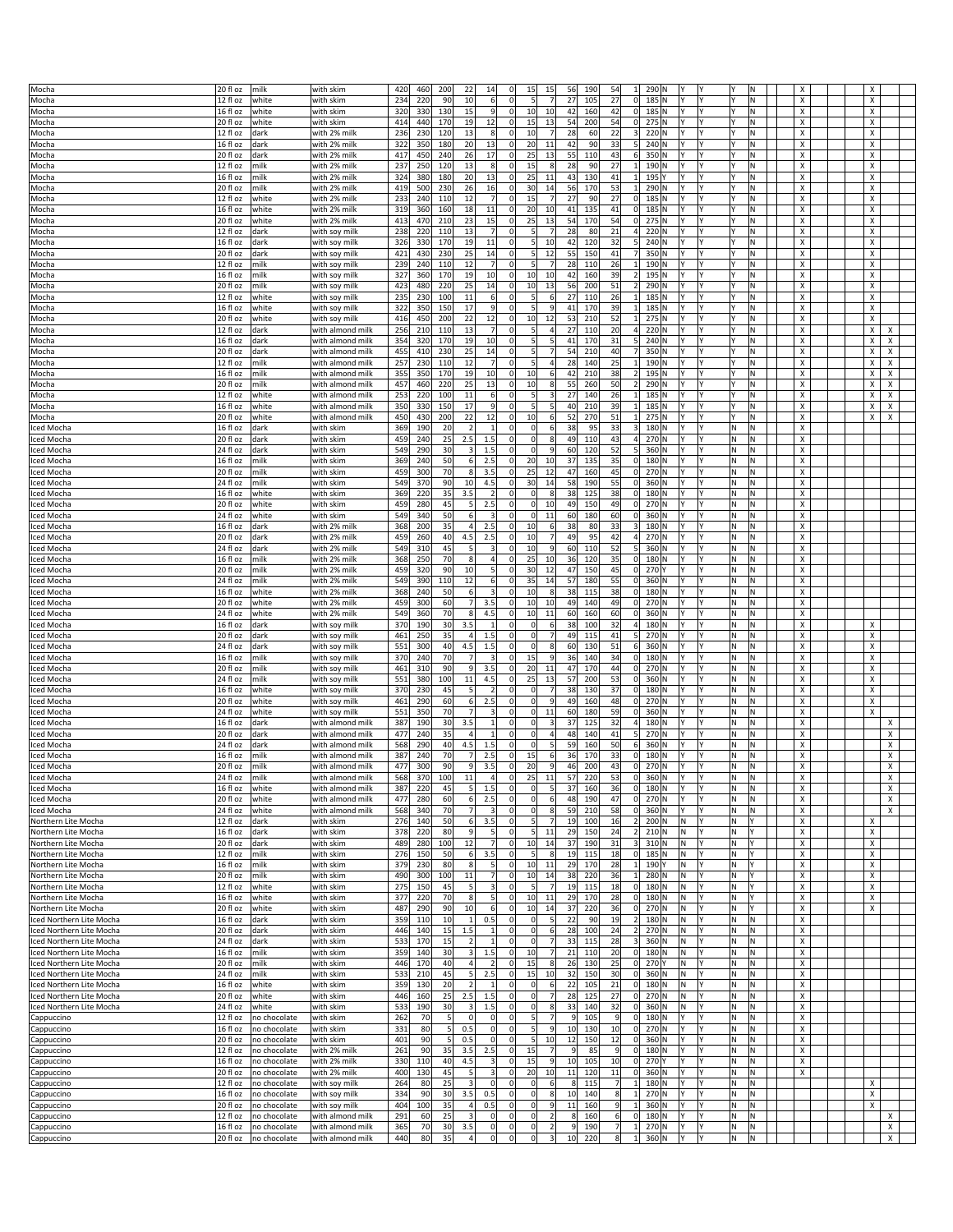|                                     | 12 fl oz              |              |                  | 344 | $\mathbf 0$ | 0<br>$\Omega$            | $\Omega$        | $\mathbf 0$<br>0              |                          | 10<br>$\overline{0}$ | $\Omega$        | 0 <br>180 N              |            |    | M.       |          |   |        |   |                                |
|-------------------------------------|-----------------------|--------------|------------------|-----|-------------|--------------------------|-----------------|-------------------------------|--------------------------|----------------------|-----------------|--------------------------|------------|----|----------|----------|---|--------|---|--------------------------------|
| Americano                           | $16f$ loz             | no chocolate | no mill          |     | $\mathbf 0$ | $\mathbf{0}$<br>$\Omega$ |                 | $\mathbf 0$<br><sub>0</sub>   |                          | <sub>0</sub>         | $\Omega$        |                          |            | l۷ |          |          |   |        |   |                                |
| Americano                           |                       | no chocolate | no milk          | 457 |             |                          | 0               |                               | $\overline{\mathbf{2}}$  | 15                   |                 | 0 <br>270Y               |            |    | M.       | İN.      |   |        |   |                                |
| Americano                           | 20 fl oz              | no chocolate | no milk          | 570 | 5           | 5<br>0                   | 0               | $\mathbf 0$<br>0              | $\overline{\mathbf{2}}$  | 20<br>$\Omega$       | 0               | 0 <br>360 N              | l۷         | l۷ | M.       | M.       |   |        |   |                                |
| Iced Americano                      | 16 fl oz              | no chocolate | no mill          | 457 | $\mathbf 0$ | $\mathbf 0$<br>0         | $\Omega$        | 0<br>0                        | $\overline{2}$           | 15<br>$\mathbf 0$    | $\Omega$        | 270 N<br> 0              |            |    | N        | Ν        |   |        |   |                                |
| Iced Americano                      | 20 fl oz              | no chocolate | no mill          | 570 |             | 5<br>$\Omega$            | 0               | $\Omega$<br>$\mathbf 0$       | $\overline{2}$           | 20                   | 0               | 360 Y<br>$\Omega$        |            |    | Ν        | M        |   |        |   |                                |
| Iced Americano                      | 24 fl oz              | no chocolate | no milk          | 683 | 5           | 5<br>0                   | 0               | 0<br>0                        | 3                        | 25                   | 0               | $\Omega$<br>450 N        | l۷         | l۷ | M.       | M.       |   |        |   |                                |
| Espresso                            | 12 fl oz              | no chocolate | no mill          | 78  | $\mathbf 0$ | $\mathbf 0$<br>0         | $\Omega$        | 0<br>0                        | $\mathbf{1}$             | 10<br>$\Omega$       | $\Omega$        | 180 N<br>$\Omega$        | N          | ١N | N        | N        |   |        |   |                                |
| spresso                             | 16 fl oz              | no chocolate | no milk          | 117 | $\mathbf 0$ | $\Omega$<br>$\Omega$     | 0               | $\mathbf 0$<br>$\Omega$       | $\overline{\mathbf{2}}$  | 15<br>$\Omega$       | $\mathbf 0$     | $\Omega$<br>270Y         | N          | M  | N)       | ١N       |   |        |   |                                |
| Espresso                            | 20 fl oz              | no chocolate | no milk          | 156 | 5           | 5<br>0                   | 0               | $\mathbf 0$<br>0              | $\mathbf 2$              | 20<br>$\Omega$       | $\Omega$        | 0 <br>360 N              | N          | M  | M.       | M.       |   |        |   |                                |
| Macchiato                           | 12 fl oz              | no chocolate | with skim        | 108 | 10          | $\mathbf 0$<br>0         | 0               | 0<br>0                        | $\overline{2}$           | 25<br>1              | $\mathbf{1}$    | 180 N<br>$\Omega$        |            |    | Ν        | N        |   | х      |   |                                |
|                                     |                       |              |                  |     |             | $\Omega$<br>$\Omega$     |                 | $\mathbf 0$<br>$\Omega$       | $\overline{3}$           |                      | $\mathbf{1}$    | 270 N<br>$\Omega$        |            | l٧ | N        | M        |   |        |   |                                |
| Macchiato                           | 16 fl oz              | no chocolate | with skim        | 147 | 15          |                          | 0               |                               |                          | 30                   |                 |                          |            |    |          |          |   | х      |   |                                |
| Macchiato                           | 20 fl oz              | no chocolate | with skim        | 186 | 15          | 5<br>$\Omega$            | 0               | $\mathbf 0$<br>$\Omega$       | 3                        | 35                   | $1\overline{ }$ | $\Omega$<br>360 N        |            |    | N        | N        |   | X      |   |                                |
| Macchiato                           | 12 fl oz              | no chocolate | with 2% milk     | 108 | 15          | 0.5<br>$5 \frac{1}{2}$   | 0               | 0<br>$\Omega$                 | $\overline{2}$           | 25                   | $\mathbf{1}$    | 0 <br>180 N              |            | l٢ | N.       | M        |   | х      |   |                                |
| Macchiato                           | 16 fl oz              | no chocolate | with 2% milk     | 147 | 20          | 5<br>$\overline{1}$      | 0               | $\mathbf 0$<br>$\Omega$       | 3                        | 30                   | $\mathbf{1}$    | 270Y<br>$\Omega$         |            | l۷ | N)       | M        |   | х      |   |                                |
| Macchiato                           | $20$ fl oz            | no chocolate | with 2% milk     | 186 | 20          | 10<br>$\mathbf{1}$       | 0.5             | $\mathbf 0$<br><sub>0</sub>   | 3                        | 35<br>$\mathbf{1}$   | $\mathbf{1}$    | $\Omega$<br>360 N        |            |    | N        | N        |   | х      |   |                                |
| Macchiato                           | 12 fl oz              | no chocolate | with soy milk    | 109 | 15          | $\mathbf{5}$<br>0.5      | 0               | 0<br>$\Omega$                 | $\overline{2}$           | 30<br>1              | $\mathbf{1}$    | $\Omega$<br>180 N        |            | l٢ | N.       | M        |   |        |   | х                              |
| Macchiato                           | 16 fl oz              | no chocolate | with soy milk    | 148 | 15          | 5 <sup>1</sup><br>0.5    | 0               | $\mathbf 0$<br>$\Omega$       | $\overline{2}$           | 35                   | $\mathbf{1}$    | 270 N<br>$\Omega$        |            | l٧ | N        | N.       |   |        |   | X                              |
| Macchiato                           | 20 fl oz              | no chocolate | with soy milk    | 187 | 15          | $5 \mid$<br>0.5          | 0               | $\mathbf 0$<br>$\Omega$       | $\overline{\mathbf{3}}$  | 40                   | $1\overline{ }$ | $\Omega$<br>360 N        |            |    | N        | N        |   |        |   | X                              |
| Macchiato                           | 12 fl oz              | no chocolate | with almond milk | 113 | 10          | 5<br>0.5                 | $\mathsf{O}$    | $\mathbf 0$<br><sub>0</sub>   | $\mathbf{1}$             | 35<br>$\mathbf{1}$   | $1\overline{ }$ | $\Omega$<br>180 N        | l۷         | l۷ | M.       | M.       |   |        |   | х                              |
| Macchiato                           | 16 fl oz              | no chocolate | with almond milk | 152 | 10          | $5 \mid$<br>0.5          | $\circ$         | $\pmb{0}$<br>$\Omega$         | $\overline{\mathbf{2}}$  | 40                   | $1\overline{ }$ | $\overline{0}$<br>270 N  |            | l۷ | N        | N.       |   |        |   | Χ                              |
| Macchiato                           | 20 fl oz              | no chocolate | with almond milk | 191 | 15          | 0.5<br>5 <sup>1</sup>    | 0               | $\mathbf 0$<br>$\Omega$       | $\overline{\mathbf{2}}$  | 45<br>$\mathbf{1}$   | $\mathbf 1$     | $\Omega$<br>360 N        |            |    | Ν        | N        |   |        |   | x                              |
| <b>Breve</b>                        | 12 fl oz              | no chocolate | cream            | 318 | 310         | 250<br>28                | 17              | 0 <br>90                      | 8                        | 10<br>110            | $\Omega$        | $\Omega$<br>180 N        | l۷         | l۷ | M.       | M.       |   | х      |   |                                |
| Breve                               | 16 fl oz              | no chocolate | cream            | 438 | 470         | 42<br>370                | 26              | $\pmb{0}$<br>135              | 12                       | 15<br>160            | $\mathbf{1}$    | $\Omega$<br>180Y         |            | l٧ | Ν        | N        |   | х      |   |                                |
|                                     | 20 fl oz              |              |                  |     |             | 440<br>49                | 30              | $\mathbf 0$                   | 14                       | 190                  |                 | $\Omega$<br>270 N        |            |    |          | N        |   |        |   |                                |
| Breve                               |                       | no chocolate | cream            | 537 | 550         |                          |                 | 155                           |                          | 18                   | $1\overline{ }$ |                          |            |    | Ν        |          |   | х      |   |                                |
| <b>Hot Chocolate</b>                | 12 fl oz              | dark         | with skim        | 273 | 250         | 100<br>11                | 7               | $\mathbf 0$<br>5              | 10                       | 34<br>125            | 28              | 3                        | 35 N<br>l۷ | l۷ | l۷       | İN.      |   | Χ      |   | Х                              |
| <b>Hot Chocolate</b>                | 16 fl oz              | dark         | with skim        | 383 | 370         | 150<br>17                | 11              | $\mathbf 0$<br>10             | 14                       | 49<br>170            | 41              | 5                        | 55 N       | l۷ |          | M        |   | Х      |   | X                              |
| <b>Hot Chocolate</b>                | 20 fl oz              | dark         | with skim        | 478 | 480         | 200<br>22                | 14              | $\mathbf 0$<br>15             | 18                       | 64<br>210            | 52              | $6 \mid$                 | 75 N       |    |          | N        |   | х      |   | X                              |
| <b>Hot Chocolate</b>                | 12 fl oz              | milk         | with skim        | 274 | 270         | 100<br>11                | 7               | $\mathbf 0$<br>10             | 11                       | 34<br>150            | 33              |                          | 10 N<br>I۷ | l۷ |          | M.       |   | Χ      |   | Х                              |
| <b>Hot Chocolate</b>                | 16 fl oz              | milk         | with skim        | 384 | 400         | 16<br>150                | 10              | 15<br>$\mathbf 0$             | 15                       | 50<br>210            | 48              |                          | 15N        | l۷ |          | M        |   | X      |   | X                              |
| <b>Hot Chocolate</b>                | 20 fl oz              | milk         | with skim        | 479 | 520         | 200<br>22                | 14              | 20<br>0                       | 19                       | 65<br>270            | 62              | $\mathbf{1}$             | 20 N       | l٢ |          | M        |   | х      |   | х                              |
| <b>Hot Chocolate</b>                | 12 fl oz              | white        | with skim        | 271 | 260         | 90<br>10                 | 6               | $\mathbf 0$<br>10             | 10                       | 33<br>150            | 33              | $\Omega$                 | 5 N<br>I۷  | İ٢ |          | İN.      |   | Χ      |   | Х                              |
| <b>Hot Chocolate</b>                | 16 fl oz              | white        | with skim        | 380 | 380         | 130<br>15                | $\overline{9}$  | $\mathbf 0$<br>15             | 14                       | 48<br>220            | 48              | $\overline{0}$           | 5 N        | l۷ |          | M        |   | Х      |   | х                              |
| <b>Hot Chocolate</b>                | 20 fl oz              | white        | with skim        | 473 | 500         | 180<br>19                | 12              | 15<br>0                       | 18                       | 270<br>63            | 63              | $\Omega$                 | 5   N      | I٢ |          | M        |   | х      |   | х                              |
| <b>Hot Chocolate</b>                | 12 fl oz              | dark         |                  | 272 | 290         | 140<br>16                | 10 <sup>1</sup> | 20<br> 0                      | 10                       | 33<br>100            | 27              | 3                        | 35 N<br>I۷ | l۷ | l۷       | M.       |   | Χ      |   | Х                              |
|                                     |                       |              | with 2% milk     |     |             |                          | 14              |                               |                          |                      |                 |                          |            |    |          |          |   |        |   |                                |
| <b>Hot Chocolate</b>                | 16 fl oz              | dark         | with 2% milk     | 382 | 420         | 23<br>200                |                 | $\mathbf 0$<br>30             | 14                       | 49<br>135            | 40              |                          | 55 N       |    |          | M        |   | X      |   | х                              |
| <b>Hot Chocolate</b>                | 20 fl oz              | dark         | with 2% milk     | 476 | 540         | 30<br>270                | 19              | 40<br>0                       | 18                       | 63<br>170            | 52              |                          | 75 N       | l٢ |          | N.       |   | х      |   | х                              |
| <b>Hot Chocolate</b>                | 12 fl oz              | milk         | with 2% milk     | 273 | 310         | 15<br>140                | 10 <sup>1</sup> | $\mathbf 0$<br>25             | 10                       | 34<br>125            | 32              |                          | 10 N<br>l۷ | l٢ |          | İN.      |   | X      |   | х                              |
| <b>Hot Chocolate</b>                | 16 fl oz              | milk         | with 2% milk     | 383 | 450         | 200<br>22                | 14              | $\pmb{0}$<br>35               | 15                       | 49<br>180            | 47              | 15 Y<br>$\mathbf{1}$     |            | l۷ |          | M        |   | х      |   | х                              |
| <b>Hot Chocolate</b>                | 20 fl oz              | milk         | with 2% milk     | 478 | 580         | 29<br>260                | 18              | 45<br>0                       | 19                       | 64<br>220            | 62              | 1                        | 20 N       | I٢ |          | M.       |   | X      |   | х                              |
| <b>Hot Chocolate</b>                | 12 fl oz              | white        | with 2% milk     | 270 | 300         | 14<br>130                | $\overline{9}$  | $\mathbf 0$<br>25             | 10                       | 33<br>130            | 33              | $\mathbf 0$              | 5 N<br>Y   | l٧ |          | M        |   | X      |   | Х                              |
| <b>Hot Chocolate</b>                | 16 fl oz              | white        | with 2% milk     | 378 | 430         | 180<br>21                | 13              | 35<br>0                       | 14                       | 48<br>180            | 48              | $\mathbf 0$              | 5 N        |    |          | M.       |   | х      |   | х                              |
| <b>Hot Chocolate</b>                | 20 fl oz              | white        | with 2% milk     | 471 | 560         | 27<br>240                | 17              | $\mathbf 0$<br>40             | 17                       | 62<br>230            | 62              | $\Omega$                 | 5 N        | l٢ |          | M.       |   | X      |   | х                              |
| <b>Hot Chocolate</b>                | 12 fl oz              | dark         | with soy milk    | 276 | 270         | 130<br>14                | 7               | $\mathbf 0$<br>5              | 9                        | 33<br>135            | 25              | $\overline{4}$           | 35 N       | l٧ |          | M        |   | Х      |   | x                              |
|                                     |                       |              |                  |     |             |                          |                 |                               |                          |                      |                 |                          |            |    |          |          |   |        |   |                                |
| <b>Hot Chocolate</b>                | 16 fl oz              | dark         | with soy milk    | 387 | 390         | 190<br>21                | 11              | $\mathbf 0$<br>5              | 13                       | 48<br>190            | 37              | 6                        | 55 N<br>l۷ | İ٢ |          | İN.      |   | X      |   | Х                              |
| <b>Hot Chocolate</b>                | 20 fl oz              | dark         | with soy milk    | 483 | 500         | 250<br>28                | 14              | $\mathbf 0$<br>5              | 16                       | 63<br>230            | 48              | 8                        | 75 N       | l٢ |          | N.       |   | х      |   | х                              |
| <b>Hot Chocolate</b>                | 12 fl oz              | milk         | with soy milk    | 277 | 290         | 130<br>14                | $\overline{7}$  | $\mathbf 0$<br>5 <sup>1</sup> | 9                        | 33<br>160            | 30              |                          | 10 N       |    |          | M        |   | X      |   | Х                              |
| <b>Hot Chocolate</b>                | 16 fl oz              | milk         | with soy milk    | 388 | 420         | 180<br>21                | 11              | 10<br>0                       | 13                       | 49<br>230            | 44              |                          | 15 N       | l۷ |          | İN.      |   | X      |   | Х                              |
| <b>Hot Chocolate</b>                | 20 fl oz              | milk         | with soy milk    | 484 | 550         | 27<br>240                | 14              | $\mathbf 0$<br>10             | 17                       | 63<br>290            | 58              | 3                        | 20 N       | l٢ |          | N.       |   | х      |   | х                              |
| <b>Hot Chocolate</b>                | 12 fl oz              | white        | with soy milk    | 274 | 270         | 110<br>13                | 6               | $\mathbf 0$<br>5              | 9                        | 32<br>170            | 30              |                          | 5 N        | l۷ |          | M        |   | х      |   | X                              |
| <b>Hot Chocolate</b>                | 16 fl oz              | white        | with soy milk    | 384 | 400         | 170<br>19                | 9               | $\mathbf 0$<br>5              | 12                       | 47<br>230            | 44              | $\mathbf{1}$             | 5 N        | l۷ |          | M.       |   | Х      |   | X                              |
| <b>Hot Chocolate</b>                | 20 fl oz              | white        | with soy milk    | 478 | 520         | 25<br>220                | 13              | 0 <br>10                      | 15                       | 61<br>290            | 58              | $\overline{2}$           | 5 N        | l۷ |          | M        |   | X      |   | х                              |
| <b>Hot Chocolate</b>                | 12 fl oz              | dark         | with almond milk | 311 | 250         | 130<br>14                | $\overline{7}$  | $\mathbf 0$<br>5 <sup>1</sup> | 3                        | 32<br>190            | 24              | $\overline{4}$           | 35 N       | l٧ |          | İN.      |   | X      |   | X<br>X                         |
| <b>Hot Chocolate</b>                | 16 fl oz              | dark         | with almond milk | 436 | 360         | 190<br>21                | 10 <sup>1</sup> | 5<br>0                        | 5                        | 47<br>270            | 35              |                          | 55 N       | l۷ |          | İN.      |   | X      |   | X<br>х                         |
|                                     | 20 fl oz              |              |                  | 542 | 470         | 28<br>250                | 14              | $\mathbf 0$<br>5              | 6                        | 61<br>330            | 46              |                          | 75 N       |    |          | N        |   | х      |   |                                |
| <b>Hot Chocolate</b>                |                       | dark         | with almond milk |     |             |                          | 7 <sup>1</sup>  | 5                             |                          |                      |                 |                          |            | l۷ |          |          |   |        |   | х<br>х                         |
| <b>Hot Chocolate</b>                | 12 fl oz              | milk         | with almond milk | 312 | 270         | 14<br>130                |                 | $\mathbf 0$                   | 4                        | 32<br>220            | 29              |                          | 10 N       |    |          | ١N       |   | х      |   | Χ<br>X                         |
| <b>Hot Chocolate</b>                | 16 fl oz              | milk         | with almond milk | 437 | 390         | 180<br>21                | 10              | 0 <br>10                      | 5                        | 47<br>310            | 43              | $\overline{2}$           | 15 N       | l۷ |          | M.       |   | Х      |   | X<br>х                         |
| <b>Hot Chocolate</b>                | 20 fl oz              | milk         | with almond milk | 544 | 510         | 240<br>27                | 13              | 0<br>10                       | $\overline{7}$           | 62<br>390            | 56              | 3                        | 20 N       | l۷ |          | N        |   | х      |   | х<br>х                         |
| <b>Hot Chocolate</b>                | 12 fl oz              | white        | with almond milk | 309 | 250         | 13<br>110                | 6               | 5<br>$\mathbf 0$              | $\overline{3}$           | 31<br>220            | 29              |                          | 5 N        | l٧ |          | İN.      |   | х      |   | X<br>X                         |
| <b>Hot Chocolate</b>                | 16 fl oz              | white        | with almond milk | 432 | 370         | 170<br>19                | 9               | 5<br>0                        | 4                        | 46<br>320            | 43              | $\mathbf{1}$             | 5 N        | l۷ |          | M.       |   | X      |   | X<br>х                         |
| <b>Hot Chocolate</b>                | 20 fl oz              | white        | with almond milk | 538 | 490         | 25<br>220                | 12              | 0<br>10                       |                          |                      | 56              | 2                        | 5 N        |    |          | N        |   | х      |   | х<br>х                         |
| Caramel High Rise                   | 12 fl oz              | no chocolate | with skim        | 326 | 230         | 4.5<br>40                |                 |                               | 6                        | 60<br>390            |                 |                          |            | l٧ |          | N.       |   | х      |   |                                |
| Caramel High Rise                   | $16f$ l oz            | no chocolate | with skim        |     |             |                          | 2.5             | 15<br>$\mathbf 0$             | q                        | 40<br>250            | 34              | $\Omega$<br>180 N        |            |    |          | N        |   |        |   | X                              |
| Caramel High Rise                   |                       |              |                  |     | 330         | 50<br>6                  | 3.5             | $\Omega$<br>25                | 13                       | 56<br>350            | 48              | $\mathbf{0}$<br>180 N    | l۷         | l۷ |          |          |   | X      |   |                                |
|                                     |                       |              |                  | 456 |             |                          |                 |                               |                          |                      |                 |                          |            |    |          |          |   |        |   | X                              |
|                                     | 20 fl oz              | no chocolate | with skim        | 574 | 400         | 70<br>$\overline{7}$     | 4.5             | 0 <br>30                      | 16                       | 70<br>430            | 59              | 0 <br>270 N              | ΙY<br>lv   | l٢ |          | M        |   | х      |   | х                              |
| aramel High Rise                    | 12 fl oz              | io chocolate | with 2% milk     | 325 | 260         | 70                       |                 |                               |                          | 220                  |                 | 180 N                    |            |    |          |          |   |        |   |                                |
| Caramel High Rise                   | $16f$ loz             | no chocolate | with 2% milk     | 454 | 370         | 100<br>11                | 7               | $\mathbf 0$<br>40             | 13                       | 56<br>310            | 47              | 0 <br>180Y               | l۷         |    |          | N.       |   | X      |   | X                              |
| Caramel High Rise                   | 20 fl oz              | no chocolate | with 2% milk     | 572 | 460         | 130<br>14                | 9               | 50<br>0                       | 16                       | 69<br>390            | 58              | 270 N<br> 0              | Y          | l٢ |          | M)       |   | х      |   | X                              |
| Caramel High Rise                   | 12 fl oz              | no chocolate | with soy milk    | 328 | 240         | 7<br>60                  | $\frac{3}{2}$   | $\pmb{0}$<br>10               | $\boldsymbol{8}$         | 40<br>260            | 32              | 180 N<br>$\mathbf{1}$    | l۷         | İ٢ |          | N.       |   | X      |   | X                              |
| Caramel High Rise                   | 16 fl oz              | no chocolate | with soy milk    | 460 | 340         | 90<br>10                 | 4               | $\mathbf 0$<br>15             | 11                       | 55<br>360            | 44              | $1\overline{ }$<br>180 N | Y          | l٢ |          | N.       |   | X      |   | x                              |
| Caramel High Rise                   | 20 fl oz              | no chocolate | with soy milk    | 578 | 420         | 110<br>12                | 5 <sup>1</sup>  | $\mathbf 0$<br>20             | 14                       | 68<br>450            | 55              | 270 N<br>$\overline{2}$  | Y          | İΥ | l۷       | N.       |   | X      |   | х                              |
| Caramel High Rise                   | 12 fl oz              | no chocolate | with almond milk | 358 | 230         | 7<br>60                  | 2.5             | $\pmb{0}$<br>10               | 3                        | 39<br>300            | 31              | 180 N                    |            | l۷ |          | N.       |   | х      |   | х<br>X                         |
| Caramel High Rise                   | $\overline{16}$ fl oz | no chocolate | with almond milk | 505 | 320         | 90<br>10                 | 3.5             | $\mathbf 0$<br>15             | 4                        | 54<br>440            | 43              | 180 N<br>$\mathbf{1}$    | l۷         | l٢ |          | N.       |   | X      |   | x<br>$\boldsymbol{\mathsf{x}}$ |
| Caramel High Rise                   | 20 fl oz              | no chocolate | with almond milk | 633 | 390         | 12<br>110                | $\vert$         | 0 <br>20                      | 5                        | 67<br>540            | 53              | 270 N<br>$\overline{2}$  | I۷         | İ٢ | l۷       | İN.      |   | Х      |   | X<br>$\boldsymbol{\mathsf{x}}$ |
| Iced Caramel High Rise              | 16 fl oz              | no chocolate | with skim        | 360 | 250         | 5<br>50                  | 3.5             | $\pmb{0}$<br>20               | $\sqrt{6}$               | 46<br>240            | 37              | 0 <br>180 N              | l۷         | İ٢ | N.       | N.       |   | х      |   | $\pmb{\times}$                 |
| Iced Caramel High Rise              | 20 fl oz              | no chocolate | with skim        | 446 | 310         | 60<br>$\overline{7}$     | 4               | $\mathbf 0$<br>25             | $\overline{7}$           | 56<br>290            | 46              | 0 <br>270 N              | l۷         | l٢ | N.       | N.       |   | X      |   | х                              |
| Iced Caramel High Rise              | 24 fl oz              | no chocolate | with skim        | 533 | 360         | 70<br>8 <sup>1</sup>     | 5 <sup>1</sup>  | 0 <br>25                      | 8 <sup>1</sup>           | 67<br>340            | 54              | 0 <br>360 N              | Y          | I٢ | M.       | M.       |   | х      |   | X                              |
|                                     |                       |              |                  |     |             | 7                        |                 | $\mathbf 0$<br>25             | 6                        |                      |                 |                          | Y          | l۷ | M.       | M        |   | X      |   |                                |
| Iced Caramel High Rise              | 16 fl oz              | no chocolate | with 2% milk     | 359 | 270         | 60                       | 4.5             |                               |                          | 46<br>230            | 37              | 0 <br>180 N              |            |    |          |          |   |        |   | х                              |
| Iced Caramel High Rise              | 20 fl oz              | no chocolate | with 2% milk     | 446 | 320         | 80<br>9                  | $\mathbf{5}$    | $\mathbf 0$<br>30<br> 0       | $\overline{7}$           | 56<br>30             | 46              | 0 <br>270 Y<br> 0        | I۷         | İ٢ | N.<br>M. | N<br>İN. |   | X<br>х |   | x                              |
| Iced Caramel High Rise              | 24 fl oz              | no chocolate | with 2% milk     | 532 | 380         | 90<br>10                 | 6               | 35                            | 8 <sup>1</sup>           | 66<br>330            | 54              | 360 N                    | l۷         |    |          |          |   |        |   | Х                              |
| Iced Caramel High Rise              | 16 fl oz              | no chocolate | with soy milk    | 361 | 260         | 7<br>60                  | 3.5             | $\pmb{0}$<br>15               | $\overline{\phantom{a}}$ | 46<br>240            | 36              | 0 <br>180 N              |            | l۷ | M.       | İN.      |   |        |   | х                              |
| Iced Caramel High Rise              | 20 fl oz              | no chocolate | with soy milk    | 447 | 310         | 70<br>8 <sup>1</sup>     | 4.5             | $\pmb{0}$<br>20               | 6 <sup>1</sup>           | 56<br>290            | 45              | 270 N<br> 0              | ΙY         | İ٢ | M        | N.       |   |        |   | х                              |
| Iced Caramel High Rise              | 24 fl oz              | no chocolate | with soy milk    | 534 | 370         | 80<br>9                  | 5 <sup>1</sup>  | 0 <br>25                      | 7                        | 66<br>340            | 53              | 0 <br>360 N              | Y          | İ٢ | M.       | M.       |   |        |   | Х                              |
| Iced Caramel High Rise              | 16 fl oz              | no chocolate | with almond milk | 375 | 250         | 7<br>60                  | 3.5             | 15<br>$\pmb{0}$               | $\overline{\mathbf{3}}$  | 45<br>270            | 36              | 0 <br>180 N              | v          | İ٢ | N.       | İN.      |   |        |   | х<br>Х                         |
| Iced Caramel High Rise              | 20 fl oz              | no chocolate | with almond milk | 462 | 300         | 70<br>8                  | 4               | 20<br>0                       | 4                        | 55<br>320            | 44              | 270 N<br> 0              | Υ          | l٢ | M        | N.       |   |        |   | x<br>х                         |
| Iced Caramel High Rise              | 24 fl oz              | no chocolate | with almond milk | 549 | 360         | 80<br>9                  | 5               | 0 <br>25                      | 5                        | 66<br>370            | 52              | 0 <br>360 N              | Y          | I٢ | M.       | M,       |   |        |   | X<br>$\pmb{\times}$            |
| Caramel High Rise Cooler            | 16 fl oz              | no chocolate | no milk          | 469 | 430         | 80<br>9                  | 7               | 15<br>$\pmb{0}$               | $\overline{3}$           | 86<br>300            | 72              | 0 <br>100 N              | l۷         | İ٢ |          | N.       |   | X      |   |                                |
| Caramel High Rise Cooler            | 20 fl oz              | no chocolate | no milk          | 594 | 540         | 100<br>12                | 9               | 0 <br>20                      | $\overline{a}$           | 107<br>370           | 90              | 125 Y<br> 0              | ΙY         | İΥ |          | N.       |   | X      |   |                                |
| Caramel High Rise Cooler            | 24 fl oz              | no chocolate | no milk          | 719 | 650         | 120<br>14                | 10              | $\mathbf 0$<br>25             | 5                        | 129<br>440           | 108             | 0 <br>150 N              | Y          | l٢ | l۷       | İN.      |   | х      |   |                                |
| <b>Turtle Mocha</b>                 | 12 fl oz              | dark         | with skim        | 285 | 370         | 15<br>140                | 9               | 0 <br>20                      | $\overline{9}$           | 59<br>210            | 47              | $\vert$ 3<br>220 N       | I۷         | I٢ |          | M,       | X | Х      | Х | х                              |
|                                     |                       |              |                  |     |             |                          |                 |                               |                          |                      |                 | 5                        | Υ          |    |          |          |   |        |   |                                |
| <b>Turtle Mocha</b>                 | 16 fl oz              | dark         | with skim        | 389 | 540         | 22<br>200                | 14              | 25<br> 0                      | 12                       | 84<br>290            | 67              | 240 N                    |            | I٢ |          | N.       | Х | Х      | х | х                              |
| <b>Turtle Mocha</b>                 | 20 fl oz              | dark         | with skim        | 500 | 690         | 29<br>260                | 18              | $\pmb{0}$<br>30               | 16                       | 107<br>360           | 85              | 6<br>350 N               | Y          | l٢ |          | N.       | Х | Х      | х | x                              |
| <b>Turtle Mocha</b>                 | 12 fl oz              | milk         | with skim        | 286 | 400         | 15<br>130                | 9               | 0 <br>20                      | 9                        | 59<br>230            | 52              | $1\vert$<br>190 N        | ΙY         | I٢ |          | M,       | x | х      | х | х                              |
| Turtle Mocha                        | 16 fl oz              | milk         | with skim        | 390 | 570         | 190<br>21                | 14              | 0 <br>30                      | 13                       | 84<br>330            | 74              | 195 N<br>$1\vert$        | ΙY         | I٢ |          | N.       | х | Х      | х | x                              |
| <b>Turtle Mocha</b>                 | 20 fl oz              | milk         | with skim        | 502 | 730         | 28<br>250                | 18              | $\mathbf 0$<br>40             | 17                       | 108<br>410           | 95              | 290 N<br>$\mathbf{1}$    | Y          | l٢ |          | İN.      | Х | Х      | х | x                              |
| <b>Turtle Mocha</b>                 | 12 fl oz              | white        | with skim        | 283 | 380         | 120<br>14                | 9               | 0 <br>20                      | 8 <sup>1</sup>           | 58<br>240            | 52              | 0 <br>185 N              | I٢         | İ٢ | l۷       | M.       | X | х      | x | х                              |
| Turtle Mocha                        | 16 fl oz              | white        | with skim        | 385 | 550         | 180<br>20                | 12              | 0 <br>25                      | 12                       | 83<br>330            | 74              | 0 <br>185 N              | Y          | I٢ | Y        | N.       | X | Х      | х | Х                              |
| Turtle Mocha<br><b>Turtle Mocha</b> | 20 fl oz              | white        | with skim        | 495 | 710         | 26<br>230                | 16              | 0 <br>35                      | 15                       | 106<br>420           | 95              | 0 <br>275 N              | Y          | İ٢ |          | N.       | Х | x      | х | x                              |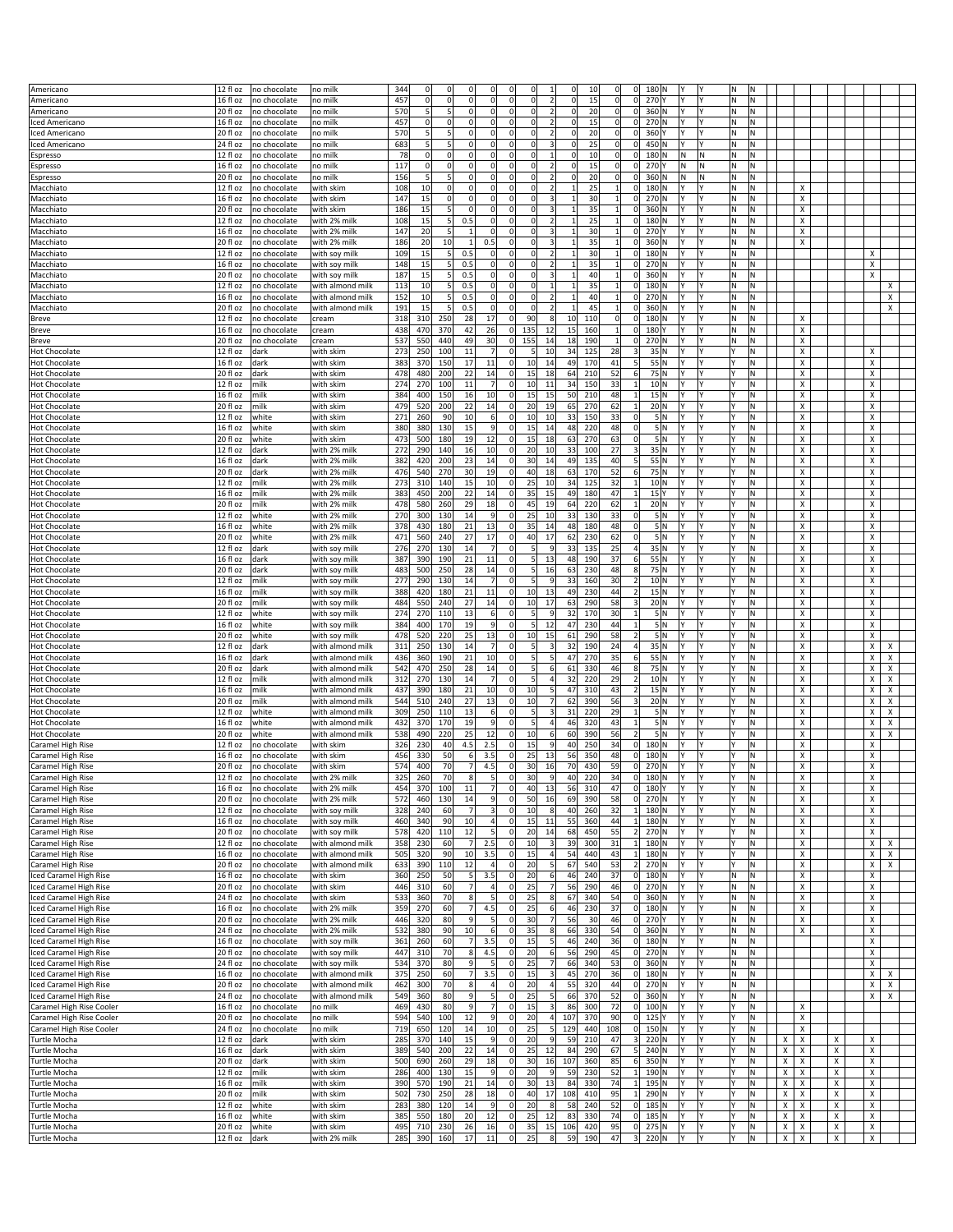| <b>Turtle Mocha</b>                          |                       |       |                  | 388 | 560 | 230<br>25            | 16              | $\mathbf 0$    | 35<br>12                         | 83     | 270 | 66<br>5               | 240 N           |    |     |     | x<br>х |                           | х | X                   |  |
|----------------------------------------------|-----------------------|-------|------------------|-----|-----|----------------------|-----------------|----------------|----------------------------------|--------|-----|-----------------------|-----------------|----|-----|-----|--------|---------------------------|---|---------------------|--|
|                                              | 16 fl oz              | dark  | with 2% milk     | 499 |     | 33                   |                 | $\mathbf 0$    | 45<br>15                         |        |     | 84                    |                 |    |     | N   |        |                           |   | Х                   |  |
| <b>Turtle Mocha</b>                          | 20 fl oz              | dark  | with 2% milk     |     | 720 | 300                  | 21              |                |                                  | 106    | 330 | 6                     | 350 N           |    |     |     | X<br>X |                           | Х |                     |  |
| <b>Turtle Mocha</b>                          | 12 fl oz              | milk  | with 2% milk     | 286 | 410 | 150<br>17            | 11              | $\mathbf 0$    | 30<br>9                          | 59     | 220 | 52<br>$1\vert$        | 190 N<br>Υ      | l۷ |     | N   | х      | X                         | X | х                   |  |
| <b>Turtle Mocha</b>                          | 16 fl oz              | milk  | with 2% milk     | 389 | 600 | 25<br>220            | 16              | $\mathbf 0$    | 13<br>40                         | 84     | 310 | 74<br>$\mathbf{1}$    | 195 Y           |    |     | N   | х      | Χ                         | Х | Х                   |  |
| Turtle Mocha                                 | 20 fl oz              | milk  | with 2% milk     | 501 | 760 | 32<br>290            | 20              | $\mathbf 0$    | 50<br>16                         | 107    | 390 | 94                    | 290 N           |    |     | ΙN  | X<br>X |                           | Х | X                   |  |
| <b>Turtle Mocha</b>                          | 12 fl oz              | white | with 2% milk     | 283 | 400 | 140<br>16            | 10 <sup>1</sup> | $\mathbf 0$    | 25<br>8                          | 58     | 220 | 52<br> 0              | 185 N<br>Υ      |    |     | N   | х      | X                         | X | х                   |  |
| <b>Turtle Mocha</b>                          | 16 fl oz              | white | with 2% milk     | 384 | 580 | 210<br>23            | 14              | $\mathbf 0$    | 40<br>12                         | 82     | 310 | 74<br>$\overline{0}$  | 185 N           |    |     | N   | х      | X                         | Х | Х                   |  |
| Turtle Mocha                                 | 20 fl oz              | white | with 2% milk     | 495 | 740 | 270<br>30            | 19              | $\mathbf 0$    | 15<br>50                         | 105    | 390 | 95<br> 0              | $275$ N         |    |     | N   | Χ<br>X |                           | X | $\pmb{\times}$      |  |
| <b>Turtle Mocha</b>                          | 12 fl oz              | dark  | with soy milk    | 287 | 380 | 150<br>17            | 10 <sup>1</sup> | $\Omega$       | 15<br>8                          | 59     | 210 | 45<br>4               | 220 N<br>Υ      | l۷ |     | N   | х      | X                         | X | х                   |  |
| Turtle Mocha                                 | 16 fl oz              | dark  | with soy milk    | 391 | 550 | 220<br>24            | 14              | $\mathbf 0$    | 20<br>11                         | 83     | 300 | 64<br>5 <sup>1</sup>  | 240 N           |    |     | N   | х      | х                         | Х | х                   |  |
| Turtle Mocha                                 | 20 fl oz              | dark  | with soy milk    | 503 | 700 | 280<br>32            | 18              | $\mathbf 0$    | 25<br>14                         | 106    | 370 | 82                    | 350 N           |    |     | N   | X<br>X |                           | Х | Х                   |  |
| Turtle Mocha                                 | 12 fl oz              | milk  | with soy milk    | 288 | 400 | 150<br>16            | 9 <sup>1</sup>  | $\mathbf 0$    | 20<br>8                          | 59     | 240 | 50<br>$\mathbf{1}$    | 190 N           |    |     | N   | X      | X                         | x | X                   |  |
| <b>Turtle Mocha</b>                          | 16 fl oz              | milk  | with soy milk    | 392 | 580 | 210<br>24            | 14              | $\mathbf 0$    | 25<br>12                         | 84     | 340 | 72<br>2               | 195 N           |    |     | N   | х      | х                         | Х | х                   |  |
|                                              |                       |       |                  |     |     |                      |                 |                |                                  |        |     |                       |                 |    |     |     |        |                           |   |                     |  |
| Turtle Mocha                                 | 20 fl oz              | milk  | with soy milk    | 505 | 740 | 280<br>31            | 18              | $\mathbf 0$    | 15<br>35                         | 107    | 420 | 92<br>$\overline{2}$  | 290 N           |    |     | N   | Χ<br>X |                           | X | $\pmb{\times}$      |  |
| Turtle Mocha                                 | $12$ fl $oz$          | white | with soy milk    | 285 | 390 | 15<br>140            | 9               | $\Omega$       | 15<br>8                          | 58     | 240 | 51<br>$\mathbf{1}$    | $185$ N         |    |     | N   | X<br>X |                           | х | X                   |  |
| <b>Turtle Mocha</b>                          | 16 fl oz              | white | with soy milk    | 387 | 560 | 200<br>22            | 12              | $\mathbf 0$    | 25<br>11                         | 82     | 340 | 72<br>1               | 185 N           |    |     | N   | х      | х                         | х | х                   |  |
| Turtle Mocha                                 | 20 fl oz              | white | with soy milk    | 498 | 720 | 29<br>260            | 16              | $\mathbf 0$    | 30<br>14                         | 105    | 430 | 92                    | 275 N           |    |     | N   | X<br>X |                           | Х | Х                   |  |
| <b>Turtle Mocha</b>                          | 12 fl oz              | dark  | with almond milk | 305 | 370 | 150<br>17            | 9               | $\mathbf 0$    | 15<br>5                          | 58     | 240 | 45<br>$\overline{4}$  | 220 N           |    |     | N   | X      | X                         | Х | х<br>X              |  |
| <b>Turtle Mocha</b>                          | 16 fl oz              | dark  | with almond milk | 419 | 530 | 220<br>24            | 13              | $\mathbf 0$    | 20<br>7                          | 82     | 340 | 64<br>5 <sup>1</sup>  | 240 N<br>Υ      | l۷ | ١Y  | N   | Х      | Χ                         | X | Χ<br>X              |  |
| Turtle Mocha                                 | 20 fl oz              | dark  | with almond milk | 537 | 680 | 280<br>32            | 18              | $\mathbf 0$    | 25<br>9                          | 105    | 420 | 81<br>$\overline{7}$  | 350 N           |    |     | N   | Χ<br>X |                           | Х | X<br>X              |  |
| <b>Turtle Mocha</b>                          | $\overline{12}$ fl oz | milk  | with almond milk | 306 | 390 | 150<br>16            | 9               | $\Omega$       | 20<br>5 <sub>l</sub>             | 58     | 270 | 50<br>$\mathbf{1}$    | 190 N           |    |     | N   | X<br>X |                           | х | х<br>x              |  |
| <b>Turtle Mocha</b>                          | 16 fl oz              | milk  | with almond milk | 420 | 560 | 210<br>24            | 13              | $\mathbf 0$    | 25<br>7                          | 83     | 380 | 71<br>$\overline{2}$  | 195 N<br>Y      | l۷ | ١Y  | N   | Х      | Χ                         | X | Χ<br>X              |  |
| Turtle Mocha                                 | 20 fl oz              | milk  | with almond milk | 538 | 730 | 31<br>280            | 18              | $\mathbf 0$    | 35<br>10                         | 106    | 480 | 91<br>$\overline{2}$  | 290 N           |    |     | N   | X<br>X |                           | Х | X<br>х              |  |
| <b>Turtle Mocha</b>                          | 12 fl oz              | white | with almond milk | 303 | 380 | 140<br>15            | 8               | $\mathbf 0$    | 15<br>5 <sub>l</sub>             | 57     | 270 | 50<br>$\mathbf{1}$    | 185 N           |    |     | N   | X      | X                         | Х | X<br>X              |  |
| <b>Turtle Mocha</b>                          | 16 fl oz              | white | with almond milk | 416 | 540 | 200<br>22            | 12              | $\mathbf 0$    | 25<br>6                          | 81     | 390 | 71<br>$\mathbf{1}$    | 185 N<br>Υ      | l۷ | ١Y  | N   | х      | Χ                         | X | Χ<br>X              |  |
|                                              |                       |       |                  |     |     |                      |                 |                |                                  |        |     | 92<br>$\mathbf{1}$    |                 |    |     |     | X      |                           |   | X                   |  |
| <b>Turtle Mocha</b>                          | 20 fl oz              | white | with almond milk | 532 | 700 | 29<br>260            | 16              | $\mathbf 0$    | 8<br>30                          | 104    | 490 |                       | $275$ N         |    |     | N   | X      |                           | X | X                   |  |
| Iced Turtle Mocha                            | $16f$ l oz            | dark  | with skim        | 380 | 380 | 60<br>$\overline{7}$ | 4               | $\Omega$       | 20<br>6                          | 77     | 240 | 63<br>3               | 180 N           |    | ΙN  | N   |        | X                         |   | X                   |  |
| Iced Turtle Mocha                            | 20 fl oz              | dark  | with skim        | 472 | 480 | 80<br>9              | 5 <sup>1</sup>  | $\mathbf 0$    | 20<br>7                          | 97     | 290 | 80<br>4               | 270 N<br>Y      | l۷ | M   | N   |        | Χ                         |   | Х                   |  |
| ced Turtle Mocha                             | 24 fl oz              | dark  | with skim        | 565 | 580 | $11\,$<br>100        | $6 \mid$        | $\mathbf 0$    | 25<br>8                          | 118    | 340 | 97<br>5 <sup>1</sup>  | 360 N           |    | ١N  | N   |        | X                         |   | Х                   |  |
| ced Turtle Mocha                             | 16 fl oz              | milk  | with skim        | 380 | 430 | 100<br>11            | $6 \mid$        | $\mathbf 0$    | 35<br>9                          | 75     | 280 | 65<br> 0              | 180 N<br>Υ      |    | ١N  | Ν   |        | X                         |   | Х                   |  |
| Iced Turtle Mocha                            | 20 fl oz              | milk  | with skim        | 472 | 550 | 130<br>14            | 7               | $\mathbf 0$    | 45<br>12                         | 95     | 350 | 82<br> 0              | 270 N<br>Y      | l۷ | ١N  | N   |        | X                         |   | Х                   |  |
| Iced Turtle Mocha                            | 24 fl oz              | milk  | with skim        | 565 | 660 | 18<br>160            | 9               | $\mathbf 0$    | 55<br>14                         | 115    | 410 | 0 <br>100             | $360$ N         |    | M   | ΙN  |        | X                         |   | Х                   |  |
| ced Turtle Mocha                             | 16 fl oz              | white | with skim        | 380 | 420 | 80<br>9              | 5               | $\mathbf 0$    | 8<br>20                          | 77     | 270 | 0 <br>68              | 180 N<br>Υ      | I۷ | ΙN  | Ν   |        | X                         |   | Х                   |  |
| Iced Turtle Mocha                            | 20 fl oz              | white | with skim        | 472 | 530 | 100<br>11            | $6 \mid$        | $\mathbf 0$    | 20<br>9                          | 97     | 340 | 87<br> 0              | 270 N<br>Y      | l۷ | M   | N   |        | Χ                         |   | Х                   |  |
| Iced Turtle Mocha                            | 24 fl oz              | white | with skim        | 565 | 640 | 13<br>120            | 8               | $\mathbf 0$    | 25<br>11                         | 118    | 400 | 105<br> 0             | 360 N           |    | M   | N   |        | X                         |   | Х                   |  |
| ced Turtle Mocha                             | 16 fl oz              | dark  | with 2% milk     | 380 | 390 | 70<br>8              | 5               | $\mathbf 0$    | 20<br>6                          | 77     | 230 | 63<br>3               | 180 N           |    | M   | Ν   |        | X                         |   | Х                   |  |
|                                              |                       |       |                  | 472 |     | 90<br>10             | 6 <sup>1</sup>  | $\mathbf 0$    | 7<br>25                          | 97     | 290 | 80<br>4               | 270 N<br>Y      | l۷ | l٧  | N   |        | X                         |   | Х                   |  |
| ced Turtle Mocha                             | 20 fl oz              | dark  | with 2% milk     |     | 490 |                      |                 |                |                                  |        |     |                       |                 |    |     |     |        |                           |   |                     |  |
| Iced Turtle Mocha                            | 24 fl oz              | dark  | with 2% milk     | 565 | 590 | 100<br>11            | 7               | $\mathbf 0$    | 30<br>8 <sup>1</sup>             | 118    | 340 | 5<br>97               | 360 N           |    | M   | Ν   |        | х                         |   | Х                   |  |
| Iced Turtle Mocha                            | 16 fl oz              | milk  | with 2% milk     | 380 | 440 | 110<br>12            | $6 \mid$        | $\mathbf 0$    | 40<br>9                          | 75     | 280 | 65<br> 0              | 180 N<br>Υ      |    | ΙN  | Ν   |        | X                         |   | Х                   |  |
| ced Turtle Mocha                             | 20 fl oz              | milk  | with 2% milk     | 472 | 560 | 140<br>15            | 8               | $\mathbf 0$    | 45<br>11                         | 95     | 340 | 82<br> 0              | 270Y            |    | l٧  | N   |        | X                         |   | X                   |  |
| Iced Turtle Mocha                            | 24 fl oz              | milk  | with 2% milk     | 565 | 670 | 18<br>160            | 9               | $\mathbf 0$    | 55<br>14                         | 115    | 410 | 100<br> 0             | $360$ N         |    | ١N  | N   |        | Χ                         |   | Х                   |  |
| Iced Turtle Mocha                            | 16 fl oz              | white | with 2% milk     | 380 | 430 | 10<br>90             | $6 \mid$        | $\mathbf 0$    | 20<br>8                          | 77     | 270 | 68<br> 0              | 180 N           |    | M   | Ν   |        | X                         |   | Х                   |  |
| Iced Turtle Mocha                            | 20 fl oz              | white | with 2% milk     | 472 | 530 | 12<br>110            | $\overline{7}$  | $\mathbf 0$    | 25<br>9                          | 97     | 330 | 87<br> 0              | 270 N           |    | l٧  | N   |        | X                         |   | X                   |  |
| Iced Turtle Mocha                            | 24 fl oz              | white | with 2% milk     | 565 | 640 | 130<br>14            | 8               | $\mathbf 0$    | 30<br>11                         | 118    | 390 | 105<br> 0             | 360 N<br>Υ      | l۷ | M   | N   |        | X                         |   | Х                   |  |
| iced Turtle Mocha                            | 16 fl oz              | dark  | with soy milk    | 381 | 390 | 70<br>8              | 4               | $\mathbf 0$    | 15<br>6                          | 77     | 240 | 63<br>4               | 180 N<br>Υ      |    | N   | Ν   |        | X                         |   | х                   |  |
| Iced Turtle Mocha                            | 20 fl oz              | dark  | with soy milk    | 473 | 490 | 80<br>q              | 5               | $\mathbf 0$    | 20<br>7                          | 97     | 290 | 80<br>5 <sup>1</sup>  | 270 N           |    | l٧  | N   |        | X                         |   | Х                   |  |
|                                              |                       |       |                  | 565 | 580 | 100<br>11            | 6               | $\mathbf 0$    | 25<br>8                          | 118    | 340 | 97                    | $360$ N<br>Υ    |    |     |     |        | X                         |   | Х                   |  |
| Iced Turtle Mocha                            | 24 fl oz              | dark  | with soy milk    |     |     |                      |                 |                |                                  |        |     | 6                     |                 |    | ١N  | N   |        |                           |   |                     |  |
| Iced Turtle Mocha                            | 16 fl oz              | milk  | with soy milk    | 381 | 440 | 12<br>110            | $6 \mid$        | $\mathbf 0$    | 35<br>$\overline{9}$             | 75     | 280 | 64<br> 0              | 180 N           |    | M   | Ν   |        | X                         |   | X                   |  |
| Iced Turtle Mocha                            | 20 fl oz              | milk  | with soy milk    | 473 | 550 | 130<br>15            | $\overline{7}$  | $\mathbf 0$    | 45<br>11                         | 95     | 350 | 82<br> 0              | 270 N           |    | l٧  | N   |        | X                         |   | Х                   |  |
| ced Turtle Mocha                             | 24 fl oz              | milk  | with soy milk    | 565 | 670 | 160<br>18            | 9               | $\mathbf 0$    | 50<br>13                         | 115    | 410 | 0 <br>100             | 360 N<br>Υ      | l۷ | M   | N   |        | X                         |   | X                   |  |
| iced Turtle Mocha                            | 16 fl oz              | white | with soy milk    | 381 | 420 | 80<br>9              | 5               | $\mathbf 0$    | 15<br>7                          | 77     | 280 | 68<br> 0              | 180 N           |    | N   | Ν   |        | х                         |   | Х                   |  |
| Iced Turtle Mocha                            | 20 fl oz              | white | with soy milk    | 473 | 530 | 100<br>12            | $6 \mid$        | $\mathbf 0$    | 20<br>$\overline{9}$             | 97     | 340 | 86<br> 0              | 270 N           |    | l٧  | N   |        | X                         |   | Х                   |  |
| Iced Turtle Mocha                            | 24 fl oz              | white | with soy milk    | 565 | 640 | 130<br>14            | 8               | $\mathbf 0$    | 25<br>11                         | 118    | 400 | 105<br> 0             | $360$ N<br>Υ    |    | ١N  | N   |        | X                         |   | X                   |  |
| Iced Turtle Mocha                            | 16 fl oz              | dark  | with almond milk | 389 | 380 | 70<br>8              | 4               | $\mathbf 0$    | 15<br>$\overline{4}$             | 76     | 260 | 63<br>4               | 180 N           |    | ΙN  | Ν   |        | X                         |   | Х<br>X              |  |
| Iced Turtle Mocha                            | 20 fl oz              | dark  | with almond milk | 479 | 480 | $\overline{9}$<br>80 | $\mathsf{S}$    | $\mathbf 0$    | $\sqrt{6}$<br>20                 | 97     | 300 | $\mathbf{5}$<br>80    | 270 N           |    | N)  | N   | X      |                           |   | X<br>$\pmb{\times}$ |  |
| Iced Turtle Mocha                            | 24 fl oz              | dark  | with almond milk | 570 | 580 | 100<br>11            | $6 \mid$        | $\mathbf 0$    | 25<br>7                          | 118    | 350 | 97<br>6               | 360 N<br>Υ      | l۷ | M   | N   |        | X                         |   | X<br>X              |  |
| Iced Turtle Mocha                            | 16 fl oz              | milk  | with almond mill | 389 | 430 | 110<br>12            | 6               | $\mathbf 0$    | 35<br>8                          | 75     | 300 | 64<br> 0              | 180 N           |    | ΙN  | Ν   |        | х                         |   | Х<br>x              |  |
|                                              | 20 fl oz              |       | with almond milk | 479 | 550 | 15<br>130            | 7               | $\mathbf 0$    | 45<br>10                         | 95     | 360 | 82<br> 0              | 270 N           |    | l٧  | N   | X      |                           |   | X<br>X              |  |
| ced Turtle Mocha                             |                       | milk  |                  |     |     |                      | 9               |                |                                  |        |     |                       | Υ               |    |     |     |        |                           |   |                     |  |
| ced Turtle Mocha                             | 24 fl oz              | milk  | with almond milk | 570 | 660 | 160<br>18            |                 | $\mathbf 0$    | 13<br>50                         | 115    | 420 | 99<br> 0              | 360 N           |    | ١N  | N   |        | X                         |   | X<br>X              |  |
| Iced Turtle Mocha                            | 16 fl oz              | white | with almond mill | 389 | 420 | 80<br>9              | 5               | $\mathbf 0$    | 15<br>6                          | 76     | 290 | 67<br> 0              | 180 N           |    | ΙN  | Ν   |        | Χ                         |   | X<br>x              |  |
| Iced Turtle Mocha                            | 20 fl oz              | white | with almond mill | 479 | 530 | 100<br>12            | 6               | $\mathbf 0$    | 8<br>20                          | 97     | 350 | 86<br>$\overline{0}$  | 270 N           | l٧ | N   | N   |        | X                         |   | X<br>$\pmb{\times}$ |  |
| Iced Turtle Mocha                            | 24 fl oz              | white | with almond milk | 570 | 640 | 130<br>14            | 8               | $\Omega$       | 25<br>10 <sup>1</sup>            | 118    | 410 | 105<br>$\overline{0}$ | $360$ N<br>Υ    | l۷ | N   | N   |        | X                         |   | X<br>x              |  |
| Turtle Mocha Cooler                          | 16 fl oz              | dark  | no milk          | 487 | 530 | 90<br>10             | 7               | $\Omega$       | 15<br>$5 \frac{1}{2}$            | 109    | 290 | 92<br>$\vert$ 3       | 75 N<br>Y       | IY |     | Ν   | х      | х                         | х | х<br>х              |  |
| Turtle Mocha Coole                           | 20 fl oz              | dark  | ບ …              | 618 | 670 | 13<br>110            | $\alpha$        |                | $\epsilon$                       | 138    | 370 | 116                   | 95 N            |    |     |     |        |                           |   |                     |  |
| Turtle Mocha Cooler                          | $24$ fl oz            | dark  | no milk          | 749 | 810 | 140<br>15            | 10 <sup>1</sup> | $\Omega$       | 25<br>7                          | 167    | 440 | 141<br>5 <sup>1</sup> | 110 N           |    |     | N   | X      | Χ                         | Х | Х<br>X              |  |
| Turtle Mocha Cooler                          | 16 fl oz              | milk  | no milk          | 487 | 580 | 130<br>14            | 8 <sup>1</sup>  | $\mathbf 0$    | 35<br>8                          | 107    | 340 | 93<br> 0              | 75 N            |    |     | M.  | X<br>х |                           | Х | Х<br>Х              |  |
| Turtle Mocha Cooler                          | 20 fl oz              | milk  | no milk          | 618 | 740 | 160<br>18            | 11              | $\mathbf 0$    | 45<br>10                         | 136    | 420 | 118<br> 0             | 95<br>Y         |    |     | M.  | X<br>X |                           | X | X<br>$\pmb{\times}$ |  |
| Turtle Mocha Cooler                          | 24 fl oz              | milk  | no milk          | 749 | 900 | 22<br>200            | 13              | $\overline{0}$ | 50                               | 12 164 | 510 | 143                   | $0$ 110 N<br>Υ  |    |     | N   | X      | Χ                         | x | X<br>X              |  |
| Turtle Mocha Cooler                          | 16 fl oz              | white | no milk          | 487 | 560 | 100<br>12            | 8 <sup>2</sup>  | $\mathbf 0$    | 15<br>6                          | 109    | 330 | 96<br> 0              | 75 N<br>l۷      | l۷ | l۷  | M.  | X<br>X |                           | X | Χ<br>X              |  |
| Turtle Mocha Cooler                          | 20 fl oz              | white | no milk          | 618 | 720 | 15<br>130            | 10              | $\mathbf 0$    | 20<br>8                          | 138    | 410 | 123<br> 0             | 95 N            |    |     | N   | Χ      | X                         | Х | Х<br>Х              |  |
| Turtle Mocha Cooler                          | 24 fl oz              | white | no milk          | 749 | 870 | 18<br>160            | 12              | $\Omega$       | 25<br>10                         | 167    | 500 | 149                   | $0$ 110 N       |    |     | N   | x      | Χ                         | Х | Х<br>X              |  |
|                                              | 12 fl oz              | dark  |                  | 266 | 280 | 100<br>11            | 7               | $\mathbf 0$    | 7<br>$5 \vert$                   | 45     | 75  | 39                    | $3$ 220 N<br>Y  | l۷ | l۷  | M.  |        | X                         |   | Х                   |  |
| Mint Condition Mocha<br>Mint Condition Mocha |                       |       | with skim        |     | 410 | 150<br>17            | 10              | $\mathbf 0$    | 11<br>10                         |        | 110 | 56                    | 240 N           |    |     | N   |        | X                         |   | Х                   |  |
|                                              | 16 fl oz              | dark  | with skim        | 363 |     |                      |                 |                |                                  | 65     |     | 5                     | Υ               |    |     |     |        |                           |   |                     |  |
| Mint Condition Mocha                         | 20 fl oz              | dark  | with skim        | 469 | 530 | 22<br>200            | 14              | $\Omega$       | 10<br>14                         | 84     | 135 | 72<br>6               | 350 N           |    |     | N   |        | X                         |   | Х                   |  |
| Mint Condition Mocha                         | 12 fl oz              | milk  | with skim        | 267 | 300 | 100<br>11            | 7               | $\mathbf 0$    | 10<br>8                          | 46     | 105 | 44<br>$1\vert$        | 190 N<br>I٢     | l۷ | l۷  | M.  | X      |                           |   | Χ                   |  |
| Mint Condition Mocha                         | 16 fl oz              | milk  | with skim        | 365 | 440 | 150<br>16            | 10 <sup>1</sup> | $\mathbf 0$    | 15<br>12                         | 66     | 150 | 64<br>1               | 195 N           |    |     | N   |        | Χ                         |   | Х                   |  |
| Mint Condition Mocha                         | 20 fl oz              | milk  | with skim        | 470 | 580 | 22<br>200            | 14              | $\Omega$       | 15<br>15                         | 85     | 190 | 82<br>$1\vert$        | 290 N           |    |     | N   |        | Χ                         |   | Х                   |  |
| Mint Condition Mocha                         | 12 fl oz              | white | with skim        | 264 | 290 | 90<br>10             | 6               | $\mathbf 0$    | $\overline{7}$<br>-51            | 44     | 105 | 44                    | $0$ 185 N<br>l۷ | l۷ | l۷  | M.  | X      |                           |   | Χ                   |  |
| Mint Condition Mocha                         | 16 fl oz              | white | with skim        | 360 | 420 | 15<br>130            | 9               | $\circ$        | 10<br>10                         | 64     | 160 | 0 <br>64              | 185 N           |    |     | N   |        | X                         |   | X                   |  |
| Mint Condition Mocha                         | 20 fl oz              | white | with skim        | 464 | 550 | 170<br>19            | 12              | $\overline{0}$ | 15<br>13                         | 83     | 200 | 82<br> 0              | 275 N<br>Y      | I٢ |     | N   |        | X                         |   | X                   |  |
| Mint Condition Mocha                         | 12 fl oz              | dark  | with 2% milk     | 266 | 300 | 120<br>13            | 8 <sup>2</sup>  | $\Omega$       | 10<br>7                          | 45     | 60  | 39                    | 3 220 N<br>I٢   | l۷ | l۷  | M.  |        | $\boldsymbol{\mathsf{x}}$ |   | Χ                   |  |
| Mint Condition Mocha                         | 16 fl oz              | dark  | with 2% milk     | 363 | 440 | 20<br>180            | 13              | $\pmb{0}$      | 20<br>11                         | 65     | 90  | 56<br>5 <sup>1</sup>  | 240 N           |    |     | N   |        | Х                         |   | Х                   |  |
|                                              | 20 fl oz              | dark  | with 2% milk     | 468 | 570 | 26<br>240            | 17              | $\mathbf 0$    | 25<br>13                         | 83     | 110 | 71<br>6               | 350 N           |    |     | N   |        | X                         |   | Х                   |  |
| Mint Condition Mocha                         |                       |       |                  | 267 | 320 | 120<br>13            | 8               | $\Omega$       | 15<br>8                          | 45     | 90  | 44                    | 1 190 N<br>I٢   | l۷ | l۷  | M.  | X      |                           |   | Χ                   |  |
| Mint Condition Mocha                         | 12 fl oz              | milk  | with 2% milk     |     |     |                      |                 | $\Omega$       | 25<br>11                         | 65     |     |                       |                 |    |     |     |        |                           |   |                     |  |
|                                              |                       |       |                  |     |     |                      |                 |                |                                  |        |     |                       | Υ               |    |     |     |        |                           |   |                     |  |
| Mint Condition Mocha                         | 16 fl oz              | milk  | with 2% milk     | 364 | 470 | 20<br>180            | 13              |                |                                  |        | 130 | 63<br>$1\vert$        | 195 Y           |    |     | N   |        | X                         |   | Х                   |  |
| Mint Condition Mocha                         | 20 fl oz              | milk  | with 2% milk     | 469 | 610 | 230<br>26            | 16              | $\Omega$       | 30<br>14                         | 84     | 170 | 81<br>$1\vert$        | 290 N<br>Y      |    |     | N   |        | X                         |   | х                   |  |
| Mint Condition Mocha                         | $12f$ l oz            | white | with 2% milk     | 263 | 310 | 12<br>110            | 7               | $\mathbf 0$    | 15<br>7                          | 44     | 90  | 44<br> 0              | 185 N<br>Υ      | l۷ |     | M.  |        | Х                         |   | Х                   |  |
| Mint Condition Mocha                         | 16 fl oz              | white | with 2% milk     | 359 | 450 | 18<br>160            | 11              | 0              | 20<br>10                         | 64     | 135 | 63<br> 0              | 185 N<br>Υ      |    |     | M.  |        | х                         |   | х                   |  |
| Mint Condition Mocha                         | 20 fl oz              | white | with 2% milk     | 463 | 580 | 23<br>210            | 15              | $\mathbf 0$    | 25<br>13                         | 82     | 170 | 82<br> 0              | 275 N           |    |     | N   |        | X                         |   | Х                   |  |
| Mint Condition Mocha                         | $12f$ l oz            | dark  | with soy milk    | 268 | 290 | 13<br>110            | 7               | $\mathbf 0$    | 5 <sub>l</sub><br>7              | 45     | 80  | 38<br>4               | 220 N<br>Υ      | l٢ |     | N   |        | X                         |   | X                   |  |
| Mint Condition Mocha                         | 16 fl oz              | dark  | with soy milk    | 366 | 420 | 170<br>19            | 11              | $\Omega$       | 5 <sub>l</sub><br>10             | 65     | 120 | 5 <sup>1</sup><br>54  | 240 N<br>IY     | I۷ |     | M.  |        | х                         |   | х                   |  |
| Mint Condition Mocha                         | 20 fl oz              | dark  | with soy milk    | 471 | 550 | 25<br>230            | 14              | $\Omega$       | 12<br>5 <sub>l</sub>             | 83     | 150 | 69<br>7               | 350 N<br>Y      | I۷ |     | N   |        | Х                         |   | X                   |  |
| Mint Condition Mocha                         | 12 fl oz              | milk  | with soy milk    | 269 | 310 | 12<br>110            | 7               | $\mathbf 0$    | 5 <sub>l</sub><br>$\overline{7}$ | 45     | 110 | 43<br>$1\vert$        | 190 N<br>Y      |    |     | N   |        | Х                         |   | Х                   |  |
| Mint Condition Mocha                         | 16 fl oz              | milk  | with soy milk    | 367 | 450 | 170<br>19            | 10 <sup>1</sup> | $\Omega$       | 10<br>10                         | 65     | 160 | 61<br>2               | 195 N<br>I٢     | l۷ | l۷  | M.  |        | Χ                         |   | Χ                   |  |
| Mint Condition Mocha                         | 20 fl oz              | milk  | with soy milk    | 473 | 590 | 220<br>25            | 14              | $\Omega$       | 10<br>13                         | 84     | 200 | 79<br>2               | 290 N<br>Y      | I٢ | lY. | IN. |        | X                         |   | Х                   |  |
| Mint Condition Mocha                         | 12 fl oz              | white | with soy milk    | 265 | 300 | 100<br>11            | 6               | $\mathbf 0$    | $\overline{5}$<br>6              | 44     | 110 | 43<br>1               | 185 N<br>l٢     | l٢ |     | N   |        | X                         |   | X                   |  |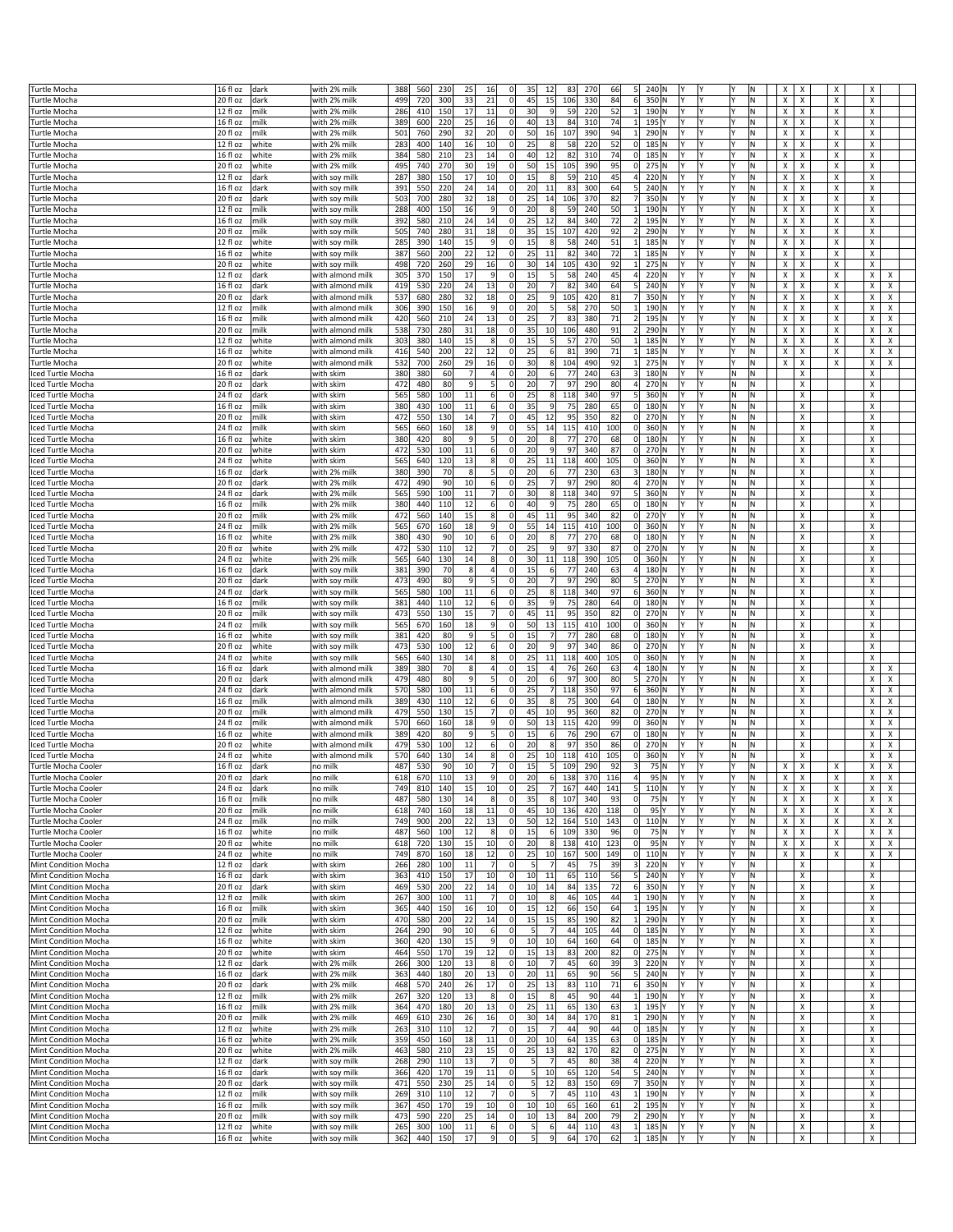| Mint Condition Mocha                             |                             |       |                        |            | 560        | 200<br>22                          | 12             | 10                                     | 12                                     | 82<br>210              | 79       | $\mathbf{1}$            | 275 N |          |                 |          |         | х      |                     |
|--------------------------------------------------|-----------------------------|-------|------------------------|------------|------------|------------------------------------|----------------|----------------------------------------|----------------------------------------|------------------------|----------|-------------------------|-------|----------|-----------------|----------|---------|--------|---------------------|
|                                                  | 20 fl oz<br>12 fl oz        | white | with soy milk          | 467<br>286 |            | 110<br>13                          | $\overline{7}$ | $\Omega$                               | 5<br>4                                 | 110                    | 37       | 4                       | 220 N |          |                 |          | N       |        | х                   |
| Mint Condition Mocha                             |                             | dark  | with almond milk       |            | 280        |                                    |                |                                        |                                        | 44                     |          |                         |       |          |                 |          |         | X      | x                   |
| Mint Condition Mocha                             | 16 fl oz                    | dark  | with almond milk       | 394        | 410        | 170<br>19                          | 10             | $\Omega$                               | 5<br>5                                 | 64<br>170              | 53       | $\vert$                 | 240 N |          | l٧              |          | N       | X      | X<br>x              |
| Mint Condition Mocha                             | 20 fl oz                    | dark  | with almond milk       | 505        | 530        | 230<br>25                          | 14             | 0                                      | 5 <sub>l</sub><br>$\overline{7}$       | 82<br>210              | 68       | $\overline{7}$          | 350 N |          |                 |          | Ν       | х      | х<br>х              |
| Mint Condition Mocha                             | 12 fl oz                    | milk  | with almond milk       | 287        | 300        | 12<br>110                          |                |                                        | 5                                      | 45<br>140              | 42       |                         | 190 N |          |                 |          | N       | X      | X<br>X              |
| Mint Condition Mocha                             | 16 fl oz                    | milk  | with almond milk       | 395        | 440        | 19<br>170                          | 10             | $\Omega$<br>10                         | 6                                      | 210<br>64              | 60       | $\overline{2}$          | 195 N |          |                 |          | N       | X      | X<br>х              |
| Mint Condition Mocha                             | 20 fl oz                    | milk  | with almond milk       | 507        | 570        | 220<br>25                          | 13             | O<br>10                                | 8                                      | 83<br>260              | 78       | $\overline{2}$          | 290 N |          |                 |          | Ν       | X      | х<br>х              |
|                                                  |                             |       |                        |            |            |                                    |                |                                        | 5                                      |                        |          |                         |       |          |                 |          |         |        |                     |
| Mint Condition Mocha                             | 12 fl oz                    | white | with almond milk       | 283        | 290        | 100<br>$11\,$                      | 6              | $\Omega$                               |                                        | 44<br>140              | 42       | $1\overline{ }$         | 185 N |          | l۷              |          | N       | X      | Χ<br>X              |
| Mint Condition Mocha                             | 16 fl oz                    | white | with almond milk       | 390        | 420        | 150<br>17                          | $\overline{9}$ | O                                      | 5<br>5 <sub>l</sub>                    | 63<br>210              | 61       | $1\vert$                | 185 N |          | l۷              |          | N       | X      | X<br>х              |
| Mint Condition Mocha                             | 20 fl oz                    | white | with almond milk       | 500        | 540        | 200<br>22                          | 12             | O<br>10                                | $6 \overline{6}$                       | 81<br>270              | 78       | $\mathbf{1}$            | 275 N |          |                 |          | Ν       | х      | х<br>х              |
| Iced Mint Condition Mocha                        | 16 fl oz                    | dark  | with skim              | 378        | 270        | 15<br>$\overline{2}$               |                |                                        | 5<br>$\Omega$                          | 59<br>80               | 54       | $\overline{3}$          | 180 N |          |                 | N        | Ν       | X      |                     |
| ced Mint Condition Mocha                         | 20 fl oz                    | dark  | with skim              | 471        | 340        | 25<br>2.5                          | 1.5            | $\mathbf 0$                            | $\Omega$<br>$6 \overline{6}$           | 76<br>90               | 69       | 4                       | 270 N |          |                 | ΙN       | N       | X      |                     |
|                                                  |                             |       |                        |            |            |                                    |                |                                        |                                        |                        |          |                         |       |          |                 |          |         |        |                     |
| Iced Mint Condition Mocha                        | 24 fl oz                    | dark  | with skim              | 564        | 410        | 30<br>$\left  \frac{3}{2} \right $ | 1.5            | O                                      | $\Omega$<br>$\overline{7}$             | 92<br>100              | 83       | 5 <sup>1</sup>          | 360 N |          |                 | N        | Ν       | х      |                     |
| ced Mint Condition Mocha                         | 16 fl oz                    | milk  | with skim              | 378        | 320        | 50<br>6                            | 2.5            | 20                                     | 9                                      | 58<br>120              | 56       | 0                       | 180 N |          | l٧              | N        | Ν       | X      |                     |
| ced Mint Condition Mocha                         | 20 fl oz                    | milk  | with skim              | 471        | 400        | 70<br>8 <sup>1</sup>               | 3.5            | $\Omega$<br>25                         | 11                                     | 74<br>140              | 71       | 0                       | 270 N |          |                 | N        | N       | X      |                     |
| Iced Mint Condition Mocha                        | 24 fl oz                    | milk  | with skim              | 564        | 490        | 10<br>90                           | 4.5            | 30<br>0                                | 13                                     | 89<br>170              | 86       | 0                       | 360 N |          | l٢              | ΙN       | Ν       | х      |                     |
|                                                  |                             |       |                        | 378        | 300        | 3.5<br>30                          |                |                                        | $\Omega$                               | 59<br>110              | 59       | 0                       | 180 N |          |                 | N        | Ν       | X      |                     |
| ced Mint Condition Mocha                         | 16 fl oz                    | white | with skim              |            |            |                                    |                |                                        |                                        |                        |          |                         |       |          |                 |          |         |        |                     |
| ced Mint Condition Mocha                         | 20 fl oz                    | white | with skim              | 471        | 380        | 45<br>4.5                          | 2.5            | $\Omega$                               | $\Omega$<br>8                          | 76<br>130              | 75       | 0                       | 270 N |          |                 | N        | N       | X      |                     |
| Iced Mint Condition Mocha                        | 24 fl oz                    | white | with skim              | 564        | 460        | 50<br>6                            | 3              | $\Omega$                               | $\Omega$<br>10                         | 92<br>150              | 91       | 0                       | 360 N | Υ        | l۷              | M        | N       | Χ      |                     |
| ced Mint Condition Mocha                         | 16 fl oz                    | dark  | with 2% milk           | 378        | 280        | 3.5<br>30                          | $\overline{2}$ | 0                                      | 5<br>5 <sup>1</sup>                    | 59<br>70               | 54       | $\vert$ 3               | 180 N |          | l٧              | N        | Ν       | X      |                     |
| ced Mint Condition Mocha                         | 20 fl oz                    | dark  | with 2% milk           | 471        | 350        | 35<br>$\overline{a}$               | $\overline{2}$ | $\Omega$                               | $6 \overline{6}$<br>5 <sub>l</sub>     | 76<br>80               | 68       | 4                       | 270 N |          |                 | N        | N       | X      |                     |
|                                                  | 24 fl oz                    |       |                        | 563        | 420        | 40<br>4.5                          |                | $\Omega$                               | 5<br>$\overline{7}$                    | 92<br>90               | 83       | 5 <sup>1</sup>          | 360 N | l۷       | l۷              |          |         | х      |                     |
| Iced Mint Condition Mocha                        |                             | dark  | with 2% milk           |            |            |                                    | 2.5            |                                        |                                        |                        |          |                         |       |          |                 | M        | Ν       |        |                     |
| ced Mint Condition Mocha                         | 16 fl oz                    | milk  | with 2% milk           | 378        | 330        | 70<br>7                            | 3.5            | 25                                     | 8                                      | 58<br>110              | 56       | 0                       | 180 N |          |                 | ΙN       | Ν       | X      |                     |
| ced Mint Condition Mocha                         | 20 fl oz                    | milk  | with 2% milk           | 471        | 420        | 80<br>9                            | 4.5            | 30                                     | 11                                     | 73<br>135              | 71       | 0                       | 270 Y |          |                 | ΙN       | N       | X      |                     |
| Iced Mint Condition Mocha                        | 24 fl oz                    | milk  | with 2% milk           | 563        | 500        | 100<br>11                          | 5              | 35<br>$\Omega$                         | 12                                     | 89<br>160              | 86       | 0                       | 360 N | l۷       | l۷              | M        | N       | Χ      |                     |
| ced Mint Condition Mocha                         | 16 fl oz                    | white | with 2% milk           | 378        | 310        | 5 <sup>1</sup><br>45               | 2.5            | $\mathbf 0$                            | 5<br>$\overline{7}$                    | 59<br>100              | 59       | 0                       | 180 N |          | l۷              | N        | N       | X      |                     |
|                                                  |                             |       |                        | 471        | 390        | 50<br>6                            | $\overline{3}$ | $\Omega$                               | 8                                      | 76<br>125              | 75       | 0                       | 270 N |          |                 | N        | N       | X      |                     |
| Iced Mint Condition Mocha                        | 20 fl oz                    | white | with 2% milk           |            |            |                                    |                |                                        | 5 <sub>l</sub>                         |                        |          |                         |       |          |                 |          |         |        |                     |
| Iced Mint Condition Mocha                        | 24 fl oz                    | white | with 2% milk           | 563        | 470        | 60<br>7 <sup>1</sup>               | 3.5            | $\Omega$                               | 5<br>10                                | 92<br>150              | 91       | 0                       | 360 N | l۷       | l۷              | M        | N       | х      |                     |
| ced Mint Condition Mocha                         | 16 fl oz                    | dark  | with soy milk          | 379        | 270        | $\overline{\mathbf{3}}$<br>25      |                | O                                      | $\mathbf 0$<br>5                       | 59<br>80               | 53       | $\overline{4}$          | 180 N |          |                 | ΙN       | Ν       | X      | х                   |
| Iced Mint Condition Mocha                        | 20 fl oz                    | dark  | with soy milk          | 472        | 340        | 30<br>3.5                          | 1.5            | O                                      | $\Omega$<br>6                          | 75<br>90               | 68       | $\vert$                 | 270 N | ٧        |                 | ΙN       | Ν       | X      | х                   |
| Iced Mint Condition Mocha                        | 24 fl oz                    | dark  | with soy milk          | 564        | 420        | 40<br>4                            | 1.5            | $\Omega$                               | $\Omega$<br>$\overline{7}$             | 93<br>100              | 83       | $6 \mid$                | 360 N | l۷       | l۷              | M        | M.      | X      | Х                   |
|                                                  |                             |       |                        |            |            | 7<br>60                            | 2.5            | 15<br>O                                | $\boldsymbol{8}$                       | 57                     | 55       |                         |       |          | l۷              | ΙN       | Ν       | X      |                     |
| ced Mint Condition Mocha                         | 16 fl oz                    | milk  | with soy milk          | 379        | 320        |                                    |                |                                        |                                        | 125                    |          | 0                       | 180 N |          |                 |          |         |        | х                   |
| Iced Mint Condition Mocha                        | 20 fl oz                    | milk  | with soy milk          | 472        | 410        | 80<br>9                            | 3.5            | 20<br>$\Omega$                         | 10                                     | 73<br>150              | 70       | 0                       | 270 N | I٧       | l۷              | ΙN       | Ν       | х      | X                   |
| <b>Iced Mint Condition Mocha</b>                 | 24 fl oz                    | milk  | with soy milk          | 564        | 500        | 100<br>11                          | 4.5            | 25<br>$\Omega$                         | 12                                     | 90<br>170              | 85       | 0                       | 360 N | l۷       | l۷              | M        | N       | X      | х                   |
| ced Mint Condition Mocha                         | 16 fl oz                    | white | with soy milk          | 379        | 310        | 4.5<br>40                          | $\overline{2}$ | O                                      | $\mathbf 0$<br>$\overline{7}$          | 59<br>115              | 58       | 0                       | 180 N |          |                 | ΙN       | Ν       | X      | х                   |
| Iced Mint Condition Mocha                        | 20 fl oz                    | white | with soy milk          | 472        | 390        | 50<br>6                            | 2.5            | -0                                     | $\Omega$<br>8                          | 75<br>135              | 74       | 0                       | 270 N |          |                 | N        | Ν       | х      | X                   |
|                                                  |                             |       |                        |            |            | 7 <sup>1</sup>                     | $\overline{3}$ | $\Omega$                               | $\Omega$                               |                        |          |                         |       | l۷       | l٧              |          | N       |        | X                   |
| Iced Mint Condition Mocha                        | 24 fl oz                    | white | with soy milk          | 564        | 480        | 60                                 |                |                                        | 10                                     | 93<br>150              | 91       | 0                       | 360 N |          |                 | l٧       |         | X      |                     |
| ced Mint Condition Mocha                         | 16 fl oz                    | dark  | with almond milk       | 391        | 270        | 3<br>25                            | $\mathbf{1}$   | O                                      | $\mathbf 0$<br>$\overline{\mathbf{3}}$ | 59<br>100              | 53       | 4                       | 180 N |          |                 | N        | Ν       | х      | X                   |
| Iced Mint Condition Mocha                        | 20 fl oz                    | dark  | with almond milk       | 483        | 340        | 30<br>3.5                          | $\mathbf{1}$   | O                                      | $\overline{4}$<br>$\Omega$             | 75<br>110              | 67       | $\mathbf{5}$            | 270 N |          | I۷              | N        | Ν       | X      | х                   |
| Iced Mint Condition Mocha                        | 24 fl oz                    | dark  | with almond milk       | 575        | 410        | 35<br>4 <sup>1</sup>               | 1.5            |                                        | $\Omega$<br>5                          | 92<br>120              | 82       | 6                       | 360 N | l٧       |                 | l٧       | N       | X      | х                   |
| ced Mint Condition Mocha                         | 16 fl oz                    | milk  | with almond milk       | 391        | 320        | 7<br>60                            | 2.5            | 15<br>O                                | 6                                      | 57<br>140              | 54       | 0                       | 180 N |          |                 | ΙN       | Ν       | х      | х                   |
|                                                  |                             |       |                        |            |            |                                    |                |                                        |                                        |                        |          |                         |       |          |                 |          |         |        |                     |
| Iced Mint Condition Mocha                        | 20 fl oz                    | milk  | with almond milk       | 483        | 400        | 80<br>9                            | 3.5            | 20                                     | 8                                      | 73<br>160              | 70       | 0                       | 270 N |          |                 | N        | Ν       | X      | х                   |
| Iced Mint Condition Mocha                        | 24 fl oz                    | milk  | with almond milk       | 575        | 490        | 100<br>11                          | $\overline{a}$ | $\Omega$<br>25                         | 10                                     | 89<br>190              | 85       | 0                       | 360 N |          |                 | N        | N       | X      | x                   |
| Iced Mint Condition Mocha                        | 16 fl oz                    | white | with almond milk       | 391        | 300        | 40<br>4.5                          | 1.5            | O                                      | $\mathbf 0$<br>5 <sub>5</sub>          | 59<br>135              | 58       | 0                       | 180 N |          | l۷              | N        | N       | X      | х                   |
| Iced Mint Condition Mocha                        | 20 fl oz                    | white | with almond milk       | 483        | 380        | 50<br>6                            | 2.5            | O                                      | $6 \overline{6}$<br>$\Omega$           | 75<br>150              | 74       | 0                       | 270 N |          | l٢              | N        | Ν       | х      | х                   |
|                                                  |                             |       |                        |            |            | 60<br>7 <sup>1</sup>               | 3              |                                        | $\Omega$<br>8                          | 170                    | 90       | 0                       |       |          |                 | N        | Ν       |        | х                   |
| Iced Mint Condition Mocha                        | 24 fl oz                    | white | with almond milk       | 575        | 460        |                                    |                |                                        |                                        | 92                     |          |                         | 360 N |          |                 |          |         | X      |                     |
| Mint Condition Mocha Cooler                      | 16 fl oz                    | dark  | no milk                | 486        | 440        | 5<br>50                            | $\overline{4}$ | $\Omega$                               | $\mathbf 0$<br>3                       | 98<br>135              | 88       | $\overline{\mathbf{3}}$ | 90 N  |          |                 |          | N       | X      |                     |
| Mint Condition Mocha Cooler                      | 20 fl oz                    | dark  | no milk                | 617        | 560        | 60<br>$\overline{7}$               | 5              | O                                      | $\Omega$<br>$\overline{a}$             | 124<br>170             | 112      | 4                       | 110 N |          |                 |          | Ν       | х      |                     |
| Mint Condition Mocha Cooler                      | 24 fl oz                    | dark  | no milk                | 747        | 680        | 70<br>8                            | 6              | $\Omega$                               | $\Omega$<br>5 <sub>5</sub>             | 151<br>200             | 136      | 5                       | 130 N |          |                 |          | N       | X      |                     |
| Mint Condition Mocha Cooler                      | 16 fl oz                    | milk  | no milk                | 486        | 490        | 10<br>90                           | 6              | 15<br>O                                | 6                                      | 96<br>180              | 90       | 0                       | 90 N  |          | l۷              |          | N       | X      |                     |
| Mint Condition Mocha Cooler                      | 20 fl oz                    | milk  | no milk                | 617        | 630        | 110<br>12                          | $\overline{7}$ | 20<br>O                                | 8                                      | 122<br>220             | 114      | 0                       | 110 Y |          |                 |          | Ν       | x      |                     |
|                                                  |                             |       |                        |            |            |                                    |                |                                        |                                        |                        | 139      | 0                       | 130 N | Y        |                 |          |         |        |                     |
|                                                  |                             |       |                        |            |            |                                    |                |                                        |                                        |                        |          |                         |       |          |                 |          | N       |        |                     |
| Mint Condition Mocha Cooler                      | 24 fl oz                    | milk  | no milk                | 747        | 760        | 140<br>15                          | 9              | $\Omega$<br>25                         | 10                                     | 148<br>270             |          |                         |       |          |                 |          |         | X      |                     |
| Mint Condition Mocha Cooler                      | 16 fl oz                    | white | no milk                | 486        | 480        | 60<br>$\overline{7}$               | 5              |                                        | $\mathbf 0$<br>5                       | 98<br>170              | 93       | 0                       | 90 N  |          |                 |          | N       | X      |                     |
| Mint Condition Mocha Cooler                      | 20 fl oz                    | white | no milk                | 617        | 610        | 80<br>9                            | 6              | O                                      | 6<br>$\mathbf 0$                       | 124<br>210             | 119      | 0                       | 110N  |          |                 |          | Ν       | X      |                     |
|                                                  |                             |       |                        |            |            |                                    |                | $\mathbf 0$                            | $\mathbf 0$                            |                        |          |                         |       |          | l۷              |          |         |        |                     |
| Mint Condition Mocha Cooler                      | 24 fl oz                    | white | no milk                | 747        | 740        | 100<br>11                          | 8              |                                        | $\bf 8$                                | 151<br>260             | 144      | 0                       | 130 N |          |                 |          | N       | X      |                     |
| Berry White Mocha                                | 12 fl oz                    | dark  | with skim              | 267        | 280        | 100<br>11                          | $\overline{7}$ | O                                      | 5<br>$\overline{7}$                    | 44<br>75               | 38       | $\vert$ 3               | 220 N |          | l۷              |          | N       | X      | X                   |
| Berry White Mocha                                | 16 fl oz                    | dark  | with skim              | 364        | 410        | 17<br>150                          | 10             | O<br>10                                | 11                                     | 64<br>110              | 55       | $\mathsf{5}$            | 240 N |          |                 |          | Ν       | х      | х                   |
| Berry White Mocha                                | 20 fl oz                    | dark  | with skim              | 470        | 530        | 22<br>200                          | 14             | 10                                     | 14                                     | 83<br>140              | 70       | $6 \mid$                | 350 N |          |                 |          | N       | X      | X                   |
| Berry White Mocha                                | 12 fl oz                    | milk  | with skim              | 268        | 300        | 11<br>100                          |                | 10                                     | 8                                      | 45<br>105              | 43       | $\mathbf{1}$            | 190 N |          |                 |          | N       | X      | X                   |
| Berry White Mocha                                | 16 fl oz                    | milk  | with skim              | 365        | 440        | 150<br>16                          | 10             | $\Omega$<br>15                         | 12                                     | 65<br>150              | 62       | 1                       | 195 N |          |                 |          | Ν       | х      | х                   |
|                                                  |                             |       |                        |            |            |                                    |                |                                        |                                        |                        |          |                         |       |          | l٧              |          |         |        |                     |
| Berry White Mocha                                | 20 fl oz                    | milk  | with skim              | 471        | 570        | 22<br>200                          | 14             | 15                                     | 15                                     | 83<br>190              | 80       | $\mathbf{1}$            | 290 N |          |                 |          | Ν       | X      | Χ                   |
| Berry White Mocha                                | 12 fl oz                    | white | with skim              | 265        | 290        | 10<br>90                           | 6              | $\Omega$                               | 5 <sub>l</sub><br>$\overline{7}$       | 44<br>105              | 43       | 0                       | 185 N | l٢       | l۷              |          | N       | X      | X                   |
| Berry White Mocha                                | 16 fl oz                    | white | with skim              | 361        | 420        | 130<br>15                          | $\overline{9}$ | 0<br>10                                | 10                                     | 63<br>160              | 62       | 0                       | 185 N | I٢       | I٢              |          | Ν       | х      | х                   |
| Berry White Mocha                                | 20 fl oz                    | white | with skim              | 465        | 550        | 19                                 |                |                                        | 15<br>13                               | 81<br>200              | 80       |                         | 275 N | l٧       | l٧              |          |         |        |                     |
| Berry White Mocha                                | 12 fl oz                    | dark  | with 2% milk           | 266        | 300        | 120<br>13                          | 8              | $\mathbf 0$<br>10                      | $\overline{7}$                         | 44<br>60               | 38       | $\overline{\mathbf{3}}$ | 220 N | l۷       |                 |          | Ν       | x      | X                   |
| Berry White Mocha                                | 16 fl oz                    | dark  | with 2% milk           | 363        | 440        | 180<br>20                          | 13             | 20<br>0                                | 11                                     | 64<br>90               | 54       | 5 <sup>1</sup>          | 240 N |          |                 |          | N.      | х      | x                   |
| Berry White Mocha                                |                             |       |                        |            |            |                                    |                | $\mathbf 0$                            |                                        |                        |          |                         |       |          | l۷              |          |         |        |                     |
|                                                  | 20 fl oz                    | dark  | with 2% milk           | 469        | 560        | 240<br>27                          | 17             | 25                                     | 13                                     | 82<br>110              | 70       | 6                       | 350 N | l۷       |                 |          | N.      | X      | X                   |
| Berry White Mocha                                | 12 fl oz                    | milk  | with 2% milk           | 267        | 320        | 13<br>120                          | 8              | $\mathbf 0$<br>15                      | $\boldsymbol{8}$                       | 45<br>90               | 43       | $1\vert$                | 190 N |          |                 |          | N       | x      | x                   |
| Berry White Mocha                                | 16 fl oz                    | milk  | with 2% milk           | 365        | 470        | 180<br>20                          | 13             | 25<br>0                                | 11                                     | 64<br>130              | 62       | $1\vert$                | 195 N | l۷       | l۷              | l۷       | N.      | X      | Х                   |
| Berry White Mocha                                | 20 fl oz                    | milk  | with 2% milk           | 470        | 610        | 230<br>26                          | 16             | 30                                     | 14                                     | 83<br>170              | 80       | $\mathbf{1}$            | 290 N |          |                 |          | N       | X      | х                   |
| Berry White Mocha                                | 12 fl oz                    | white | with 2% milk           | 264        | 300        | 12<br>110                          | $\overline{7}$ | 15<br>0                                | $\overline{7}$                         | 44<br>90               | 43       | $0$ 185 N               |       | Y        |                 |          | Ν       | x      | x                   |
| Berry White Mocha                                | 16 fl oz                    | white | with 2% milk           | 360        | 450        | 160<br>18                          | 11             | 20<br>0                                | 10                                     | 135                    | 62       | $0$ 185 $Y$             |       | l۷       | l۷              |          | N.      | X      | X                   |
|                                                  |                             |       |                        |            |            |                                    |                |                                        |                                        | 63                     |          |                         |       |          |                 |          |         |        |                     |
| Berry White Mocha                                | 20 fl oz                    | white | with 2% milk           | 464        | 580        | 24<br>210                          | 15             | 25<br>O                                | 13                                     | 81<br>170              | 80       | 0                       | 275 N |          |                 |          | N       | x      | X                   |
| Berry White Mocha                                | $\overline{12}$ fl oz       | dark  | with soy milk          | 268        | 290        | 120<br>13                          | $\overline{7}$ | $\mathbf 0$                            | $\overline{7}$<br>5 <sub>l</sub>       | 44<br>80               | 37       | 4                       | 220 N | Υ        |                 |          | Ν       | x      | x                   |
| Berry White Mocha                                | $\sqrt{16}$ fl oz           | dark  | with soy milk          | 366        | 420        | 170<br>19                          | $11\,$         | 0                                      | 5 <sup>1</sup><br>10                   | 64<br>120              | 53       | 5 <sup>1</sup>          | 240 N | l۷       | l۷              | l۷       | N.      | X      | X                   |
| Berry White Mocha                                | 20 fl oz                    | dark  | with soy milk          | 472        | 540        | 230<br>25                          | 14             | $\mathbf 0$                            | $\overline{\phantom{a}}$<br>12         | 82<br>150              | 67       | 7                       | 350 N |          |                 |          | Ν       | X      | х                   |
| Berry White Mocha                                | 12 fl oz                    | milk  | with soy milk          | 269        | 310        | 110<br>12                          | $\overline{7}$ | $\mathbf 0$                            | 5 <sub>l</sub>                         | 44<br>110              | 42       | $1\vert$                | 190 N |          |                 |          | Ν       | x      | x                   |
| Berry White Mocha                                | 16 fl oz                    | milk  |                        |            | 450        | 170<br>19                          | 10             | 0                                      | 10<br>10                               | 64<br>160              | 60       | 2                       | 195 N | l۷       | l۷              |          | N.      | X      | X                   |
|                                                  |                             |       | with soy milk          | 368        |            |                                    |                |                                        |                                        |                        |          |                         |       |          | l۷              |          |         |        |                     |
| Berry White Mocha                                | 20 fl oz                    | milk  | with soy milk          | 474        | 580        | 220<br>25                          | 14             | 10<br>$\mathbf 0$                      | 13                                     | 83<br>200              | 77       | 2                       | 290 N |          |                 |          | N       | X      | х                   |
| Berry White Mocha                                | 12 fl oz                    | white | with soy milk          | 266        | 290        | 11<br>100                          | 6              | $\pmb{0}$                              | 5 <sub>5</sub><br>$6 \overline{6}$     | 43<br>110              | 42       | $1\vert$                | 185 N | IΥ       | l٢              |          | N       | X      | х                   |
| Berry White Mocha                                | 16 fl oz                    | white | with soy milk          | 363        | 430        | 150<br>17                          | $\overline{9}$ | 0                                      | 5<br>9                                 | 63<br>170              | 60       | $1\vert$                | 185 N | Y.       | l۷              | l۷       | N.      | X      | X                   |
| Berry White Mocha                                | 20 fl oz                    | white | with soy milk          | 468        | 560        | 22<br>200                          | 12             | 10<br>0                                | 12                                     | 80<br>210              | 78       | 1                       | 275 N |          |                 |          | N       | x      | х                   |
| Berry White Mocha                                | 12 fl oz                    | dark  | with almond milk       | 286        | 280        | 13<br>120                          |                | O                                      | 5<br>4                                 | 43<br>100              | 36       | 4                       | 220 N |          |                 |          | N       | х      | x<br>х              |
|                                                  |                             |       |                        |            |            |                                    |                |                                        |                                        |                        |          |                         |       | lY.      | l۷              | ١Y       |         |        |                     |
| Berry White Mocha                                | 16 fl oz                    | dark  | with almond milk       | 395        | 400        | 170<br>19                          | 10             | 0                                      | 5<br>5 <sub>l</sub>                    | 63<br>170              | 52       | 5 <sup>1</sup>          | 240 N |          |                 |          | N.      | X      | X<br>$\pmb{\times}$ |
| Berry White Mocha                                | 20 fl oz                    | dark  | with almond milk       | 506        | 520        | 25<br>230                          | 14             | 0                                      | 5 <sub>5</sub><br>$\overline{7}$       | 81<br>210              | 66       | 7                       | 350 N |          |                 |          | N       | X      | x<br>$\pmb{\times}$ |
| Berry White Mocha                                | 12 fl oz                    | milk  | with almond milk       | 287        | 300        | 12<br>110                          | $\overline{7}$ | O                                      | 5 <sub>l</sub><br>$\overline{a}$       | 44<br>140              | 41       | $1\vert$                | 190 N | IΥ       | I٢              |          | N       | х      | x<br>х              |
| Berry White Mocha                                | 16 fl oz                    | milk  | with almond milk       | 396        | 440        | 170<br>19                          | 10             | $\mathbf 0$<br>10                      | 6                                      | 63<br>210              | 59       | 2                       | 195 N | l٢       | l۷              |          | N       | X      | х<br>X              |
| Berry White Mocha                                | 20 fl oz                    | milk  | with almond milk       | 508        | 570        | 220                                | 13             | 10<br>0                                | 8                                      | 260                    | 76       | 2                       | 290 N |          |                 |          | N.      | х      | х<br>Х              |
|                                                  |                             |       |                        |            |            | 25                                 |                | 0                                      |                                        | 82                     |          |                         |       |          | I٢              |          |         |        |                     |
| Berry White Mocha                                | 12 fl oz                    | white | with almond milk       | 284        | 280        | 11<br>100                          | $6 \mid$       |                                        | 5 <sub>5</sub>                         | 43<br>140              | 41       | $1\vert$                | 185 N |          |                 |          | N       | X      | X<br>х              |
| Berry White Mocha                                | 16 fl oz                    | white | with almond milk       | 391        | 430        | $17\,$<br>150                      | $\overline{9}$ | $\mathbf 0$                            | 5<br>5                                 | 62<br>210              | 59       | $1\vert$                | 185 N |          |                 |          | N       | X      | x<br>$\pmb{\times}$ |
| Berry White Mocha                                | 20 fl oz                    | white | with almond milk       | 501        | 540        | 200<br>22                          | 12             | 10<br>0                                | 6                                      | 80<br>270              | 77       | $1\vert$                | 275 N |          | l٢              |          | N.      | х      | X<br>x              |
| Iced Berry White Mocha                           | 16 fl oz                    | dark  | with skim              | 379        | 260        | $\overline{2}$<br>20               | $\mathbf{1}$   | O                                      | 5 <sub>l</sub><br>$\Omega$             | 58<br>80               | 53       | 3                       | 180 N | Y        | l٢              | N        | Ν       | x      |                     |
|                                                  |                             |       |                        |            |            | 25                                 |                |                                        | $\Omega$<br>6                          | 90                     | 67       | 4                       |       | l۷       |                 | M        | Ν       | x      |                     |
| Iced Berry White Mocha                           | 20 fl oz                    | dark  | with skim              | 472        | 330        | 2.5                                | $1.5\,$        |                                        |                                        | 75                     |          |                         | 270 N |          |                 |          |         |        |                     |
| Iced Berry White Mocha                           | 24 fl oz                    | dark  | with skim              | 565        | 400        | 30<br>3                            | 1.5            | O                                      | $\Omega$<br>$\overline{7}$             | 91<br>100              | 81       | 5                       | 360 N | Y.       | l۷              | M.       | N.      | X      |                     |
| Iced Berry White Mocha                           | 16 fl oz                    | milk  | with skim              | 379        | 310        | 50<br>$6 \mid$                     | 2.5            | 20<br>0                                | $\overline{9}$                         | 57<br>120              | 54       | $0$ 180 N               |       | I٢       | l٢              | N.       | Ν       | x      |                     |
| Iced Berry White Mocha<br>Iced Berry White Mocha | 20 fl oz<br>24 fl oz   milk | milk  | with skim<br>with skim | 472<br>565 | 400<br>490 | 70<br>8 <sup>1</sup><br>90<br>10   | 3.5<br>4.5     | $\mathbf 0$<br>25<br>30<br>$\mathbf 0$ | 11<br>13                               | 72<br>140<br>88<br>170 | 69<br>84 | $0$ 270 N<br>$0$ 360 N  |       | l٢<br> Y | l۷<br><b>IY</b> | M <br>N. | N<br>N. | x<br>X |                     |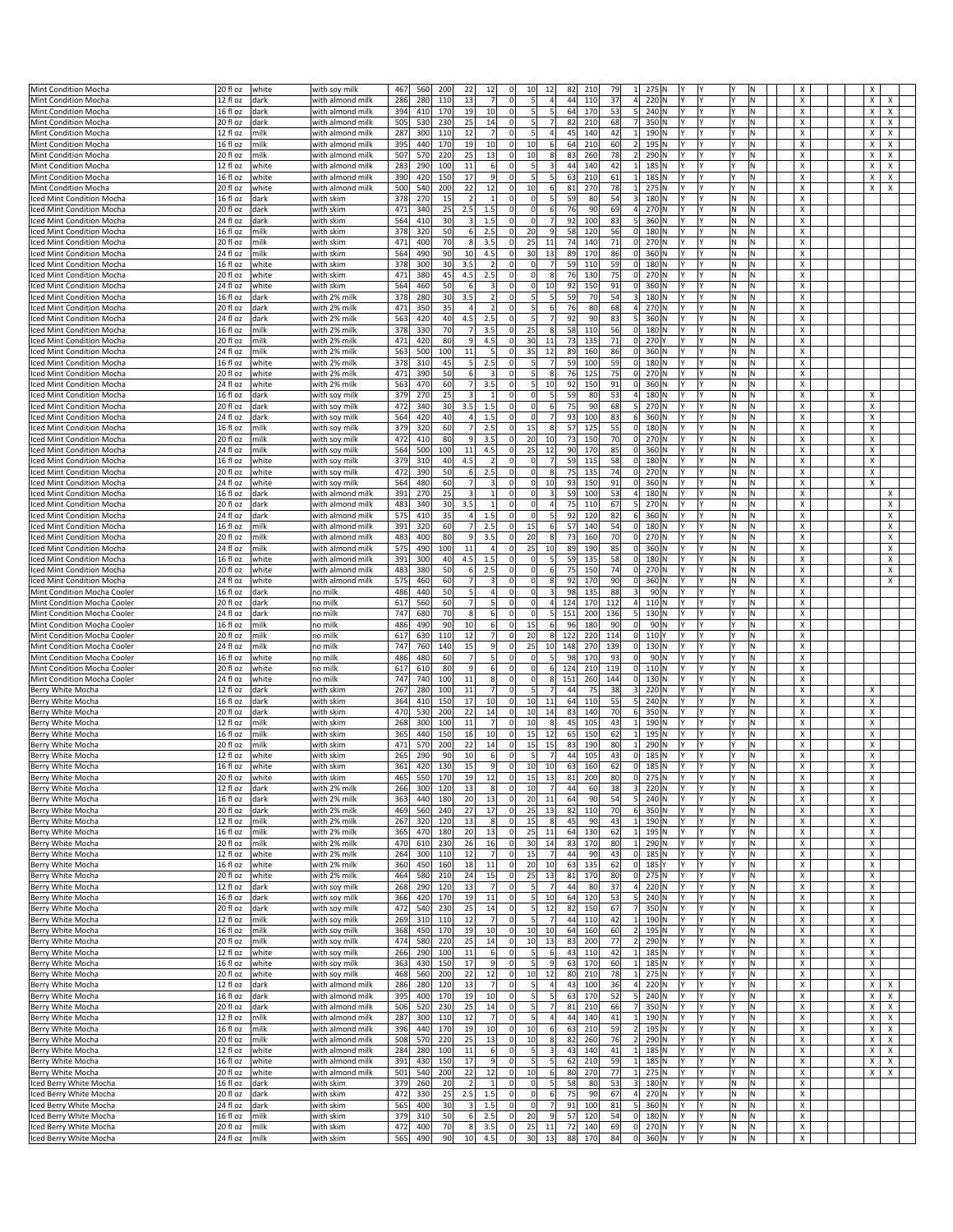|                                            |                             |       |                                |            |            |                      |                   |                                | $\Omega$                                     |            |          |                                |            |           |    |     |                           |                           |
|--------------------------------------------|-----------------------------|-------|--------------------------------|------------|------------|----------------------|-------------------|--------------------------------|----------------------------------------------|------------|----------|--------------------------------|------------|-----------|----|-----|---------------------------|---------------------------|
| Iced Berry White Mocha                     | 16 fl oz                    | white | with skim                      | 379        | 300        | 3.5<br>30            |                   | $\mathbf 0$                    | 58                                           | 110        | 58       | 0 <br>180 N                    |            |           | N  |     |                           |                           |
| Iced Berry White Mocha                     | 20 fl oz                    | white | with skim                      | 472        | 380        | 45<br>5              | 2.5               | $\mathbf 0$                    | <sub>0</sub><br>8<br>75                      | 130        | 74       | 0 <br>270 N                    |            | l٧        | N  | lN. | Х                         |                           |
| ced Berry White Mocha                      | 24 fl oz                    | white | with skim                      | 565        | 460        | 50<br>6              | 3                 | $\mathbf 0$                    | 0<br>10<br>91                                | 150        | 89       | $\circ$<br>360 N               |            | l٢        | N  | M.  | Х                         |                           |
| Iced Berry White Mocha                     | 16 fl oz                    | dark  | with 2% milk                   | 379        | 280        | 30<br>3.5            | $\overline{2}$    | 0                              | 58<br>5<br>5 <sub>l</sub>                    | 70         | 53       | 180 N<br>3                     |            | I٢        | N  | Ν   | х                         |                           |
| ced Berry White Mocha                      | 20 fl oz                    | dark  | with 2% milk                   | 472        | 350        | 35<br>$\Delta$       |                   | $\mathbf 0$                    | 5<br>74<br>6                                 | 80         | 67       | 270 N<br>4                     |            |           | N  | N   | х                         |                           |
| ced Berry White Mocha                      | 24 fl oz                    | dark  | with 2% milk                   | 565        | 410        | 40<br>4.5            | 2.5               | 0                              | 90<br>5                                      | 90         | 81       | 5<br>360 N                     |            | l۷        | N  | N   | Х                         |                           |
| Iced Berry White Mocha                     | 16 fl oz                    | milk  | with 2% milk                   | 379        | 330        | 70<br>8              | 3.5               | 25<br>0                        | 57<br>$\overline{9}$                         | 110        | 54       | 180 N<br> 0                    |            | l٢        | N  | Ν   | Х                         |                           |
|                                            |                             |       |                                |            |            | 9                    |                   |                                |                                              |            |          |                                |            | l۷        |    |     |                           |                           |
| Iced Berry White Mocha                     | 20 fl oz                    | milk  | with 2% milk                   | 472        | 410        | 80                   | 4.5               | $\mathbf 0$<br>30              | 72<br>11                                     | 135        | 69       | 0 <br>270 N                    |            |           | N  | M   | х                         |                           |
| ced Berry White Mocha                      | 24 fl oz                    | milk  | with 2% milk                   | 565        | 500        | 100<br>11            | $\mathsf{S}$      | 35<br>0                        | 12<br>88                                     | 160        | 84       | 0 <br>360 N                    |            | l۷        | N  | N   | Х                         |                           |
| Iced Berry White Mocha                     | 16 fl oz                    | white | with 2% milk                   | 379        | 310        | 45<br>5 <sup>1</sup> | 2.5               | $\mathbf 0$                    | 58<br>5 <sub>l</sub><br>$\overline{7}$       | 100        | 58       | 180 N<br> 0                    |            | I٢        | N  | Ν   | х                         |                           |
| ced Berry White Mocha                      | 20 fl oz                    | white | with 2% milk                   | 472        | 390        | 60<br>6              | 3                 | $\mathbf 0$                    | 5<br>74<br>8                                 | 125        | 73       | $\mathbf 0$<br>270Y            |            | l٧        | N  | N   | Х                         |                           |
| ced Berry White Mocha                      | 24 fl oz                    | white | with 2% milk                   | 565        | 470        | 60<br>7 <sup>1</sup> | 3.5               | $\mathbf 0$                    | 5<br>10<br>90                                | 150        | 89       | $\mathbf 0$<br>360 N           |            | l۷        | N  | N   | X                         |                           |
| Iced Berry White Mocha                     | 16 fl oz                    | dark  | with soy milk                  | 380        | 270        | 25<br>3              | 1                 | 0                              | 58<br>0<br>5 <sub>l</sub>                    | 80         | 52       | 4<br>180 N                     |            | l٢        | N  | N   | х                         | Х                         |
| Iced Berry White Mocha                     | 20 fl oz                    | dark  | with soy milk                  | 473        | 340        | 30<br>3.5            | 1.5               | $\mathbf 0$                    | 74<br>$\Omega$<br>6                          | 90         | 66       | 270 N<br>5                     |            | l۷        | N  | N   | X                         | $\pmb{\times}$            |
|                                            |                             |       |                                |            |            |                      |                   |                                |                                              |            |          |                                |            |           |    |     |                           |                           |
| ced Berry White Mocha                      | $24f$ l oz                  | dark  | with soy milk                  | 566        | 410        | 35<br>4 <sup>1</sup> | 1.5               | $\mathbf 0$                    | <sub>0</sub><br>$\overline{7}$<br>90         | 105        | 80       | 6<br>360 N                     |            | l۷        | N  | N   | X                         | X                         |
| Iced Berry White Mocha                     | 16 fl oz                    | milk  | with soy milk                  | 380        | 320        | 60<br>$\overline{7}$ | 2.5               | 0<br>15                        | 57<br>8                                      | 125        | 53       | 0 <br>180 N                    |            | I٢        | N  | ΙN  | х                         | х                         |
| ced Berry White Mocha                      | $20f$ l oz                  | milk  | with soy milk                  | 473        | 400        | 80<br>q              | 3.5               | 20<br>$\mathbf 0$              | 10<br>72                                     | 150        | 68       | 270 N<br>$\Omega$              |            | l٧        | N  | N   | X                         | Х                         |
| ced Berry White Mocha                      | 24 fl oz                    | milk  | with soy milk                  | 566        | 490        | 100<br>11            | 4.5               | $\mathbf 0$<br>25              | 12<br>88                                     | 170        | 83       | 0 <br>360 N                    |            | l۷        | N  | N   | X                         | X                         |
| ced Berry White Mocha                      | 16 fl oz                    | white | with soy milk                  | 380        | 300        | 40<br>4.5            | $\overline{2}$    | $\mathbf 0$                    | 7<br>58<br>$\Omega$                          | 115        | 57       | 0 <br>180 N                    |            | l٢        | N  | N   | Х                         | Х                         |
|                                            |                             |       |                                |            |            |                      | 2.5               | $\mathbf 0$                    | 74<br>$\Omega$<br>8                          |            |          |                                |            | l۷        |    | N   | X                         | X                         |
| ced Berry White Mocha                      | 20 fl oz                    | white | with soy milk                  | 473        | 380        | 50<br>6              |                   |                                |                                              | 135        | 73       | 0 <br>270 N                    |            |           | N  |     |                           |                           |
| ced Berry White Mocha                      | $24f$ l oz                  | white | with soy milk                  | 566        | 460        | 60<br>7              | 3                 | $\mathbf 0$                    | <sub>0</sub><br>9<br>90                      | 160        | 89       | 0 <br>360 N                    |            | l۷        | N  | N   | Х                         | $\boldsymbol{\mathsf{x}}$ |
| ced Berry White Mocha                      | 16 fl oz                    | dark  | with almond milk               | 392        | 260        | 25<br>3              | $\mathbf{1}$      | $\mathbf 0$                    | $\Omega$<br>$\overline{\mathbf{3}}$<br>58    | 100        | 51       | 4 <sup>1</sup><br>180 N        | I۷         | l٢        | N  | M.  | Х                         | Х                         |
| ced Berry White Mocha                      | 20 fl oz                    | dark  | with almond milk               | 484        | 330        | 3.5<br>30            |                   | $\mathbf 0$                    | 74<br>$\Omega$<br>4                          | 110        | 66       | 5<br>270 N                     |            |           | N  | N   | х                         | х                         |
| ced Berry White Mocha                      | 24 fl oz                    | dark  | with almond milk               | 576        | 400        | 35<br>4 <sup>1</sup> | 1.5               | $\mathbf 0$                    | <sub>0</sub><br>5<br>90                      | 120        | 80       | 6<br>360 N                     |            |           | N  | N   | Х                         | X                         |
| ced Berry White Mocha                      | 16 fl oz                    | milk  | with almond milk               | 392        | 310        | 60<br>-71            | 2.5               | $\mathbf 0$<br>15              | 6<br>56                                      | 140        | 53       | $\circ$<br>180 N               |            | l۷        | N  | N   | Х                         | Х                         |
|                                            |                             |       |                                |            |            |                      |                   |                                |                                              |            |          |                                |            |           |    |     |                           |                           |
| ced Berry White Mocha                      | 20 fl oz                    | milk  | with almond milk               | 484        | 400        | 80<br>9              | 3.5               | $\mathbf 0$<br>20              | $\bf 8$<br>72                                | 170        | 68       | 0 <br>270 N                    |            | l٧        | N  | ΙN  | х                         | X                         |
| Iced Berry White Mocha                     | $\sqrt{24}$ fl oz           | milk  | with almond milk               | 576        | 480        | 100<br>11            | $\overline{4}$    | $\mathbf 0$<br>25              | 10<br>87                                     | 190        | 83       | 0 <br>360 N                    |            | l٢        | N  | N   | х                         | X                         |
| Iced Berry White Mocha                     | 16 fl oz                    | white | with almond milk               | 392        | 300        | 40<br>4.5            | 1.5               | 0                              | 5 <sub>l</sub><br>58<br>$\Omega$             | 135        | 56       | $\circ$<br>180 N               | I۷         | l۷        | N  | M.  | Х                         | X                         |
| ced Berry White Mocha                      | 20 fl oz                    | white | with almond milk               | 484        | 380        | 50<br>6              | 2.5               | $\mathbf 0$                    | 6<br>74<br>0                                 | 150        | 72       | 0 <br>270 N                    |            |           | N  | ΙN  | х                         | Х                         |
| Iced Berry White Mocha                     | 24 fl oz                    | white | with almond milk               | 576        | 460        | $\overline{7}$<br>60 | 3                 | 0                              | $\Omega$<br>8<br>90                          | 170        | 88       | 0 <br>360 N                    |            | l٢        | N  | N   | х                         | Х                         |
|                                            |                             |       | no milk                        | 485        | 450        | 50<br>51             | 4                 | 0                              | $\Omega$<br>$\overline{\mathbf{3}}$<br>98    | 135        | 88       | 3 <sup>1</sup>                 | 90 N<br>I۷ | l۷        | ١Y | M.  | х                         |                           |
| Berry White Mocha Cooler                   | 16 fl oz                    | dark  |                                |            |            |                      |                   |                                |                                              |            |          |                                |            |           |    |     |                           |                           |
| Berry White Mocha Cooler                   | 20 fl oz                    | dark  | no milk                        | 616        | 570        | $\overline{7}$<br>60 | $\mathbf{5}$      | $\mathbf 0$                    | 0<br>$\overline{a}$<br>124                   | 170        | 112      | 4<br>110N                      |            | l٧        |    | ΙN  | х                         |                           |
| Berry White Mocha Cooler                   | 24 fl oz                    | dark  | no milk                        | 746        | 680        | 70<br>8              | 6                 | $\mathbf 0$                    | $\Omega$<br>5<br>151                         | 200        | 135      | $130$ N<br>$\mathbf{5}$        |            | l٢        |    | N   | х                         |                           |
| Berry White Mocha Cooler                   | 16 fl oz                    | milk  | no milk                        | 485        | 490        | 90<br>10             | 6                 | 0 <br>15                       | 6<br>96                                      | 180        | 90       | $\circ$<br>90 N                | I۷         | l۷        |    | M.  | Х                         |                           |
| Berry White Mocha Cooler                   | 20 fl oz                    | milk  | ho milk                        | 616        | 630        | 12<br>110            | $\overline{7}$    | 20<br>$\mathbf 0$              | 8<br>122                                     | 220        | 114      | 0 <br>110N                     |            |           |    | M   | х                         |                           |
|                                            |                             |       |                                |            |            |                      |                   |                                |                                              |            |          |                                |            |           |    |     |                           |                           |
| Berry White Mocha Cooler                   | 24 fl oz                    | milk  | no milk                        | 746        | 770        | 15<br>140            | $\overline{9}$    | 25<br>$\mathbf 0$              | 10<br>148                                    | 270        | 138      | 0 <br>130 N                    |            | l٧        |    | N   | х                         |                           |
| Berry White Mocha Cooler                   | $16f$ loz                   | white | no milk                        | 485        | 480        | 60<br>7              | $\mathbf{5}$      | $\mathbf 0$                    | $\Omega$<br>5 <sub>5</sub><br>98             | 170        | 93       | 0                              | 90 N<br>l۷ | l۷        |    | M.  | х                         |                           |
| Berry White Mocha Cooler                   | 20 fl oz                    | white | no milk                        | 616        | 610        | 80<br>9              | 6                 | $\pmb{0}$                      | 6<br>124<br>0                                | 210        | 118      | 0 <br>110Y                     |            |           |    | ΙN  | х                         |                           |
| Berry White Mocha Cooler                   | 24 fl oz                    | white | no milk                        | 746        | 740        | 100<br>11            | 8 <sup>2</sup>    | $\mathbf 0$                    | $\Omega$<br>8<br>151                         | 260        | 143      | 130 N<br>$1\vert$              |            | l٢        |    | N   | х                         |                           |
|                                            | 12 fl oz                    | dark  |                                | 266        | 270        | 100<br>11            | 7 <sup>1</sup>    | $\mathbf 0$                    | 5 <sup>1</sup><br>7<br>43                    | 75         | 37       | 3 <br>220 N                    | l۷         | l۷        |    | lN. | х                         | X                         |
| Campfire Mocha                             |                             |       | with skim                      |            |            |                      |                   |                                |                                              |            |          |                                |            |           |    |     |                           |                           |
| Campfire Mocha                             | 16 fl oz                    | dark  | with skim                      | 363        | 400        | 17<br>150            | 10                | 0<br>10                        | 11<br>62                                     | 115        | 53       | 5<br>240 N                     |            |           |    | M   | х                         | х                         |
| Campfire Mocha                             | 20 fl oz                    | dark  | with skim                      | 468        | 520        | 200<br>22            | 14                | $\mathbf 0$<br>10              | 14<br>80                                     | 140        | 68       | 350 N<br>6                     |            | I٧        |    | N   | х                         | х                         |
| Campfire Mocha                             | 12 fl oz                    | milk  | with skim                      | 267        | 290        | $11\,$<br>100        | 7                 | $\mathbf 0$<br>10              | 8<br>43                                      | 105        | 42       | 190 N<br>$\mathbf{1}$          |            | l۷        |    | M   | х                         | X                         |
| Campfire Mocha                             | 16 fl oz                    | milk  | with skim                      | 364        | 430        | 150<br>16            | 10 <sup>1</sup>   | $\mathbf 0$<br>15              | 12<br>63                                     | 160        | 61       | 1<br>195 N                     |            | l٧        |    | M.  | х                         | х                         |
|                                            |                             |       |                                |            |            |                      |                   |                                |                                              |            |          |                                |            |           |    |     |                           |                           |
| Campfire Mocha                             | 20 fl oz                    | milk  | with skim                      | 470        | 560        | 22<br>200            | 14                | $\mathbf 0$<br>15              | 15<br>81                                     | 200        | 78       | 290 N<br>$\mathbf{1}$          |            | l٢        |    | N   | х                         | х                         |
| Campfire Mocha                             | 12 fl oz                    | white | with skim                      | 264        | 280        | 90<br>10             | 6                 | $\Omega$                       | 5<br>7<br>42                                 | 110        | 42       | 0 <br>185 N                    |            | l٧        |    | lN. | х                         | Х                         |
| Campfire Mocha                             | 16 fl oz                    | white | with skim                      | 360        | 410        | 130<br>15            | 9                 | $\mathbf 0$<br>10              | 10<br>61                                     | 160        | 61       | $\mathbf 0$<br>185 N           |            | l۷        |    | M.  | х                         | х                         |
| Campfire Mocha                             | 20 fl oz                    | white | with skim                      | 463        | 530        | 170<br>19            | 12                | $\mathbf 0$<br>15              | 13<br>79                                     | 200        | 79       | 275 N<br> 0                    |            | I۷        |    | N   | х                         | х                         |
| Campfire Mocha                             | 12 fl oz                    | dark  | with 2% milk                   | 266        | 290        | 120<br>13            | $\lvert 8 \rvert$ | $\mathbf 0$<br>10              | 7<br>43                                      | 65         | 37       | 3<br>220 N                     |            | l٧        |    | M   | х                         | Х                         |
|                                            |                             |       |                                |            |            |                      |                   |                                |                                              |            |          |                                |            | l۷        |    |     |                           | X                         |
| Campfire Mocha                             | 16 fl oz                    | dark  | with 2% milk                   | 362        | 430        | 180<br>20            | 13                | $\mathbf 0$<br>20              | 11<br>62                                     | 95         | 53       | 5 <sup>1</sup><br>240 N        |            |           |    | N   | x                         |                           |
| Campfire Mocha                             | 20 fl oz                    | dark  | with 2% milk                   | 467        | 550        | 26<br>240            | 17                | 25<br>$\mathbf 0$              | 13<br>79                                     | 115        | 68       | 350 N<br>6 <sup>1</sup>        |            | I٢        |    | N   | х                         | Х                         |
| Campfire Mocha                             | $\overline{12}$ fl oz       | milk  | with 2% milk                   | 267        | 310        | 120<br>13            | 8 <sup>2</sup>    | $\mathbf 0$<br>15              | 8<br>43                                      | 90         | 42       | 190 N<br>$\mathbf{1}$          |            |           |    | M.  | х                         | Х                         |
| Campfire Mocha                             | 16 fl oz                    | milk  | with 2% milk                   | 364        | 460        | 180<br>20            | 13                | 25<br>0                        | 11<br>62                                     | 135        | 60       | 195 Y<br>$\mathbf{1}$          |            | l٧        |    | M.  | х                         | х                         |
| Campfire Mocha                             | 20 fl oz                    | milk  | with 2% milk                   | 469        | 590        | 26<br>230            | 16                | $\mathbf 0$<br>30              | 14<br>80                                     | 170        | 78       | 290 N<br>$\mathbf{1}$          |            | I٧        |    | N   | х                         | X                         |
|                                            |                             |       |                                |            |            | 12                   | 7                 | $\mathbf 0$<br>15              | $\overline{7}$                               | 95         |          |                                |            | l٧        |    | M   |                           |                           |
| Campfire Mocha                             | 12 fl oz                    | white | with 2% milk                   | 263        | 300        | 110                  |                   |                                | 42                                           |            | 42       | 0 <br>185 N                    |            |           |    |     | х                         | X                         |
| Campfire Mocha                             | 16 fl oz                    | white | with 2% milk                   | 359        | 440        | 160<br>18            | 11                | $\mathbf 0$<br>20              | 10<br>61                                     | 140        | 61       | $\circ$<br>185 N               |            | l۷        |    | M.  | х                         | X                         |
| Campfire Mocha                             | 20 fl oz                    | white | with 2% milk                   | 463        | 570        | 210<br>23            | 15                | 25<br>0                        | 13<br>78                                     | 180        | 78       | 275 N<br> 0                    |            | I٢        |    | N   | х                         | х                         |
| Campfire Mocha                             | 12 fl oz                    | dark  | with soy milk                  | 268        | 280        | 13<br>110            | $\overline{7}$    | $\mathbf 0$                    | 5<br>$\overline{7}$<br>42                    | 85         | 36       | $\overline{4}$<br>220 N        |            | l٧        |    | M   | х                         | Х                         |
| Campfire Mocha                             | 16 fl oz                    | dark  | with soy milk                  | 365        | 410        | 170<br>19            | 11                | $\mathbf 0$                    | 10<br>5<br>61                                | 125        | 51       | 240 N                          |            | l۷        |    | M.  | х                         | Х                         |
|                                            | 20 fl oz                    |       |                                | 471        | 530        | 25<br>230            | 14                | $\mathbf 0$                    | 79<br>5<br>12                                | 150        | 66       | 350 N                          |            | I٢        |    | ΙN  | х                         | X                         |
| Campfire Mocha                             |                             | dark  | with soy milk                  |            |            |                      |                   |                                |                                              |            |          |                                |            |           |    |     |                           |                           |
| Campfire Mocha                             | 12 fl oz                    | milk  | with soy milk                  | 269        | 300        | 12<br>110            |                   | $\mathbf 0$                    | 5<br>43                                      | 110        | 40       | 190 N<br>$\mathbf{1}$          |            | l٧        |    | M   | X                         | $\pmb{\times}$            |
| Campfire Mocha                             | 16 fl oz                    | milk  | with soy milk                  | 367        | 440        | 170<br>19            | 10 <sup>1</sup>   | $\mathbf 0$<br>10 <sup>1</sup> | 10<br>62                                     | 170        | 59       | 2<br>195 N                     |            | l٢        |    | N   | Х                         | X                         |
| Campfire Mocha                             | 20 fl oz                    | milk  | with soy milk                  | 473        | 570        | 220<br>25            | 14                | 0 <br>10                       | 13<br>80                                     | 210        | 13<br>80 | 290 N                          | lY.        | l٢        |    | N   | х                         | х                         |
| 'amptire Mocha                             | 12 fl oz                    | white | with soy milk                  | 265        | 290        | 100<br>$11\,$        |                   |                                |                                              |            |          | $185$ N                        |            | l٧        |    |     |                           |                           |
| Campfire Mocha                             | 16 fl oz                    | white | with soy milk                  | 362        | 420        | 150<br>17            | 9                 | $\mathbf 0$                    | 5<br>9<br>60                                 | 170        | 59       | 185 N<br>1                     |            | l٧        |    | N   | Х                         | x                         |
| Campfire Mocha                             | 20 fl oz                    | white | with soy milk                  | 466        | 550        | 200<br>22            | 12                | 10<br>0                        | 12<br>78                                     | 210        | 76       | 275 N                          |            | l٢        |    | M   | х                         | X                         |
|                                            |                             |       |                                |            |            |                      |                   |                                | 5                                            |            |          |                                |            |           |    |     |                           |                           |
| Campfire Mocha                             | 12 fl oz                    | dark  | with almond milk               | 286        | 270        | 110<br>13            | 7                 | $\pmb{0}$                      | 42<br>4                                      | 115        | 35       | 220 N<br>4                     |            | l٢        |    | M.  | X                         | X<br>Х                    |
| Campfire Mocha                             | 16 fl oz                    | dark  | with almond milk               | 394        | 400        | 19<br>170            | 10                | $\mathbf 0$                    | 5<br>5<br>61                                 | 170        | 50       | 5 <sup>1</sup><br>240 N        |            | l٢        |    | M.  | Х                         | X<br>X                    |
| Campfire Mocha                             | 20 fl oz                    | dark  | with almond milk               | 505        | 510        | 230<br>25            | 14                | $\mathbf 0$                    | 5 <sup>1</sup><br>$\overline{7}$<br>78       | 210        | 65       | 350 N<br>7                     | lY.        | I٢        | ١Y | M   | Х                         | Χ<br>х                    |
| Campfire Mocha                             | 12 fl oz                    | milk  | with almond milk               | 287        | 290        | 12<br>110            | $\overline{7}$    | $\mathbf 0$                    | 5<br>42<br>4                                 | 140        | 40       | 190 N                          |            | l۷        |    | M.  | х                         | X<br>Х                    |
| Campfire Mocha                             | 16 fl oz                    | milk  | with almond milk               | 395        | 430        | 170<br>19            | 10                | $\pmb{0}$<br>10                | 61<br>6                                      | 210        | 58       | 195 N<br>$\overline{2}$        |            | l۷        |    | N   | X                         | Х<br>X                    |
| Campfire Mocha                             | 20 fl oz                    | milk  | with almond milk               | 506        | 550        | 220<br>25            | 13                | $\mathbf 0$<br>10              | 8<br>79                                      | 260        | 75       | 290 N<br>2                     |            | l۷        |    | M.  | Х                         | Х<br>X                    |
|                                            |                             |       |                                |            |            |                      |                   |                                | 5                                            |            |          |                                |            |           |    |     |                           |                           |
| Campfire Mocha                             | 12 fl oz                    | white | with almond milk               | 283        | 280        | 100<br>11            | 6                 | $\pmb{0}$                      | 3<br>41                                      | 140        | 40       | $1\vert$<br>185 N              |            | l۷        |    | N.  | х                         | Х<br>Х                    |
| Campfire Mocha                             | 16 fl oz                    | white | with almond milk               | 390        | 410        | 17<br>150            | 9                 | $\mathbf 0$                    | 5 <sub>l</sub><br>60<br>5                    | 220        | 58       | $1\vert$<br>185 N              |            | l۷        |    | N   | Х                         | X<br>X                    |
| Campfire Mocha                             | 20 fl oz                    | white | with almond milk               | 500        | 530        | 200<br>22            | 12                | 10<br> 0                       | $6 \mid$<br>77                               | 270        | 75       | 275 N<br>$1\vert$              | I۷         | I٢        |    | M.  | Х                         | Χ<br>х                    |
| ced Campfire Mocha                         | 16 fl oz                    | dark  | with skim                      | 378        | 260        | 15<br>$\overline{2}$ |                   | $\mathbf 0$                    | $\overline{\mathbf{5}}$<br>56<br>$\mathbf 0$ | 80         | 51       | 3<br>180 N                     |            | l۷        | N  | M.  | Х                         |                           |
| Iced Campfire Mocha                        | 20 fl oz                    | dark  | with skim                      | 471        | 320        | 25<br>2.5            | 1.5               | $\pmb{0}$                      | $\circ$<br>$6 \mid$<br>72                    | 90         | 65       | 4<br>270 N                     |            | l٢        | N  | N   | X                         |                           |
|                                            |                             |       |                                |            |            | $\vert$ 3            |                   |                                | $\circ$<br>7                                 |            |          | 5 <sup>1</sup>                 | I۷         | l۷        | N  |     |                           |                           |
| Iced Campfire Mocha                        | 24 fl oz                    | dark  | with skim                      | 563        | 390        | 30                   | 1.5               | 0                              | 87                                           | 105        | 79       | 360 N                          |            |           |    | M.  | Х                         |                           |
| ced Campfire Mocha                         | 16 fl oz                    | milk  | with skim                      | 378        | 310        | 50<br>6              | 2.5               | $\pmb{0}$<br>20                | $\overline{9}$<br>55                         | 120        | 53       | 0 <br>180 N                    |            | l۷        | N  | N   | х                         |                           |
| Iced Campfire Mocha                        | 20 fl oz                    | milk  | with skim                      | 471        | 390        | 70<br>8              | 3.5               | 25<br> 0                       | 11<br>70                                     | 150        | 67       | 0 <br>270 N                    |            | I٢        | N  | N   | х                         |                           |
| Iced Campfire Mocha                        | 24 fl oz                    | milk  | with skim                      | 563        | 470        | 90<br>10             | 4.5               | 30<br> 0                       | 13<br>85                                     | 170        | 82       | 360 N<br> 0                    | lY.        | l۷        | N  | M.  | $\boldsymbol{\mathsf{x}}$ |                           |
| ced Campfire Mocha                         | 16 fl oz                    | white | with skim                      | 378        | 290        | 30<br>3.5            | $\overline{2}$    | $\pmb{0}$                      | 7<br>$\Omega$<br>56                          | 115        | 56       | 0 <br>180 N                    |            | l۷        | N  | N   | Х                         |                           |
|                                            |                             |       |                                |            |            | 45                   | 2.5               |                                | $\Omega$<br>8                                |            |          |                                |            | l٢        |    |     |                           |                           |
| Iced Campfire Mocha                        | 20 fl oz                    | white | with skim                      | 471        | 370        | 4.5                  |                   | 0                              | 72                                           | 135        | 72       | 0 <br>270 N                    |            |           | N  | N   | х                         |                           |
| Iced Campfire Mocha                        | 24 fl oz                    | white | with skim                      | 563        | 450        | 50<br>6              | 3                 | 0                              | $\Omega$<br>10<br>87                         | 160        | 87       | 0 <br>360 N                    | I۷         | l۷        | M. | M.  | $\boldsymbol{\mathsf{x}}$ |                           |
| Iced Campfire Mocha                        | 16 fl oz                    | dark  | with 2% milk                   | 378        | 270        | 3.5<br>30            | 2                 | $\pmb{0}$                      | 5<br>$\overline{5}$<br>56                    | 70         | 51       | 3<br>180 N                     |            | l٧        | N  | M   | х                         |                           |
| Iced Campfire Mocha                        | 20 fl oz                    | dark  | with 2% milk                   | 470        | 330        | 35<br>$\overline{4}$ | 2                 | $\pmb{0}$                      | 5 <sub>l</sub><br>6<br>72                    | 85         | 65       | 4<br>270 N                     |            | I٢        | Ν  | N   | x                         |                           |
| Iced Campfire Mocha                        | 24 fl oz                    | dark  | with 2% milk                   | 563        | 400        | 40<br>4.5            | 2.5               | 0                              | 5 <sup>1</sup><br>$\overline{7}$<br>87       | 95         | 79       | 5 <sup>1</sup><br>360 N        | Y          | l٢        | N  | M.  | $\boldsymbol{\mathsf{x}}$ |                           |
|                                            |                             |       |                                |            |            | $\overline{7}$       |                   |                                | 9                                            |            |          |                                |            | l٢        |    |     |                           |                           |
| ced Campfire Mocha                         | 16 fl oz                    | milk  | with 2% milk                   | 378        | 320        | 70                   | 3.5               | 25<br>0                        | 55                                           | 115        | 53       | 0 <br>180 N                    |            |           | N  | M   | х                         |                           |
| Iced Campfire Mocha                        | 20 fl oz                    | milk  | with 2% milk                   | 470        | 400        | 80<br>9              | 4.5               | 30<br>0                        | 11<br>70                                     | 140        | 67       | 0 <br>270Y                     |            | l٢        | N  | N   | х                         |                           |
| Iced Campfire Mocha                        | 24 fl oz                    | milk  | with 2% milk                   | 563        | 480        | 100<br>11            | 5 <sup>1</sup>    | $\mathbf 0$<br>35              | 12<br>85                                     | 160        | 82       | 0 <br>360 N                    | l۷         | l۷        | N  | M.  | X                         |                           |
| Iced Campfire Mocha                        | 16 fl oz                    | white | with 2% milk                   | 378        | 300        | 5<br>45              | 2.5               | 0                              | 5 <sub>5</sub><br>7<br>56                    | 105        | 56       | 0 <br>180 N                    |            | l٢        | N  | M   | х                         |                           |
| Iced Campfire Mocha                        |                             | white | with 2% milk                   | 470        | 380        | 50<br>$6 \mid$       | 3                 | $\mathbf 0$                    | 5<br>8<br>72                                 | 125        | 72       | 0 <br>270 N                    |            | I٢        | Ν  | N   | х                         |                           |
|                                            |                             |       |                                |            |            |                      |                   |                                |                                              |            |          |                                |            |           |    |     |                           |                           |
|                                            | 20 fl oz                    |       |                                |            |            |                      |                   |                                |                                              |            |          |                                |            |           |    |     |                           |                           |
| Iced Campfire Mocha                        | 24 fl oz                    | white | with 2% milk                   | 563        | 460        | 60<br>7              | 3.5               | $\mathbf 0$                    | 5 <sub>l</sub><br>10<br>87                   | 150        | 87       | 0 <br>360 N                    | l۷         | l٢        | N  | M.  | X                         |                           |
| Iced Campfire Mocha                        | 16 fl oz                    | dark  | with soy milk                  | 379        | 260        | 20<br>3              | $\mathbf{1}$      | $\mathbf 0$                    | $\Omega$<br>5 <sub>l</sub><br>56             | 85         | 50       | 4<br>180 N                     | I۷         | I٢        | N  | M.  | X                         | х                         |
| Iced Campfire Mocha                        | 20 fl oz                    | dark  | with soy milk                  | 472        | 330        | 30<br>3.5            | 1.5               | 0                              | $\overline{0}$<br>72<br>6                    | 95         | 64       | 270 N<br>5                     |            | I٢        | N  | N   | x                         | Х                         |
|                                            |                             |       |                                |            |            | 4                    |                   |                                | $\circ$                                      |            |          |                                | Y          | l۷        | N  | M.  |                           |                           |
| Iced Campfire Mocha<br>Iced Campfire Mocha | 24 fl oz<br>16 fl oz   milk | dark  | with soy milk<br>with soy milk | 564<br>379 | 390<br>310 | 35<br>60             | 1.5<br>7 2.5      | $\pmb{0}$<br> 0 <br>15         | 7<br>87<br>$\mathbf{8}$<br>54                | 105<br>125 | 78<br>52 | $6 \mid$<br>360 N<br>$0$ 180 N | IY.        | <b>IY</b> | N. | M.  | х<br>X                    | X<br>X                    |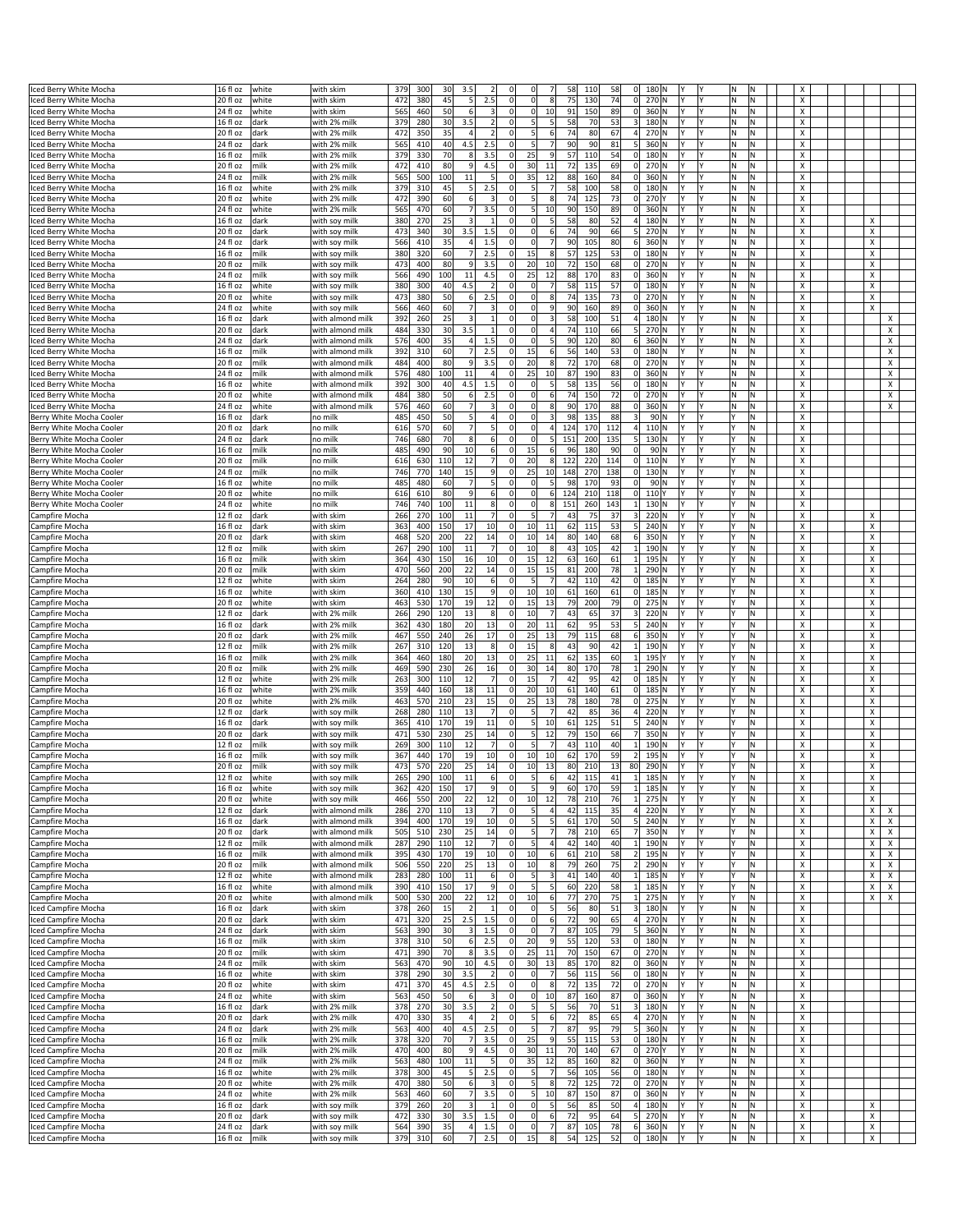| ced Campfire Mocha         | 20 fl oz              | milk  | with soy mill    | 472 | 390 | 80  | 9                       | 3.5                     | $\Omega$       | 20             | 10                      | 69  | 150 | 67  | $\overline{0}$  | 270 N             |     |    |    |   | x |  |        |
|----------------------------|-----------------------|-------|------------------|-----|-----|-----|-------------------------|-------------------------|----------------|----------------|-------------------------|-----|-----|-----|-----------------|-------------------|-----|----|----|---|---|--|--------|
| ced Campfire Mocha         | 24 fl oz              | milk  | with soy milk    | 564 | 480 | 100 | $11\,$                  | 4.5                     | $\mathbf 0$    | 25             | 12                      | 84  | 170 | 81  | 0               | 360 N             |     |    | N  | N | X |  | X      |
| ced Campfire Mocha         | 16 fl oz              | white | with soy milk    | 379 | 290 | 40  | 4.5                     | $\overline{2}$          | $\mathbf 0$    | $\Omega$       | $\overline{7}$          | 56  | 120 | 55  | 0               | 180 N             |     |    | N  | N | X |  | X      |
| ced Campfire Mocha         | 20 fl oz              | white | with soy mill    | 472 | 370 | 50  | $6 \mid$                | 2.5                     | $\Omega$       | $\Omega$       | 8                       | 72  | 140 | 71  | 0               | 270 N             |     |    | Ν  | N | х |  | х      |
| ced Campfire Mocha         | 24 fl oz              | white | with soy milk    | 564 | 450 | 60  | $\overline{7}$          | 3                       | $\Omega$       | $\overline{0}$ | 9                       | 87  | 160 | 87  | 0               | 360 N             |     |    | ΙN | N | X |  | X      |
| ced Campfire Mocha         | 16 fl oz              | dark  | with almond milk | 391 | 250 | 25  | 3                       | $\mathbf{1}$            | $\Omega$       | $\Omega$       | 3                       | 56  | 105 | 50  | 4               | 180 N             |     |    | N  | И | X |  | х      |
| ced Campfire Mocha         | 20 fl oz              | dark  | with almond mill | 483 | 320 | 30  | 3.5                     | $\mathbf{1}$            | $\Omega$       | $\Omega$       | $\overline{4}$          | 71  | 115 | 64  | 5 <sup>1</sup>  | 270 N             |     |    | ΙN | И | х |  | х      |
| ced Campfire Mocha         | 24 fl oz              | dark  | with almond milk | 574 | 390 | 35  | 4                       | 1.5                     | $\Omega$       | $\overline{0}$ | 5                       | 87  | 125 | 78  | 6               | 360 N             |     |    | N  | N | X |  | X      |
|                            | 16 fl oz              | milk  | with almond milk | 391 | 300 | 60  | 7                       | 2.5                     | $^{\circ}$     | 15             | $6 \overline{6}$        | 54  | 150 | 52  | 0               |                   |     |    | ΙN | и | X |  | х      |
| ced Campfire Mocha         |                       |       |                  |     |     |     |                         |                         |                |                |                         |     |     |     |                 | 180 N             |     |    |    |   |   |  |        |
| ced Campfire Mocha         | 20 fl oz              | milk  | with almond mill | 483 | 390 | 80  | 9                       | 3.5                     | $\Omega$       | 20             | 8                       | 69  | 170 | 66  | 0               | 270 N             |     |    | Ν  | N | х |  | Х      |
| ced Campfire Mocha         | 24 fl oz              | milk  | with almond milk | 574 | 470 | 100 | $11\,$                  | $\overline{a}$          |                | 25             | 10                      | 84  | 190 | 81  | 0               | 360 N             |     |    | N  | N | X |  | X      |
| ced Campfire Mocha         | 16 fl oz              | white | with almond milk | 391 | 290 | 40  | 4.5                     | 1.5                     | $\Omega$       | $\Omega$       | 5                       | 56  | 135 | 55  | 0               | 180 N             |     |    | N  | N | X |  | х      |
| ced Campfire Mocha         | 20 fl oz              | white | with almond mill | 483 | 370 | 50  | $6 \mid$                | 2.5                     | $\Omega$       | $\Omega$       | 6                       | 71  | 160 | 71  |                 | $0$ 270 N         |     |    | ΙN | И | х |  | Х      |
| ced Campfire Mocha         | 24 fl oz              | white | with almond milk | 574 | 440 | 60  | $\overline{7}$          | $\overline{\mathbf{3}}$ | $\Omega$       | $\overline{0}$ |                         | 87  | 180 | 86  | 0               | 360 N             |     |    | N  | N | X |  | X      |
| Campfire Mocha Cooler      | 16 fl oz              | dark  | no milk          | 487 | 420 | 50  | 5                       | 4                       | $\Omega$       | $\Omega$       | 3                       | 93  | 140 | 83  | $\vert$ 3       | 90 N              |     |    |    | N |   |  |        |
| Campfire Mocha Cooler      | 20 fl oz              | dark  | no milk          | 618 | 540 | 60  | 7                       | $\vert$                 | $^{\circ}$     | $\Omega$       | $\overline{4}$          | 118 | 170 | 106 | 4               | 110 N             |     |    |    | Ν |   |  |        |
| Campfire Mocha Cooler      | 24 fl oz              | dark  | no milk          | 748 | 650 | 70  | 8                       | 6                       |                | $\overline{0}$ |                         | 143 | 210 | 128 | 5 <sup>1</sup>  | 130 N             |     |    |    | N |   |  |        |
|                            |                       |       |                  |     |     |     |                         |                         | $\Omega$       |                |                         |     |     |     |                 |                   |     |    |    | N |   |  |        |
| Campfire Mocha Cooler      | 16 fl oz              | milk  | no milk          | 487 | 470 | 90  | 10                      | 6                       |                | 15             | 6                       | 91  | 180 | 85  | 0               | 90 N              |     |    |    |   |   |  |        |
| Campfire Mocha Cooler      | 20 fl oz              | milk  | no milk          | 618 | 600 | 110 | 12                      | $\overline{7}$          | $\mathbf 0$    | 20             | 8                       | 116 | 230 | 108 | 0               | 110Y              |     |    |    | N |   |  |        |
| Campfire Mocha Cooler      | 24 fl oz              | milk  | no milk          | 748 | 730 | 140 | 15                      | $\overline{9}$          | $\mathbf 0$    | 25             | 10                      | 141 | 270 | 131 | 0               | 130 N             |     |    |    | N |   |  |        |
| Campfire Mocha Cooler      | 16 fl oz              | white | no milk          | 487 | 460 | 60  | $\overline{7}$          | 5                       | $\Omega$       | $\overline{0}$ | 5                       | 93  | 170 | 88  | 0               | 90 N              |     |    |    | N |   |  |        |
| Campfire Mocha Cooler      | 20 fl oz              | white | no milk          | 618 | 580 | 80  | 9                       | 6                       | $^{\circ}$     | $\Omega$       | 6                       | 118 | 220 | 112 | 0               | 110N              |     |    |    | Ν |   |  |        |
| Campfire Mocha Cooler      | 24 fl oz              | white | no milk          | 748 | 710 | 100 | $11\,$                  | 8                       | $\Omega$       | $\overline{0}$ |                         | 143 | 260 | 137 | 0               | 130 N             |     |    |    | N |   |  |        |
| Vanilla White Mocha        | 12 fl oz              | dark  | with skim        | 265 | 290 | 100 | 11                      | $\overline{7}$          | $\Omega$       | 5 <sup>1</sup> |                         | 46  | 75  | 40  | 3 <sup>1</sup>  | 220 N             |     |    |    | N | Χ |  | х      |
| Vanilla White Mocha        | 16 fl oz              | dark  |                  | 360 | 450 | 180 | 20                      | 13                      | $\overline{0}$ | 20             | 11                      | 66  | 90  | 58  | 5 <sup>1</sup>  | 240 N             |     |    |    | Ν | Χ |  | Х      |
|                            |                       |       | with skim        |     |     |     |                         |                         |                |                |                         |     |     |     |                 |                   |     |    |    |   |   |  |        |
| Vanilla White Mocha        | 20 fl oz              | dark  | with skim        | 465 | 540 | 200 | 22                      | 14                      | $\mathbf 0$    | 10             | 14                      | 86  | 135 | 74  | 6               | 350 N             |     |    |    | N | X |  | X      |
| Vanilla White Mocha        | 12 fl oz              | milk  | with skim        | 265 | 310 | 100 | 11                      | $\overline{7}$          | $\mathbf 0$    | 10             | 8                       | 47  | 105 | 45  | $1\vert$        | 190 N             |     |    |    | N | X |  | X      |
| Vanilla White Mocha        | 16 fl oz              | milk  | with skim        | 361 | 480 | 180 | 20                      | 13                      | $\Omega$       | 25             | 65                      | 67  | 130 | 65  | 1               | 195 N             |     |    |    | Ν | X |  | Х      |
| Vanilla White Mocha        | 20 fl oz              | milk  | with skim        | 467 | 580 | 200 | 22                      | 14                      | $^{\circ}$     | 15             | 15                      | 87  | 190 | 84  | 1               | 290 N             |     |    |    | N | X |  | х      |
| Vanilla White Mocha        | 12 fl oz              | white | with skim        | 262 | 290 | 90  | 10                      | 6                       | $\Omega$       | 5              |                         | 46  | 105 | 46  |                 | $0$ 185 N         |     |    |    | N | X |  | X      |
| Vanilla White Mocha        | 16 fl oz              | white | with skim        | 356 | 460 | 160 | 18                      | 11                      | $\Omega$       | 20             | 10                      | 65  | 135 | 65  |                 | $0$ 185 N         |     |    |    | Ν | X |  | Х      |
| Vanilla White Mocha        | 20 fl oz              | white | with skim        | 461 | 560 | 170 | 19                      | 12                      | $\mathbf 0$    | 15             | 13                      | 84  | 200 | 84  | 0               | 275 N             |     |    |    | N | X |  | X      |
|                            |                       |       |                  |     |     |     |                         |                         | $\mathbf 0$    |                | $\overline{7}$          |     |     |     |                 |                   |     |    |    | N |   |  |        |
| Vanilla White Mocha        | 12 fl oz              | dark  | with 2% milk     | 264 | 300 | 120 | 13                      | 8                       |                | 10             |                         | 46  | 60  | 40  | $\vert$ 3       | 220 N             |     |    |    |   | х |  | X      |
| Vanilla White Mocha        | 16 fl oz              | dark  | with 2% milk     | 360 | 450 | 180 | 20                      | 13                      | $\overline{0}$ | 20             | 11                      | 66  | 90  | 58  | 5 <sup>1</sup>  | 240 N             | Y   |    |    | Ν | х |  | х      |
| Vanilla White Mocha        | 20 fl oz              | dark  | with 2% milk     | 464 | 580 | 240 | 26                      | 17                      | 0              | 25             | 13                      | 85  | 110 | 74  | 6               | 350 N             |     |    |    | N | X |  | х      |
| Vanilla White Mocha        | 12 fl oz              | milk  | with 2% milk     | 265 | 330 | 120 | 13                      | 8                       | $\Omega$       | 15             | 8                       | 46  | 90  | 45  | 1               | 190 N             |     |    |    | N | X |  | X      |
| Vanilla White Mocha        | 16 fl oz              | milk  | with 2% milk     | 361 | 480 | 180 | 20                      | 13                      | $\Omega$       | 25             | 11                      | 67  | 130 | 65  | $1\vert$        | 195 N             |     |    |    | N | X |  | x      |
| Vanilla White Mocha        | 20 fl oz              | milk  | with 2% milk     | 466 | 620 | 230 | 26                      | 16                      | 0              | 30             | 14                      | 86  | 170 | 84  | $1\vert$        | 290 N             |     |    |    | И | X |  | X      |
| Vanilla White Mocha        | 12 fl oz              | white | with 2% milk     | 262 | 310 | 110 | 12                      | $\overline{7}$          | $\Omega$       | 15             |                         | 45  | 90  | 45  |                 | $0$ 185 N         |     |    |    | N | X |  | X      |
|                            | $16f$ l oz            |       |                  |     |     |     | 18                      | 11                      | $\Omega$       |                |                         |     |     | 65  | 0               |                   | Y   |    |    | N | X |  | Х      |
| Vanilla White Mocha        |                       | white | with 2% milk     | 356 | 460 | 160 |                         |                         |                | 20             | 10                      | 65  | 135 |     |                 | 185 Y             |     |    |    |   |   |  |        |
| Vanilla White Mocha        | 20 fl oz              | white | with 2% milk     | 460 | 590 | 210 | 23                      | 15                      | 0              | 25             | 13                      | 84  | 170 | 84  | 0               | 275 N             |     |    |    | Ν | х |  | х      |
| Vanilla White Mocha        | 12 fl oz              | dark  | with soy milk    | 266 | 290 | 110 | 13                      | $\overline{7}$          | $\Omega$       | 5 <sup>1</sup> |                         | 46  | 80  | 39  | 4               | 220 N             |     |    |    | N | X |  | X      |
| Vanilla White Mocha        | 16 fl oz              | dark  | with soy milk    | 363 | 430 | 170 | 19                      | 11                      | $\Omega$       | 5 <sub>l</sub> | 10                      | 66  | 120 | 56  | 5 <sup>1</sup>  | 240 N             |     |    |    | N | X |  | x      |
| Vanilla White Mocha        | 20 fl oz              | dark  | with soy milk    | 468 | 560 | 230 | 25                      | 14                      | $\overline{0}$ | 5 <sup>1</sup> | 12                      | 85  | 150 | 71  | 7               | 350 N             |     |    |    | N | X |  | x      |
| Vanilla White Mocha        | 12 fl oz              | milk  | with soy milk    | 267 | 310 | 110 | 12                      | $\overline{7}$          | $\Omega$       | $\mathsf{S}$   |                         | 46  | 110 | 44  | $1\vert$        | 190 N             |     |    |    | N | х |  | X      |
| Vanilla White Mocha        | 16 fl oz              | milk  | with soy milk    | 364 | 460 | 170 | 19                      | 10                      | $\Omega$       | 10             | 10                      | 67  | 160 | 63  | 2               | 195 N             |     |    |    | N | X |  | Х      |
|                            | 20 fl oz              |       |                  | 470 | 600 | 220 |                         | 14                      | $^{\circ}$     | 10             | 13                      |     | 200 | 81  | 2               | 290 N             |     |    |    | N | X |  | x      |
| Vanilla White Mocha        |                       | milk  | with soy milk    |     |     |     | 25                      |                         |                |                |                         | 86  |     |     |                 |                   |     |    |    |   |   |  |        |
| Vanilla White Mocha        | 12 fl oz              | white | with soy milk    | 264 | 300 | 100 | 11                      | 6                       | $\Omega$       | 5 <sub>l</sub> | 6                       | 45  | 110 | 44  | $1\vert$        | 185 N             |     |    |    | И | х |  | X      |
| Vanilla White Mocha        | 16 fl oz              | white | with soy mill    | 360 | 440 | 150 | 17                      | 9                       | $\Omega$       | 5 <sub>l</sub> | 9                       | 65  | 170 | 63  | 1               | 185 N             |     |    |    | N | X |  | x      |
| Vanilla White Mocha        | 20 fl oz              | white | with soy milk    | 463 | 570 | 200 | 22                      | 12                      | $\Omega$       | 10             | 12                      | 84  | 210 | 82  | 1               | 275 N             |     |    |    | и | X |  | X      |
| Vanilla White Mocha        | 12 fl oz              | dark  | with almond mill | 284 | 280 | 110 | 13                      | $\overline{7}$          | $^{\circ}$     | 5 <sub>l</sub> | $\overline{4}$          | 45  | 110 | 38  | 4               | 220 N             |     |    |    | И | x |  | х<br>х |
| Vanilla White Mocha        | 16 fl oz              | dark  | with almond milk | 391 | 410 | 170 | 19                      | 10                      | $\Omega$       | 5 <sup>1</sup> | 5                       | 65  | 170 | 55  | 5 <sup>1</sup>  | 240 N             |     |    |    | N | X |  | X<br>х |
| Vanilla White Mocha        | 20 fl oz              | dark  | with almond milk | 502 | 540 | 230 | 25                      | 14                      | $^{\circ}$     | $\mathsf{S}$   |                         | 84  | 210 | 70  | 7               | 350 N             |     |    |    | N | X |  | X<br>х |
| Vanilla White Mocha        | 12 fl oz              | milk  | with almond mill | 285 | 300 | 110 | 12                      | $\overline{7}$          | $\Omega$       | 5 <sub>l</sub> | 4                       | 46  | 140 | 43  | $1\vert$        | 190 N             |     |    |    | И | X |  | х<br>X |
|                            |                       |       | with almond mill |     |     |     |                         | 10                      | $\mathbf 0$    | 10             |                         |     |     |     |                 |                   |     |    |    | N |   |  | Χ<br>X |
| Vanilla White Mocha        | 16 fl oz              | milk  |                  | 392 | 450 | 170 | 19                      |                         |                |                | 6                       | 66  | 210 | 62  | 2               | 195 N             |     |    |    |   | X |  |        |
| Vanilla White Mocha        | 20 fl oz              | milk  | with almond milk | 504 | 580 | 220 | 25                      | 13                      | $\Omega$       | 10             | 8                       | 85  | 260 | 80  | 2               | 290 N             |     |    |    | N | X |  | X<br>х |
| Vanilla White Mocha        | 12 fl oz              | white | with almond mill | 282 | 290 | 100 | 11                      | $6 \mid$                | $\Omega$       | 5 <sub>l</sub> | 3                       | 45  | 140 | 44  | $1\vert$        | 185 N             |     |    |    | И | х |  | х<br>X |
| Vanilla White Mocha        | 16 fl oz              | white | with almond milk | 388 | 430 | 150 | 17                      | $\overline{9}$          | $\Omega$       | 5 <sup>1</sup> |                         | 64  | 210 | 63  | $1\overline{ }$ | 185 N             |     |    |    | N | X |  | Χ<br>X |
| /anilla White Mocha        | 20 fl oz              | white | with almond milk | 497 | 550 | 200 | 22                      | 12                      | $^{\circ}$     | 10             | 6                       | 8   | 270 | 81  | 1               | 275 N             |     |    |    | N | X |  | x<br>х |
| ced Vanilla White Mocha    | 16 fl oz              | dark  | with skim        | 376 | 280 | 15  | $\overline{2}$          | $\mathbf{1}$            | $\Omega$       | $\Omega$       |                         | 61  | 80  | 56  | $\vert$ 3       | 180 N             |     |    | Ν  | И | х |  |        |
| ced Vanilla White Mocha    | 20 fl oz              | dark  | with skim        | 468 | 350 | 25  | 2.5                     | 1.5                     | $\Omega$       | $\Omega$       | 6                       | 78  | 90  | 71  | 4               | 270 N             |     |    | N  | N | X |  |        |
| ced Vanilla White Mocha    | 24 fl oz              | dark  | with skim        | 560 | 420 | 30  | $\overline{\mathbf{3}}$ | 1.5                     | $\Omega$       | $\Omega$       | $\overline{7}$          | 94  | 100 | 86  | 5 <sup>1</sup>  | 360 N             | l۷  |    | N  | N | X |  |        |
| Iced Vanilla White Mocha   | 16 fl oz              | milk  | with skim        | 376 | 320 | 50  | $6 \mid$                | 2.5                     | $\Omega$       | 20             | $\overline{9}$          | 59  | 120 | 58  | 0               | 180 N             | I٢  |    | ΙN | Ν | х |  |        |
|                            | 20 fl oz              | nilk  |                  | 468 | 410 |     | <b>xl</b>               | 3.5                     |                |                |                         |     | 140 |     |                 | 270 N             | l٧  |    |    |   |   |  |        |
| ced Vanilla White Mocha    |                       |       | with skim        |     |     |     |                         |                         |                |                |                         |     |     |     |                 |                   |     |    |    |   |   |  |        |
| ced Vanilla White Mocha    | $\overline{24}$ fl oz | milk  | with skim        | 560 | 500 | 90  | 10                      | 4.5                     | 0              | 30             | 13                      | 92  | 170 | 89  | 0               | 360 N             |     |    | N  | N | x |  |        |
| ced Vanilla White Mocha    | 16 fl oz              | white | with skim        | 376 | 310 | 30  | 3.5                     | $\overline{2}$          | 0              | $\Omega$       | $\overline{7}$          | 61  | 110 | 61  |                 | $0$ 180 N         |     |    | N. | Ν | х |  |        |
| ced Vanilla White Mocha    | 20 fl oz              | white | with skim        | 468 | 390 | 45  | 4.5                     | 2.5                     | $^{\circ}$     | $\overline{0}$ | 8                       | 78  | 130 | 78  |                 | $0$ 270 N         |     |    | N. | N | x |  |        |
| ced Vanilla White Mocha    | 24 fl oz              | white | with skim        | 560 | 470 | 50  | 6                       | $\overline{\mathbf{3}}$ | $\Omega$       | $\circ$        | 10                      | 94  | 150 | 94  |                 | 0 360 N           | Υ   |    | N  | N | X |  |        |
| ced Vanilla White Mocha    | 16 fl oz              | dark  | with 2% milk     | 375 | 290 | 30  | 3.5                     | 2                       | $\Omega$       | 5 <sup>1</sup> | 5                       | 61  | 70  | 56  |                 | 3 180 N           | l۷  | l۷ | M. | Ν | X |  |        |
| ced Vanilla White Mocha    | 20 fl oz              | dark  | with 2% milk     | 468 | 360 | 35  | $\overline{a}$          | $\overline{2}$          | $\Omega$       | 5 <sup>1</sup> |                         | 78  | 80  | 71  | 4               | 270 N             |     |    | N  | N | x |  |        |
| ced Vanilla White Mocha    | 24 fl oz              | dark  | with 2% milk     | 560 | 430 | 40  | 4.5                     | 2.5                     | $^{\circ}$     | 5 <sub>5</sub> |                         | 94  | 90  | 86  | 5 <sup>1</sup>  | 360 N             |     |    | N  | N | X |  |        |
| ced Vanilla White Mocha    | 16 fl oz              | milk  | with 2% milk     | 375 | 340 | 70  | <b>7</b>                | 3.5                     | 0              | 25             | 9                       | 59  | 110 | 57  |                 | $0$ 180 $N$       |     |    | M. | Ν | X |  |        |
| ced Vanilla White Mocha    | 20 fl oz              | milk  | with 2% milk     | 468 | 420 | 80  | 9                       | 4.5                     | $^{\circ}$     | 30             | 11                      | 75  | 135 | 73  |                 | $0$ 270 N         |     |    | N  | N | x |  |        |
| ced Vanilla White Mocha    | 24 fl oz              | milk  | with 2% milk     | 560 | 510 | 100 | 11                      | $\vert$                 | 0              | 35             | 12                      | 92  | 160 | 89  |                 | $0$ 360 $N$       |     |    | N  | N | X |  |        |
|                            |                       |       |                  |     |     |     |                         |                         | $\Omega$       |                | $\overline{7}$          |     |     |     |                 |                   | l۷  | l۷ |    |   |   |  |        |
| ced Vanilla White Mocha    | 16 fl oz              | white | with 2% milk     | 375 | 320 | 45  | 5                       | 2.5                     |                | 5 <sup>1</sup> |                         | 61  | 100 | 61  |                 | $0$ 180 N         |     |    | M. | Ν | X |  |        |
| ced Vanilla White Mocha    | 20 fl oz              | white | with 2% milk     | 468 | 400 | 50  | 6                       | 3                       | $^{\circ}$     | 5 <sup>1</sup> | 8                       | 78  | 125 | 77  |                 | $0$ 270 $Y$       |     |    | ΙN | И | x |  |        |
| ced Vanilla White Mocha    | 24 fl oz              | white | with 2% milk     | 560 | 480 | 60  | 7                       | 3.5                     | $^{\circ}$     | 5              | 10                      | 94  | 150 | 94  |                 | $0$ 360 $N$       |     |    | N  | N | X |  |        |
| ced Vanilla White Mocha    | 16 fl oz              | dark  | with soy milk    | 377 | 280 | 25  | $\overline{\mathbf{3}}$ | $\vert$ 1               | $\overline{0}$ | $\Omega$       | 5 <sub>l</sub>          | 61  | 80  | 55  |                 | 4 $180 \text{ N}$ | l۷  | l٧ | M. | Ν | X |  | X      |
| ced Vanilla White Mocha    | 20 fl oz              | dark  | with soy milk    | 469 | 350 | 30  | 3.5                     | 1.5                     | $^{\circ}$     | $\mathbf 0$    | $6 \overline{6}$        | 77  | 90  | 70  |                 | 5 270 N           |     |    | ΙN | Ν | x |  | х      |
| ced Vanilla White Mocha    | 24 fl oz              | dark  | with soy milk    | 561 | 420 | 35  | 4                       | 1.5                     | $^{\circ}$     | $\circ$        | $\overline{7}$          | 94  | 100 | 85  |                 | $6$ 360 N         | I٢  |    | N  | Ν | х |  | x      |
| ced Vanilla White Mocha    | 16 fl oz              | milk  | with soy milk    | 377 | 330 | 60  | <b>7</b>                | 2.5                     | $\Omega$       | 15             | 8                       | 59  | 125 | 57  |                 | $0$ 180 N         | l۷  | l۷ | M. | Ν | x |  | x      |
| ced Vanilla White Mocha    | 20 fl oz              | milk  | with soy milk    | 469 | 420 | 80  | 9                       | 3.5                     | $^{\circ}$     | 20             | 10                      | 75  | 150 | 72  |                 | $0$ 270 N         |     |    | N  | И | x |  | Х      |
|                            |                       | milk  |                  | 561 | 510 | 100 | 11                      | 4.5                     | 0              | 25             | 12                      | 91  | 170 | 88  |                 |                   | Υ   |    | M  | N |   |  | x      |
| ced Vanilla White Mocha    | 24 fl oz              |       | with soy milk    |     |     |     |                         |                         |                |                |                         |     |     |     |                 | $0$ 360 N         |     |    |    |   | х |  |        |
| ced Vanilla White Mocha    | $16f$ l oz            | white | with soy milk    | 377 | 310 | 40  | 4.5                     | $\vert$ 2               | $\overline{0}$ | $\Omega$       | $\overline{7}$          | 61  | 115 | 60  |                 | $0$ 180 N         | l۷  | l۷ | M. | Ν | X |  | Х      |
| ced Vanilla White Mocha    | 20 fl oz              | white | with soy milk    | 469 | 400 | 50  | 6                       | 2.5                     | $^{\circ}$     | $\overline{0}$ | $\boldsymbol{8}$        | 77  | 135 | 77  |                 | $0$ 270 N         |     |    | N  | И | x |  | x      |
| ced Vanilla White Mocha    | 24 fl oz              | white | with soy milk    | 561 | 480 | 60  | 7                       | $\vert$ 3               | $\Omega$       | $\circ$        | $\overline{9}$          | 94  | 160 | 93  |                 | $0$ 360 N         | Υ   |    | N  | Ν | х |  | X      |
| ced Vanilla White Mocha    | 16 fl oz              | dark  | with almond milk | 389 | 270 | 25  | $\overline{3}$          | $\mathbf{1}$            | $\Omega$       | $\Omega$       | $\overline{3}$          | 60  | 100 | 55  |                 | $0$ 180 N         | l٢  | l۷ | M  | N | X |  | X      |
| ced Vanilla White Mocha    | 20 fl oz              | dark  | with almond milk | 480 | 350 | 30  | 3.5                     | $1\overline{ }$         | 0              | $\overline{0}$ | $\overline{4}$          | 77  | 110 | 70  |                 | 5 270 N           |     |    | N  | Ν | х |  | Х      |
| ced Vanilla White Mocha    | 24 fl oz              | dark  | with almond milk | 571 | 420 | 35  | 4                       | 1.5                     | $^{\circ}$     | $\circ$        |                         | 94  | 120 | 85  |                 | $6$ 360 N         |     |    | M  | Ν | x |  | Х      |
|                            | 16 fl oz              | milk  | with almond milk | 389 | 320 | 60  | 7                       | 2.5                     | $\Omega$       | 15             | 6                       | 59  | 140 | 56  |                 | $0$ 180 N         | l۷  |    | M  | N | Х |  | X      |
| ced Vanilla White Mocha    |                       |       |                  |     |     |     |                         |                         |                |                |                         |     |     |     |                 |                   |     |    |    |   |   |  |        |
| ced Vanilla White Mocha    | 20 fl oz              | milk  | with almond milk | 480 | 410 | 80  | 9                       | 3.5                     | $^{\circ}$     | 20             | 8                       | 75  | 160 | 72  |                 | $0$ 270 N         |     |    | N  | Ν | х |  | Х      |
| ced Vanilla White Mocha    | 24 fl oz              | milk  | with almond milk | 571 | 500 | 100 | 11                      | $\overline{4}$          | $\Omega$       | 25             | 10                      | 91  | 190 | 88  |                 | 0 360 N           |     |    | N  | Ν | X |  | х      |
| ced Vanilla White Mocha    | 16 fl oz              | white | with almond milk | 389 | 310 | 40  | 4.5                     | 1.5                     | $\mathbf 0$    | $\Omega$       | 5                       | 60  | 135 | 60  |                 | $0$ 180 N         | v   |    | lΝ | N | X |  | X      |
| ced Vanilla White Mocha    | 20 fl oz              | white | with almond milk | 480 | 390 | 50  | 6                       | 2.5                     | $\Omega$       | $\Omega$       | 6                       | 77  | 150 | 76  |                 | $0$ 270 $N$       | l۷  |    | M. | Ν | X |  | X      |
| Iced Vanilla White Mocha   | 24 fl oz              | white | with almond milk | 571 | 470 | 60  | 7                       | $\vert$ 3               | $^{\circ}$     | $\circ$        | 8                       | 94  | 170 | 93  |                 | $0$ 360 N         | Υ   |    | N. | Ν | X |  | x      |
| Vanilla White Mocha Cooler | 16 fl oz              | dark  | no milk          | 485 | 440 | 50  | 5                       | 4                       | $\Omega$       | $\Omega$       | $\overline{\mathbf{3}}$ | 98  | 135 | 88  | 3               | 90 N              | I٢  |    | ١v | N | Х |  |        |
|                            | 20 fl oz dark         |       | no milk          | 615 | 560 | 60  | 7                       | $\overline{5}$          | 0              | $\circ$        | $\overline{a}$          | 124 | 170 | 112 |                 | $4$ 110 N         | IY. | I٢ |    | N | X |  |        |
| Vanilla White Mocha Cooler |                       |       |                  |     |     |     |                         |                         |                |                |                         |     |     |     |                 |                   |     |    |    |   |   |  |        |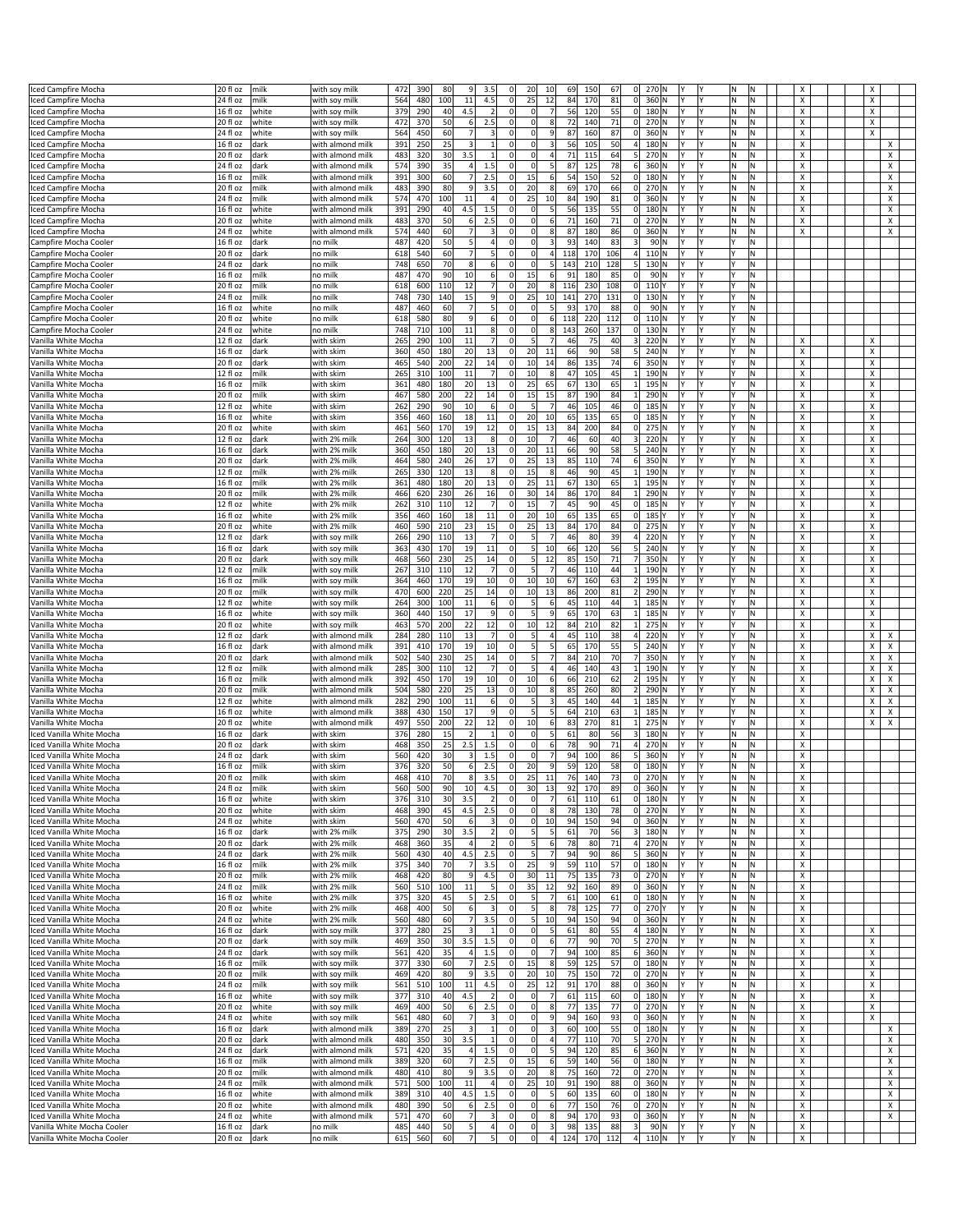| Vanilla White Mocha Cooler<br>Vanilla White Mocha Cooler                             |                                           | dark         | no mill            | 745        | 680        | 70             |                |                                             | $\Omega$                         | $\mathsf{S}$<br>150     |                | 200<br>135<br>5 <sup>1</sup>       | 130 <sub>N</sub>                      |          |          |                           |   |
|--------------------------------------------------------------------------------------|-------------------------------------------|--------------|--------------------|------------|------------|----------------|----------------|---------------------------------------------|----------------------------------|-------------------------|----------------|------------------------------------|---------------------------------------|----------|----------|---------------------------|---|
|                                                                                      | 24 fl oz<br>16 fl oz                      | milk         | no milk            | 485        | 490        | 90             | 10             | 6<br>$\mathbf 0$                            | 15                               | 6                       | 96             | 180<br>90<br> 0                    | 90 N<br>l۷<br>Y                       |          | N        | x                         |   |
| Vanilla White Mocha Cooler                                                           | 20 fl oz                                  | milk         | no milk            | 615        | 630        | 110            | 12             | $\overline{7}$<br>$\Omega$                  | 20                               | 8 <sup>1</sup><br>122   |                | 220<br>114<br> 0                   | $110$ N<br>l٢<br>l۷                   | l٧       | Ν        | X                         |   |
|                                                                                      |                                           |              |                    |            |            |                |                |                                             |                                  |                         |                |                                    |                                       |          |          |                           |   |
| Vanilla White Mocha Cooler                                                           | 24 fl oz                                  | milk         | no milk            | 745        | 760        | 140            | 15             | 9<br>$^{\circ}$                             | 25                               | 10<br>148               |                | 270<br>138<br>$\mathbf{0}$         | 130 N                                 |          | Ν        | х                         |   |
| Vanilla White Mocha Cooler                                                           | 16 fl oz                                  | white        | no milk            | 485        | 480        | 60             | $\overline{7}$ | 5<br>$\Omega$                               | $\Omega$                         | 5 <sub>l</sub>          | 98             | 170<br>93<br> 0                    | 90 N                                  |          | N        | x                         |   |
| Vanilla White Mocha Cooler                                                           | 20 fl oz                                  | white        | no milk            | 615        | 610        | 80             | 9              | 6<br>$^{\circ}$                             | $\overline{0}$                   | 6<br>124                |                | 118<br> 0 <br>210                  | 110Y<br>Υ<br>l۷                       |          | N        | x                         |   |
| Vanilla White Mocha Cooler                                                           | 24 fl oz                                  | white        | no milk            | 745        | 740        | 100            | 11             | 8<br>$^{\circ}$                             | $\Omega$                         | 8<br>150                |                | 260<br>143<br> 0                   | 130 N                                 |          | Ν        | х                         |   |
| Northern Lite Turtle Mocha                                                           | 12 fl oz                                  | dark         | with skim          | 299        | 140        | 50             | 6              | 3.5<br>$^{\circ}$                           | 5 <sup>1</sup>                   | 7                       | 19             | 16<br>110<br>2                     | 200 N<br>N<br>l۷                      | ١N       |          | x                         | x |
| Northern Lite Turtle Mocha                                                           | 16 fl oz                                  | dark         | with skim          | 410        | 220        | 80             | 9              | 5<br>$^{\circ}$                             | 5                                | 11                      | 29             | 24<br>2<br>160                     | 210 N<br>N<br>l۷                      | N        |          | X                         | x |
| Northern Lite Turtle Mocha                                                           | 20 fl oz                                  | dark         | with skim          | 529        | 280        | 100            | 12             | $\overline{7}$<br>$^{\circ}$                | 10 <sup>1</sup>                  | 14                      | 38             | 200<br>31<br>$\vert$ 3             | 310 N<br>N                            | ΙN       |          | х                         | х |
| Northern Lite Turtle Mocha                                                           | 12 fl oz                                  | milk         | with skim          | 300        | 150        | 50             | 6              | 3.5<br>$\Omega$                             | 5 <sub>l</sub>                   | 8                       | 2C             | 18<br>125<br> 0                    | 185 N<br>N                            | ١N       |          | x                         | х |
| Northern Lite Turtle Mocha                                                           | 16 fl oz                                  | milk         | with skim          | 410        | 230        | 80             | 8              | $\vert$<br>$\Omega$                         | 10                               | 11                      | 30             | 180<br>28<br>$\mathbf{1}$          | 190Y<br>N<br>l۷                       | İΝ       |          | x                         | Χ |
| Northern Lite Turtle Mocha                                                           | 20 fl oz                                  | milk         | with skim          | 529        | 300        | 100            | 11             | $\overline{7}$<br>$^{\circ}$                | 10 <sup>1</sup>                  | 14                      | 38             | 230<br>36<br>$1\vert$              | 280 N<br>N<br>I۷                      | M.       |          | х                         | х |
| Northern Lite Turtle Mocha                                                           | 12 fl oz                                  | white        | with skim          | 298        | 150        | 45             | 5              | 3<br>$\Omega$                               | 5                                | $\overline{7}$          | 19             | 125<br>18<br> 0                    | 180 N<br>N<br>l٧                      | M.       |          | x                         | х |
| Northern Lite Turtle Mocha                                                           | 16 fl oz                                  | white        | with skim          | 408        | 220        | 70             | 8              | 5<br>$\Omega$                               | 10                               | 11                      | 29             | 190<br>28<br> 0                    | 180 N<br>N<br>l٢                      | İΝ       |          | X                         | x |
| Northern Lite Turtle Mocha                                                           | 20 fl oz                                  | white        | with skim          | 526        | 290        | 90             | 10             | $6 \mid$<br>$^{\circ}$                      | 10 <sup>1</sup>                  | 14                      | 37             | 230<br>36<br> 0                    | 270 N<br>N                            | ΙN       |          | х                         | X |
| Iced Northern Lite Turtle Mocha                                                      | 16 fl oz                                  | dark         | with skim          | 361        | 100        | $10\,$         | $\overline{1}$ | 0.5<br>$\Omega$                             | $\Omega$                         | $\overline{4}$          | 21             | 17<br>85<br>$\overline{2}$         | 180 N<br>N                            | ١N       | N        | x                         |   |
| ced Northern Lite Turtle Mocha                                                       | 20 fl oz                                  | dark         | with skim          | 448        | 130        | 15             | 1.5            | 0.5<br>$\Omega$                             | $\overline{0}$                   | 5                       | 26             | 100<br>22<br>2                     | 270 N<br>N<br>l۷                      | lN.      | N        | x                         |   |
| iced Northern Lite Turtle Mocha                                                      | 24 fl oz                                  | dark         | with skim          | 536        | 150        | 15             | $\overline{2}$ | $\mathbf{1}$<br>$^{\circ}$                  | $\overline{0}$                   | 5 <sub>l</sub>          | 32             | 110<br>26<br>3 <sup>1</sup>        | 360 N<br>N<br>l۷                      | İΝ.      | M.       | х                         |   |
| ced Northern Lite Turtle Mocha                                                       | 16 fl oz                                  | milk         | with skim          | 361        | 130        | 30             | 3              | 1.5<br>$\mathbf 0$                          | 10                               | $6 \overline{6}$        | 2C             | 105<br>18<br> 0                    | 180 N<br>N<br>l۷                      | M.       | N        | x                         |   |
| iced Northern Lite Turtle Mocha                                                      | 20 fl oz                                  | milk         | with skim          | 448        | 160        | 35             | 4              | $\overline{2}$<br>$\Omega$                  | 10                               | 7                       | 25             | 125<br>23<br> 0                    | 270 Y<br>N                            | lΝ       | N        | x                         |   |
| iced Northern Lite Turtle Mocha                                                      | 24 fl oz                                  | milk         | with skim          | 536        | 190        | 45             | 5              | $\overline{2}$<br>$^{\circ}$                | 15                               | 8                       | 30             | 140<br>27<br> 0                    | 360 N<br>N<br>l۷                      | İΝ.      | M.       | Χ                         |   |
| ced Northern Lite Turtle Mocha                                                       | 16 fl oz                                  | white        | with skim          | 361        | 120        | 15             | 2              | $\Omega$<br>$\mathbf{1}$                    | $\Omega$                         | 5                       | 21             | 20<br>100<br> 0                    | 180 N<br>N                            | ١N       | N        | x                         |   |
| ced Northern Lite Turtle Mocha                                                       | 20 fl oz                                  | white        | with skim          | 448        | 150        | 25             | 2.5            | 1.5<br>$\Omega$                             | $\overline{0}$                   | 6                       | 26             | 120<br>25<br> 0                    | 270 N<br>N                            | lΝ       | N        | x                         |   |
|                                                                                      |                                           |              |                    |            |            |                |                |                                             |                                  |                         |                |                                    |                                       |          |          |                           |   |
| ced Northern Lite Turtle Mocha                                                       | 24 fl oz                                  | white        | with skim          | 536        | 180        | 30             | 3              | 1.5<br>$\Omega$                             | $\overline{0}$                   | 7                       | 32             | 135<br>30<br> 0                    | 360 N<br>N<br>l۷                      | İΝ.      | M.       | x                         |   |
| Northern Lite Turtle Mocha Cooler                                                    | 16 fl oz                                  | dark         | no milk            | 456        | 180        | 25             | 3              | 2.5<br>$^{\circ}$                           | $\overline{0}$                   | 2                       | 53             | 28<br>8<br>140                     | $80$ N<br>N                           | ١N       | N        | x                         |   |
| Northern Lite Turtle Mocha Cooler                                                    | 20 fl oz                                  | dark         | no milk            | 579        | 230        | 35             | 3.5            | 3<br>$\Omega$                               | $\overline{0}$                   | $\overline{\mathbf{3}}$ | 67             | 170<br>36<br>10                    | 95 N<br>N                             | lΝ       | Ν        | x                         |   |
| Northern Lite Turtle Mocha Cooler                                                    | 24 fl oz                                  | dark         | no milk            | 701        | 270        | 40             | 4.5            | 3.5<br>$\Omega$                             | $\Omega$                         | $\overline{\mathbf{3}}$ | 82             | 210<br>44<br>12                    | $115$ N<br>N<br>l۷                    | İΝ.      | M.       | x                         |   |
| Northern Lite Turtle Mocha Cooler                                                    | 16 fl oz                                  | milk         | no milk            | 456        | 200        | 45             | 5              | 3.5<br>$^{\circ}$                           | 10                               | $\overline{4}$          | 52             | 29<br>160<br>$\overline{7}$        | 80 N<br>N                             | ١N       | N        | x                         |   |
| Northern Lite Turtle Mocha Cooler                                                    | 20 fl oz                                  | milk         | no milk            | 579        | 260        | 60             | 6              | 4<br>$\Omega$                               | 10                               | 5 <sub>l</sub>          | 66             | 200<br>37<br>8                     | $95$ <sup>Y</sup><br>N<br>I۷          | ١N       | Ν        | х                         |   |
| Northern Lite Turtle Mocha Cooler                                                    | 24 fl oz                                  | milk         | no milk            | 701        | 320        | 70             | 8              | $\mathsf{5}$<br>$\Omega$                    | 15                               | 6                       | 80             | 240<br>46<br>10                    | $115$ N<br>N<br>I٢                    | ļΝ.      | M.       | х                         |   |
| Northern Lite Turtle Mocha Cooler                                                    | 16 fl oz                                  | white        | no milk            | 456        | 190        | 35             | 3.5            | $\overline{\mathbf{3}}$<br>$^{\circ}$       | $\Omega$                         | $\overline{\mathbf{3}}$ | 53             | $\overline{7}$<br>31<br>160        | 80 N<br>N                             | ١N       | Ν        | x                         |   |
| Northern Lite Turtle Mocha Cooler                                                    | 20 fl oz                                  | white        | no milk            | 579        | 250        | 45             | 4.5            | 3.5<br>$\Omega$                             | $\overline{0}$                   | $\overline{4}$          | 67             | 200<br>39<br>8                     | 95 N<br>N<br>I۷                       | ΙN       | Ν        | х                         |   |
| Northern Lite Turtle Mocha Cooler                                                    | 24 fl oz                                  | white        | no milk            | 701        | 300        | 50             | 6              | 4.5<br>$\Omega$                             | $\Omega$                         | 5                       | 82             | 240<br>48<br>10 <sup>1</sup>       | $115$ N<br>N<br>l۷                    | ļΝ.      | M.       | x                         |   |
| Northern Lite Caramel High Rise                                                      | 12 fl oz                                  | no chocolate | with skim          | 346        | 90         | 5              | 0.5            | $\Omega$<br>$^{\circ}$                      | 5 <sup>1</sup>                   | 9                       | 12             | 12<br> 0 <br>150                   | 180 N<br>N                            | ١N       |          | x                         |   |
| Northern Lite Caramel High Rise                                                      | 16 fl oz                                  | no chocolate | with skim          | 477        | 130        | 5 <sub>l</sub> | $\overline{1}$ | $\mathbf 0$<br>$\Omega$                     | 5 <sup>1</sup>                   | 14                      | 18             | 210<br>18<br> 0                    | 180 Y<br>N<br>I۷                      | ١N       |          | х                         |   |
| Northern Lite Caramel High Rise                                                      | 20 fl oz                                  | no chocolate | with skim          | 585        | 150        | 10             | $\mathbf{1}$   | 0.5<br>$\Omega$                             | 10                               | 16                      | 21             | 250<br>21<br> 0                    | 270 N<br>N<br>l٢                      | lN.      |          | x                         |   |
| Iced Northern Lite Caramel High Rise                                                 | 16 fl oz                                  | no chocolate | with skim          | 306        | 45         | $\overline{4}$ | 0              | $\Omega$<br>$^{\circ}$                      | $\overline{0}$                   | 5 <sub>5</sub>          |                | 6<br> 0 <br>85                     | 180 N<br>N                            | ١N       |          | х                         |   |
| Iced Northern Lite Caramel High Rise                                                 | 20 fl oz                                  | no chocolate | with skim          | 368        | 50         | 5 <sub>l</sub> | $\Omega$       | $\mathbf 0$<br>$\Omega$                     | 5 <sup>1</sup>                   | $6 \overline{6}$        |                | 100<br>6<br> 0                     | 270Y<br>N                             | ١N       |          | х                         |   |
| Iced Northern Lite Caramel High Rise                                                 | 24 fl oz                                  | no chocolate | with skim          | 429        | 50         | 5 <sub>l</sub> | 0.5            | $\Omega$<br>$\Omega$                        | 5 <sup>1</sup>                   | 7                       |                | 7<br>110<br> 0                     | 360 N<br>N<br>l۷                      | lΝ       | M.       | X                         |   |
| Northern Lite Caramel High Rise Cooler                                               | 16 fl oz                                  | no chocolate | no milk            | 443        | 130        | 25             | 2.5            | 2.5<br>$^{\circ}$                           | $\Omega$                         | 2                       | 47             | 19<br>150<br>9                     | 100 N<br>N                            | ١N       | Ν        | х                         |   |
| Northern Lite Caramel High Rise Cooler                                               | 20 fl oz                                  | no chocolate | no milk            | 561        | 160        | 30             | 3.5            | 3.5<br>$\Omega$                             | $\overline{0}$                   | $\overline{2}$          | 59             | 180<br>23<br>11                    | N<br>130 Y                            | ١N       | Ν        | х                         |   |
|                                                                                      |                                           |              |                    |            |            | 35             | $\overline{a}$ | $\overline{a}$<br>$\Omega$                  | $\overline{0}$                   | $\overline{\mathbf{3}}$ |                | 220<br>28                          | 155 N<br>N<br>l٢                      | lN.      | N        | x                         |   |
| Northern Lite Caramel High Rise Cooler                                               | 24 fl oz                                  | no chocolate | no milk            | 680        | 200        |                |                |                                             |                                  |                         | 71             | 13                                 |                                       |          |          |                           |   |
| Northern Lite Berry White Mocha                                                      | 12 fl oz                                  | dark         | with skim          | 297        | 140        | 50             | 6              | 3.5<br>$^{\circ}$                           | 5                                | 7                       | 19             | 16<br>$\left  \right $<br>110      | 200 N<br>İм<br>l۷                     | İΝ.      |          | х                         | x |
| Northern Lite Berry White Mocha                                                      | 16 fl oz                                  | dark         | with skim          | 407        | 220        | 80             | 9              | 5<br>$\Omega$                               | 5 <sub>l</sub>                   | 11                      | 29             | 160<br>24<br>$\overline{2}$        | 210 N<br>N                            | ΙN       |          | х                         | x |
| Northern Lite Berry White Mocha                                                      | 20 fl oz                                  | dark         | with skim          | 526        | 280        | 100            | 12             | $\overline{7}$<br>$\Omega$                  | 10                               | 14                      | 37             | 200<br>31<br>$\vert$ 3             | 310 N<br>N                            | İΝ       |          | X                         | Χ |
| Northern Lite Berry White Mocha                                                      | 12 fl oz                                  | milk         | with skim          | 298        | 150        | 50             | 6              | 3.5<br>$^{\circ}$                           | 5 <sup>1</sup>                   | 8                       | 19             | 18<br> 0 <br>125                   | N<br>185 N<br>l۷                      | N        |          | X                         | x |
| Northern Lite Berry White Mocha                                                      | 16 fl oz                                  | milk         | with skim          | 408        | 230        | 80             | 8              | 5<br>$^{\circ}$                             | 10                               | 11                      | 29             | 180<br>28<br>$1\vert$              | 190 N<br>N                            | ΙN       |          | х                         | х |
| Northern Lite Berry White Mocha                                                      | 20 fl oz                                  | milk         | with skim          | 526        | 300        | 100            | 11             | $\overline{7}$<br>$\Omega$                  | 10                               | 14                      | 38             | 230<br>36<br>$1\vert$              | 280 N<br>N<br>l۷                      | M.       |          | X                         | х |
| Northern Lite Berry White Mocha                                                      | 12 fl oz                                  | white        | with skim          | 296        | 150        | 45             | 5              | 3<br>$^{\circ}$                             | 5 <sup>1</sup>                   | $\overline{7}$          | 19             | 125<br>18<br> 0                    | 180 N<br>N<br>l۷                      | N        |          | X                         | x |
| Northern Lite Berry White Mocha                                                      | 16 fl oz                                  | white        | with skim          | 406        | 220        | 70             | 8              | 5<br>$^{\circ}$                             | 10 <sup>1</sup>                  | 11                      | 29             | 180<br>28<br> 0                    | 180 Y<br>N                            | ΙN       |          | х                         | x |
| Northern Lite Berry White Mocha                                                      | $20 f \circ z$                            | white        | with skim          | 523        | 290        | 90             | 10             | 6<br>$\Omega$                               | 10                               | 14                      | 37             | 230<br>36<br>$\overline{0}$        | 270 N<br>N                            | lΝ       |          | X                         | Χ |
| Iced Northern Lite Berry White Mocha                                                 | 16 fl oz                                  | dark         | with skim          | 358        | 100        | 10             | $\mathbf{1}$   | 0.5<br>$^{\circ}$                           | $\Omega$                         | $\overline{4}$          | 21             | 85<br>17<br>2                      | 180 N<br>N<br>l۷                      | N        | Ν        | X                         |   |
| Iced Northern Lite Berry White Mocha                                                 | 20 fl oz                                  | dark         | with skim          | 445        | 130        | 15             | 1.5            | 0.5<br>$^{\circ}$                           | $\Omega$                         | 5 <sub>l</sub>          | 26             | 22<br>95<br>2                      | 270 N<br>N                            | ١N       | Ν        | х                         |   |
| Iced Northern Lite Berry White Mocha                                                 | 24 fl oz                                  | dark         | with skim          | 532        | 150        | 15             | $\overline{2}$ | $\mathbf{1}$<br>$^{\circ}$                  | $\Omega$                         | 5 <sup>1</sup>          | 31             | 105<br>26<br>3                     | 360 N<br>N<br>l۷                      | N        | N        | x                         |   |
| Iced Northern Lite Berry White Mocha                                                 | 16 fl oz                                  | milk         | with skim          | 358        | 130        | 30             | 3              | 1.5<br>$^{\circ}$                           | 10                               | 6                       | 20             | 105<br>18<br> 0                    | 180 N<br>N<br>l۷                      | İΝ.      | Ν        | х                         |   |
| Iced Northern Lite Berry White Mocha                                                 | 20 fl oz                                  | milk         | with skim          | 445        | 160        | 35             | $\overline{4}$ | $\overline{2}$<br>$^{\circ}$                | 10                               | 7                       | 25             | 125<br>23<br> 0                    |                                       | ΙN       | Ν        | х                         |   |
| ced Northern Lite Berry White Mocha                                                  | 24 fl oz                                  | milk         | with skim          | 532        | 190        | 45             |                |                                             |                                  |                         |                |                                    | 270 N<br>N                            |          | N        |                           |   |
|                                                                                      |                                           |              |                    |            |            |                | 5              | $\overline{2}$<br>$\Omega$                  | 15                               | 8                       | 3 <sub>C</sub> | 27<br>140<br>$\overline{0}$        | 360 N<br>N                            | N        |          | x                         |   |
| ced Northern Lite Berry White Mocha                                                  | 16 fl oz                                  | white        | with skim          | 358        | 120        | 15             | $\overline{2}$ | $\mathbf{1}$<br>$^{\circ}$                  | $\Omega$                         | $\mathsf{S}$            | 21             | 100<br>20<br> 0                    | 180 N<br>N                            | N        | N        | х                         |   |
| Iced Northern Lite Berry White Mocha                                                 | 20 fl oz                                  | white        | with skim          | 445        | 150        | 25             | 2.5            | 1.5<br>$^{\circ}$                           | $\Omega$                         | 6                       | 26             | 25<br>115<br> 0                    | 270 Y<br>N                            | ١N       | Ν        | х                         |   |
| ced Northern Lite Berry White Mocha                                                  |                                           |              |                    |            |            |                | 3              | $\Omega$                                    | $\Omega$                         | $\overline{7}$          |                |                                    | N<br>l۷                               | l٧       | N        | x                         |   |
|                                                                                      | 24 fl oz                                  | white        | with skim          | 532        | 180        | 30             |                | 1.5                                         |                                  |                         | 31             | 135<br>30<br> 0                    | 360 N                                 |          |          |                           |   |
| Northern Lite Berry White Mocha Cooler<br>Northern Lite Berry White Mocha Cooler     | 16 fl oz                                  | dark         | no milk            | 454        | 170        | 25             | 3              | 2.5<br>$\Omega$<br>$\Omega$                 | οl<br>$\overline{0}$             | 2                       | 53             | 140<br>28<br>8 <sup>1</sup><br>180 | 80 N<br>N<br>l٢                       | lΝ       | N        | x                         |   |
|                                                                                      | 20 fl oz                                  | dark         | no milk            | 576        | 220        | 35             | 3.5            | $\vert$ 3                                   |                                  | $\overline{\mathbf{3}}$ | 67             | 10<br>36<br>$\overline{A}$         | 95 N<br>N<br>IN.<br>lv                | N        | Ν        | x<br>Y                    |   |
| Northern Lite Berry White Mocha Cooler                                               | 24 fl oz                                  | dark         | no mill            | 697        | 270        |                | 4.5            |                                             |                                  |                         | 81             | 12<br>210                          | 115 N                                 |          |          |                           |   |
| Northern Lite Berry White Mocha Cooler                                               | $\sqrt{16}$ fl oz                         | milk         | no milk            | 454        | 200        | 45             | 5              | 3.5<br>$\Omega$                             | 10                               | $\overline{4}$          | 52             | 29<br>7<br>160                     | 80 N<br>N<br>l٢                       | M.       | N.       | x                         |   |
| Northern Lite Berry White Mocha Cooler                                               | 20 fl oz                                  | milk         | no milk            | 576        | 260        | 60             | 6              | $\overline{a}$<br>$^{\circ}$                | 10                               | 5 <sub>5</sub>          | 66             | 210<br>37<br>8                     | 95 N<br>N<br>IY                       | M,       | N.       | х                         |   |
| Northern Lite Berry White Mocha Cooler                                               | 24 fl oz                                  | milk         | no milk            | 697        | 310        | 70             | 8              | 5<br>$\mathbf 0$                            | 15                               | 6                       | 80             | 10<br>250<br>46                    | $115$ N<br>M <br>l٢                   | M)       | N.       | X                         |   |
| Northern Lite Berry White Mocha Cooler                                               | 16 fl oz                                  | white        | no milk            | 454        | 190        | 35             | 3.5            | $\overline{\mathbf{3}}$<br>$\Omega$         | $\overline{0}$                   | $\overline{\mathbf{3}}$ | 53             | 31<br>7<br>160                     | 80 N<br>IN.<br>l٢                     | M.       | N.       | x                         |   |
| Northern Lite Berry White Mocha Cooler                                               | 20 fl oz                                  | white        | no milk            | 576        | 250        | 45             | 4.5            | 3.5<br>$\Omega$                             | $\overline{0}$                   | $\overline{4}$          | 67             | 200<br>39<br>8 <sup>1</sup>        | 95 Y<br>IN.<br>I٢                     | İΝ.      | N.       | $\boldsymbol{\mathsf{x}}$ |   |
| Northern Lite Berry White Mocha Cooler                                               | 24 fl oz                                  | white        | no milk            | 697        | 300        | 50             |                | 4.5                                         | $\Omega$                         | 5                       | 81             | 240<br>48<br>10                    | $115$ N<br>N<br>l۷                    | N        | M        | x                         |   |
| Northern Lite Vanilla White Mocha                                                    | 12 fl oz                                  | dark         | with skim          | 300        | 140        | 50             | $6 \mid$       | 3.5<br>$\Omega$                             | 5 <sup>1</sup>                   | $\overline{7}$          | 19             | 110<br>16<br>2                     | 200 N<br>N<br>l۷                      | M.       |          | X                         | X |
| Northern Lite Vanilla White Mocha                                                    | 16 fl oz                                  | dark         | with skim          | 410        | 220        | 80             | 9              | 5<br>$^{\circ}$                             | 5 <sup>1</sup>                   | 11                      | 29             | 160<br>24                          | 2 210 N<br>İΝ.<br>I٢                  | ļΝ.      |          | X                         | X |
| Northern Lite Vanilla White Mocha                                                    | 20 fl oz                                  | dark         | with skim          | 529        | 280        | 100            | 12             | 7<br>$\overline{0}$                         | 10                               | 14                      | 38             | 200<br>31<br>3                     | 310 N<br>M <br>l٢                     | M)       |          | x                         | Х |
| Northern Lite Vanilla White Mocha                                                    | 12 fl oz                                  | milk         | with skim          | 300        | 150        | 50             | $6 \mid$       | 3.5<br>$\Omega$                             | 5 <sup>1</sup>                   | 8                       | 20             | 125<br>18                          | $0$ 185 N<br>M <br>l۷                 | M.       |          | x                         | х |
| Northern Lite Vanilla White Mocha                                                    | 16 fl oz                                  | milk         | with skim          | 393        | 230        | 80             | 8              | $\vert$<br>$\Omega$                         | 10 <sup>1</sup>                  | 11                      | 29             | 170<br>27                          | 1 190 N<br>IN.<br>I٢                  | İΝ.      |          | X                         | X |
| Northern Lite Vanilla White Mocha                                                    | 20 fl oz                                  | milk         | with skim          | 530        | 300        | 100            | $11\,$         | 7<br>$\mathbf 0$                            | 10                               | 14                      | 38             | 230<br>36<br>$1\vert$              | 280 N<br>N                            | İΝ.      |          | x                         | х |
| Northern Lite Vanilla White Mocha                                                    | $\overline{12}$ fl oz                     | white        | with skim          | 298        | 150        | 45             | 5              | 3<br>$^{\circ}$                             | 5 <sub>l</sub>                   | $\overline{7}$          | 19             | 125<br>18                          | $0$ 180 N<br>N<br>I٢                  | İΝ.      |          | x                         | Х |
| Northern Lite Vanilla White Mocha                                                    | 16 fl oz                                  | white        | with skim          | 409        | 220        | 70             | 8              | 5 <sup>1</sup><br>$\Omega$                  | 10 <sup>1</sup>                  | 11                      | 29             | 180<br>28                          | $0$ 180 Y<br>IN.<br>I٢                | İΝ.      |          | X                         | X |
| Northern Lite Vanilla White Mocha                                                    | 20 fl oz                                  | white        | with skim          | 527        | 290        | 90             | 10             | 6<br>$\overline{0}$                         | 10                               | 14                      | 37             | 230<br>36                          | $0$ 270 N<br>M <br>l۷                 | M.       |          | x                         | х |
| Iced Northern Lite Vanilla White Mocha                                               | 16 fl oz                                  | dark         | with skim          | 361        | 100        | 10             | $1\vert$       | 0.5<br>$\Omega$                             | $\overline{0}$                   | 4                       | 21             | 17<br>85                           | 2 180 N<br> N<br>I٢                   | N        | Ν        | х                         |   |
| Iced Northern Lite Vanilla White Mocha                                               | 20 fl oz                                  | dark         | with skim          | 449        | 130        | 15             | 1.5            | 0.5<br>$\Omega$                             | $\Omega$                         | 5 <sub>l</sub>          | 26             | 95<br>22                           | 2 270 N<br> N<br>I٢                   | İΝ.      | N.       | X                         |   |
| ced Northern Lite Vanilla White Mocha                                                | 24 fl oz                                  | dark         | with skim          | 537        | 150        | 15             | $\overline{2}$ | $\mathbf 0$<br>$\vert$ 1                    | $\overline{0}$                   | 5 <sup>1</sup>          | 32             | 26<br>3<br>110                     | $360$ N<br>N<br>l۷                    | M        | M.       | X                         |   |
| Iced Northern Lite Vanilla White Mocha                                               | 16 fl oz                                  | milk         | with skim          | 361        | 130        | 30             | $\vert$ 3      | 1.5<br>$\Omega$                             | 10                               | 6                       | 20             | 15<br>18                           | $0$ 180 N<br>N<br>I٢                  | M        | Ν        | x                         |   |
| Iced Northern Lite Vanilla White Mocha                                               | 20 fl oz                                  | milk         | with skim          | 449        | 160        | 35             | 4              | $\overline{2}$<br>$\Omega$                  | 10                               | 7                       | 25             | 125<br>23                          | $0$ 270 N<br>N.<br>I٢                 | İΝ.      | N.       | Χ                         |   |
| Iced Northern Lite Vanilla White Mocha                                               | 24 fl oz                                  | milk         | with skim          | 537        | 190        | 45             | 5              | $\overline{2}$<br>$\Omega$                  | 15                               | 8 <sup>1</sup>          | 30             | 27<br>140                          | $0$ 360 N<br>M                        | M        | Ν        | x                         |   |
| Iced Northern Lite Vanilla White Mocha                                               | 16 fl oz                                  | white        | with skim          | 361        | 120        | 15             | $\overline{2}$ | $1\overline{ }$<br>$\Omega$                 | $\Omega$                         | 5                       | 21             | 100<br>20                          | $0$ 180 N<br>N<br>I٢                  | İΝ.      | Ν        | х                         |   |
|                                                                                      |                                           |              |                    |            |            |                |                | $\Omega$                                    | $\overline{0}$                   |                         |                |                                    | l٢                                    | ١N       | M.       | X                         |   |
| Iced Northern Lite Vanilla White Mocha                                               | 20 fl oz                                  | white        | with skim          | 449        | 150        | 25             | 2.5<br>3       | 1.5<br>0                                    | $\Omega$                         | 6<br>7                  | 26             | 120<br>25                          | $0$ 270 Y<br>M                        |          |          |                           |   |
| ced Northern Lite Vanilla White Mocha                                                | 24 fl oz                                  | white        | with skim          | 537        | 180        | 30             | 3              | 1.5                                         |                                  |                         | 32             | 30<br> 0 <br>135                   | 360 N<br> N<br>IY                     | M        | N.       | х                         |   |
| Northern Lite Vanilla White Mocha Cooler                                             | 16 fl oz                                  | dark         | no milk            | 457        | 180        | 25             |                | 2.5<br>$\Omega$                             | $\overline{0}$                   | 2                       | 53             | 140<br>28<br>8 <sup>1</sup>        | 80 N<br>N                             | M        | Ν        | x                         |   |
| Northern Lite Vanilla White Mocha Cooler                                             | 20 fl oz                                  | dark         | no milk            | 579        | 230        | 35             | 3.5            | $\vert$ 3<br>$\Omega$                       | $\circ$                          | $\overline{\mathbf{3}}$ | 67             | 180<br>36<br>10                    | 95 N<br>M <br>l٢                      | ١N       | N.       | X                         |   |
| Northern Lite Vanilla White Mocha Cooler                                             | 24 fl oz                                  | dark         | no milk            | 702        | 270        | 40             | 4.5            | 3.5<br>$\Omega$                             | $\Omega$                         | $\overline{\mathbf{3}}$ | 82             | 220<br>44                          | 12 115 N<br> N<br>I٢                  | N        | N.       | х                         |   |
| Northern Lite Vanilla White Mocha Cooler                                             | 16 fl oz                                  | milk         | no milk            | 457        | 200        | 45             | 5              | 3.5<br>$\Omega$                             | 10                               | 4                       | 52             | 160<br>29<br>7                     | 80 N<br>M <br>I٢                      | ΙN       | Ν        | x                         |   |
| Northern Lite Vanilla White Mocha Cooler                                             | 20 fl oz                                  | milk         | no milk            | 579        | 260        | 60             | 6              | $\overline{4}$<br>$\mathbf 0$               | 10                               | 5 <sub>l</sub>          | 66             | 210<br>37<br>8                     | 95<br>İΝ.<br>l٢                       | ١N       | N.       | X                         |   |
| Northern Lite Vanilla White Mocha Cooler                                             | 24 fl oz                                  | milk         | no milk            | 702        | 320        | 70             | 8              | 5<br>$\Omega$                               | 15                               | 6                       | 80             | 46<br>250                          | $10$ 115 N<br>M.<br>I٢                | ļΝ.      | M.       | X                         |   |
| Northern Lite Vanilla White Mocha Cooler                                             | 16 fl oz                                  | white        | no milk            | 457        | 190        | 35             | 3.5            | 3<br>$\Omega$                               | $\overline{0}$                   | $\overline{\mathbf{3}}$ | 53             | 160<br>31<br>7                     | 80 N<br> N<br>I٢                      | N        | N.       | x                         |   |
| Northern Lite Vanilla White Mocha Cooler<br>Northern Lite Vanilla White Mocha Cooler | $\overline{20}$ fl oz<br>24 fl oz   white | white        | no milk<br>no milk | 579<br>702 | 250<br>300 | 45<br>50       | 4.5            | 3.5<br>$\overline{0}$<br>$6 \mid 4.5$<br> 0 | $\overline{0}$<br>$\overline{0}$ | $\overline{a}$<br>5     | 67<br>82       | 200<br>40<br>8<br>240              | 95 N<br>N.<br>l٢<br>48 10 115 N<br> N | M.<br>N. | N.<br> N | X<br>X                    |   |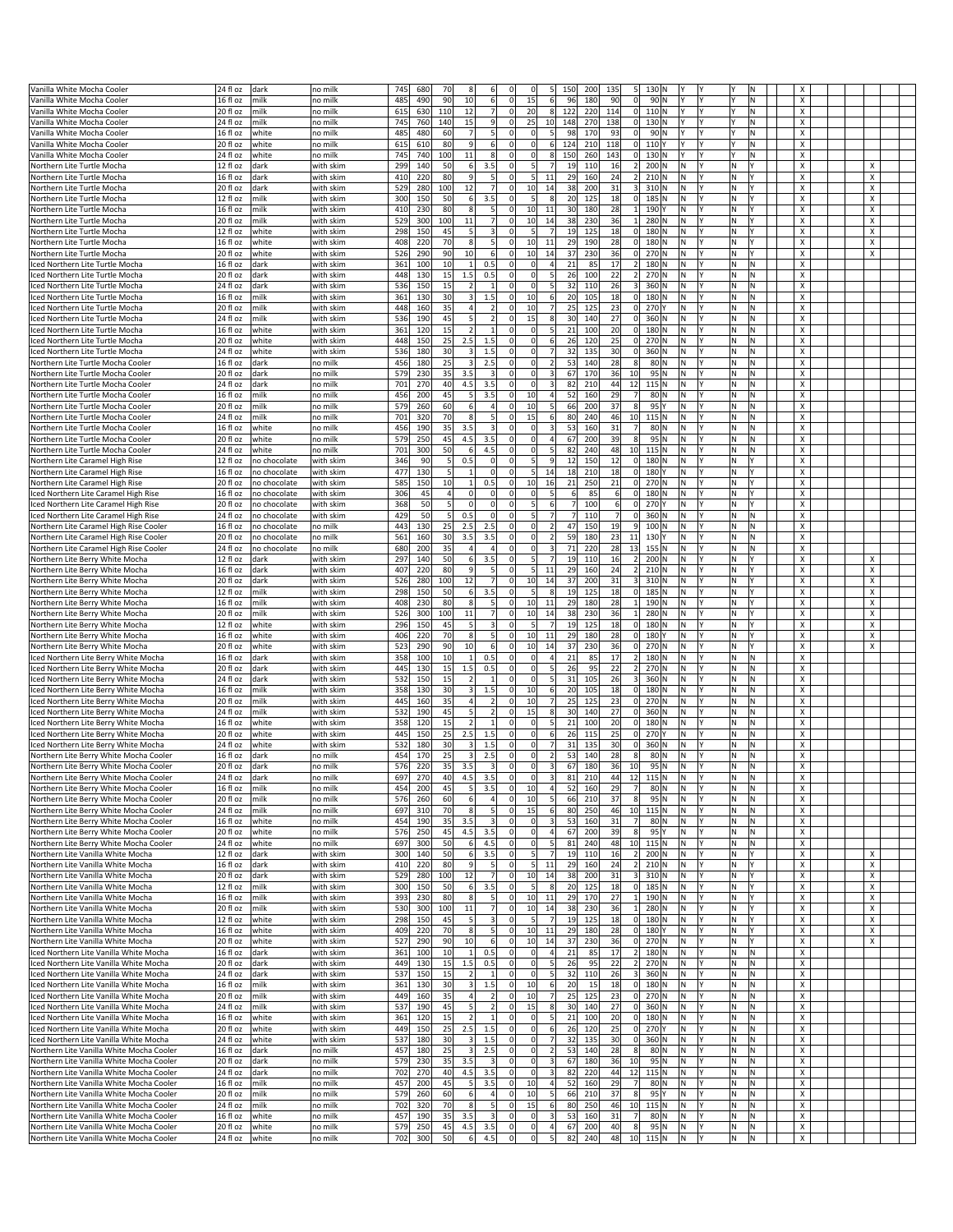| <b>Apple Blast</b>             | $\sqrt{12}$ fl oz | no chocolate   | no milk          | 361 | 320 | 35                   | 4 <sup>1</sup><br>2.5 | $\Omega$                       | 10<br>1                                 | 69<br>160        | 60<br>$\Omega$                           | 0lN            |   | IN  | X                         |                                                  |
|--------------------------------|-------------------|----------------|------------------|-----|-----|----------------------|-----------------------|--------------------------------|-----------------------------------------|------------------|------------------------------------------|----------------|---|-----|---------------------------|--------------------------------------------------|
| Apple Blast                    | 16 fl oz          | no chocolate   | no milk          | 482 | 430 | 45<br>5              |                       | 3<br>0                         | 15<br>2                                 | 93<br>220        | 81<br> 0 <br>0 Y                         | l۷             |   | ١N  | Х                         | Х                                                |
| <b>Apple Blast</b>             | 20 fl oz          | no chocolate   | no milk          | 602 | 530 | 60                   | 6                     | 4<br>$\mathbf 0$               | 20<br>2                                 | 116<br>270       | 101<br> 0 <br>0 N                        | l٢             |   | N   | Х                         | Х                                                |
| Caramel Cooler                 | 16 fl oz          | no chocolate   | no milk          | 469 | 430 | 80                   | 9                     | 7 <sup>1</sup><br>$\Omega$     | 15<br>3                                 | 86<br>300        | 72<br> 0 <br>100 N                       | Y<br>l٧        |   | lN. | Х                         | Х                                                |
| Caramel Cooler                 | 20 fl oz          | no chocolate   | no milk          | 594 | 540 | 12<br>100            |                       | 9<br>0                         | 20<br>$\overline{4}$                    | 107<br>370       | 90<br> 0 <br>$125$ <sup>Y</sup>          | l۷             |   | M   | Х                         | Х                                                |
| Caramel Cooler                 | 24 fl oz          | no chocolate   | no milk          | 719 | 650 | 120<br>14            |                       | 10 <sup>1</sup><br>0           | 25<br>5 <sub>l</sub>                    | 129<br>440       | 108<br>150 N<br> 0                       | I٧             |   | N   | Х                         | Х                                                |
| Chocolate Cooler               | 16 fl oz          | dark           | no milk          | 479 | 380 | 50                   | 6                     | 4.5<br>$\mathbf 0$             | $\Omega$<br>3                           | 8<br>150         | 70<br>3<br>$105$ N                       | l۷             |   | lN. | Х                         |                                                  |
|                                |                   |                |                  |     |     |                      |                       |                                |                                         |                  |                                          | l۷             |   |     |                           |                                                  |
| Chocolate Cooler               | 20 fl oz          | dark           | no milk          | 608 | 480 | 70<br>8              |                       | 6<br>$\mathbf 0$               | $\overline{4}$<br>0                     | 103<br>190       | 89<br>4<br>$130$ N                       |                |   | M   | Х                         |                                                  |
| Chocolate Cooler               | 24 fl oz          | dark           | no milk          | 736 | 590 | 80                   | 9                     | $\mathbf 0$<br>$\overline{7}$  | 5<br>0                                  | 125<br>230       | 109<br>155 N<br>5                        | I٢             |   | ΙN  | х                         |                                                  |
| Chocolate Cooler               | 16 fl oz          | milk           | no milk          | 479 | 430 | 90<br>10             |                       | 6<br>$\mathbf 0$               | 15<br>$\overline{7}$                    | 79<br>200        | 72<br> 0 <br>$105$ N                     |                |   | lN. | Х                         |                                                  |
| Chocolate Cooler               | 20 fl oz          | milk           | no milk          | 608 | 550 | 120<br>13            |                       | 8<br>0                         | 20<br>9                                 | 101<br>250       | 92<br> 0 <br>$130$ <sup>Y</sup>          | l۷             |   | M.  | Х                         |                                                  |
| Chocolate Cooler               | 24 fl oz          | milk           | no mill          | 736 | 670 | 16<br>140            |                       | 10 <sup>1</sup><br>$\mathbf 0$ | 25<br>11                                | 122<br>300       | 111<br> 0 <br>$155$ N                    | l۷             |   | N   | Х                         |                                                  |
| Chocolate Cooler               | $\sqrt{16}$ fl oz | white          | no milk          | 479 | 410 | 70<br>8              |                       | 5 <sup>1</sup><br>$\mathbf 0$  | $\Omega$<br>5 <sub>5</sub>              | 81<br>190        | 75<br> 0 <br>$105$ N                     | l٧             |   | M   | Х                         |                                                  |
| <b>Chocolate Cooler</b>        | 20 fl oz          | white          | ho milk          | 608 | 530 | 90<br>10             |                       | 7<br>$\mathbf 0$               | $\overline{7}$<br>$\Omega$              | 103<br>240       | 96<br>$\circ$<br>$130$ N                 | l۷             |   | N   | Х                         |                                                  |
|                                |                   |                |                  |     |     |                      |                       |                                |                                         |                  |                                          |                |   |     |                           |                                                  |
| <b>Chocolate Cooler</b>        | 24 fl oz          | white          | no mill          | 736 | 640 | 110<br>12            |                       | 8<br>$\mathbf 0$               | 8<br>0                                  | 125<br>290       | 117<br> 0 <br>155 N                      | I٧             |   | ΙN  | х                         |                                                  |
| Vanilla Cooler                 | $16f$ l oz        | no chocolate   | no mill          | 467 | 340 | 40<br>4.5            |                       | $\overline{4}$<br>$\Omega$     | <sub>0</sub><br>$\overline{2}$          | 75<br>135        | 69<br> 0 <br>100 N                       |                |   | lN. | Х                         |                                                  |
| Vanilla Cooler                 | 20 fl oz          | no chocolate   | no milk          | 591 | 430 | 50<br>6              |                       | 5<br>0                         | 0<br>2                                  | 93<br>170        | 86<br> 0 <br>$125$ <sup>Y</sup>          | l٧             |   | M.  | Х                         |                                                  |
| Vanilla Cooler                 | 24 fl oz          | no chocolate   | no mill          | 715 | 510 | 60                   | $\overline{7}$        | 6<br>0                         | $\overline{\mathbf{3}}$<br>0            | 112<br>200       | 103<br>$\circ$<br>150 N                  | I٧             |   | N   | Х                         |                                                  |
| Coffee Cooler                  | 16 fl oz          | no chocolate   | no mill          | 461 | 280 | 50                   | 5                     | 4.5<br>$\mathbf 0$             | $\Omega$<br>$\overline{\mathbf{2}}$     | 58<br>160        | 51<br> 0 <br>130 N                       | N<br>l٧        | N | M   | х                         |                                                  |
| Coffee Cooler                  | 20 fl oz          | no chocolate   | no milk          | 584 | 350 | 60                   | $\overline{7}$        | $6 \mid$<br>0                  | $\overline{\mathbf{3}}$<br>0            | 72<br>190        | $\circ$<br>64<br>160 Y                   | N<br>l۷        | N | M   | Х                         |                                                  |
|                                |                   |                |                  |     |     |                      |                       |                                |                                         |                  |                                          |                |   |     |                           |                                                  |
| Coffee Cooler                  | 24 fl oz          | no chocolate   | no mill          | 706 | 420 | 70                   | 8                     | $\overline{7}$<br>$\mathbf 0$  | $\overline{\mathbf{3}}$<br>0            | 86<br>230        | 190 N<br>76<br> 0                        | N              | N | Ν   | х                         |                                                  |
| Northern Lite Caramel Cooler   | 16 fl oz          | no chocolate   | no mill          | 443 | 130 | 25<br>2.5            | 2.5                   | $\mathbf 0$                    | $\Omega$<br>$\overline{\mathbf{2}}$     | 47<br>150        | 19<br>9<br>100 N                         | N              | N | N   | Х                         |                                                  |
| Northern Lite Caramel Cooler   | 20 fl oz          | no chocolate   | no milk          | 561 | 160 | 30<br>3.5            | 3.5                   | 0                              | 0<br>2                                  | 59<br>180        | 23<br>11<br>130 Y                        | N<br>l۷        | N | N   | Х                         |                                                  |
| Northern Lite Caramel Cooler   | 24 fl oz          | no chocolate   | no mill          | 680 | 200 | 35<br>$\overline{4}$ |                       | $\overline{4}$<br>$\mathbf 0$  | 0<br>$\overline{\mathbf{3}}$            | 71<br>220        | 28<br>13<br>155 N                        | N<br>I٧        | N | Ν   | Х                         |                                                  |
| Northern Lite Chocolate Cooler | 16 fl oz          | dark           | no mill          | 454 | 190 | 3.5<br>30            |                       | $\overline{3}$<br>$\mathbf 0$  | $\Omega$<br>$\overline{2}$              | 59<br>150        | 90 N<br>31<br>9                          | N<br>l٧        | N | N   | X                         |                                                  |
|                                |                   |                | no milk          | 576 |     | 35                   | 4 <sup>1</sup>        | 3.5<br>$\mathbf 0$             | <sub>0</sub><br>3                       | 75<br>190        | 40<br>12<br>115N                         | N<br>l۷        | N | ΙN  | Х                         |                                                  |
| Northern Lite Chocolate Cooler | 20 fl oz          | dark           |                  |     | 250 |                      |                       |                                |                                         |                  |                                          |                |   |     |                           |                                                  |
| Northern Lite Chocolate Cooler | 24 fl oz          | dark           | no mill          | 698 | 300 | 45                   | 5 <sup>1</sup><br>4.5 | 0                              | 0<br>$\overline{4}$                     | 91<br>230        | 48<br>14<br>135 N                        | N<br>IΥ        | N | ΙN  | х                         |                                                  |
| Northern Lite Chocolate Cooler | 16 fl oz          | milk           | no milk          | 454 | 220 | 50<br>5              |                       | 3.5<br>$\mathbf 0$             | 10<br>$\overline{4}$                    | 59<br>170        | 32<br>90 N                               | N              | N | N   | X                         |                                                  |
| Northern Lite Chocolate Cooler | 20 fl oz          | milk           | no milk          | 576 | 280 | 60                   | 4.5<br>$\overline{7}$ | $\Omega$                       | 10<br>5                                 | 74<br>220        | 41<br>10<br>$115$ <sup>Y</sup>           | N<br>l٧        | N | N   | X                         |                                                  |
| Northern Lite Chocolate Cooler | 24 fl oz          | milk           | no mill          | 698 | 340 | 80                   | 8                     | $\mathbf 0$<br>6 <sup>1</sup>  | 15<br>6                                 | 90<br>260        | 50<br>11<br>135 N                        | N<br>l۷        | N | N   | Х                         |                                                  |
| Northern Lite Chocolate Cooler | 16 fl oz          | white          | no milk          | 454 | 210 | 35                   | $\overline{4}$        | 3<br>$\mathbf 0$               | $\Omega$<br>3                           | 59<br>170        | 33<br>8<br>90 N                          | N<br>l٧        | N | N   | х                         |                                                  |
|                                |                   |                |                  |     |     |                      |                       |                                |                                         |                  |                                          |                | N |     |                           |                                                  |
| Northern Lite Chocolate Cooler | 20 fl oz          | white          | no milk          | 576 | 270 | 45                   | 5                     | 4<br>$\mathbf 0$               | <sub>0</sub><br>4                       | 75<br>210        | 43<br>10<br>115N                         | N              |   | N   | Х                         |                                                  |
| Northern Lite Chocolate Cooler | 24 fl oz          | white          | no mill          | 698 | 330 | 60                   | 6                     | 5<br>0                         | $\Omega$<br>5                           | 91<br>260        | 52<br>11<br>$135$ N                      | N<br>l۷        | N | N   | Х                         |                                                  |
| Northern Lite Vanilla Cooler   | 16 fl oz          | no chocolate   | no milk          | 444 | 130 | 25<br>2.5            |                       | 2.5<br>$\mathbf 0$             | $\Omega$<br>$\overline{\mathbf{2}}$     | 47<br>150        | 19<br>100 N<br>9                         | N              | N | N   | х                         |                                                  |
| Northern Lite Vanilla Cooler   | 20 fl oz          | no chocolate   | no milk          | 562 | 160 | 30<br>3.5            |                       | 3.5<br>$\Omega$                | <sub>0</sub><br>$\overline{\mathbf{2}}$ | 59<br>190        | 23<br>11<br>130 <sup>Y</sup>             | N              | N | N   | X                         |                                                  |
| Northern Lite Vanilla Cooler   | 24 fl oz          | no chocolate   | no mill          | 680 | 200 | 35                   | $\overline{4}$        | $\overline{a}$<br>0            | <sub>0</sub><br>$\overline{\mathbf{3}}$ | 71<br>230        | 28<br>13<br>$155$ N                      | N<br>l۷        | N | N   | Х                         |                                                  |
|                                |                   |                |                  |     |     |                      |                       |                                |                                         |                  |                                          |                |   |     |                           |                                                  |
| Northern Lite Coffee Cooler    | 16 fl oz          | no chocolate   | ho milk          | 441 | 150 | 30                   | $\overline{3}$        | $\overline{3}$<br>$\mathbf 0$  | $\overline{2}$<br>0                     | 54<br>160        | 10<br>21<br>$115$ N                      | N<br>l٧        | N | ΙN  | X                         |                                                  |
| Northern Lite Coffee Cooler    | $\sqrt{20}$ fl oz | no chocolate   | no milk          | 559 | 180 | 35                   | 4                     | $\overline{4}$<br>$\mathbf 0$  | 3<br>$\Omega$                           | 67<br>200        | 27<br>12<br>145 Y                        | N<br>l٧        | N | N   | Х                         |                                                  |
| Northern Lite Coffee Cooler    | 24 fl oz          | no chocolate   | no milk          | 676 | 220 | 40<br>4.5            | 4.5                   | 0                              | $\overline{\mathbf{3}}$<br>$\Omega$     | 80<br>240        | 32<br><b>15</b><br>$175$ N               | N<br>l۷        | N | N   | Х                         |                                                  |
| Strawberry Banana Smoothie     | 16 fl oz          | no chocolate   | o mill           | 507 | 300 | $\mathbf 0$<br>0     |                       | 0 <br>$\mathbf 0$              | $\mathbf 0$<br>$\mathbf 0$              | 70<br>30         | 66<br>0<br>0 N                           |                | N | ΙN  | Х                         |                                                  |
| Strawberry Banana Smoothie     | 20 fl oz          | no chocolate   | no milk          | 641 | 380 | $\overline{0}$       | $\Omega$              | 0 <br>$\mathbf 0$              | 0<br>$\Omega$                           | 88<br>40         | 83<br> 0 <br>0 Y                         |                | N | N   | Х                         |                                                  |
|                                |                   |                |                  |     |     |                      |                       |                                |                                         |                  |                                          |                |   |     |                           |                                                  |
| Strawberry Banana Smoothie     | 24 fl oz          | no chocolate   | no milk          | 775 | 450 | $\Omega$             | $\Omega$              | $\Omega$<br>$\mathbf 0$        | $\circ$<br>$\Omega$                     | 105<br>45        | 99<br> 0 <br>0 N                         | I۷<br>l۷       | N | N   | Х                         |                                                  |
| White Peach Berry Smoothie     | 16 fl oz          | no chocolate   | no mill          | 535 | 260 | $\mathbf 0$<br>0     |                       | 0 <br>$\mathbf 0$              | $\mathbf 0$<br>0                        | 40<br>64         | 56<br> 0 <br>0 N                         | l٧             | N | ΙN  | Х                         |                                                  |
| White Peach Berry Smoothie     | 20 fl oz          | no chocolate   | no mill          | 676 | 330 | 0                    | $\Omega$              | 0 <br>0                        | 0<br>$\Omega$                           | 80<br>50         | 70<br> 0 <br>0 Y                         | l٢             | N | Ν   | Х                         |                                                  |
| White Peach Berry Smoothie     | 24 fl oz          | no chocolate   | no milk          | 817 | 390 | $\Omega$             | $\Omega$              | $\Omega$<br>0                  | $\Omega$<br>$\Omega$                    | 96<br>60         | 84<br> 0                                 | 0M<br>I۷<br>l۷ | N | M.  | Х                         |                                                  |
| Mango Orange Key Lime Smoothie | 16 fl oz          | no chocolate   | no milk          | 550 | 360 | $\mathbf 0$          | 0                     | 0 <br>$\mathbf 0$              | $\overline{0}$<br>0                     | 90<br>30         | 82<br>0<br>0 N                           |                | N | ΙN  | Х                         |                                                  |
|                                |                   |                |                  |     |     |                      |                       |                                |                                         |                  |                                          |                |   |     |                           |                                                  |
| Mango Orange Key Lime Smoothie | 20 fl oz          | no chocolate   | no milk          | 695 | 450 | $\overline{0}$       | $\Omega$              | 0 <br>0                        | $\Omega$<br>$\Omega$                    | 113<br>40        | 103<br> 0 <br>0 Y                        | l٢             | N | Ν   | Х                         |                                                  |
| Mango Orange Key Lime Smoothie | 24 fl oz          | no chocolate   | no milk          | 839 | 540 | $\Omega$             | $\Omega$              | $\Omega$<br>$\mathbf 0$        | $\Omega$<br>$\Omega$                    | 135<br>45        | 123<br> 0                                | 0M<br>I۷<br>I٢ | N | M.  | х                         |                                                  |
| Cookies & Cream Snowdrift      | 16 fl oz          | dark           | with skim        | 502 | 410 | 60                   | 6                     | 2.5<br>$\mathbf 0$             | 5<br>9                                  | 82<br>220        | 70<br>0 N<br>4                           | l۷             |   | ΙN  | Х                         | Х<br>х                                           |
| Cookies & Cream Snowdrift      | 20 fl oz          | dark           | with skim        | 636 | 530 | 70                   | 8                     | $\mathbf 0$<br>3               | 5<br>11                                 | 105<br>280       | 89<br>0 N<br>5                           | l٢             |   | N   | Х                         | X<br>Х                                           |
| Cookies & Cream Snowdrift      | 24 fl oz          | dark           | with skim        | 771 | 640 | 90<br>10             | 3.5                   | $\mathbf 0$                    | 5 <sup>1</sup><br>13                    | 128<br>340       | 109<br>$\overline{7}$<br>0 <sup>IN</sup> | l۷<br>l٢       |   | lN. | Х                         | $\pmb{\mathsf{X}}$<br>Х                          |
| Cookies & Cream Snowdrift      | 16 fl oz          | milk           | with skim        | 502 | 460 | 90<br>11             |                       | 4<br>0                         | 20<br>12                                | 80<br>260        | 71<br>$\mathbf{1}$<br>0 N                | I٧             |   | M   | х                         | $\pmb{\chi}$<br>Х                                |
|                                |                   |                |                  |     |     |                      |                       |                                |                                         |                  |                                          |                |   |     |                           |                                                  |
| Cookies & Cream Snowdrift      | 20 fl oz          | milk           | with skim        | 636 | 590 | 120<br>14            |                       | 5 <sup>1</sup><br>$\mathbf 0$  | 15<br>25                                | 103<br>330       | 91<br>0 N<br>1                           | l٢             |   | N   | Х                         | X<br>Х                                           |
| Cookies & Cream Snowdrift      | 24 fl oz          | milk           | with skim        | 771 | 720 | 150<br>17            |                       | 6<br>$\mathbf 0$               | 30<br>18                                | 125<br>400       | 111<br>$\mathbf{1}$<br>0 <sup>IN</sup>   | l۷             |   | lN. | Х                         | $\pmb{\chi}$<br>Х                                |
| Cookies & Cream Snowdrift      | 16 fl oz          | white          | with skim        | 502 | 450 | 8<br>70              |                       | 3<br>$\mathbf 0$               | 5<br>10                                 | 82<br>260        | 0 N<br>75<br>1                           | l٢             |   | M   | Х                         | X<br>Х                                           |
| Cookies & Cream Snowdrift      | 20 fl oz          | white          | with skim        | 636 | 570 | 90<br>10             |                       | 4<br>$\mathbf 0$               | 13<br>5                                 | 105<br>320       | 96<br>0 N<br>1                           | l٢             |   | N   | Х                         | X<br>Х                                           |
| Cookies & Cream Snowdrift      | $\sqrt{24}$ fl oz | white          | with skim        | 771 | 700 | 110<br>13            |                       | 5 <sup>1</sup><br>$\mathbf 0$  | 5 <sup>1</sup><br>16                    | 128<br>390       | 117<br>0 <sup>IN</sup><br>$\mathbf{1}$   | l٧             |   | lN. | Х                         | $\pmb{\mathsf{X}}$<br>Х                          |
|                                |                   |                |                  |     |     |                      |                       |                                |                                         |                  |                                          |                |   |     |                           |                                                  |
| Cookies & Cream Snowdrift      | 16 fl oz          | dark           | with 2% milk     | 501 | 440 | 90<br>10             |                       | 4<br>$\mathbf 0$               | 15<br>8                                 | 200<br>82        | 69<br>4                                  | 0M<br>l۷       |   | M   | Х                         | X<br>Х                                           |
| Cookies & Cream Snowdrift      | 20 fl oz          | dark           | with 2% milk     | 635 | 560 | 110<br>12            |                       | 5 <sup>1</sup><br>0            | 15<br>10                                | 105<br>260       | 0 N<br>89<br>5                           | IΥ             |   | ΙN  | Х                         | X<br>Х                                           |
| Cookies & Cream Snowdrift      | 24 fl oz          | dark           | with 2% milk     | 770 | 680 | 130<br>14            |                       | 6<br>$\mathbf 0$               | 20<br>13                                | 128<br>310       | 108<br>$\overline{7}$<br>0 N             | l٧             |   | N   | Х                         | Х<br>$\boldsymbol{\mathsf{x}}$                   |
| Cookies & Cream Snowdrift      | 16 fl oz          | milk           | with 2% milk     | 501 | 490 | 120<br>14            |                       | 6<br>0                         | 30<br>12                                | 250<br>80        | 71<br>$\mathbf{1}$                       | 0M<br>l۷       |   | N   | x                         | X<br>Х                                           |
| Cookies & Cream Snowdrift      | 20 fl oz          | milk           | with 2% milk     | 635 | 630 | 17<br>160            |                       | $\lvert 8 \rvert$<br>0         | 15<br>40                                | 103<br>310       | 91<br>0 <sup>Y</sup>                     | l٢             |   | N   | Х                         | X<br>Х                                           |
|                                | 24 fl oz          | milk           | with 2% milk     |     |     |                      |                       | $\mathbf 0$                    | 45                                      |                  | 111<br>0 N<br>$\mathbf{1}$               | l۷<br>l۷       |   |     |                           | Х                                                |
| Cookies & Cream Snowdrift      |                   |                |                  | 770 | 760 | 190<br>21            |                       | 9                              | 18                                      | 125<br>380       |                                          |                |   | N.  | х                         | х                                                |
| ookies & Cream Showdrift.      | 16 TI 02          | <b>I</b> wnite | with 2% milk     | 501 | 4/0 | 100<br>-11           |                       |                                | 151<br>10                               | 82<br><b>240</b> | 4                                        | o∣n            |   | N   |                           | х                                                |
| Cookies & Cream Snowdrift      | 20 fl oz          | white          | with 2% milk     | 635 | 600 | 130<br>14            |                       | 6<br> 0                        | 15<br>13                                | 105<br>300       | 95<br>$\mathbf{1}$<br>0 N                | l٢             |   | N   | X                         | $\pmb{\times}$<br>X                              |
| Cookies & Cream Snowdrift      | $24f$ l oz        | white          | with 2% milk     | 770 | 730 | 150<br>17            |                       | 8<br> 0                        | 20<br>15                                | 128<br>360       | 116<br>$\mathbf{1}$<br>0 N               | l۷             |   | M.  | X                         | Х<br>$\boldsymbol{\mathsf{x}}$                   |
| Cookies & Cream Snowdrift      | 16 fl oz          | dark           | with soy milk    | 504 | 420 | 80                   | -9                    | 2.5<br> 0                      | $\circ$<br>8 <sup>1</sup>               | 81<br>230        | 0 N<br>68<br>5 <sup>1</sup>              | l٢             |   | N.  | X                         | $\overline{\mathbf{x}}$<br>X                     |
| Cookies & Cream Snowdrift      | 20 fl oz          | dark           | with soy milk    | 639 | 540 | 100<br>11            |                       | $\mathbf 0$<br>$\vert$ 3       | 10<br>$\Omega$                          | 104<br>290       | 87<br>$6 \mid$<br>0 N                    | I٢             |   | N   | Х                         | $\pmb{\times}$<br>Х                              |
| Cookies & Cream Snowdrift      | 24 fl oz          | dark           | with soy milk    | 774 | 660 | 13<br>120            |                       | $\overline{4}$<br>$\mathbf 0$  | $\Omega$<br>11                          | 127<br>350       | 106<br>0 N                               | l۷             |   | M.  | X                         | $\pmb{\chi}$<br>Х                                |
|                                |                   |                |                  |     |     |                      |                       |                                |                                         |                  |                                          |                |   |     |                           |                                                  |
| Cookies & Cream Snowdrift      | 16 fl oz          | milk           | with soy milk    | 504 | 470 | 110<br>13            |                       | 4<br> 0                        | 15<br>11                                | 270<br>80        | 69<br>0 N<br>$\mathbf{1}$                | l٢             |   | N.  | X                         | $\pmb{\chi}$<br>Χ                                |
| Cookies & Cream Snowdrift      | 20 fl oz          | milk           | with soy milk    | 639 | 610 | 16<br>150            |                       | $\mathbf{5}$<br>$\mathbf 0$    | 20<br>14                                | 102<br>350       | 89<br>$\overline{2}$<br>0 N              | l٢             |   | N   | х                         | $\pmb{\chi}$<br>Х                                |
| Cookies & Cream Snowdrift      | 24 fl oz          | milk           | with soy milk    | 774 | 740 | 180<br>20            |                       | 7<br>$\pmb{0}$                 | 25<br>17                                | 420<br>125       | 0 N<br>108<br>$\overline{2}$             | l٢             |   | N.  | X                         | X<br>$\pmb{\chi}$                                |
| Cookies & Cream Snowdrift      | 16 fl oz          | white          | with soy milk    | 504 | 460 | 90<br>10             | 3.5                   | $\pmb{0}$                      | $\overline{9}$<br>$\Omega$              | 81<br>270        | 72<br>0 N<br>$1\vert$                    | l٢             |   | M.  | X                         | $\mathsf{x}$<br>Χ                                |
| Cookies & Cream Snowdrift      | 20 fl oz          | white          | with soy milk    | 639 | 580 | 120<br>13            |                       | $\vert$<br>$\pmb{0}$           | 12<br>$\Omega$                          | 104<br>330       | 93<br>$\overline{2}$<br>0 N              | I٢             |   | N   | Х                         | Х<br>$\boldsymbol{\mathsf{x}}$                   |
|                                |                   |                |                  |     |     |                      |                       |                                |                                         |                  |                                          |                |   |     |                           |                                                  |
| Cookies & Cream Snowdrift      | 24 fl oz          | white          | with soy milk    | 774 | 710 | 140<br>16            |                       | 5<br>$\pmb{0}$                 | $\Omega$<br>14                          | 400<br>127       | 0 N<br>114                               | l٢             |   | M.  | Х                         | $\pmb{\chi}$<br>Χ                                |
| Cookies & Cream Snowdrift      | 16 fl oz          | dark           | with almond milk | 529 | 410 | 80<br>9              |                       | 2<br>$\mathbf 0$               | $\Omega$<br>3                           | 81<br>270        | 0 N<br>67<br>5                           | l٢             |   | M.  | X                         | $\pmb{\times}$<br>X<br>X                         |
| Cookies & Cream Snowdrift      | 20 fl oz          | dark           | with almond milk | 670 | 520 | 11<br>100            | 2.5                   | $\pmb{0}$                      | $\overline{a}$<br>$\overline{0}$        | 103<br>340       | 86<br>$6 \mid$<br>0 N                    | I٢             |   | M   | х                         | Х<br>$\mathsf{x}$<br>X                           |
| Cookies & Cream Snowdrift      | 24 fl oz          | dark           | with almond milk | 811 | 640 | 120<br>13            | 3.5                   | $\pmb{0}$                      | $\overline{\phantom{a}}$<br>$\Omega$    | 126<br>410       | 0 N<br>105<br>8                          | l٢             |   | M.  | X                         | X<br>X<br>$\mathsf{X}$                           |
| Cookies & Cream Snowdrift      | 16 fl oz          | milk           | with almond milk | 529 | 460 | 13<br>110            | 3.5                   | $\pmb{0}$                      | 7<br>15                                 | 79<br>320        | 68<br>0 N<br>$\mathbf{1}$                | l۷             |   | M.  | Х                         | $\boldsymbol{\mathsf{x}}$<br>X<br>X              |
| Cookies & Cream Snowdrift      |                   |                |                  |     |     |                      |                       |                                |                                         |                  | $\overline{2}$                           | lY.            |   |     |                           |                                                  |
|                                | 20 fl oz          | milk           | with almond milk | 670 | 590 | 150<br>16            |                       | 5 <sup>1</sup><br>$\mathbf 0$  | 20<br>9                                 | 101<br>400       | 88<br>0 N                                | l۷             |   | M   | Х                         | Χ<br>X<br>$\mathsf{X}$                           |
| Cookies & Cream Snowdrift      | 24 fl oz          | milk           | with almond milk | 811 | 720 | 180<br>20            |                       | 6<br>$\pmb{0}$                 | 25<br>11                                | 124<br>480       | 0 N<br>107<br>$\overline{2}$             | l۷             |   | M.  | x                         | $\pmb{\times}$<br>Х<br>$\boldsymbol{\mathsf{X}}$ |
| Cookies & Cream Snowdrift      | 16 fl oz          | white          | with almond milk | 529 | 440 | 10<br>90             |                       | 3<br>$\mathbf 0$               | 5 <sub>5</sub><br>$\Omega$              | 81<br>310        | 72<br>0 N<br>$\mathbf{1}$                | l۷             |   | N   | X                         | Х<br>x<br>$\boldsymbol{\mathsf{x}}$              |
| Cookies & Cream Snowdrift      | 20 fl oz          | white          | with almond milk | 670 | 570 | 13<br>120            |                       | 4<br>$\mathbf 0$               | $\Omega$<br>6                           | 103<br>390       | 92<br>2<br>0 N                           | l۷             |   | M.  | Х                         | $\mathsf{X}$<br>Χ<br>X                           |
| Cookies & Cream Snowdrift      | 24 fl oz          | white          | with almond milk | 811 | 690 | 140<br>16            | 4.5                   | $\pmb{0}$                      | $\boldsymbol{8}$<br>0                   | 126<br>470       | 0 N<br>113<br>$\overline{2}$             | l۷             |   | M.  | х                         | X<br>$X \mid X$                                  |
|                                |                   |                |                  |     |     |                      |                       |                                |                                         |                  |                                          |                |   |     |                           |                                                  |
| Mint Snowdrift                 | 16 fl oz          | dark           | with skim        | 481 | 300 | 20                   | $\overline{2}$        | $\mathbf 0$<br>$\mathbf{1}$    | 5<br>8                                  | 64<br>115        | 59<br>3<br>0 N                           | l۷             |   | N   | X                         | Х                                                |
| Mint Snowdrift                 | 20 fl oz          | dark           | with skim        | 611 | 380 | 25<br>2.5            | 1.5                   | 0                              | 5<br>9                                  | 82<br>140        | 75<br>4<br>0 N                           | l۷<br>lY.      |   | M.  | $\boldsymbol{\mathsf{x}}$ | Χ                                                |
| Mint Snowdrift                 | 24 fl oz          | dark           | with skim        | 740 | 470 | 30                   | 1.5<br>$\overline{3}$ | $\mathbf 0$                    | 5 <sup>1</sup><br>11                    | 170<br>101       | 92<br>5<br>0 N                           | l۷             |   | M.  | $\pmb{\times}$            | X                                                |
| Mint Snowdrift                 | 16 fl oz          | milk           | with skim        | 481 | 350 | 50                   | 2.5<br>61             | $\mathbf 0$                    | 20<br>11                                | 62<br>160        | 60<br> 0 <br>0 N                         | l۷             |   | N   | X                         | Х                                                |
| Mint Snowdrift                 | 20 fl oz          | milk           |                  | 611 |     | 70                   | 8 <sup>1</sup><br>3.5 | 0                              | 25<br>14                                | 200              | 77<br> 0 <br>0 N                         | l۷<br>I۷       |   | N.  | Х                         | Χ                                                |
|                                |                   |                | with skim        |     | 450 |                      |                       |                                |                                         | 80               |                                          |                |   |     |                           |                                                  |
| Mint Snowdrift                 | 24 fl oz          | milk           | with skim        | 740 | 550 | 90<br>10             | 4.5                   | $\pmb{0}$                      | 17<br>30                                | 98<br>240        | 95<br>0 N<br> 0                          | l۷             |   | M   | X                         | X                                                |
| Mint Snowdrift                 | 16 fl oz          | white          | with skim        | 481 | 330 | 30<br>3.5            |                       | $\overline{2}$<br>$\mathbf 0$  | 5 <sup>1</sup><br>9                     | 64<br>150        | 63<br> 0 <br>0 N                         | l٢             |   | M.  | х                         | х                                                |
| Mint Snowdrift                 | $\sqrt{20}$ fl oz | white          | with skim        | 611 | 430 | 45                   | -5<br>2.5             | 0                              | 5 <sup>1</sup><br>12                    | 82<br>190        | 82<br> 0 <br>0 N                         | I۷<br>I٢       |   | N.  | $\boldsymbol{\mathsf{x}}$ | Χ                                                |
| Mint Snowdrift                 | 24 fl oz          | white          | with skim        | 740 | 530 | 50                   | 6                     | $\mathbf 0$<br>3               | 5 <sup>1</sup><br>14                    | 101<br>230       | 0 N<br>100<br> 0                         | l۷             |   | M.  | Х                         | X                                                |
| Mint Snowdrift                 |                   | dark           | with 2% milk     | 481 | 320 | 45                   | 5                     | 3<br>0                         | $\overline{7}$                          | 95               | 58<br>3                                  | I٢             |   | M.  | х                         | х                                                |
|                                | 16 fl oz          |                |                  |     |     |                      |                       |                                | 15                                      | 64               | 0 N                                      |                |   |     |                           |                                                  |
| Mint Snowdrift                 | 20 fl oz          | dark           | with 2% milk     | 610 | 420 | 60                   | 6                     | 4<br> 0                        | 15<br>9                                 | 82<br>120        | 75<br>4<br>0 N                           | I٢<br>Y        |   | N.  | $\boldsymbol{\mathsf{x}}$ | Х                                                |
| Mint Snowdrift                 | 24 fl oz          | dark           | with 2% milk     | 739 | 510 | 70                   | 4.5<br>8              | 0                              | 11<br>20                                | 100<br>140       | 5<br>0 N<br>92                           | I٢             |   | M   | X                         | Х                                                |
| Mint Snowdrift                 | 16 fl oz   milk   |                | with 2% milk     | 481 | 370 | 80                   | 91<br>4.5             | 0                              | 30<br>11                                | 135<br>62        | 60<br> 0 <br>0 N                         | l۷             |   | M   | X                         | X                                                |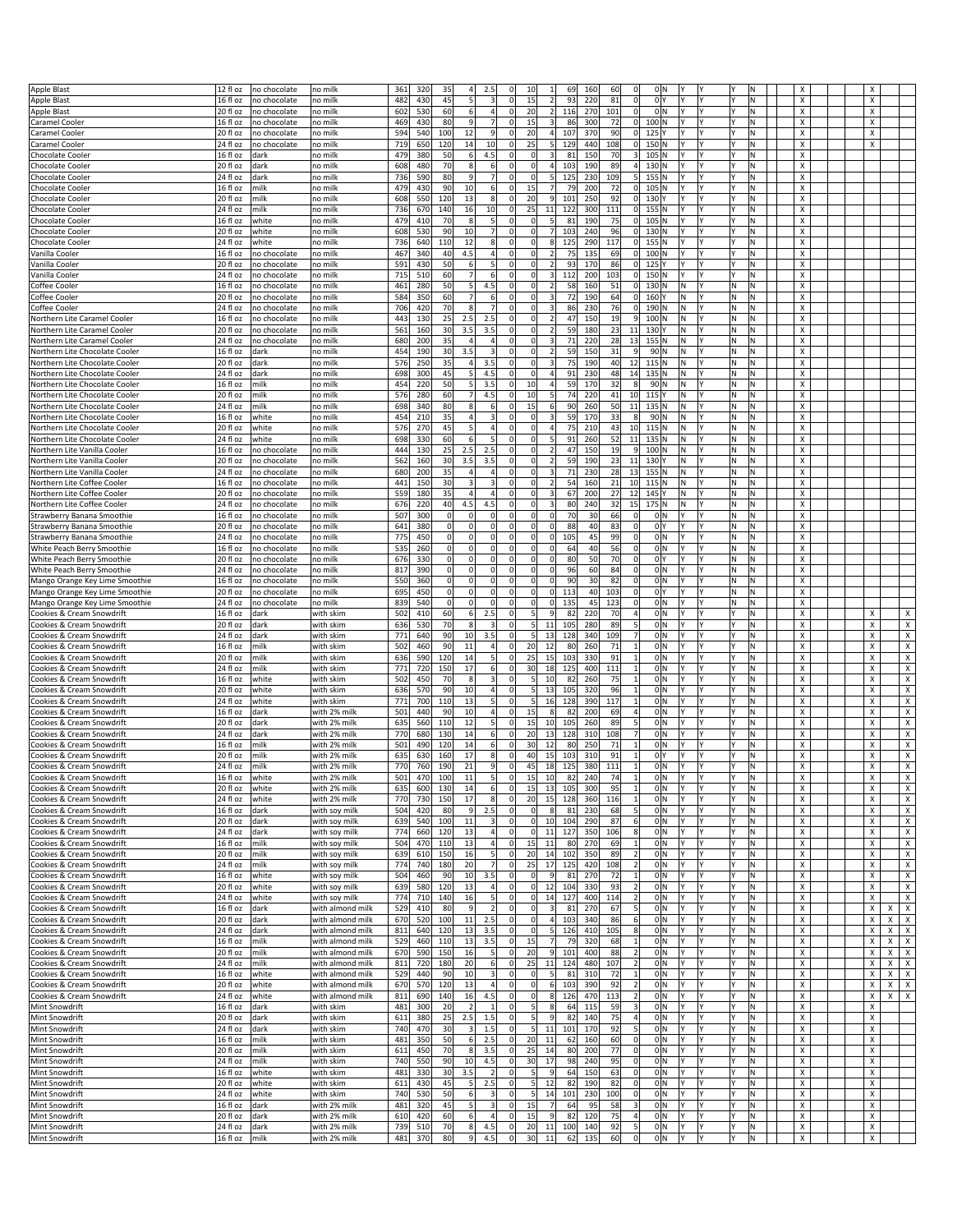| Mint Snowdrift                                               | 20 fl oz                      | milk                         |                                | 610        | 480               | 110<br>12              |                         | 6 <sup>1</sup><br>$\Omega$     | 40                       | 14                        | 80                      | 170               | 77                                            | 0 Y          |          |          |          |           | х |        |
|--------------------------------------------------------------|-------------------------------|------------------------------|--------------------------------|------------|-------------------|------------------------|-------------------------|--------------------------------|--------------------------|---------------------------|-------------------------|-------------------|-----------------------------------------------|--------------|----------|----------|----------|-----------|---|--------|
|                                                              | 24 fl oz                      | milk                         | with 2% milk                   | 739        |                   |                        |                         | 7 <sup>1</sup><br>$\mathbf 0$  | 45                       | 17                        |                         |                   | 94<br>$\mathbf 0$                             | 0 N          |          | l۷       |          | M         |   |        |
| Mint Snowdrift                                               |                               |                              | with 2% milk                   |            | 590               | 130<br>15              |                         |                                |                          |                           | 98                      | 210               |                                               |              |          |          |          |           | х | X      |
| Mint Snowdrift                                               | 16 fl oz                      | white                        | with 2% milk                   | 481        | 360               | 60                     | $\overline{7}$          | 4<br>$\mathbf 0$               | 15                       | $\overline{9}$            | 64                      | 130               | $\Omega$<br>63                                | 0 N          | l۷       | l٢       |          | İN.       | X | X      |
| Mint Snowdrift                                               | 20 fl oz                      | white                        | with 2% milk                   | 610        | 460               | 80                     | 9                       | 5 <sup>1</sup><br>$\mathbf 0$  | 15                       | 11                        | 82                      | 160               | 81<br>$\mathbf 0$                             | 0 N          |          |          |          | ΙN        | х | х      |
| Mint Snowdrift                                               | 24 fl oz                      | white                        | with 2% milk                   | 739        | 560               | 90<br>10               |                         | 6<br>$\mathbf 0$               | 20                       | 14                        | 100                     | 200               | 100<br>$\mathbf 0$                            | 0 N          |          |          |          | M         | х | х      |
| <b>Mint Snowdrift</b>                                        | 16 fl oz                      | dark                         | with soy milk                  | 483        | 310               | 35                     | $\overline{4}$          | $\mathbf{1}$<br>0              | 0                        | 7                         | 63                      | 125               | 56<br>$\overline{4}$                          | 0 N          |          | l۷       |          | M.        | X | х      |
| Mint Snowdrift                                               | 20 fl oz                      | dark                         | with soy milk                  | 613        | 400               | 45                     | 5                       | 1.5<br>0                       | 0                        | 8                         | 82                      | 150               | 73<br>5                                       | 0 N          |          | l۷       |          | N         | X | х      |
| Mint Snowdrift                                               | 24 fl oz                      | dark                         | with soy milk                  | 743        | 490               | 60                     | 6                       | $\overline{2}$<br>$\mathbf 0$  | <sub>0</sub>             | 10                        | 100                     | 190               | 89<br>$\overline{7}$                          | 0 N          |          | l۷       |          | M         | х | Χ      |
| Mint Snowdrift                                               | 16 fl oz                      | milk                         | with soy milk                  | 483        | 360               | 70                     | 8                       | $\vert$ 3<br>0                 | 15                       | 10                        | 62                      | 160               | 58<br>$\mathbf{1}$                            | 0 N          |          | l۷       |          | M         | х | х      |
| Mint Snowdrift                                               | 20 fl oz                      | milk                         | with soy milk                  | 613        | 460               | 100                    | 11                      | 3.5<br>0                       | 20                       | 13                        | 79                      | 210               | 75<br>1                                       | 0 N          |          | l۷       |          | N         | х | х      |
| Mint Snowdrift                                               | 24 fl oz                      | milk                         | with soy milk                  | 743        | 570               | 120                    | 13                      | 4.5<br>$\mathbf 0$             | 25                       | 15                        | 97                      | 250               | 92                                            | 0 N          |          | l٧       |          | M         | х | X      |
| <b>Mint Snowdrift</b>                                        | 16 fl oz                      | white                        | with soy milk                  | 483        | 340               | 50                     | 6                       | $\overline{2}$<br>$\mathbf 0$  | <sub>0</sub>             | 8                         | 63                      | 160               | 61<br>$\mathbf{1}$                            | 0 N          |          |          |          | N         | Х | X      |
| Mint Snowdrift                                               | 20 fl oz                      | white                        | with soy milk                  | 613        | 440               | 70                     | 7                       | 2.5<br>0                       | $\Omega$                 | 10                        | 82                      | 200               | 79<br>1                                       | 0 N          |          | l٢       |          | M         | х | х      |
| Mint Snowdrift                                               | 24 fl oz                      | white                        |                                | 743        | 540               | 80                     | 9                       | 3.5<br>$\mathbf 0$             | $\overline{0}$           | 13                        | 100                     | 240               | 97                                            | 0 N          |          | l۷       |          | M         | х | Χ      |
|                                                              |                               |                              | with soy milk                  |            |                   |                        | $\overline{4}$          | $\mathbf 0$<br>$\mathbf{1}$    | <sub>0</sub>             |                           |                         | 170               | $\overline{4}$                                | 0 N          |          | l۷       |          | N         | Х | X      |
| <b>Mint Snowdrift</b>                                        | 16 fl oz                      | dark                         | with almond milk               | 509        | 290               | 35                     |                         |                                |                          | $\overline{2}$            | 63                      |                   | 56                                            |              |          |          |          |           |   | x      |
| Mint Snowdrift                                               | 20 fl oz                      | dark                         | with almond milk               | 644        | 380               | 45                     | 5 <sup>1</sup>          | $\mathbf{1}$<br>0              | $\Omega$                 | $\overline{\mathbf{3}}$   | 81                      | 210               | 72<br>5                                       | 0 N          |          | l٢       |          | N         | х | х<br>х |
| Mint Snowdrift                                               | 24 fl oz                      | dark                         | with almond milk               | 780        | 460               | 60                     | 6                       | 1.5<br>$\mathbf 0$             | $\Omega$                 | 4                         | 99                      | 250               | 88                                            | 0 N          |          | l٧       |          | M         | х | X<br>X |
| <b>Mint Snowdrift</b>                                        | 16 fl oz                      | milk                         | with almond milk               | 509        | 340               | 70                     | 8                       | 2.5<br>$\mathbf 0$             | 15                       | 6                         | 61                      | 210               | 57<br>$\mathbf{1}$                            | 0 N          |          |          |          | N         | Х | X<br>X |
| <b>Mint Snowdrift</b>                                        | 20 fl oz                      | milk                         | with almond milk               | 644        | 450               | 100                    | 11                      | 3.5<br>$\mathbf 0$             | 20                       | $\overline{7}$            | 79                      | 260               | 74<br>$\mathbf{1}$                            | 0 N          | l۷       | l۷       |          | M.        | X | Х<br>х |
| Mint Snowdrift                                               | 24 fl oz                      | milk                         | with almond milk               | 780        | 550               | 120                    | 13                      | $\mathbf 0$<br>$\overline{4}$  | 25                       | 9                         | 96                      | 320               | 91<br>$\mathbf{1}$                            | 0 N          |          | l۷       |          | M         | х | Χ<br>X |
| Mint Snowdrift                                               | 16 fl oz                      | white                        | with almond milk               | 509        | 330               | 50                     | $6 \mid$                | 1.5<br>$\Omega$                | $\Omega$                 | 4                         | 63                      | 200               | 61<br>$\mathbf{1}$                            | 0 N          |          |          |          | N         | х | X<br>x |
| <b>Mint Snowdrift</b>                                        | 20 fl oz                      | white                        | with almond milk               | 644        | 420               | 70                     | 7                       | $\overline{2}$<br>0            | $\Omega$                 | $\overline{5}$            | 81                      | 250               | 79<br>$\mathbf{1}$                            | 0 N          | l۷       | l۷       |          | M.        | Χ | Х<br>х |
| Mint Snowdrift                                               | 24 fl oz                      | white                        | with almond milk               | 780        | 520               | 80                     | 9                       | 2.5<br>$\mathbf 0$             | 0                        | $\overline{7}$            | 99                      | 300               | 96                                            | 0 N          |          | l٧       |          | N.        | х | х<br>X |
| Chai Tea Latte                                               | 12 fl oz                      | no chocolate                 | with skim                      | 387        | 210               | 10                     | $\mathbf{1}$            | 0 <br>$\Omega$                 | 5                        | 10                        | 39                      | 180               | 38<br>$\Omega$                                | 50 N         |          |          | N        | N         | х |        |
| Chai Tea Latte                                               | 16 fl oz                      | no chocolate                 | with skim                      | 475        | 260               | 10                     | $\mathbf{1}$            | $\Omega$<br>$\mathbf 0$        | 5 <sup>1</sup>           | 13                        | 51                      | 210               | 49<br>$\Omega$                                | 70 N         | l۷       | l۷       | M.       | M.        | Χ |        |
| Chai Tea Latte                                               | 20 fl oz                      | no chocolate                 | with skim                      | 563        | 320               | 15                     | 1.5                     | 0.5<br>$\mathbf 0$             | 10                       | 15                        | 62                      | 250               | 60<br>$\Omega$                                | 85 N         |          | l۷       | N        | ΙN        | Х |        |
| Chai Tea Latte                                               | $12f$ l oz                    | no chocolate                 | with 2% milk                   | 386        | 250               | 60                     | 6                       | $\overline{4}$<br>$\mathbf 0$  | 25                       | 10                        | 39                      | 140               | 38<br>$\Omega$                                | 50 N         |          |          | Ν        | Ν         | х |        |
| Chai Tea Latte                                               | 16 fl oz                      | no chocolate                 | with 2% milk                   | 473        | 320               | 70                     | 8 <sup>1</sup>          | 4.5<br>$\Omega$                | 30                       | 12                        | 50                      | 170               | 49<br>$\Omega$                                | 70 Y         | I۷       | l۷       | M.       | M.        | Χ |        |
| Chai Tea Latte                                               | 20 fl oz                      | no chocolate                 | with 2% milk                   | 561        | 380               | 80                     | 9                       | 5<br>$\mathbf 0$               | 35                       | 14                        | 61                      | 200               | 59<br>$\mathbf 0$                             | 85 N         |          | l۷       | N        | N         | Х |        |
|                                                              |                               |                              |                                |            |                   |                        |                         |                                | $\Omega$                 | 9                         |                         |                   |                                               |              |          |          |          |           |   |        |
| Chai Tea Latte                                               | 12 fl oz                      | no chocolate                 | with soy milk                  | 391        | 230               | 45                     | 5                       | 0.5<br>0                       |                          |                           | 38                      | 190               | 35<br>$\mathbf{1}$                            | 50 N         |          | l٢       | M        | N         |   | X      |
| Chai Tea Latte                                               | 16 fl oz                      | no chocolate                 | with soy milk                  | 479        | 290               | 50                     | $6 \mid$                | $\mathbf 0$<br>$\mathbf{1}$    | $\Omega$                 | 11                        | 49                      | 230               | 45                                            | 70 N         | I۷       | l٢       | M.       | M.        |   | х      |
| Chai Tea Latte                                               | 20 fl oz                      | no chocolate                 | with soy milk                  | 568        | 340               | 60                     | $\overline{7}$          | $\mathbf{1}$<br>$\mathbf 0$    | 0                        | 12                        | 60                      | 270               | 55<br>$\overline{2}$                          | 85 N         |          | l۷       | Ν        | N         |   | X      |
| Chai Tea Latte                                               | 12 fl oz                      | no chocolate                 | with almond milk               | 436        | 200               | 45                     | 5                       | 0 <br>0                        | $\Omega$                 | $\mathbf{1}$              | 37                      | 270               | 34<br>$\mathbf{1}$                            | 50 N         |          | I٢       | Ν        | N         |   | х      |
| Chai Tea Latte                                               | 16 fl oz                      | no chocolate                 | with almond milk               | 533        | 260               | 50                     | 6                       | $\Omega$<br>0                  | <sub>0</sub>             | $\overline{2}$            | 48                      | 320               | 43<br>$\overline{2}$                          | 70 N         | I۷       | l۷       | M.       | M.        |   | X      |
| Chai Tea Latte                                               | 20 fl oz                      | no chocolate                 | with almond milk               | 631        | 310               | 60                     | $\overline{7}$          | 0 <br>$\mathbf 0$              | 0                        | $\overline{2}$            | 58                      | 380               | 53<br>$\overline{2}$                          | 85 N         |          |          | Ν        | M         |   | х      |
| Pomegranate Vanilla Tea Latte                                | 12 fl oz                      | no chocolate                 | with skim                      | 391        | 180               | 0.5<br>-5              |                         | 0 <br>0                        | 5                        | 10                        | 33                      | 160               | 33<br>$\Omega$                                | 100 N        |          | l۷       | Ν        | N         | х |        |
| Pomegranate Vanilla Tea Latte                                | 16 fl oz                      | no chocolate                 | with skim                      | 490        | 230               | 5<br>0.5               |                         | $\Omega$<br>$\mathbf 0$        | 5 <sup>1</sup>           | 13                        | 42                      | 190               | 42<br>$\Omega$                                | $155$ N      | l۷       | l۷       | M.       | M         | х |        |
| Pomegranate Vanilla Tea Latte                                | 20 fl oz                      | no chocolate                 | with skim                      | 589        | 270               | 5                      | $\mathbf{1}$            | 0.5<br>0                       | 10                       | 15                        | 51                      | 220               | $\overline{0}$<br>51                          | 205 N        |          |          | Ν        | N         | х |        |
| Pomegranate Vanilla Tea Latte                                | 12 fl oz                      | no chocolate                 | with 2% milk                   | 390        | 230               | 50                     | 6                       | $\mathbf 0$<br>$\overline{a}$  | 25                       | 10                        | 32                      | 125               | 32<br>$\Omega$                                | 100 N        |          | l٢       | Ν        | N         | х |        |
| Pomegranate Vanilla Tea Latte                                | 16 fl oz                      | no chocolate                 | with 2% milk                   | 489        | 280               | 60                     | 7 <sup>1</sup>          | 4.5<br>$\Omega$                | 30                       | 12                        | 41                      | 150               | 41<br>$\Omega$                                | 155 Y        |          | l٧       | M.       | M         | X |        |
| omegranate Vanilla Tea Latte                                 | 20 fl oz                      | no chocolate                 | with 2% milk                   | 587        | 340               | 80                     | 8                       | 5<br>0                         | 35                       | 14                        | 50                      | 180               | 50<br>$\Omega$                                | 205 N        |          |          | Ν        | M         | х |        |
| Pomegranate Vanilla Tea Latte                                | 12 fl oz                      | no chocolate                 | with soy milk                  | 395        | 200               | 40<br>4.5              |                         | 0.5<br>0                       | $\Omega$                 | q                         | 32                      | 180               | 29<br>$\mathbf{1}$                            | 100 N        |          | l۷       | Ν        | N         |   | х      |
|                                                              | 16 fl oz                      |                              |                                | 495        | 250               | 45                     | 5                       | $\mathbf 0$<br>$\mathbf{1}$    | <sub>0</sub>             | 11                        | 41                      | 210               | 38<br>$\overline{2}$                          | $155$ N      |          | l٧       | N        | M         |   | X      |
| Pomegranate Vanilla Tea Latte                                |                               | no chocolate                 | with soy milk                  |            |                   |                        |                         |                                |                          |                           |                         |                   |                                               |              |          | l۷       |          |           |   |        |
| Pomegranate Vanilla Tea Latte                                | 20 fl oz                      | no chocolate                 | with soy milk                  | 594        | 300               | 60                     | 6                       | $1\vert$<br>$\mathbf 0$        | $\Omega$                 | 12                        | 50                      | 240               | $\overline{2}$<br>46                          | $205$ N      |          |          | M.       | ١N        |   | X      |
| Pomegranate Vanilla Tea Latte                                | 12 fl oz                      | no chocolate                 | with almond milk               | 440        | 170               | 40<br>4.5              |                         | $\mathbf 0$<br> 0              | $\Omega$                 | $\mathbf{1}$              | 31                      | 250               | 28<br>1                                       | 100 N        |          | l٢       | Ν        | N         |   | х      |
| Pomegranate Vanilla Tea Latte                                | 16 fl oz                      | no chocolate                 | with almond milk               | 549        | 220               | 45                     | 5                       | 0 <br>$\mathbf 0$              | <sub>0</sub>             | $\overline{2}$            | 39                      | 300               | 36<br>$\overline{2}$                          | $155$ N      |          |          | M.       | M         |   | X      |
| Pomegranate Vanilla Tea Latte                                | 20 fl oz                      | no chocolate                 | with almond milk               | 657        | 260               | 60                     | 6                       | $\Omega$<br>0                  | 0                        | $\overline{2}$            | 48                      | 350               | 44<br>$\overline{2}$                          | $205$ N      |          | l۷       | M.       | M.        |   | X      |
| Decaf Vanilla Tea Latte                                      | 12 fl oz                      | no chocolate                 | with skim                      | 391        | 180               | 0.5<br>$\mathbf{5}$    |                         | 0 <br>$\mathbf 0$              | 5                        | 10                        | 33                      | 160               | 33<br>0                                       | 0   N        |          | l٢       | Ν        | N         | х |        |
| Decaf Vanilla Tea Latte                                      | 16 fl oz                      | no chocolate                 | with skim                      | 490        | 230               | 5<br>0.5               |                         | $\Omega$<br>$\mathbf 0$        | 5 <sup>1</sup>           | 13                        | 42                      | 190               | 42<br>$\mathbf 0$                             | 0 N          |          | l۷       | N        | M         | х |        |
| Decaf Vanilla Tea Latte                                      | 20 fl oz                      | no chocolate                 | with skim                      | 589        | 270               |                        | $\mathbf{1}$            | 0.5<br>0                       | 10                       | 15                        | 51                      | 220               | 51<br>$\Omega$                                | 0 N          |          | l۷       | N        | M         | х |        |
| Decaf Vanilla Tea Latte                                      | 12 fl oz                      | no chocolate                 | with 2% milk                   | 390        | 230               | 50                     | 6                       | $\overline{4}$<br>0            | 25                       | 10                        | 32                      | 125               | 32<br>$\mathbf 0$                             | 0 N          |          | l٢       | N        | Ν         | х |        |
| Decaf Vanilla Tea Latte                                      | $16f$ l oz                    | no chocolate                 | with 2% milk                   | 489        | 280               | 60                     | $\overline{7}$          | 4.5<br>$\mathbf 0$             | 30                       | 12                        | 41                      | 150               | 41<br>$\mathbf 0$                             | 0lY          |          | l٧       | M.       | M         | х |        |
| Decaf Vanilla Tea Latte                                      | 20 fl oz                      | no chocolate                 | with 2% milk                   | 587        | 340               | 80                     | Я                       | 5<br>0                         | 35                       | 14                        | 50                      | 180               | 50<br>$\Omega$                                | 0 N          |          | l۷       | N        | M         | х |        |
| Decaf Vanilla Tea Latte                                      | 12 fl oz                      | no chocolate                 | with soy milk                  | 395        | 200               | 40<br>4.5              |                         | 0.5<br>$\mathbf 0$             | 0                        | $\overline{9}$            | 32                      | 180               | 29<br>1                                       | 0 N          |          |          | Ν        | Ν         |   | X      |
| Decaf Vanilla Tea Latte                                      | 16 fl oz                      | no chocolate                 | with soy milk                  | 495        | 250               | 45                     | 5                       | $\mathbf 0$<br>1               | $\Omega$                 | 11                        | 41                      | 210               | 38<br>$\overline{2}$                          | 0 N          |          | l۷       | N        | M         |   | Χ      |
| Decaf Vanilla Tea Latte                                      | 20 fl oz                      | no chocolate                 | with soy milk                  | 594        | 300               | 60                     | 6                       | $\mathbf{1}$<br>0              | $\Omega$                 | 12                        | 50                      | 240               | 46<br>$\overline{2}$                          | 0 N          |          | l۷       | N        | M         |   | X      |
| Decaf Vanilla Tea Latte                                      | 12 fl oz                      | no chocolate                 | with almond milk               | 440        | 170               | 40<br>4.5              |                         | $\Omega$<br>0                  | 0                        | $\mathbf{1}$              | 31                      | 250               | 28<br>$\mathbf{1}$                            | 0 N          |          | l۷       | Ν        | Ν         |   | х      |
| Decaf Vanilla Tea Latte                                      | 16 fl oz                      | no chocolate                 | with almond milk               | 549        | 220               | 45                     | 5                       | 0 <br>$\mathbf 0$              | <sub>0</sub>             | $\overline{2}$            | 39                      | 300               | 36                                            | 0 N          |          | l٧       | l٧       | M         |   | X      |
| Decaf Vanilla Tea Latte                                      | 20 fl oz                      | no chocolate                 | with almond milk               | 657        | 260               | 60                     | 6                       | 0 <br>0                        | 0                        | $\overline{\mathbf{2}}$   | 48                      | 350               | 44<br>2                                       | 0 N          |          |          | N        | M.        |   | х      |
| Iced Chai Tea Latte                                          | 16 fl oz                      | no chocolate                 | with skim                      | 379        | 190               | -5                     | $\mathbf{1}$            | $\Omega$<br>$\mathbf 0$        | 5                        | 5                         | 40                      | 100               | 39<br>$\Omega$                                | 65 N         | N        | ١N       | Ν        | Ν         | х |        |
|                                                              | 20 fl oz                      |                              |                                | 474        | 240               | 10                     | $\mathbf{1}$            | $\Omega$<br>$\mathbf 0$        | 5                        |                           | 50                      | 125               | 49<br>$\mathbf 0$                             | 85 N         | N        | M        | N        | M         | х |        |
| Iced Chai Tea Latte                                          |                               | no chocolate                 | with skim                      |            |                   |                        | $\mathbf{1}$            | $\mathbf 0$                    | 5                        |                           |                         |                   |                                               |              |          |          |          | N         |   |        |
| Iced Chai Tea Latte                                          | 24 fl oz                      | no chocolate                 | with skim                      | 569        | 280               | 10                     |                         | 0                              |                          | 8                         | 60                      | 150               | 58<br>$\Omega$                                | 100 N        | N        | M        | Ν        |           | х |        |
| Iced Chai Tea Latte                                          | 16 fl oz                      | no chocolate                 | with 2% milk                   | 378        | 210               | 30<br>3.5              |                         | 2<br> 0                        | 10                       | $\vert$                   | 40                      | 85                | 39<br>$\Omega$                                | 65 N         | N        | N        | Ν        | N         | х |        |
| ed Chai Tea Latte:                                           | 20 fl oz                      | io chocolate                 | with 2% milk                   | 473        | 260               | 4.5                    |                         |                                |                          |                           | 50                      | 105               |                                               | 85 Y         | N        |          |          |           |   |        |
| Iced Chai Tea Latte                                          | $24$ fl oz                    | no chocolate                 | with 2% milk                   | 568        | 320               | 60                     | 5                       | 3<br>$\mathbf 0$               | 20                       | 8                         | 60                      | 125               | 58<br> 0                                      | 100 N        | N        | M        | N.       | N.        | X |        |
| Iced Chai Tea Latte                                          | 16 fl oz                      | no chocolate                 | with soy milk                  | 381        | 200               | 25<br>2.5              |                         | 0 <br>0                        | $\overline{0}$           | $\overline{a}$            | 40                      | 110               | 37<br>$\mathbf{1}$                            | 65 N         | N        | N        | N.       | M)        |   | х      |
| Iced Chai Tea Latte                                          | 20 fl oz                      | no chocolate                 | with soy milk                  | 476        | 250               | 3.5<br>30              |                         | $\circ$<br>$\pmb{0}$           | $\Omega$                 | 5                         | 50                      | 135               | 46                                            | 85 N         | N.       | N.       | N.       | N.        |   | X      |
| Iced Chai Tea Latte                                          | 24 fl oz                      | no chocolate                 | with soy milk                  | 571        | 300               | 35                     | $\overline{4}$          | 0 <br>$\mathbf 0$              | <sub>0</sub>             | $\overline{7}$            | 59                      | 160               | 56<br>$1\overline{ }$                         | 100 N        | N.       | M        | N.       | İN.       |   | x      |
| Iced Chai Tea Latte                                          | 16 fl oz                      | no chocolate                 | with almond milk               | 403        | 190               | 25<br>2.5              |                         | 0 <br> 0                       | $\Omega$                 | $\mathbf{1}$              | 39                      | 150               | 36<br>$\mathbf{1}$                            | 65 N         | N        | N        | M.       | M.        |   | X      |
| Iced Chai Tea Latte                                          | 20 fl oz                      | no chocolate                 | with almond milk               | 504        | 230               | 30<br>3.5              |                         | $\circ$<br>$\pmb{0}$           | $\Omega$                 |                           | 49                      | 180               | 46                                            | 85 N         | N        | N,       | N.       | N.        |   | х      |
| Iced Chai Tea Latte                                          | $\sqrt{24}$ fl oz             | no chocolate                 | with almond milk               | 605        | 280               | 35                     | 4                       | 0 <br>$\mathbf 0$              | $\Omega$                 | $\mathbf{1}$              | 59                      | 220               | 55<br>$\mathbf{1}$                            | 100 N        | N        | M        | N.       | N.        |   | X      |
| Iced Pomegranate Vanilla Tea Latte                           | 16 fl oz                      | no chocolate                 | with skim                      | 363        | 140               | $\overline{0}$         | 0                       | 0 <br>$\mathbf 0$              | $\Omega$                 | $\overline{4}$            | 30                      | 65                | 30<br> 0                                      | $155$ N      | Y        | İ٢       | M.       | İN.       | х |        |
| Iced Pomegranate Vanilla Tea Latte                           | 20 fl oz                      | no chocolate                 | with skim                      | 454        | 170               | $\overline{0}$         | $\mathbf 0$             | $\overline{0}$<br>$\pmb{0}$    | 5                        | 5 <sub>l</sub>            | 37                      | 75                | 37<br> 0                                      | $205$ N      | l۷       | İ٢       | N.       | N.        | х |        |
| Iced Pomegranate Vanilla Tea Latte                           | 24 fl oz                      | no chocolate                 | with skim                      | 544        | 210               | $5 \mid$               | $\Omega$                | 0 <br>$\mathbf 0$              | 5                        | $6 \mid$                  | 45                      | 90                | 44<br> 0                                      | 255 N        | l۷       | l٢       | N.       | N.        | X |        |
| Iced Pomegranate Vanilla Tea Latte                           | 16 fl oz                      | no chocolate                 | with 2% milk                   | 363        | 160               | 20<br>2.5              |                         | 1.5<br> 0                      | 10                       | $\overline{4}$            | 30                      | 50                | 30<br> 0                                      | 155 N        | Y        | I٢       | M.       | M.        | X |        |
| ced Pomegranate Vanilla Tea Latte                            | 20 fl oz                      | no chocolate                 | with 2% milk                   | 453        | 190               | 25                     | $\overline{3}$          | $\mathbf 0$<br>2               | 10                       | $\overline{\phantom{a}}$  | 37                      | 60                | 37<br> 0                                      | 205 Y        |          | l۷       | M.       | M         | X |        |
| Iced Pomegranate Vanilla Tea Latte                           |                               | no chocolate                 | with 2% milk                   | 543        | 230               | 30<br>3.5              |                         | 2<br>$\mathbf 0$               | 15                       | $6 \mid$                  | 44                      | 70                | 44<br> 0                                      | 255 N        |          |          | N.       | N         | x |        |
| Iced Pomegranate Vanilla Tea Latte                           |                               |                              |                                |            |                   |                        |                         |                                |                          |                           |                         |                   |                                               |              |          |          |          |           |   |        |
|                                                              | $\sqrt{24}$ fl oz             |                              |                                |            |                   |                        |                         |                                |                          |                           |                         |                   |                                               |              |          |          |          |           |   |        |
|                                                              | 16 fl oz                      | no chocolate                 | with soy milk                  | 365        | 150               | 15<br>1.5              |                         | 0 <br> 0                       | $\Omega$                 | $\overline{\mathbf{3}}$   | 30                      | 70                | 29<br>$1\vert$                                | $155$ N      | I۷<br>l۷ | İ٢       | M.       | İN.       |   | Х      |
| Iced Pomegranate Vanilla Tea Latte                           | 16 fl oz                      | no chocolate                 | with soy milk                  | 456        | 180               | 20                     | $\overline{2}$          | $\circ$<br>$\pmb{0}$           | 0                        | $\sqrt{4}$                | 37                      | 85                | 35<br>1                                       | $205$ N      |          | l٢       | M.       | İN.       |   | X      |
| Iced Pomegranate Vanilla Tea Latte                           | 24 fl oz                      | no chocolate                 | with soy milk                  | 546        | 220               | 20<br>2.5              |                         | 0 <br>$\mathbf 0$              | $\Omega$                 | 5                         | 44                      | 95                | 42<br>$1\vert$                                | $255$ N      | ΙY       | İ٢       | M        | N.        |   | X      |
| Iced Pomegranate Vanilla Tea Latte                           | 16 fl oz                      | no chocolate                 | with almond milk               | 383        | 140               | 15                     | $\overline{2}$          | 0 <br> 0                       | $\Omega$                 | $\mathbf{1}$              | 29                      | 100               | 28<br>$1\vert$                                | $155$ N      | Y        | I٢       | M.       | M.        |   | X      |
| Iced Pomegranate Vanilla Tea Latte                           | 16 fl oz                      | no chocolate                 | with almond milk               | 477        | 170               | 20                     | $\overline{2}$          | $\circ$<br>$\pmb{0}$           | 0                        | $\mathbf{1}$              | 36                      | 120               | 35<br>$1\overline{ }$                         | $205$ N      | v        | İ٢       | N.       | İN.       |   | х      |
| Iced Pomegranate Vanilla Tea Latte                           | 24 fl oz                      | no chocolate                 | with almond milk               | 571        | 200               | 20<br>2.5              |                         | 0 <br>0                        | $\Omega$                 | $\mathbf{1}$              | 43                      | 135               | 42<br>1                                       | $255$ N      |          | l٢       | M        | N.        |   | х      |
| Iced Decaf Vanilla Tea Latte                                 | 16 fl oz                      | no chocolate                 | with skim                      | 363        | 140               | $\overline{0}$         | 0                       | 0 <br> 0                       | $\Omega$                 | $\vert$                   | 30                      | 65                | 30<br>$\Omega$                                | 0 N          | lY.      | I٢       | M.       | İN.       | х |        |
| Iced Decaf Vanilla Tea Latte                                 | 20 fl oz                      | no chocolate                 | with skim                      | 454        | 170               | $\overline{0}$         | $\mathbf 0$             | 0 <br>$\pmb{0}$                | 5                        | $\overline{\mathbf{5}}$   | 37                      | 75                | 37<br>$\overline{0}$                          | 0 N          |          | İ٢       | N.       | M)        | X |        |
| Iced Decaf Vanilla Tea Latte                                 | 24 fl oz                      | no chocolate                 | with skim                      | 544        | 210               | $5 \mid$               | $\Omega$                | 0 <br>0                        | 5                        | 6                         | 45                      | 90                | 44<br>$\Omega$                                | 0 N          | ΙY       | İ٢       | M        | N.        | X |        |
| Iced Decaf Vanilla Tea Latte                                 | 16 fl oz                      | no chocolate                 | with 2% milk                   | 363        | 160               | 20<br>2.5              |                         | 1.5<br> 0                      | 10                       | $\overline{4}$            | 30                      | 50                | 30<br>$\overline{0}$                          | 0 N          | Y        | l٢       | N.       | İN.       | X |        |
| Iced Decaf Vanilla Tea Latte                                 | 20 fl oz                      | no chocolate                 | with 2% milk                   | 453        | 190               | 25                     | $\overline{\mathbf{3}}$ | $\overline{2}$<br>0            | 10                       | $\overline{5}$            | 37                      | 60                | 37<br>$\overline{0}$                          | 0 Y          | Υ        | I٢       | N.       | M)        | х |        |
| Iced Decaf Vanilla Tea Latte                                 | 24 fl oz                      | no chocolate                 | with 2% milk                   | 543        | 230               | 30<br>3.5              |                         | 2<br>0                         | 15                       | 6                         | 44                      | 70                | 44<br>$\overline{0}$                          | 0 N          | Υ        | I٢       | N.       | N.        | x |        |
|                                                              |                               | no chocolate                 |                                |            |                   | 15<br>1.5              |                         | $\mathbf 0$                    | <sub>0</sub>             | 3                         | 30                      | 70                | 29<br>$\mathbf{1}$                            | 0 N          | l۷       | l٢       | N.       | N.        |   | х      |
| Iced Decaf Vanilla Tea Latte<br>Iced Decaf Vanilla Tea Latte | 16 fl oz<br>20 fl oz          | no chocolate                 | with soy milk<br>with soy milk | 365<br>456 | 150<br>180        | 20                     | $\overline{2}$          | 0 <br> 0 <br> 0                | $\Omega$                 | $\overline{a}$            | 37                      | 85                | 35<br>$\mathbf{1}$                            | 0 N          | I٧       | I٢       | N.       | M)        |   | X      |
|                                                              |                               |                              |                                |            |                   |                        |                         |                                |                          |                           |                         |                   |                                               |              | ΙY       |          |          |           |   |        |
| Iced Decaf Vanilla Tea Latte                                 | 24 fl oz                      | no chocolate                 | with soy milk                  | 546        | 220               | 20<br>2.5              |                         | 0 <br> 0                       | $\Omega$                 | 5<br>$\mathbf{1}$         | 44                      | 95                | 42<br>$\vert$<br>$\mathbf{1}$                 | 0 N          |          | I٢       | N.       | M)        |   | X      |
| Iced Decaf Vanilla Tea Latte                                 | 16 fl oz                      | no chocolate                 | with almond milk               | 383        | 140               | 15                     | $\overline{2}$          | 0 <br>$\mathbf 0$              | <sub>0</sub>             |                           | 29                      | 100               | 28                                            | 0 N          | Y        | l٢       | N.       | İN.       |   | х      |
| Iced Decaf Vanilla Tea Latte                                 | 20 fl oz                      | no chocolate                 | with almond milk               | 477        | 170               | 20                     | $\overline{2}$          | 0 <br> 0                       | $\Omega$                 | $\mathbf{1}$              | 36                      | 120               | 35<br>$1\overline{ }$                         | 0 N          | Y        | İ٢       | M.       | İN.       |   | X      |
| Iced Decaf Vanilla Tea Latte                                 | 24 fl oz                      | no chocolate                 | with almond milk               | 571        | 200               | 20<br>2.5              |                         | 0 <br> 0                       | $\Omega$                 | $\mathbf{1}$              | 43                      | 135               | 42<br>$\vert$                                 | 0 N          | ΙY       | İ٢       | N.       | N.        |   | х      |
| Earl Grey Tea<br>Earl Grey Tea                               | $\sqrt{12}$ fl oz<br>16 fl oz | no chocolate<br>no chocolate | no milk<br>no milk             | 355<br>474 | $\mathbf 0$<br> 0 | $\mathbf 0$<br>$\circ$ | $\mathbf 0$<br> 0       | 0 <br>$\mathbf 0$<br> 0 <br> 0 | <sub>0</sub><br>$\Omega$ | $\overline{0}$<br>$\circ$ | $\mathbf 0$<br>$\Omega$ | $\mathbf 0$<br> 0 | $\overline{0}$<br>$\overline{0}$<br> 0 <br> 0 | 85 N<br>85 Y | Y<br>IY. | İ٢<br> Y | N.<br>N. | ١N<br>İΝ. |   |        |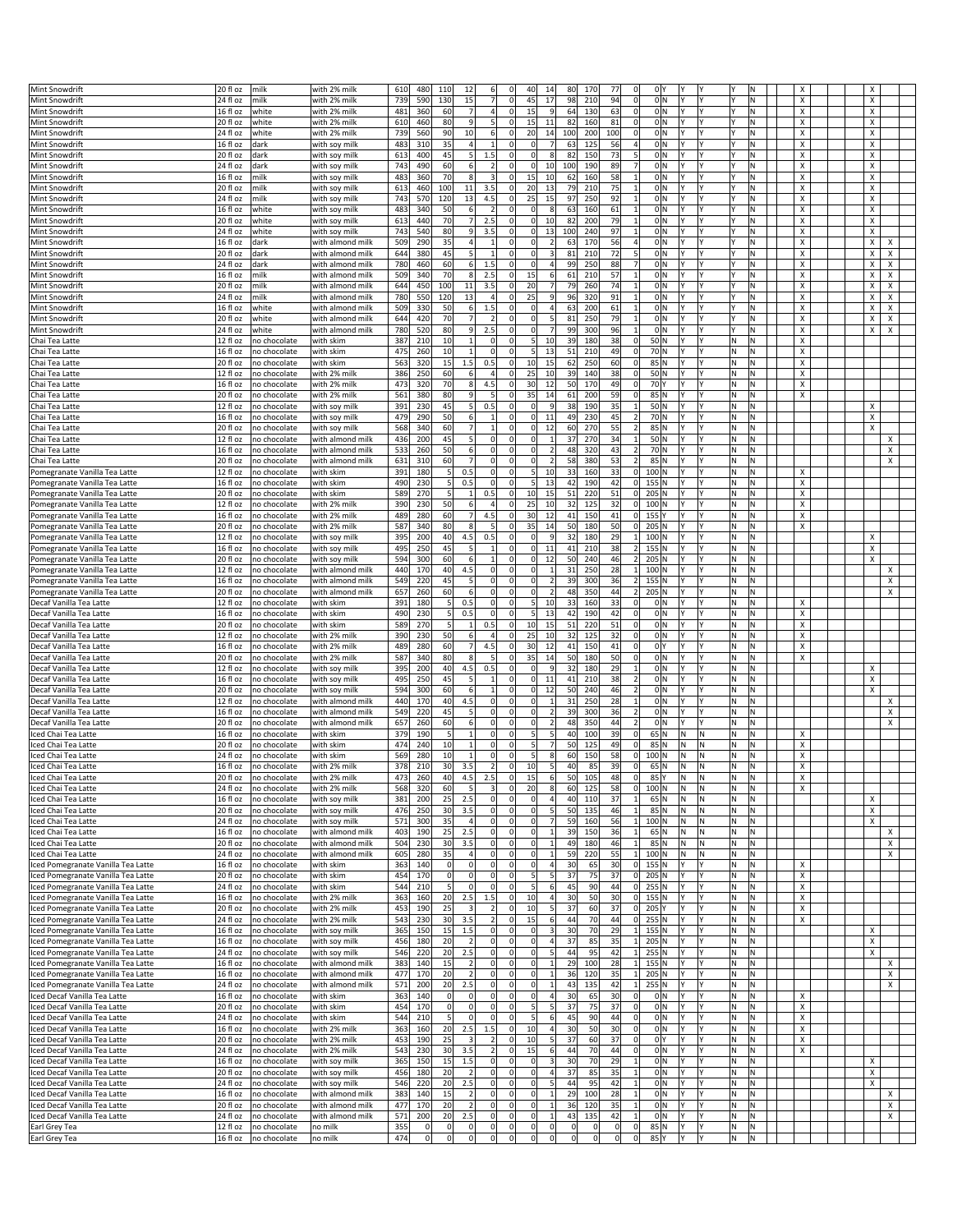|                                                |                             |              |                         |            |                | $\Omega$            |                 |                                     |                      | $\Omega$                |             |             |             |                                |                     |          |          |          |        |  |        |                         |
|------------------------------------------------|-----------------------------|--------------|-------------------------|------------|----------------|---------------------|-----------------|-------------------------------------|----------------------|-------------------------|-------------|-------------|-------------|--------------------------------|---------------------|----------|----------|----------|--------|--|--------|-------------------------|
| Earl Grey Tea                                  | 20 fl oz                    | no chocolate | no mill                 | 592        | 0              |                     |                 | $^{\circ}$                          | $\Omega$             |                         |             |             | 0           | 0 <br>170N                     |                     |          | ΙN       |          |        |  |        |                         |
| Hot Cinnamon Spice Tea                         | 12 fl oz                    | no chocolate | no milk                 | 355        | $\mathbf 0$    | $\Omega$            | $\Omega$        | $\mathbf 0$<br>$\Omega$             | οl                   | $\Omega$                | $\mathbf 0$ | $\Omega$    | $\Omega$    | 0 <br>$85$ N                   | Υ                   | l۷       | M.       | N        |        |  |        |                         |
| Hot Cinnamon Spice Tea                         | 16 fl oz                    | no chocolate | no milk                 | 474        | $\mathbf 0$    | $\Omega$            | 0               | 0 <br>$\mathbf 0$                   | $\Omega$             | $\Omega$                | $\Omega$    | 0           | 0           | 0 <br>85 Y                     | l۷                  | l٢       | M.       | Ν        |        |  |        |                         |
| Hot Cinnamon Spice Tea                         | 20 fl oz                    | no chocolate | no mill                 | 592        | 0              | $\overline{0}$      | $\Omega$        | 0<br>$^{\circ}$                     | $\overline{0}$       | $\Omega$                | $\Omega$    | 0           | 0           | 0 <br>170 N                    |                     |          | ΙN       | Ν        |        |  |        |                         |
| Mango Black Tea                                | 12 fl oz                    | no chocolate | no mill                 | 355        | $\mathbf 0$    | $\mathbf 0$         | $\Omega$        | $\mathbf 0$<br>$\Omega$             | $\Omega$             | $\Omega$                |             | 0           | $\mathbf 0$ | 0<br>85 N                      |                     |          | N        | N        |        |  |        |                         |
|                                                |                             |              |                         |            |                |                     |                 |                                     |                      |                         |             |             |             |                                |                     |          |          |          |        |  |        |                         |
| Mango Black Tea                                | 16 fl oz                    | no chocolate | no milk                 | 474        | 0              | $\overline{0}$      | $\Omega$        | $\mathbf 0$<br>$^{\circ}$           | 0                    | 0                       |             | 0           | 0           | 0 <br>85 Y                     | Υ                   | l۷       | İΝ.      | N        |        |  |        |                         |
| Mango Black Tea                                | 20 fl oz                    | no chocolate | no mill                 | 592        | $\Omega$       | $\overline{0}$      | 0               | 0<br>$^{\circ}$                     | $\overline{0}$       | $\Omega$                | $\Omega$    | 0           | 0           | 0 <br>170 N                    |                     |          | M.       | Ν        |        |  |        |                         |
| Citron Green Tea                               | 12 fl oz                    | no chocolate | no mill                 | 355        | $\mathbf 0$    | $\mathbf{0}$        | $\mathbf 0$     | 0<br>$^{\circ}$                     | $\Omega$             | $\overline{0}$          |             | 0           | $\mathbf 0$ | 45 N<br>0                      | Υ                   | l۷       | N        | N        |        |  |        |                         |
| Citron Green Tea                               | 16 fl oz                    | no chocolate | no milk                 | 474        | 0              | $\Omega$            | $\Omega$        | 0 <br>$^{\circ}$                    | $\Omega$             | $\Omega$                | $\Omega$    | 0           | $\mathbf 0$ | 0 <br>45 Y                     | Υ                   | l۷       | İΝ.      | Ν        |        |  |        |                         |
| Citron Green Tea                               | 20 fl oz                    | no chocolate | no mill                 | 592        | $\mathbf 0$    | $\overline{0}$      | 0               | 0<br>$^{\circ}$                     | $\overline{0}$       | $\Omega$                | $\Omega$    | 0           | 0           | 90 N<br>$\Omega$               |                     |          | ΙN       | Ν        |        |  |        |                         |
|                                                | 12 fl oz                    |              |                         | 355        | $\Omega$       | $\mathbf 0$         | $\Omega$        | $\mathbf 0$<br>$\Omega$             | $\Omega$             | $\overline{0}$          |             | 0           | $\Omega$    | $\mathbf 0$                    | 0 N                 | l۷       | ١N       | N        |        |  |        |                         |
| Mint Verbena Tea                               |                             | no chocolate | no mill                 |            |                |                     |                 |                                     |                      |                         |             |             |             |                                |                     |          |          |          |        |  |        |                         |
| Mint Verbena Tea                               | 16 fl oz                    | no chocolate | no milk                 | 474        | 0              | $\Omega$            | $\Omega$        | $\mathbf 0$<br>$\Omega$             | 0                    | $\Omega$                |             | $\mathbf 0$ | 0           | 0                              | 0 <sup>1</sup>      | l۷       | İΝ       | N        |        |  |        |                         |
| Mint Verbena Tea                               | 20 fl oz                    | no chocolate | no mill                 | 592        | $\Omega$       | $\overline{0}$      | $\mathbf 0$     | $\mathbf 0$<br>$^{\circ}$           | $\overline{0}$       | $\Omega$                | $\Omega$    | 0           | 0           | $\Omega$                       | 0 N                 | I۷       | M.       | N        |        |  |        |                         |
| Pomegranate Oolong Tea                         | 12 fl oz                    | no chocolate | no mill                 | 355        | $\mathbf 0$    | $\mathbf{0}$        | $\Omega$        | $\mathbf 0$<br>$\mathbf 0$          | $\Omega$             | $\overline{0}$          |             | 0           | 0           | 65 N<br> 0                     |                     | l۷       | M.       | N        |        |  |        |                         |
| Pomegranate Oolong Tea                         | 16 fl oz                    | no chocolate | no milk                 | 474        | 0              | $\Omega$            | $\Omega$        | 0 <br>$\Omega$                      | 0                    | $\Omega$                | $\Omega$    | $\mathbf 0$ | $\Omega$    | 0 <br>$65$ <sup>Y</sup>        | Y                   | l٢       | lN.      | N        |        |  |        |                         |
| Pomegranate Oolong Tea                         | 20 fl oz                    | no chocolate | no mill                 | 592        | $\mathbf 0$    | $\overline{0}$      | 0               | 0<br>$^{\circ}$                     | $\overline{0}$       | $\Omega$                | 0           | 0           | 0           | 0 <br>130 N                    | Υ                   | IY       | ΙN       | Ν        |        |  |        |                         |
|                                                |                             |              |                         |            | $\Omega$       |                     | $\Omega$        | $\Omega$                            |                      | $\Omega$                |             |             | $\Omega$    |                                |                     |          |          |          |        |  |        |                         |
| Classic Black Iced Tea                         | 16 fl oz                    | no chocolate | no milk                 | 502        |                | $\mathbf 0$         |                 | $\mathbf 0$                         | $\Omega$             |                         |             | 0           |             | 95 N<br>$\mathbf 0$            | N                   | N        | ١N       | N        |        |  |        |                         |
| Classic Black Iced Tea                         | 20 fl oz                    | no chocolate | no milk                 | 649        | 0              | $\circ$             | $\Omega$        | 0<br>$\Omega$                       | 0                    | $\Omega$                |             | $\mathbf 0$ | 0           | 0 <br>195 Y                    | N                   | İΝ       | lN.      | N        |        |  |        |                         |
| Classic Black Iced Tea                         | 24 fl oz                    | no chocolate | no mill                 | 796        | $\Omega$       | $\overline{0}$      | $\mathbf 0$     | $\mathbf 0$<br>$^{\circ}$           | $\overline{0}$       | $\Omega$                | $\Omega$    | 0           | 0           | 0 <br>290 N                    | N                   | İΝ       | İΝ.      | M.       |        |  |        |                         |
| Mango Black Iced Tea                           | 16 fl oz                    | no chocolate | no milk                 | 502        | $\mathbf 0$    | $\mathbf 0$         | $\mathbf 0$     | 0<br>$\mathbf 0$                    | $\Omega$             | $\overline{0}$          |             | 0           | 0           | 0 <br>95 N                     | N                   | N        | N.       | N        |        |  |        |                         |
| Mango Black Iced Tea                           | 20 fl oz                    | no chocolate | no milk                 | 649        | 0              | $\Omega$            | $\Omega$        | 0 <br>$\Omega$                      | $\Omega$             | $\Omega$                | $\Omega$    | $\Omega$    | $\Omega$    | 0 <br>195 Y                    | N                   | İΝ       | lΝ       | N        |        |  |        |                         |
| Mango Black Iced Tea                           | 24 fl oz                    | no chocolate | no mill                 | 796        | $\mathbf 0$    | $\overline{0}$      | $\mathbf 0$     | $\mathbf 0$<br>$^{\circ}$           | $\overline{0}$       | $\Omega$                | $\Omega$    | 0           | 0           | 0 <br>290 N                    | N                   | N        | İΝ.      | M.       |        |  |        |                         |
|                                                |                             |              |                         |            |                |                     | $\Omega$        | $\Omega$                            |                      |                         |             |             |             |                                |                     |          |          |          |        |  |        |                         |
| <b>Tropical Green Iced Tea</b>                 | 16 fl oz                    | no chocolate | no mill                 | 502        | $\mathbf 0$    | $\mathbf 0$         |                 | 0                                   | $\Omega$             | $\overline{0}$          |             | 0           | $\mathbf 0$ | 75 N<br>0                      | N                   | N        | ١N       | N        |        |  |        |                         |
| <b>Tropical Green Iced Tea</b>                 | 20 fl oz                    | no chocolate | no milk                 | 649        | 0              | $\overline{0}$      | $\Omega$        | 0 <br>$\Omega$                      | 0                    | $\overline{0}$          |             | $\mathbf 0$ | 0           | 0 <br>150 Y                    | N                   | İΝ       | M.       | N        |        |  |        |                         |
| <b>Tropical Green Iced Tea</b>                 | 24 fl oz                    | no chocolate | no mill                 | 796        | $\Omega$       | $\overline{0}$      | $\Omega$        | $\mathbf 0$<br>$^{\circ}$           | $\overline{0}$       | $\Omega$                | $\Omega$    | 0           | $\Omega$    | 0 <br>220 N                    | N                   | N        | İΝ.      | Ν        |        |  |        |                         |
| omegranate Oolong Iced Tea                     | 16 fl oz                    | no chocolate | no milk                 | 502        | $\mathbf 0$    | $\mathsf{O}\xspace$ | $\mathbf 0$     | 0 <br>$\mathbf 0$                   | $\overline{0}$       | $\overline{0}$          |             | $\mathbf 0$ | $\mathbf 0$ | 0 <br>50N                      | N                   | İΝ       | ١N       | N        |        |  |        |                         |
| Pomegranate Oolong Iced Tea                    | 20 fl oz                    | no chocolate | no milk                 | 649        | 0              | $\overline{0}$      | $\Omega$        | 0 <br>$\Omega$                      | 0                    | $\Omega$                | $\Omega$    | $\mathbf 0$ | 0           | $\circ$<br>100Y                | N                   | N        | M.       | N        |        |  |        |                         |
| Pomegranate Oolong Iced Tea                    | 24 fl oz                    | no chocolate | no mill                 | 796        | $\mathbf 0$    | $\overline{0}$      | $\Omega$        | $\mathbf 0$<br>$^{\circ}$           | $\overline{0}$       | $\Omega$                | $\Omega$    | $\Omega$    | 0           | 0 <br>155 N                    | N                   | N        | İΝ.      | M.       |        |  |        |                         |
|                                                |                             |              |                         |            |                |                     |                 |                                     |                      |                         |             |             |             |                                |                     |          |          |          |        |  |        |                         |
| Decaf Rooibos Iced Tea                         | 16 fl oz                    | no chocolate | no mill                 | 502        | $\mathbf 0$    | $\mathbf 0$         | $\mathbf 0$     | $\mathbf 0$<br>$\mathbf 0$          | $\Omega$             | $\overline{0}$          |             | 0           | $\mathbf 0$ | $\overline{0}$                 | 0 N<br>N            | IN       | ١N       | N        |        |  |        |                         |
| Decaf Rooibos Iced Tea                         | 20 fl oz                    | no chocolate | no milk                 | 649        | $\overline{0}$ | $\overline{0}$      | $\mathbf 0$     | 0<br>$^{\circ}$                     | $\overline{0}$       | $\Omega$                |             | 0           | 0           | 0                              | 0 Y<br>N            | N        | M.       | Ν        |        |  |        |                         |
| Decaf Rooibos Iced Tea                         | 24 fl oz                    | no chocolate | no milk                 | 796        | $\Omega$       | $\circ$             | $\Omega$        | $\Omega$<br>$\Omega$                | $\overline{0}$       | $\Omega$                | $\Omega$    | 0           | $\Omega$    | 0                              | 0 N<br>Y            | l۷       | İΝ.      | M.       |        |  |        |                         |
| Green Tea Sparkling Lemonade                   | 16 fl oz                    | no chocolate | no mill                 | 521        | 140            | $\mathbf 0$         | 0               | $\mathbf 0$<br>$\mathbf 0$          | $\overline{0}$       | $\Omega$                | 36          | 0           | 35          | 0 <br>30 N                     | N                   | İΝ       | ١N       | N        |        |  |        |                         |
| Green Tea Sparkling Lemonade                   | 20 fl oz                    | no chocolate | no milk                 | 678        | 210            | $\overline{0}$      | $\Omega$        | $\mathbf 0$<br>$^{\circ}$           | 0                    | $\Omega$                | 54          | 5           | 52          | 0 <br>45 Y                     | N                   | N        | M.       | Ν        |        |  |        |                         |
| Green Tea Sparkling Lemonade                   | 24 fl oz                    | no chocolate | no milk                 | 835        | 280            | $\circ$             | $\Omega$        | $\Omega$<br>$\Omega$                | $\overline{0}$       | $\Omega$                | 72          | 10          | 69          | 0 <br>60 N                     | N                   | N        | ļΝ.      | M.       |        |  |        |                         |
|                                                |                             |              |                         |            |                |                     |                 |                                     |                      |                         |             |             |             |                                |                     |          |          |          |        |  |        |                         |
| Peach Black Sparkling Tea                      | 16 fl oz                    | no chocolate | no milk                 | 519        | 90             | $\overline{0}$      | $\mathbf 0$     | 0<br>$^{\circ}$                     | $\Omega$             | $\mathbf 0$             | 23          | 0           | 22          | $\overline{0}$<br>20 N         | N                   | IN       | ١N       | Ν        |        |  |        |                         |
| Peach Black Sparkling Tea                      | 20 fl oz                    | no chocolate | no milk                 | 675        | 140            | $\overline{0}$      | $\mathbf 0$     | $\mathbf 0$<br>$^{\circ}$           | $\overline{0}$       | $\Omega$                | 34          | 5           | 33          | 0 <br>35 Y                     | N                   | N        | M.       | Ν        |        |  |        |                         |
| Peach Black Sparkling Tea                      | 24 fl oz                    | no chocolate | no milk                 | 831        | 180            | $\circ$             | $\mathbf 0$     | $\mathbf 0$<br>$\mathbf 0$          | $\overline{0}$       | $\Omega$                | 46          | 5           | 44          | 0 <br>45 N                     | N                   | N        | M.       | M.       |        |  |        |                         |
| Lemon Ginger Pomegranate Sparkling Juice       | 16 fl oz                    | no chocolate | no milk                 | 520        | 160            | $\overline{0}$      | 0               | 0<br>$^{\circ}$                     | $\Omega$             | $\Omega$                | 39          | 15          | 34          | 0                              | 0 N<br>N            | IN       | ١N       | Ν        |        |  | Х      |                         |
| Lemon Ginger Pomegranate Sparkling Juice       | 20 fl oz                    | no chocolate | no milk                 | 676        | 230            | $\overline{0}$      | $\Omega$        | $\mathbf 0$<br>$\Omega$             | 0                    | $\overline{0}$          | 58          | 20          | 51          | 0                              | 0 <sup>1</sup><br>N | N        | M.       | N        |        |  | X      |                         |
|                                                |                             |              |                         |            |                |                     | $\Omega$        | $\Omega$                            |                      |                         |             |             |             |                                |                     |          |          |          |        |  |        |                         |
| Lemon Ginger Pomegranate Sparkling Juice       | 24 fl oz                    | no chocolate | no milk                 | 832        | 310            | $\circ$             |                 | $\mathbf 0$                         | $\Omega$             | 1                       | 77          | 25          | 68          | 0                              | 0 N<br>N            | İΝ       | M.       | M.       |        |  | Χ      |                         |
| Gids Hot Chocolate                             | kids                        | dark         | with 2% milk            | 166        | 160            | 30                  | 3.5             | $\overline{2}$<br>$^{\circ}$        | 10                   | 5 <sub>l</sub>          | 28          | 70          | 24          | $\overline{2}$                 | 0 N<br>Υ            |          |          | Ν        | х      |  |        |                         |
| Kids Hot Chocolate                             | kids                        | milk         | with 2% milk            | 166        | 190            | 60                  | 6               | $\mathbf{a}$<br>$^{\circ}$          | 20                   | $\overline{7}$          | 27          | 95          | 26          | 0                              | 0 N                 | I۷       |          | Ν        | X      |  |        |                         |
| Kids Hot Chocolate                             | kids                        | white        | with 2% milk            | 166        | 180            | 40                  | 4.5             | 2.5<br>$\mathbf 0$                  | 10                   | $6 \overline{6}$        | 28          | 90          | 28          | 0                              | 0 N                 | l٢       |          | N        | X      |  |        |                         |
| Kids Hot Chocolate                             | kids                        | dark         | with skim               | 166        | 140            | 10                  | 1.5             | 0.5<br>$^{\circ}$                   | 5 <sub>l</sub>       | 5 <sup>1</sup>          | 28          | 80          | 25          | $\overline{2}$                 | 0 N<br>Υ            | l۷       | l٧       | M.       | х      |  |        |                         |
| Kids Hot Chocolate                             | kids                        | milk         | with skim               | 166        | 180            | 35                  | $\overline{4}$  | $\overline{2}$<br>$^{\circ}$        | 15                   | $\bf 8$                 | 27          | 110         | 26          | 0                              | 0 <sup>1</sup>      | I۷       |          | Ν        | х      |  |        |                         |
| Kids Hot Chocolate                             | kids                        | white        | with skim               | 166        | 160            | 20                  | 2.5             | $\mathbf{1}$<br>$\Omega$            | 5 <sub>l</sub>       | 6                       | 28          | 105         | 28          | $\mathbf 0$                    | 0 <sup>IN</sup>     | l۷       |          | M.       | X      |  |        |                         |
|                                                |                             |              |                         |            |                |                     |                 |                                     |                      |                         |             |             |             |                                |                     |          |          |          |        |  |        |                         |
| Kids Hot Chocolate                             | kids                        | dark         | with soy milk           | 168        | 150            | 25                  | $\overline{3}$  | $\mathbf{1}$<br>$^{\circ}$          | $\Omega$             | 5                       | 28          | 90          | 23          | 3                              | 0 N<br>Υ            | l۷       | l٧       | Ν        | х      |  |        |                         |
| Kids Hot Chocolate                             | kids                        | milk         | with soy milk           | 168        | 180            | 50                  | 6               | $\overline{2}$<br>$^{\circ}$        | 10                   | $\overline{7}$          | 26          | 115         | 24          | $\mathbf{1}$                   | 0 N                 |          |          | Ν        | х      |  |        |                         |
| Kids Hot Chocolate                             | kids                        | white        | with soy milk           | 168        | 170            | 30                  | 4 <sup>1</sup>  | 1.5<br>$\Omega$                     | $\Omega$             | 6                       | 28          | 110         | 27          | $\mathbf{1}$                   | 0 N                 | l۷       |          | N        | x      |  |        |                         |
|                                                |                             |              |                         |            |                |                     |                 |                                     |                      |                         |             |             |             |                                |                     |          |          |          |        |  |        |                         |
| Kids Hot Chocolate                             | kids                        | dark         | with almond milk        | 186        | 140            | 25                  | 3               | 0.5<br>$^{\circ}$                   | 0                    | 2                       | 27          | 120         | 23          | 3                              | 0 N<br>Υ            | l۷       | l٧       | Ν        | X      |  |        |                         |
|                                                |                             |              |                         |            |                |                     |                 | $^{\circ}$                          |                      |                         |             |             |             |                                |                     | I۷       |          | Ν        |        |  |        |                         |
| Kids Hot Chocolate                             | kids                        | milk         | with almond milk        | 186        | 170            | 50                  | $6 \mid$        | 1.5                                 | 10                   | $\overline{4}$          | 26          | 150         | 24          | $\mathbf{1}$                   | 0 N                 |          |          |          | х      |  |        |                         |
| Kids Hot Chocolate                             | kids                        | white        | with almond milk        | 186        | 160            | 35                  | 4               | $\Omega$<br>$\mathbf{1}$            | $\Omega$             | $\overline{\mathbf{3}}$ | 27          | 140         | 26          | $\mathbf{1}$                   | 0 N                 | l۷       | l۷       | N        | x      |  |        |                         |
| Kids Hot Cider                                 | kids                        | no chocolate | no milk                 | 234        | 120            | $\overline{0}$      | $\mathbf 0$     | $\mathbf 0$<br>$^{\circ}$           | $\Omega$             | $\Omega$                | 2s          | 25          | 27          | 0                              | 0 Y<br>Υ            | l۷       | N        | Ν        |        |  |        |                         |
| Kids Cookies & Cream Cooler                    | kids                        | dark         | with 2% milk            | 367        | 320            | 60                  | 7               | 3<br>$^{\circ}$                     | 10                   | 6                       | 59          | 150         | 50          | 3                              | 0 N                 |          |          | Ν        | x      |  | x      | х                       |
| Kids Cookies & Cream Cooler                    | kids                        | milk         | with 2% milk            | 367        | 350            | 90                  | 10              | 4.5<br>$^{\circ}$                   | 20                   | $\bf 8$                 | 58          | 180         | 51          | $\mathbf{1}$                   | 0 N                 | l۷       |          | N        | x      |  | Χ      | x                       |
| Kids Cookies & Cream Cooler                    | kids                        | white        | with 2% milk            | 367        | 340            | 70                  | 8               | 3.5<br>$^{\circ}$                   | 10                   | 7                       | 59          | 170         | 53          | $\mathbf{1}$                   | 0 N<br>Υ            | l٢       | l٧       | Ν        | x      |  | x      | $\mathsf X$             |
| Kids Cookies & Cream Cooler                    | kids                        | dark         | with skim               | 367        | 300            | 40                  | 4.5             | 1.5<br>$^{\circ}$                   | 5 <sub>l</sub>       | $6 \overline{6}$        | 59          | 170         | 50          | 3                              | 0 N                 | I۷       |          | Ν        | х      |  | х      | $\overline{x}$          |
|                                                |                             |              |                         |            |                |                     |                 |                                     |                      |                         |             |             |             |                                |                     | l۷       |          |          |        |  |        |                         |
| Kids Cookies & Cream Cooler                    | kids                        | milk         | with skim               | 367        | 330            | 70                  | $\overline{7}$  | 2.5<br>$^{\circ}$                   | 15                   | 9                       | 58          | 190         | 51          | $\mathbf{1}$                   | 0 <sup>1</sup>      |          |          | N        | x      |  | Χ      | $\pmb{\times}$          |
| Kids Cookies & Cream Cooler                    | kids                        | white        | with skim               | 367        | 320            | 50                  | 6               | $\overline{2}$<br>$^{\circ}$        | 5                    | $\overline{7}$          | 59          | 190         | 53          | $\mathbf{1}$                   | 0 N<br>Y            | l۷       |          | Ν        | x      |  | х      | $\pmb{\times}$          |
| Kids Cookies & Cream Cooler                    | kids                        | dark         | with soy milk           | 369        | 310            | 60                  | 6               | $\overline{2}$<br>$^{\circ}$        | $\Omega$             | 6                       | 58          | 170         | 48          | 3                              | 0 N                 |          |          | Ν        | х      |  | х      | $\overline{\mathbf{x}}$ |
| Kids Cookies & Cream Cooler                    | kids                        | milk         | with soy milk           | 369        | 340            | 80                  | $\mathbf{q}$    | $\overline{3}$<br>$\Omega$          | 10                   | $\bf 8$                 | 57          | 200         | 50          | $\mathbf{1}$                   | 0 N                 | l۷       |          | N        | x      |  | Х      | $\pmb{\times}$          |
| Kids Cookies & Cream Cooler                    | kids                        | white        | with soy milk           | 369        | 330            | 70                  | $\overline{7}$  | 2.5<br>$\Omega$                     | 0                    | 7                       | 58          | 200         | 52          | $\mathbf{1}$                   | 0 N                 | l٢       |          | N        | X      |  | x      | X                       |
| Kids Cookies & Cream Cooler                    | kids                        | dark         | with almond milk        | 388        | 300            | 60                  | $6 \mid$        | 1.5<br>$^{\circ}$                   | $\overline{0}$       | 2                       | 58          | 210         | 48          | $\vert$ 3                      | 0 N<br>Υ            | ΙY       | Υ        | Ν        | х      |  | x<br>х | $\pmb{\mathsf{X}}$      |
|                                                |                             |              |                         |            |                |                     | $\alpha$        |                                     |                      | 5.                      | 57          |             |             |                                |                     | l٧       |          |          |        |  | X      | Y                       |
| Kids Cookies & Cream Coole                     | kids                        | milk         | with almond milk        | 388        | 330            | 80                  | 7               |                                     |                      |                         |             |             |             |                                |                     | l۷       |          |          |        |  | Χ      |                         |
| Kids Cookies & Cream Cooler                    | kids                        | white        | with almond milk        | 388        | 320            | 70                  |                 | $\overline{2}$<br>$\Omega$          | $\overline{0}$       | 3                       | 58          | 230         | 51          | $\mathbf{1}$                   | 0 N                 |          |          | N.       | x      |  | X<br>X | X                       |
| Kids Hot Chocolate Cooler                      | kids                        | dark         | with 2% milk            | 344        | 180            | 35                  | 4               | 2.5<br>$^{\circ}$                   | 10                   | $6 \overline{6}$        | 29          | 80          | 26          | $\overline{2}$                 | 0 N<br>Υ            | l٢       | IY       | N.       | х      |  |        |                         |
| Kids Hot Chocolate Cooler                      | kids                        | milk         | with 2% milk            | 344        | 210            | 60                  | $\overline{7}$  | 3.5<br>$\mathbf 0$                  | 25                   | $\bf 8$                 | 28          | 110         | 27          | 0                              | 0 N<br>Y            | l۷       |          | N.       | X      |  |        |                         |
| Kids Hot Chocolate Cooler                      | kids                        | white        | with 2% milk            | 344        | 200            | 45                  | 5               | $\overline{\mathbf{3}}$<br>$\Omega$ | 10                   | 7                       | 29          | 100         | 29          | 0                              | 0 N<br>Y            | l٢       |          | N.       | x      |  |        |                         |
| Kids Hot Chocolate Cooler                      | kids                        | dark         | with skim               | 345        | 150            | 10                  | 1.5             | 0.5<br>$^{\circ}$                   | 5                    | 6                       | 29          | 100         | 26          | 2                              | 0 N<br>Y            | I٢       | I٢       | N.       | X      |  |        |                         |
| Kids Hot Chocolate Cooler                      | kids                        | milk         | with skim               | 345        | 190            | 35                  | $\overline{4}$  | $\mathbf 0$<br>$\overline{2}$       | 15                   | 9                       | 28          | 125         | 27          | 0                              | 0 Y                 | l۷       |          | Ν        | x      |  |        |                         |
| Kids Hot Chocolate Cooler                      | kids                        | white        | with skim               | 345        | 180            | 20                  | 2.5             | 1.5<br>$\mathbf 0$                  | 5 <sub>l</sub>       | 8                       | 29          | 120         | 29          | 0                              | 0 N                 | l٢       |          | N.       | x      |  |        |                         |
|                                                |                             | dark         |                         |            |                |                     | 3.5             | $\mathbf 0$<br>$\mathbf{1}$         | $\circ$              | 6                       |             |             |             |                                | Y                   | l۷       | l۷       | M.       | X      |  | X      |                         |
| Kids Hot Chocolate Cooler                      | kids                        |              | with soy milk           | 347        | 160            | 30                  |                 |                                     |                      |                         | 29          | 105         | 24          | $\vert$ 3                      | 0 N                 |          |          |          |        |  |        |                         |
| Kids Hot Chocolate Cooler                      | kids                        | milk         | with soy milk           | 347        | 200            | 50                  | 6               | $\overline{2}$<br>$\overline{0}$    | 10                   | $\bf 8$                 | 28          | 135         | 25          | 1                              | 0 N                 | l۷       |          | M        | x      |  | X      |                         |
| Kids Hot Chocolate Cooler                      | kids                        | white        | with soy milk           | 347        | 180            | 40                  | 4.5             | 1.5<br>$\Omega$                     | $\overline{0}$       | 7                       | 29          | 130         | 28          | $1\vert$                       | 0 N                 | l۷       |          | N.       | x      |  | X      |                         |
| Kids Hot Chocolate Cooler                      | kids                        | dark         | with almond milk        | 370        | 150            | 30 <sup>1</sup>     | 3.5             | 0.5<br>$\Omega$                     | $\overline{0}$       | 2                       | 28          | 140         | 24          | $\vert$ 3                      | 0 N<br>Y            | l۷       | l۷       | N.       | X      |  | х      |                         |
| Kids Hot Chocolate Cooler                      | kids                        | milk         | with almond milk        | 370        | 180            | 50                  | 6               | 1.5<br>$\mathbf 0$                  | 10                   | $\overline{4}$          | 27          | 170         | 25          | $1\vert$                       | 0 N                 | l۷       |          | N        | x      |  | X      |                         |
| Kids Hot Chocolate Cooler                      | kids                        | white        | with almond milk        | 370        | 170            | 40                  | 4.5             | $\Omega$<br>$\mathbf{1}$            | $\overline{0}$       | $\overline{\mathbf{3}}$ | 28          | 170         | 27          | $1\vert$                       | 0 N<br>Y            | l۷       |          | N.       | X      |  | X      |                         |
|                                                |                             |              |                         |            |                | $\circ$             | $\mathbf 0$     | $\Omega$                            | $\circ$              | $\circ$                 |             |             |             |                                | I۷                  | l۷       | ļΝ.      |          | x      |  |        |                         |
| Kids Strawberry Banana Smoothie                | kids                        | no chocolate | no milk                 | 373        | 230            |                     |                 | 0                                   |                      |                         | 53          | 25          | 50          | 0                              | 0 Y                 | l۷       |          | N.       |        |  |        |                         |
| Gids Mango Orange Key Lime Smoothie            | kids                        | no chocolate | no milk                 | 405        | 270            | $\circ$             | $\mathbf 0$     | 0 <br>$\mathbf 0$                   | $\overline{0}$       | $\mathbf 0$             | 68          | 25          | 62          | 0                              | 0 Y                 |          | M.       | Ν        | x      |  |        |                         |
| Kids White Peach Berry Smoothie                | kids                        | no chocolate | no milk                 | 394        | 200            | $\overline{0}$      | $\mathbf 0$     | 0 <br>$\Omega$                      | $\overline{0}$       | $\circ$                 | 48          | 30          | 42          | 0                              | 0 Y<br>Y            | I٢       | M        | Ν        | x      |  |        |                         |
| Kids Silly Soda                                | kids                        | no chocolate | no milk                 | 364        | 70             | $\circ$             | 0               | 0 <br>$\Omega$                      | $\overline{0}$       | $\circ$                 | 16          | 0           | 16          | 0                              | 0 Y<br>M            | N,       | N        | N.       |        |  |        |                         |
| <b>Salted Caramel Cooler</b>                   | 16 fl oz                    | no chocolate | no milk                 | 477        | 460            | 80                  | $\overline{9}$  | 7<br>$\mathbf 0$                    | 15                   | $\overline{\mathbf{3}}$ | 93          | 440         | 79          | 0 <br>100 N                    | Y                   | l۷       | l٢       | N        | х      |  | х      |                         |
| Salted Caramel Cooler                          | 20 fl oz                    | no chocolate | no milk                 | 654        | 760            | 240                 | 26              | 17<br>$\Omega$                      | 80                   | 4                       | 125         | 640         | 108         | $0$ 125 Y                      |                     | I٢       | I٧       | N.       | x      |  | х      |                         |
| Salted Caramel Cooler                          | 24 fl oz                    | no chocolate | no milk                 | 733        | 700            | 120                 | 14              | 10<br>$\overline{0}$                | 25                   | 5                       | 143         | 730         | 123         | $0$ 150 N                      | Y                   | l٢       | I٢       | N.       | Χ      |  | х      |                         |
|                                                |                             |              |                         |            |                |                     |                 |                                     |                      |                         |             |             |             |                                |                     | l۷       |          |          |        |  |        |                         |
| Raspberry Cooler                               | 16 fl oz                    | no chocolate | no milk                 | 467        | 340            | 40                  | $4.5\,$         | $\overline{4}$<br>$\mathbf 0$       | $\overline{0}$       | $\overline{2}$          | 75          | 135         | 69          | $0$ 100 N                      |                     |          |          | N        | x      |  |        |                         |
| Raspberry Cooler                               | 20 fl oz                    | no chocolate | no milk                 | 592        | 430            | 50                  | 6               | $\mathbf{5}$<br>$\Omega$            | $\circ$              | 2                       | 93          | 170         | 86          | $0$ 125 N                      | Y                   | I٢       |          | Ν        | x      |  |        |                         |
| Raspberry Cooler                               | 24 fl oz                    | no chocolate | no milk                 | 716        | 520            | 60                  | 7               | 6<br>$\Omega$                       | $\overline{0}$       | $\overline{\mathbf{3}}$ | 112         | 200         | 103         | $0$ 150 $Y$                    | Y                   | l٢       | l٢       | N.       | X      |  |        |                         |
| Chocolate Mint Cooler                          | 16 fl oz                    | dark         | no milk                 | 487        | 440            | 50                  | $5\phantom{.0}$ | 4<br>0                              | $\overline{0}$       | $\overline{\mathbf{3}}$ | 96          | 135         | 86          | $\vert$ 3<br>90 N              | Υ                   | l۷       |          | N.       | х      |  |        |                         |
| Chocolate Mint Cooler                          | 20 fl oz                    | dark         | no milk                 | 618        | 550            | 60                  | $\overline{7}$  | 5<br>$\Omega$                       | $\overline{0}$       |                         | 4 122       | 170         | 109         | 4 $110 N$                      |                     | l۷       |          | N.       | x      |  |        |                         |
| Chocolate Mint Cooler                          | 24 fl oz                    | dark         | no milk                 | 749        | 670            | 70                  | 8               | 6<br>$\overline{0}$                 | $\overline{0}$       | 5                       | 148         | 200         | 132         | 5<br>130 N                     | Υ                   | l٢       | l۷       | N.       | x      |  |        |                         |
| Chocolate Mint Cooler                          | 16 fl oz                    | milk         | no milk                 | 487        | 490            | 90                  | 10              | 6<br>$\Omega$                       | 15                   | $6\phantom{.}$          | 94          | 180         | 88          | 90 N                           | IY                  | l٢       |          | N.       | х      |  |        |                         |
| Chocolate Mint Cooler                          | 20 fl oz                    | milk         | no milk                 | 618        | 620            | 110                 | 12              | 7<br>$\Omega$                       | 20                   | $\boldsymbol{8}$        | 120         | 220         | 111         | 0 <br> 0 <br>110Y              | Υ                   | I٢       |          | N.       | x      |  |        |                         |
|                                                |                             |              |                         |            |                |                     |                 |                                     |                      |                         |             |             |             |                                | Υ                   | l٢       | l۷       |          |        |  |        |                         |
| Chocolate Mint Cooler                          | 24 fl oz                    | milk         | no milk                 | 749        | 750            | 140                 | 15              | 9<br>$\Omega$                       | 25                   | 10                      | 145         | 270         | 135         | 0 <br>130 N                    |                     |          |          | N.       | X      |  |        |                         |
| <b>Chocolate Mint Cooler</b>                   | 16 fl oz                    | white        | no milk                 | 487        | 470            | 60                  | $\overline{7}$  | $\mathbf{5}$<br>$\Omega$            | $\Omega$             | 5 <sub>l</sub>          | 96          | 170         | 91          | 0 <br>90 N                     | Y                   | l۷       | I٢       | M.       | x      |  |        |                         |
| Chocolate Mint Cooler                          | 20 fl oz                    | white        | no milk                 | 618        | 600            | 80                  | 9               | 6<br>$\Omega$                       | $\overline{0}$       | 6                       | 122         | 210         | 116         | $0$ 110 N                      | Y                   | I٢       | I٧       | N.       | x      |  |        |                         |
| Chocolate Mint Cooler<br>Caramel Hot Chocolate | 24 fl oz<br>12 fl oz   milk | white        | no milk<br>with 2% milk | 749<br>322 | 730<br>470     | 100<br>170          | 11<br>19        | $\overline{0}$<br>8<br>12<br> 0     | $\overline{0}$<br>40 | 8<br>12                 | 148<br>64   | 260<br>260  | 141<br>57   | $0$ 130 N<br>$\vert$ 1<br>10 N | Y<br>I٢             | l٢<br>I٢ | l۷<br>l۷ | N.<br>M) | x<br>X |  | X      |                         |